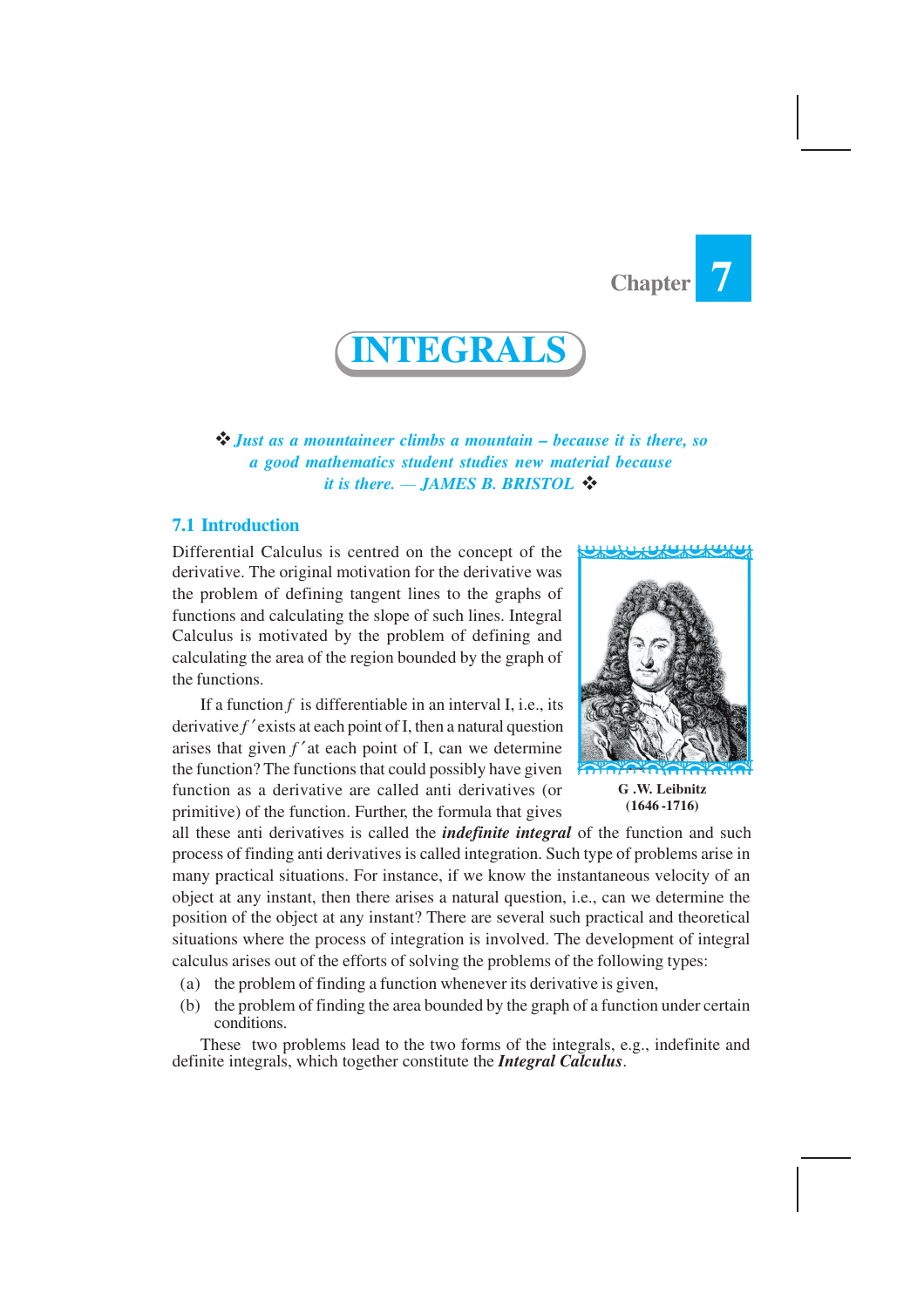There is a connection, known as the *Fundamental Theorem of Calculus*, between indefinite integral and definite integral which makes the definite integral as a practical tool for science and engineering. The definite integral is also used to solve many interesting problems from various disciplines like economics, finance and probability.

In this Chapter, we shall confine ourselves to the study of indefinite and definite integrals and their elementary properties including some techniques of integration.

### **7.2 Integration as an Inverse Process of Differentiation**

Integration is the inverse process of differentiation. Instead of differentiating a function, we are given the derivative of a function and asked to find its primitive, i.e., the original function. Such a process is called *integration* or *anti differentiation*. Let us consider the following examples:

We know that

$$
\frac{d}{dx}(\sin x) = \cos x \qquad \qquad \dots (1)
$$

$$
\frac{d}{dx}\left(\frac{x^3}{3}\right) = x^2 \qquad \qquad \dots (2)
$$

and 
$$
\frac{d}{dx}(e^x) = e^x \qquad \qquad \dots (3)
$$

We observe that in (1), the function cos  $x$  is the derived function of  $\sin x$ . We say that sin *x* is an anti derivative (or an integral) of  $\cos x$ . Similarly, in (2) and (3), 3 3  $\frac{x^3}{2}$  and  $e^x$  are the anti derivatives (or integrals) of  $x^2$  and  $e^x$ , respectively. Again, we note that for any real number C, treated as constant function, its derivative is zero and hence, we can write  $(1)$ ,  $(2)$  and  $(3)$  as follows :

$$
\frac{d}{dx}(\sin x + C) = \cos x, \quad \frac{d}{dx}(\frac{x^3}{3} + C) = x^2 \text{ and } \frac{d}{dx}(e^x + C) = e^x
$$

Thus, anti derivatives (or integrals) of the above cited functions are not unique. Actually, there exist infinitely many anti derivatives of each of these functions which can be obtained by choosing C arbitrarily from the set of real numbers. For this reason C is customarily referred to as *arbitrary constant*. In fact, C is the *parameter* by varying which one gets different anti derivatives (or integrals) of the given function.

More generally, if there is a function F such that  $\frac{d}{dx} F(x) = f(x)$ ,  $\forall x \in I$  (interval), then for any arbitrary real number C, (also called *constant of integration*)

$$
\frac{d}{dx}\left[F(x) + C\right] = f(x), x \in I
$$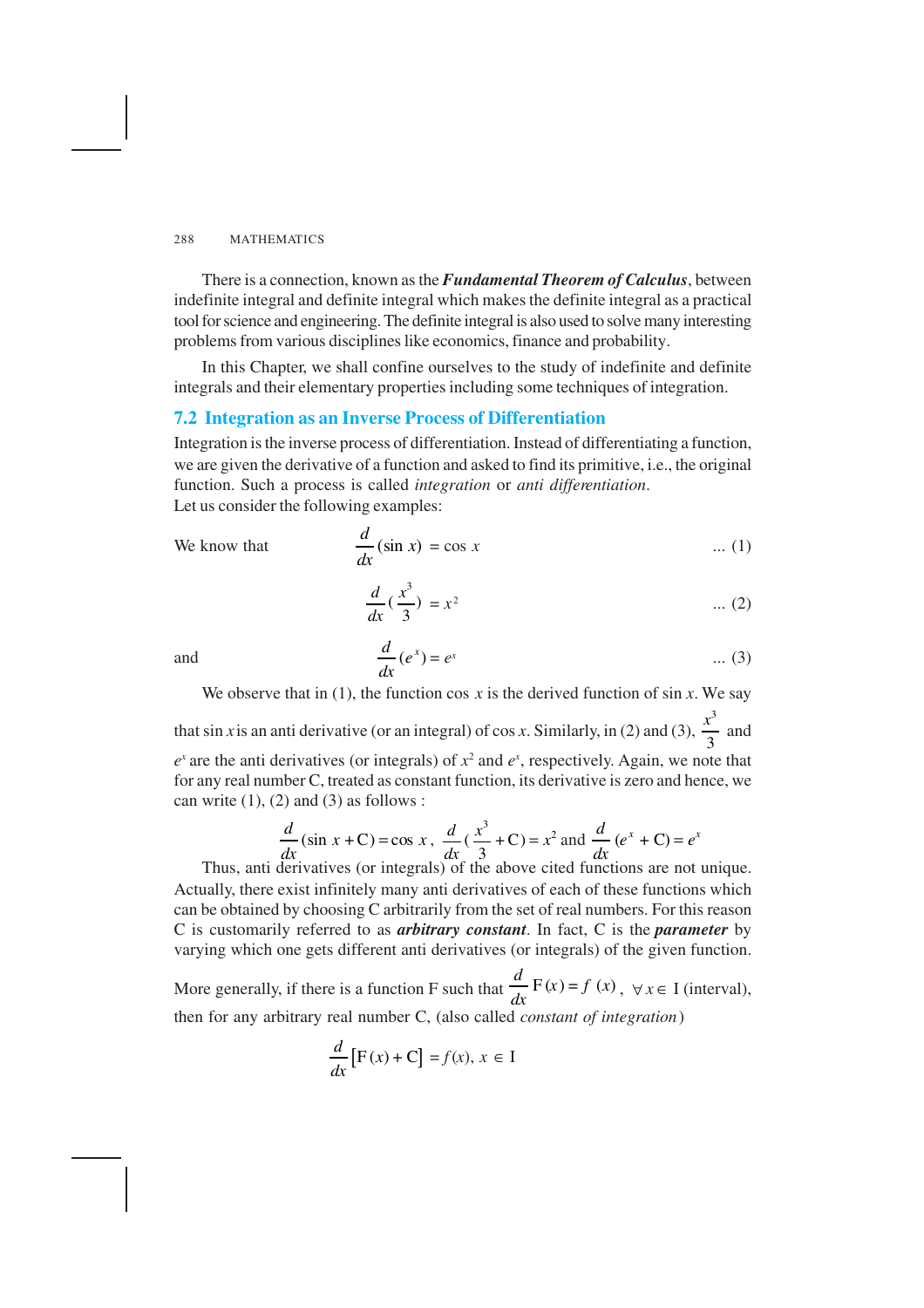## Thus,  $\{F + C, C \in \mathbb{R}\}\)$  denotes a family of anti-derivatives of *f*.

*Remark* Functions with same derivatives differ by a constant. To show this, let *g* and *h* be two functions having the same derivatives on an interval I.

Consider the function  $f = g - h$  defined by  $f(x) = g(x) - h(x), \forall x \in I$ 

Then

$$
\frac{df}{dx} = f' = g' - h' \text{ giving } f'(x) = g'(x) - h'(x) \quad \forall x \in I
$$

or  $f'(x) = 0$ ,  $\forall x \in I$  by hypothesis,

i.e., the rate of change of  $f$  with respect to  $x$  is zero on I and hence  $f$  is constant.

In view of the above remark, it is justified to infer that the family  ${F + C, C \in \mathbb{R}}$ provides all possible anti derivatives of *f*.

We introduce a new symbol, namely,  $\int f(x) dx$  which will represent the entire class of anti derivatives read as the indefinite integral of *f* with respect to *x*.

Symbolically, we write  $\int f(x) dx = F(x) + C$ .

**Notation** Given that 
$$
\frac{dy}{dx} = f(x)
$$
, we write  $y = \int f(x) dx$ .

For the sake of convenience, we mention below the following symbols/terms/phrases with their meanings as given in the Table  $(7.1)$ .

| <b>Symbols/Terms/Phrases</b>   | <b>Meaning</b>                                        |
|--------------------------------|-------------------------------------------------------|
| $\int f(x) dx$                 | Integral of f with respect to x                       |
| $f(x)$ in $\int f(x) dx$       | Integrand                                             |
| x in $\int f(x) dx$            | Variable of integration                               |
| Integrate                      | Find the integral                                     |
| An integral of $f$             | A function F such that                                |
|                                | $F'(x) = f(x)$                                        |
| Integration                    | The process of finding the integral                   |
| <b>Constant of Integration</b> | Any real number C, considered as<br>constant function |

**Table 7.1**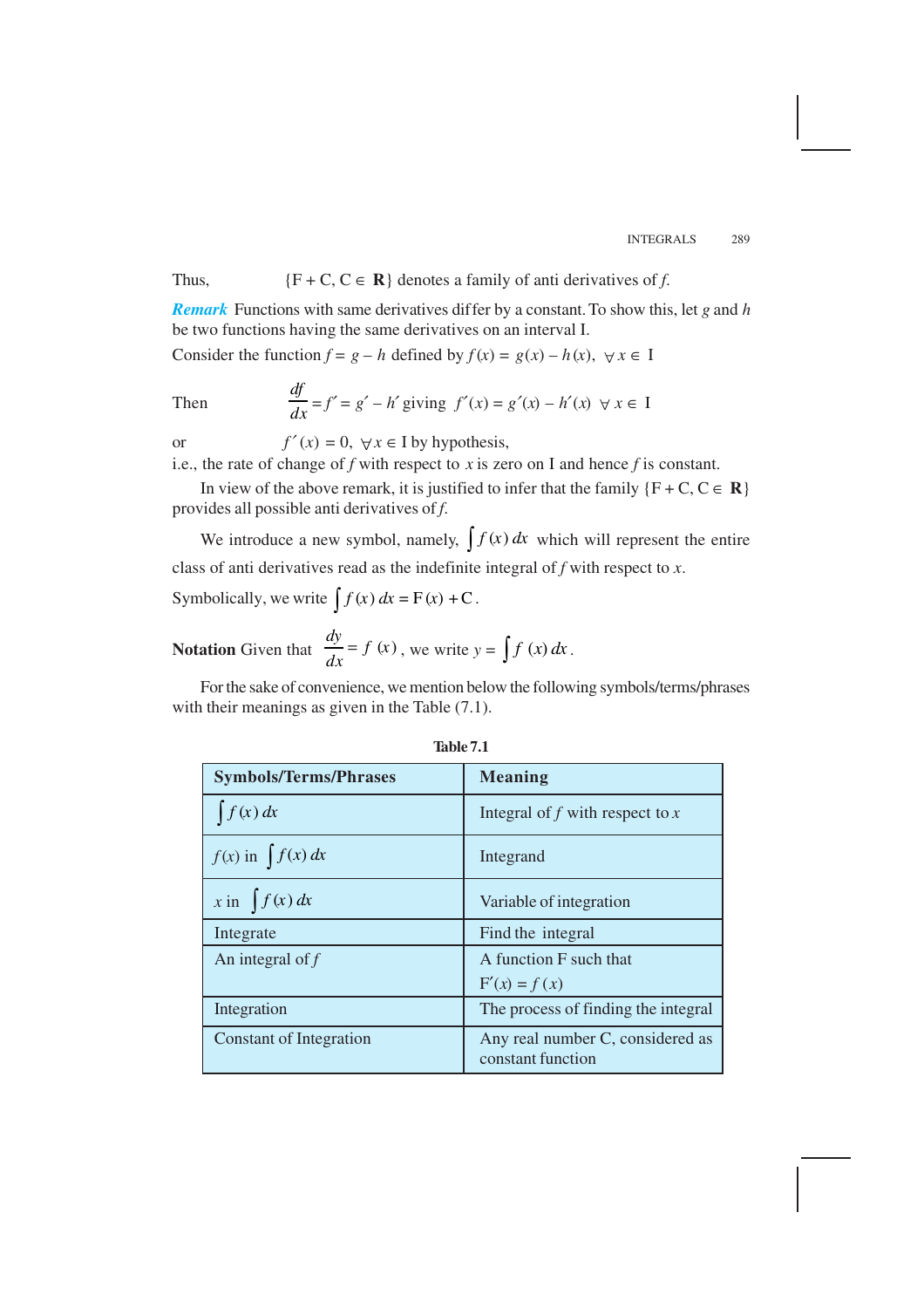We already know the formulae for the derivatives of many important functions. From these formulae, we can write down immediately the corresponding formulae (referred to as standard formulae) for the integrals of these functions, as listed below which will be used to find integrals of other functions.

### **Derivatives Integrals (Anti derivatives)**

(i) 1 1  $\frac{d}{dx} \left( \frac{x^{n+1}}{x} \right) = x^n$ dx \ n  $\left(\frac{x^{n+1}}{n}\right) =$  $\left(\frac{}{n+1}\right)^{x} = x^{\alpha}$ ; 1  $\mathbf C$ 1  $x^n dx = \frac{x^n}{x^n}$ *n* +  $=\frac{x}{1}+\frac{y}{1}+\frac{z}{1}+\frac{z}{1}+\frac{z}{1}+\frac{z}{1}+\frac{z}{1}+\frac{z}{1}+\frac{z}{1}+\frac{z}{1}+\frac{z}{1}+\frac{z}{1}+\frac{z}{1}+\frac{z}{1}+\frac{z}{1}+\frac{z}{1}+\frac{z}{1}+\frac{z}{1}+\frac{z}{1}+\frac{z}{1}+\frac{z}{1}+\frac{z}{1}+\frac{z}{1}+\frac{z}{1}+\frac{z}{1}+\frac{z}{1}+\frac{z}{1}+\frac{z}{1}+\frac{z}{1}+\frac{z}{1}+\frac{z}{1}+\frac{z$  $\int x^n dx = \frac{x}{n+1} + C$ ,  $n \neq -1$ Particularly, we note that  $\frac{d}{dx}(x) = 1$ *x dx*  $\int dx = x + C$ (ii)  $\frac{d}{dx} (\sin x) = \cos x$ *dx*  $\int \cos x \, dx = \sin x + C$ (iii)  $\frac{d}{dx}(-\cos x) = \sin x$ *dx*  $\int \sin x \, dx = -\cos x + C$ (iv)  $\frac{a}{1}$  (tan x) = sec<sup>2</sup> *d*  $(x) = \sec^2 x$ *dx*  $=$   $\sec^2 x$ ;  $\int \sec^2 x \, dx = \tan x + C$ (v)  $\frac{d}{dx}(-\cot x) = \csc^2 x$  $\frac{a}{dx}(-\cot x) = \csc^2 x$ ;  $\int \csc^2 x \, dx = -\cot x + C$ (vi)  $\frac{d}{dx}$  (sec x) = sec x tan x *dx*  $\int \sec x \tan x dx = \sec x + C$ (vii)  $\frac{d}{dx}(-\csc x) = \csc x \cot x$  $\frac{d}{dx}(-\csc x) = \csc x \cot x$ ;  $\int \csc x \cot x \, dx = -\csc x + C$ (viii)  $\frac{d}{dx} (\sin^{-1} x) = \frac{1}{\sqrt{1-x^2}}$  $\sin^{-1} x$ ) =  $\frac{1}{\sqrt{1}}$ 1  $\frac{d}{dx}$ (sin<sup>-1</sup> x  $dx^{\dagger}$   $\int 1-x^2 dx$  $=\frac{1}{\sqrt{1-x^2}}$ ;  $\int \frac{dx}{\sqrt{1-x^2}} = \sin^{-1}$  $\frac{1}{2}$  =  $\sin^{-1} x + C$ 1  $\frac{dx}{x} = \sin^{-1} x$ *– x*  $\int \frac{dx}{\sqrt{2}} = \sin^{-1} x +$ (ix)  $\frac{d}{dx}(-\cos^{-1} x) = \frac{1}{\sqrt{1-x^2}}$ 1  $-\cos$ 1 *d x*  $dx^{\prime}$  <sup>2005</sup> *m*<sub>1</sub>  $\sqrt{1-x^2}$  $=\frac{1}{\sqrt{1-x^2}}$ ; – 1  $\frac{1}{2} = -\cos^{-1} x + C$ 1 *dx*  $-\cos^{-1} x$  $\int \frac{dx}{\sqrt{1-x^2}} = -\cos^{-1} x +$ (x)  $\frac{d}{dx} \left( \tan^{-1} x \right) = \frac{1}{1 + x^2}$  $tan^{-1} x = \frac{1}{1}$ 1  $\frac{d}{dx}$  (tan<sup>-1</sup> x  $dx$   $1+x$ =  $\frac{1}{1+x^2}$ ;  $\int \frac{dx}{1+x^2} = \tan^{-1}$  $\frac{x}{2} = \tan^{-1} x + C$ 1  $\frac{dx}{2}$  = tan<sup>-1</sup> x *x*  $= \tan^{-1} x +$  $\int \frac{a}{1+}$ (xi)  $\frac{d}{dx}(-\cot^{-1} x) = \frac{1}{1+x^2}$  $-\cot^{-1} x = \frac{1}{1}$ 1  $\frac{d}{dx}$   $\left(-\cot^{-1} x\right)$  $dx$   $\qquad$   $\qquad$   $1+x$ =  $\frac{1}{1+x^2}$ ;  $\int \frac{dx}{1+x^2} = -\cot^{-1}$  $\frac{x}{2} = -\cot^{-1} x + C$ 1  $\frac{dx}{2} = -\cot^{-1} x$ *x*  $=-\cot^{-1} x +$  $\int \frac{a}{1+}$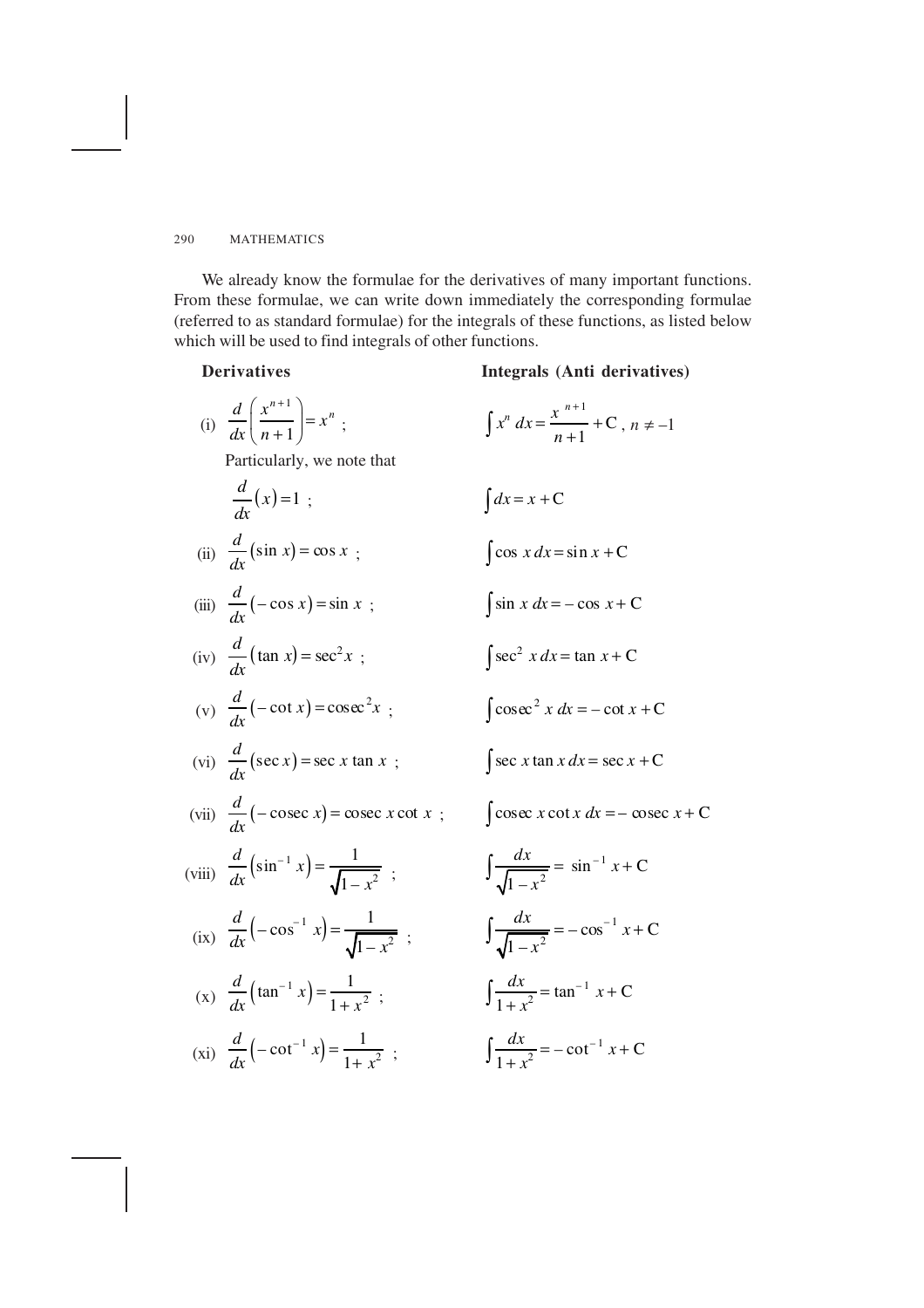$$
\begin{aligned}\n\text{(xii)} \quad & \frac{d}{dx} \left( \sec^{-1} x \right) = \frac{1}{x \sqrt{x^2 - 1}} \; ; & \int \frac{dx}{x \sqrt{x^2 - 1}} = \sec^{-1} x + C \\
\text{(xiii)} \quad & \frac{d}{dx} \left( -\csc^{-1} x \right) = \frac{1}{x \sqrt{x^2 - 1}} \; ; & \int \frac{dx}{x \sqrt{x^2 - 1}} = -\csc^{-1} x + C \\
\text{(xiv)} \quad & \frac{d}{dx} \left( e^x \right) = e^x \; ; & \int e^x dx = e^x + C \\
\text{(xv)} \quad & \frac{d}{dx} \left( \log |x| \right) = \frac{1}{x}; & \int \frac{1}{x} dx = \log |x| + C \\
\text{(xvi)} \quad & \frac{d}{dx} \left( \frac{a^x}{\log a} \right) = a^x \; ; & \int a^x dx = \frac{a^x}{\log a} + C\n\end{aligned}
$$

**ANOTE** In practice, we normally do not mention the interval over which the various functions are defined. However, in any specific problem one has to keep it in mind.

# **7.2.1** *Geometrical interpretation of indefinite integral*

Let  $f(x) = 2x$ . Then  $\int f(x) dx = x^2 + C$ . For different values of C, we get different integrals. But these integrals are very similar geometrically.

Thus,  $y = x^2 + C$ , where C is arbitrary constant, represents a family of integrals. By assigning different values to C, we get different members of the family. These together constitute the indefinite integral. In this case, each integral represents a parabola with its axis along *y*-axis.

Clearly, for  $C = 0$ , we obtain  $y = x^2$ , a parabola with its vertex on the origin. The curve  $y = x^2 + 1$  for  $C = 1$  is obtained by shifting the parabola  $y = x^2$  one unit along *y*-axis in positive direction. For  $C = -1$ ,  $y = x^2 - 1$  is obtained by shifting the parabola  $y = x^2$  one unit along *y*-axis in the negative direction. Thus, for each positive value of C, each parabola of the family has its vertex on the positive side of the *y*-axis and for negative values of C, each has its vertex along the negative side of the *y*-axis. Some of these have been shown in the Fig 7.1.

Let us consider the intersection of all these parabolas by a line  $x = a$ . In the Fig 7.1, we have taken  $a > 0$ . The same is true when  $a < 0$ . If the line  $x = a$  intersects the parabolas  $y = x^2$ ,  $y = x^2 + 1$ ,  $y = x^2 + 2$ ,  $y = x^2 - 1$ ,  $y = x^2 - 2$  at  $P_0$ ,  $P_1$ ,  $P_2$ ,  $P_{-1}$ ,  $P_{-2}$  etc., respectively, then *dy*  $\frac{d}{dx}$  at these points equals 2*a*. This indicates that the tangents to the curves at these points are parallel. Thus,  $\int 2x \, dx = x^2 + C = F_C(x)$  (say), implies that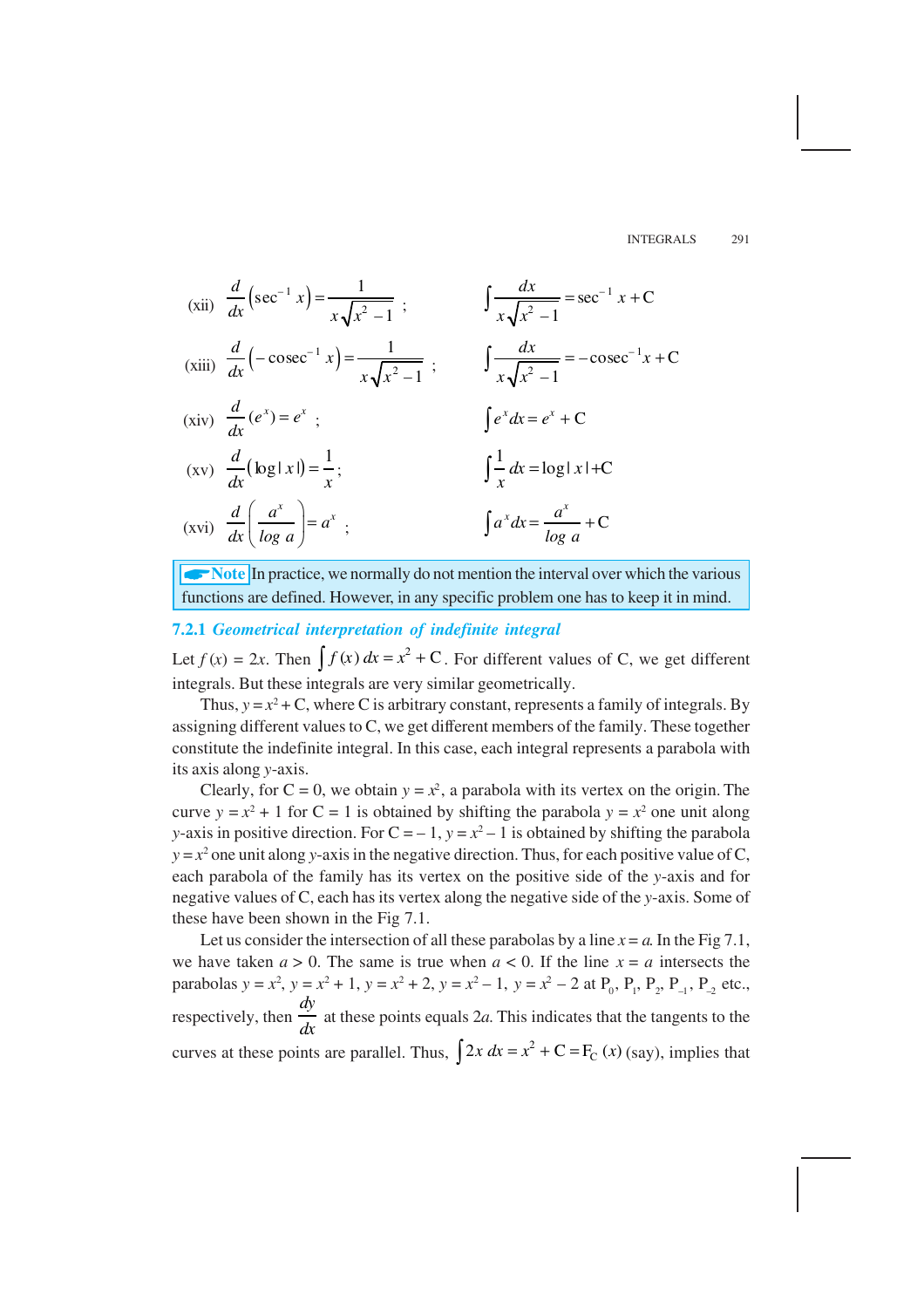

the tangents to all the curves  $y = F_c(x)$ ,  $C \in \mathbb{R}$ , at the points of intersection of the curves by the line  $x = a$ ,  $(a \in \mathbb{R})$ , are parallel.

Further, the following equation (statement)  $\int f(x) dx = F(x) + C = y$  (say),

represents a family of curves. The different values of C will correspond to different members of this family and these members can be obtained by shifting any one of the curves parallel to itself. This is the geometrical interpretation of indefinite integral.

#### **7.2.2** *Some properties of indefinite integral*

In this sub section, we shall derive some properties of indefinite integrals.

(I) The process of differentiation and integration are inverses of each other in the sense of the following results :

$$
\frac{d}{dx}\int f(x) dx = f(x)
$$

and  $\int f'(x) dx = f(x) + C$ , where C is any arbitrary constant.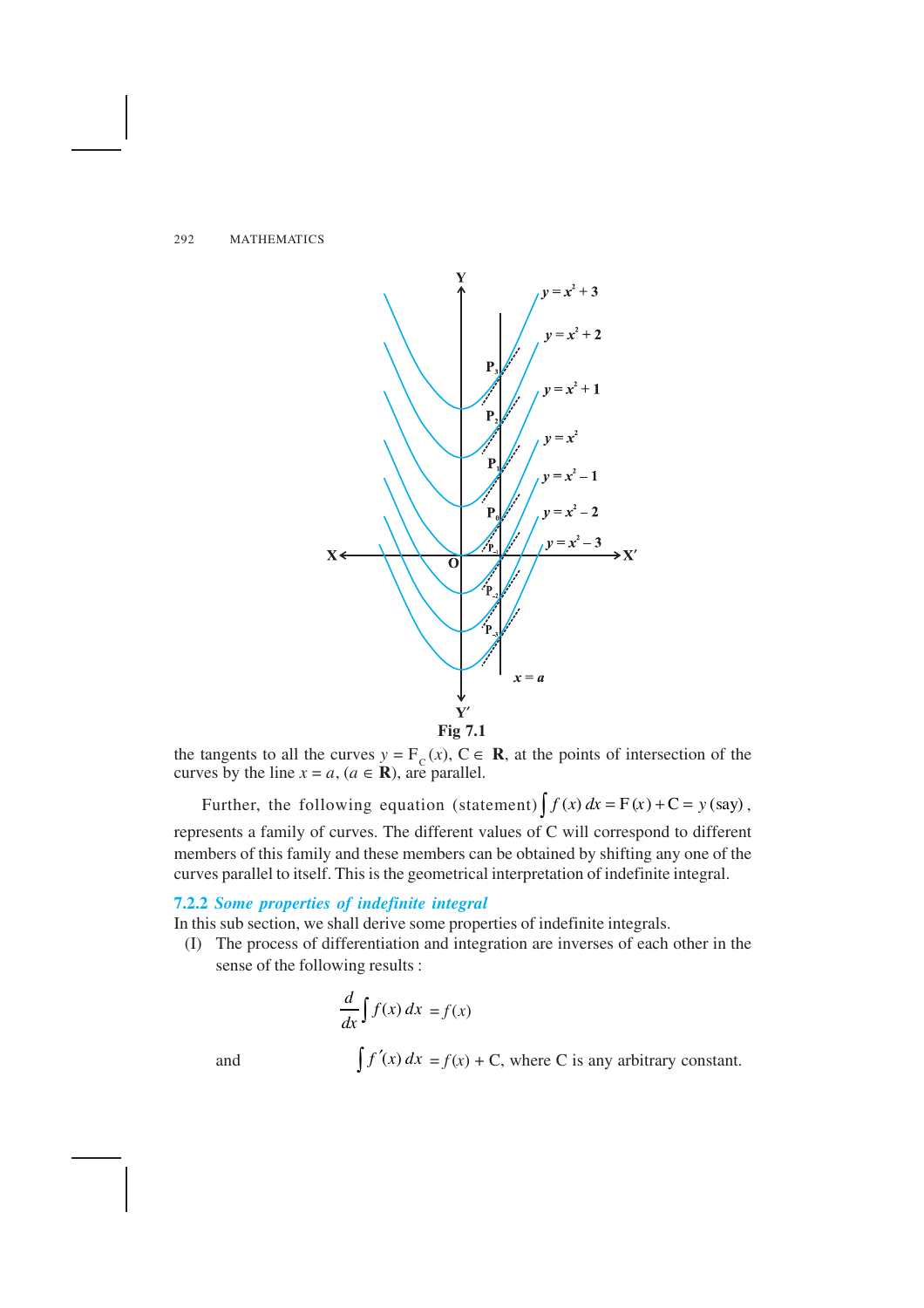**Proof** Let F be any anti derivative of *f*, i.e.,

$$
\frac{d}{dx}F(x) = f(x)
$$

Then **f f**  $\uparrow$  ∫

$$
\int f(x) dx = F(x) + C
$$

**Therefore** 

$$
\frac{d}{dx}\int f(x) dx = \frac{d}{dx}(F(x)+C)
$$

$$
= \frac{d}{dx}F(x) = f(x)
$$

Similarly, we note that

$$
f'(x) = \frac{d}{dx} f(x)
$$

and hence  $\int f'$ 

$$
\int f'(x) \, dx = f(x) + C
$$

where C is arbitrary constant called constant of integration.

(II) Two indefinite integrals with the same derivative lead to the same family of curves and so they are equivalent.

**Proof** Let *f* and *g* be two functions such that

$$
\frac{d}{dx}\int f(x) dx = \frac{d}{dx}\int g(x) dx
$$

or  $\frac{d}{dx} \int \int f(x) dx - \int g(x) dx$  $\frac{d}{dx}\left[\int f(x) dx - \int g(x) dx\right] = 0$ 

Hence  $\int f(x) dx - \int g(x) dx = C$ , where C is any real number (Why?)

or 
$$
\int f(x) dx = \int g(x) dx + C
$$

So the families of curves  $\left\{ \int f(x) dx + C_1, C_1 \in \mathbb{R} \right\}$ 

and  $\left\{ \int g(x) dx + C_2, C_2 \in \mathbb{R} \right\}$  are identical.

Hence, in this sense,  $\int f(x) dx$  and  $\int g(x) dx$  are equivalent.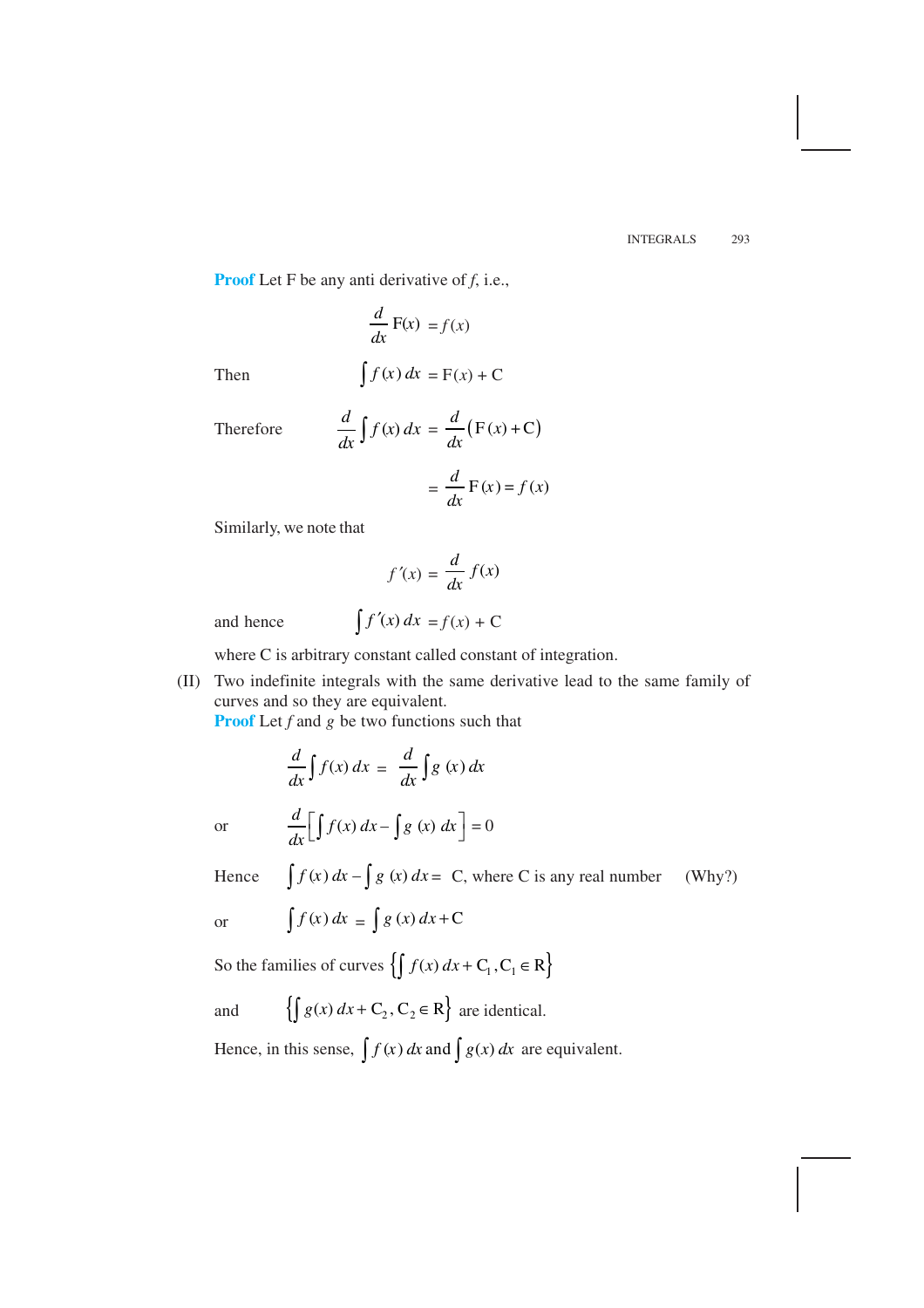A **Note** The equivalence of the families  $\left\{ \int f(x) dx + C_1 C_1 \in \mathbb{R} \right\}$  and  $\left\{ \int g(x) dx + C_2, C_2 \in \mathbf{R} \right\}$  is customarily expressed by writing  $\int f(x) dx = \int g(x) dx$ , without mentioning the parameter.

(III) 
$$
\int [f(x) + g(x)] dx = \int f(x) dx + \int g(x) dx
$$

**Proof** By Property (I), we have

$$
\frac{d}{dx}\left[\int [f(x) + g(x)] dx\right] = f(x) + g(x) \quad \dots (1)
$$

On the otherhand, we find that

$$
\frac{d}{dx}\left[\int f(x) dx + \int g(x) dx\right] = \frac{d}{dx}\int f(x) dx + \frac{d}{dx}\int g(x) dx
$$

$$
= f(x) + g(x) \qquad \dots (2)
$$

Thus, in view of Property (II), it follows by (1) and (2) that

$$
\int (f(x) + g(x)) dx = \int f(x) dx + \int g(x) dx.
$$

(IV) For any real number *k*,  $\int k f(x) dx = k \int f(x) dx$ 

**Proof** By the Property (I),  $\frac{d}{dx} \int k f(x) dx = k f(x)$  $\frac{d}{dx}\int k f(x) dx = k f(x)$ . Also  $\frac{d}{dx} \left[ k \int f(x) dx \right]$ 

 $\frac{d}{dx}\left[k\int f(x) dx\right] = k\frac{d}{dx}\int f(x) dx = k f(x)$ 

Therefore, using the Property (II), we have  $\int k f(x) dx = k \int f(x) dx$ .

(V) Properties (III) and (IV) can be generalised to a finite number of functions  $f_1, f_2, \dots, f_n$  and the real numbers,  $k_1, k_2, \dots, k_n$  giving

$$
\begin{aligned} &\left[ \left[ k_1 f_1(x) + k_2 f_2(x) + \ldots + k_n f_n(x) \right] dx \right] \\ &= k_1 \int f_1(x) \, dx + k_2 \int f_2(x) \, dx + \ldots + k_n \int f_n(x) \, dx \, . \end{aligned}
$$

To find an anti derivative of a given function, we search intuitively for a function whose derivative is the given function. The search for the requisite function for finding an anti derivative is known as integration by the method of inspection. We illustrate it through some examples.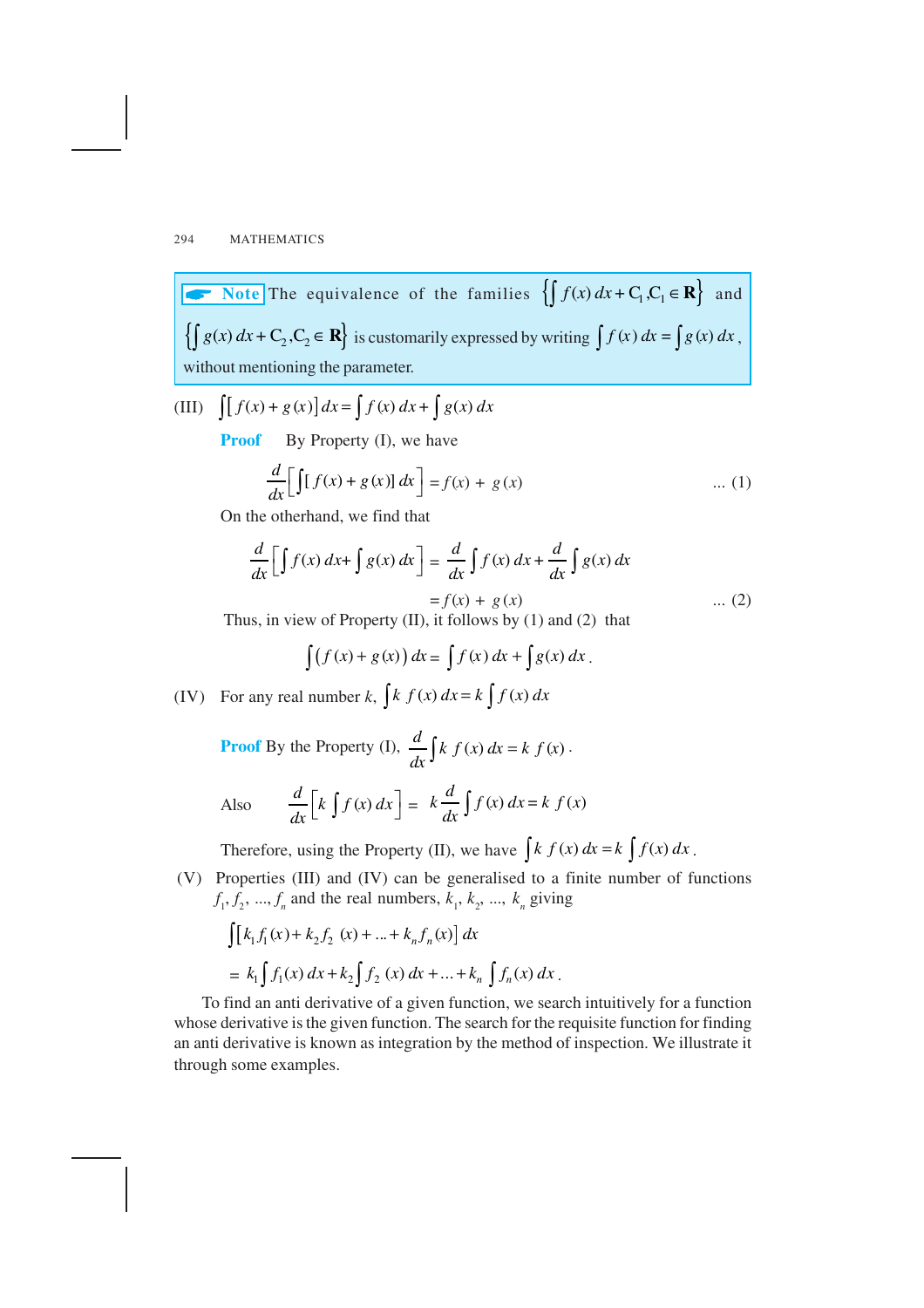**Example 1** Write an anti derivative for each of the following functions using the method of inspection:

 $(i)$  cos 2*x*  $x^2 + 4x^3$ (iii) 1  $\frac{1}{x}$ ,  $x \neq 0$ 

#### **Solution**

(i) We look for a function whose derivative is cos 2*x*. Recall that

$$
\frac{d}{dx} \sin 2x = 2 \cos 2x
$$
  
or  $\cos 2x = \frac{1}{2} \frac{d}{dx} (\sin 2x) = \frac{d}{dx} (\frac{1}{2} \sin 2x)$   
Therefore, an anti derivative of cos 2x is  $\frac{1}{2} \sin 2x$ 

Therefore, an anti derivative of cos 2*x* is  $\frac{1}{2}$  sin 2x.

(ii) We look for a function whose derivative is  $3x^2 + 4x^3$ . Note that

$$
\frac{d}{dx}\left(x^3 + x^4\right) = 3x^2 + 4x^3.
$$

Therefore, an anti derivative of  $3x^2 + 4x^3$  is  $x^3 + x^4$ .

(iii) We know that

$$
\frac{d}{dx}(\log x) = \frac{1}{x}, x > 0 \text{ and } \frac{d}{dx}[\log(-x)] = \frac{1}{-x}(-1) = \frac{1}{x}, x < 0
$$
  
Combining above, we get  $\frac{d}{dx}(\log|x|) = \frac{1}{x}, x \neq 0$   
Therefore,  $\int \frac{1}{x} dx = \log|x|$  is one of the anti derivatives of  $\frac{1}{x}$ .

**Example 2** Find the following integrals:

(i) 
$$
\int \frac{x^3 - 1}{x^2} dx
$$
 (ii)  $\int (x^{\frac{2}{3}} + 1) dx$  (iii)  $\int (x^{\frac{3}{2}} + 2e^x - \frac{1}{x}) dx$ 

**Solution**

(i) We have

$$
\int \frac{x^3 - 1}{x^2} dx = \int x dx - \int x^{-2} dx
$$
 (by Property V)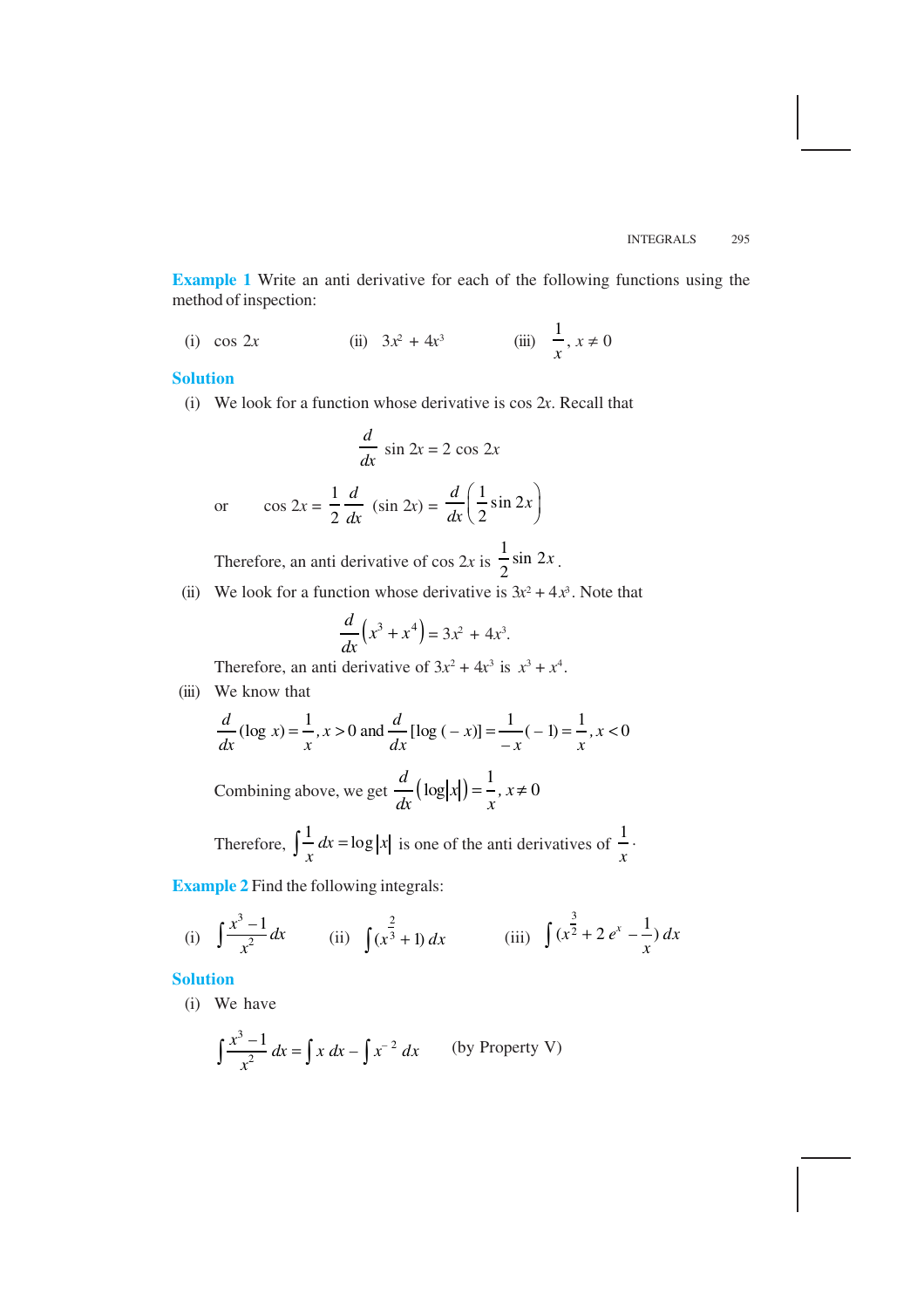$$
= \left(\frac{x^{1+1}}{1+1} + C_1\right) - \left(\frac{x^{-2+1}}{-2+1} + C_2\right); C_1, C_2 \text{ are constants of integration}
$$
  
=  $\frac{x^2}{2} + C_1 - \frac{x^{-1}}{-1} - C_2 = \frac{x^2}{2} + \frac{1}{x} + C_1 - C_2$   
=  $\frac{x^2}{2} + \frac{1}{x} + C$ , where  $C = C_1 - C_2$  is another constant of integration.

**ANOTE** From now onwards, we shall write only one constant of integration in the final answer.

(ii) We have

$$
\int (x^{\frac{2}{3}} + 1) dx = \int x^{\frac{2}{3}} dx + \int dx
$$
  
\n
$$
= \frac{x^{\frac{2}{3}+1}}{\frac{2}{3}+1} + x + C = \frac{3}{5}x^{\frac{5}{3}} + x + C
$$
  
\n(iii) We have 
$$
\int (x^{\frac{3}{2}} + 2e^x - \frac{1}{x}) dx = \int x^{\frac{3}{2}} dx + \int 2e^x dx - \int \frac{1}{x} dx
$$
  
\n
$$
= \frac{x^{\frac{3}{2}+1}}{\frac{3}{2}+1} + 2e^x - \log|x| + C
$$
  
\n
$$
= \frac{2}{5}x^{\frac{5}{2}} + 2e^x - \log|x| + C
$$

**Example 3** Find the following integrals:

(i)  $\int (\sin x + \cos x) dx$  (ii)  $\int \csc x (\csc x + \cot x) dx$  $(iii)$   $\int \frac{1}{\cos^2}$  $1 - \sin$ cos  $\frac{-\sin x}{2} dx$  $\int \frac{1-\sin x}{\cos^2 x}$ 

**Solution**

(i) We have  
\n
$$
\int (\sin x + \cos x) dx = \int \sin x dx + \int \cos x dx
$$
\n
$$
= -\cos x + \sin x + C
$$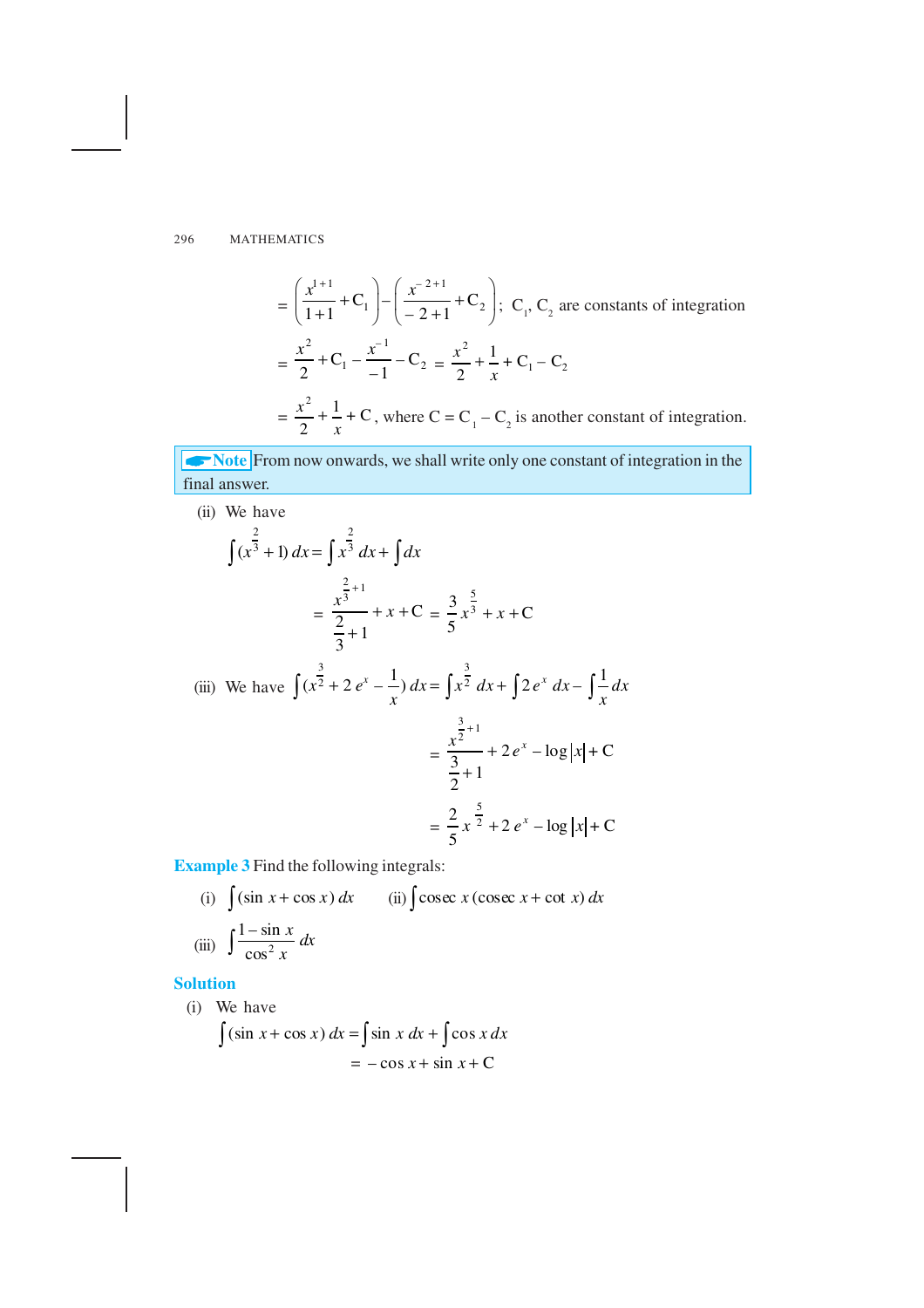(ii) We have

$$
\int (\csc x (\csc x + \cot x) dx = \int \csc^2 x dx + \int \csc x \cot x dx
$$

$$
= -\cot x - \csc x + C
$$

(iii) We have

$$
\int \frac{1-\sin x}{\cos^2 x} dx = \int \frac{1}{\cos^2 x} dx - \int \frac{\sin x}{\cos^2 x} dx
$$

$$
= \int \sec^2 x dx - \int \tan x \sec x dx
$$

$$
= \tan x - \sec x + C
$$

**Example 4** Find the anti derivative F of *f* defined by  $f(x) = 4x^3 - 6$ , where F (0) = 3 **Solution** One anti derivative of  $f(x)$  is  $x^4 - 6x$  since

$$
\frac{d}{dx}(x^4 - 6x) = 4x^3 - 6
$$

Therefore, the anti derivative F is given by

 $F(x) = x^4 - 6x + C$ , where C is constant.

Given that 
$$
F(0) = 3
$$
, which gives,

$$
3 = 0 - 6 \times 0 + C
$$
 or  $C = 3$ 

Hence, the required anti derivative is the unique function F defined by

$$
F(x) = x^4 - 6x + 3.
$$

#### *Remarks*

- (i) We see that if F is an anti derivative of f, then so is  $F + C$ , where C is any constant. Thus, if we know one anti derivative F of a function *f*, we can write down an infinite number of anti derivatives of *f* by adding any constant to F expressed by  $F(x) + C$ ,  $C \in \mathbb{R}$ . In applications, it is often necessary to satisfy an additional condition which then determines a specific value of C giving unique anti derivative of the given function.
- (ii) Sometimes, F is not expressible in terms of elementary functions viz., polynomial, logarithmic, exponential, trigonometric functions and their inverses etc. We are

therefore blocked for finding  $\int f(x) dx$ . For example, it is not possible to find

 $\int e^{-x^2} dx$  by inspection since we can not find a function whose derivative is  $e^{-x^2}$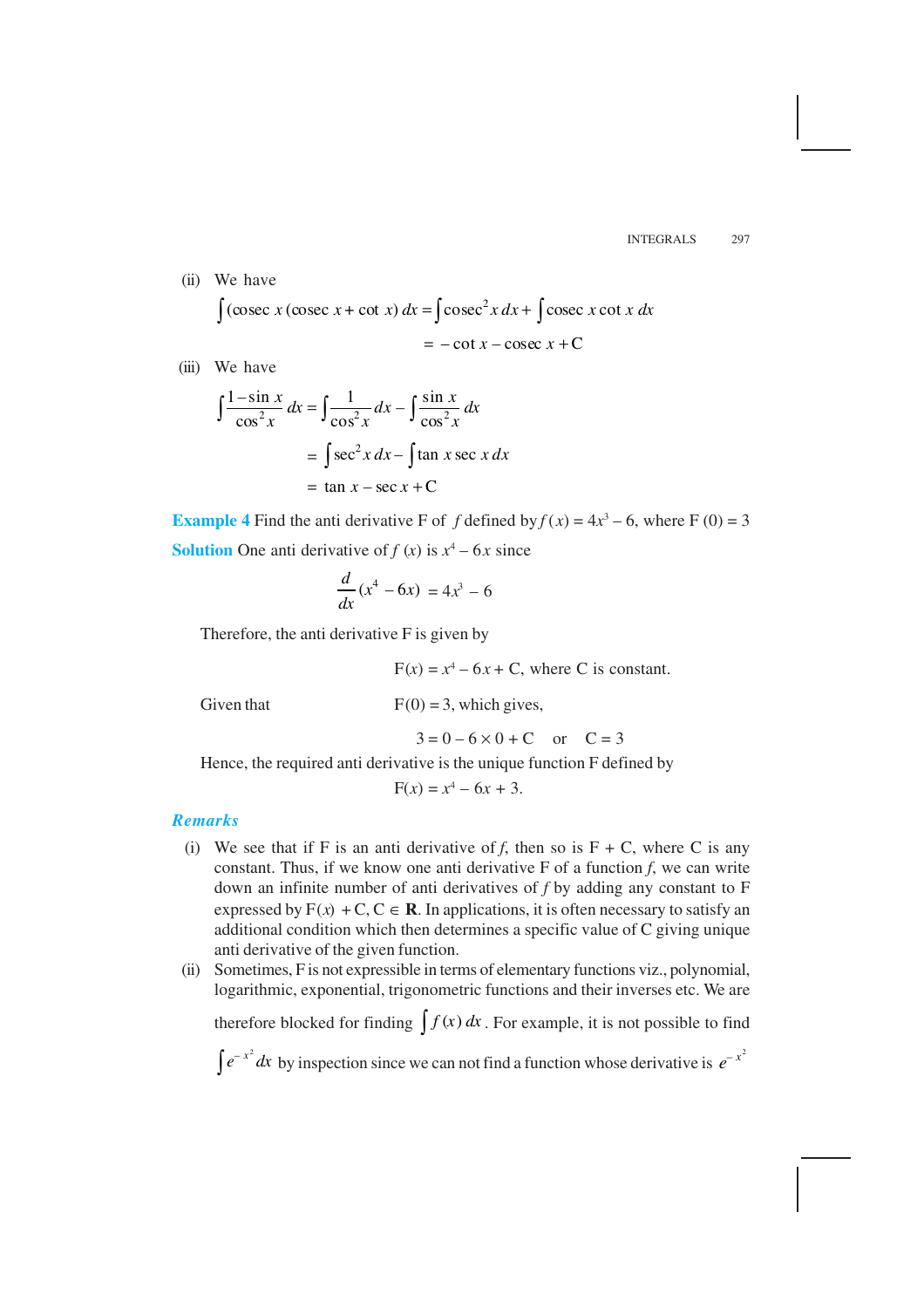(iii) When the variable of integration is denoted by a variable other than  $x$ , the integral formulae are modified accordingly. For instance

$$
\int y^4 dy = \frac{y^{4+1}}{4+1} + C = \frac{1}{5} y^5 + C
$$

#### **7.2.3** *Comparison between differentiation and integration*

- 1. Both are operations on functions.
- 2. Both satisfy the property of linearity, i.e.,

(i) 
$$
\frac{d}{dx} [k_1 f_1(x) + k_2 f_2(x)] = k_1 \frac{d}{dx} f_1(x) + k_2 \frac{d}{dx} f_2(x)
$$
  
\n(ii) 
$$
\int [k_1 f_1(x) + k_2 f_2(x)] dx = k_1 \int f_1(x) dx + k_2 \int f_2(x) dx
$$

Here  $k_1$  and  $k_2$  are constants.

- 3. We have already seen that all functions are not differentiable. Similarly, all functions are not integrable. We will learn more about nondifferentiable functions and nonintegrable functions in higher classes.
- 4. The derivative of a function, when it exists, is a unique function. The integral of a function is not so. However, they are unique upto an additive constant, i.e., any two integrals of a function differ by a constant.
- 5. When a polynomial function P is differentiated, the result is a polynomial whose degree is 1 less than the degree of P. When a polynomial function P is integrated, the result is a polynomial whose degree is 1 more than that of P.
- 6. We can speak of the derivative at a point. We never speak of the integral at a point, we speak of the integral of a function over an interval on which the integral is defined as will be seen in Section 7.7.
- 7. The derivative of a function has a geometrical meaning, namely, the slope of the tangent to the corresponding curve at a point. Similarly, the indefinite integral of a function represents geometrically, a family of curves placed parallel to each other having parallel tangents at the points of intersection of the curves of the family with the lines orthogonal (perpendicular) to the axis representing the variable of integration.
- 8. The derivative is used for finding some physical quantities like the velocity of a moving particle, when the distance traversed at any time *t* is known. Similarly, the integral is used in calculating the distance traversed when the velocity at time *t* is known.
- 9. Differentiation is a process involving limits. **So is integration,** as will be seen in Section 7.7.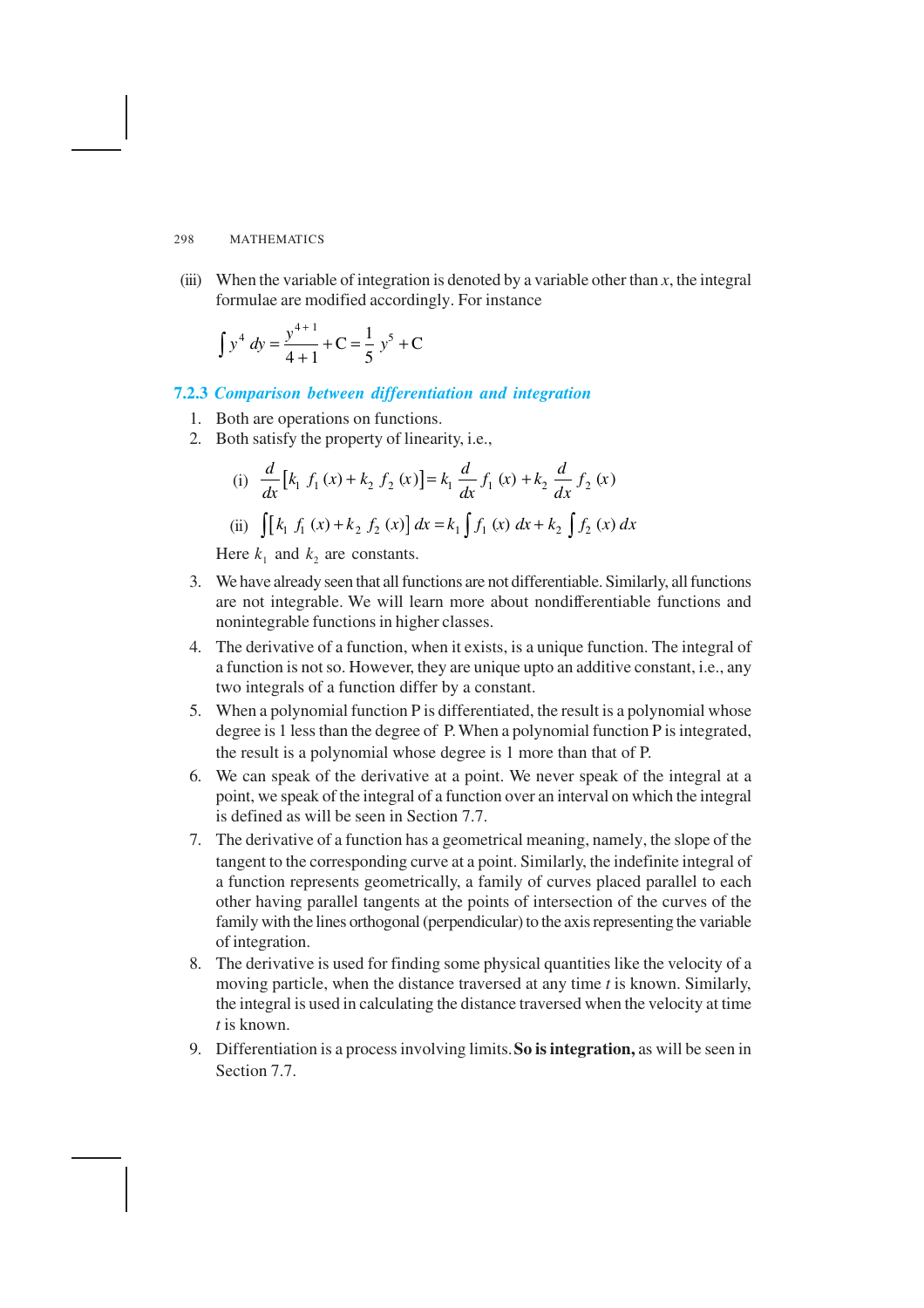10. The process of differentiation and integration are inverses of each other as discussed in Section 7.2.2 (i).

# **EXERCISE 7.1**

Find an anti derivative (or integral) of the following functions by the method of inspection.

1. 
$$
\sin 2x
$$
  
\n4.  $(ax + b)^2$   
\n5.  $\sin 2x - 4 e^{3x}$   
\n6.  $\int (4e^{3x} + 1) dx$   
\n7.  $\int x^2(1 - \frac{1}{x^2}) dx$   
\n8.  $\int (ax^2 + bx + c) dx$   
\n9.  $\int (2x^2 + e^x) dx$   
\n10.  $\int (\sqrt{x} - \frac{1}{\sqrt{x}})^2 dx$   
\n11.  $\int \frac{x^3 + 5x^2 - 4}{x^2} dx$   
\n12.  $\int \frac{x^3 + 3x + 4}{\sqrt{x}} dx$   
\n13.  $\int \frac{x^3 - x^2 + x - 1}{x - 1} dx$   
\n14.  $\int (1 - x) \sqrt{x} dx$   
\n15.  $\int \sqrt{x}(3x^2 + 2x + 3) dx$   
\n16.  $\int (2x - 3\cos x + e^x) dx$   
\n17.  $\int (2x^2 - 3\sin x + 5\sqrt{x}) dx$   
\n18.  $\int \sec x (\sec x + \tan x) dx$   
\n19.  $\int \frac{\sec^2 x}{\csc^2 x} dx$   
\n20.  $\int \frac{2 - 3\sin x}{\cos^2 x} dx$   
\nChoose the correct answer in Exercises 21 and 22.  
\n21. The anti derivative of  $(\sqrt{x} + \frac{1}{\sqrt{x}})$  equals  
\n(A)  $\frac{1}{3}x^{\frac{1}{3}} + 2x^{\frac{1}{2}} + C$   
\n(B)  $\frac{2}{3}x^{\frac{2}{3}} + \frac{1}{2}x^2 + C$   
\n(C)  $\frac{2}{3}x^{\frac{3}{2}} + 2x^{\frac{1}{2}} + C$   
\n(D)  $\frac{3}{2}x^{\frac{3}{2}} + \frac{1}{2}x^{\frac{1}{2}} + C$   
\n22. If  $\frac{d}{dx}f(x) = 4x^3 - \frac{3}{x^4}$  such that  $f(2) = 0$ . Then  $f(x)$  is  
\n(A)  $x^4 + \frac{1}{x^3}$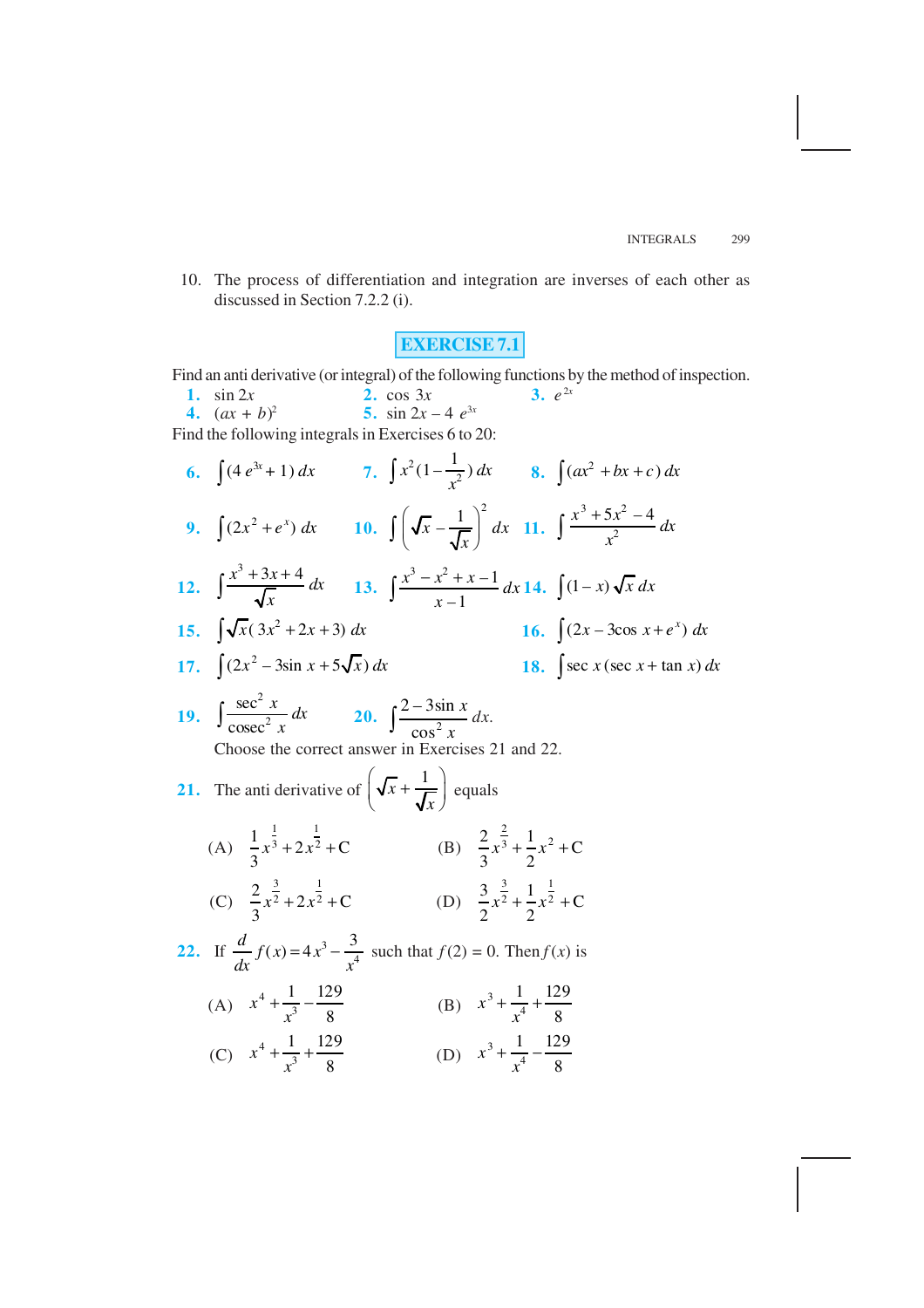## **7.3 Methods of Integration**

In previous section, we discussed integrals of those functions which were readily obtainable from derivatives of some functions. It was based on inspection, i.e., on the search of a function F whose derivative is *f* which led us to the integral of *f*. However, this method, which depends on inspection, is not very suitable for many functions. Hence, we need to develop additional techniques or methods for finding the integrals by reducing them into standard forms. Prominent among them are methods based on:

- 1. Integration by Substitution
- 2. Integration using Partial Fractions
- 3. Integration by Parts

#### **7.3.1** *Integration by substitution*

In this section, we consider the method of integration by substitution.

The given integral  $\int f(x) dx$  can be transformed into another form by changing the independent variable *x* to *t* by substituting  $x = g(t)$ .

Consider 
$$
I = \int f(x) dx
$$
  
Put  $x = g(t)$  so that  $\frac{dx}{dt} = g'(t)$ .  
We write  $dx = g'(t) dt$   
Thus 
$$
I = \int f(x) dx = \int f(g(t)) g'(t) dt
$$

This change of variable formula is one of the important tools available to us in the name of integration by substitution. It is often important to guess what will be the useful substitution. Usually, we make a substitution for a function whose derivative also occurs in the integrand as illustrated in the following examples.

**Example 5** Integrate the following functions w.r.t. *x*:

(i) 
$$
\sin mx
$$
 (ii)  $2x \sin (x^2 + 1)$ 

(iii) 
$$
\frac{\tan^4 \sqrt{x} \sec^2 \sqrt{x}}{\sqrt{x}}
$$
 (iv)  $\frac{\sin (\tan^{-1} x)}{1 + x^2}$ 

#### **Solution**

(i) We know that derivative of *mx* is *m*. Thus, we make the substitution  $mx = t$  so that  $mdx = dt$ .

Therefore, 
$$
\int \sin mx \, dx = \frac{1}{m} \int \sin t \, dt = -\frac{1}{m} \cos t + C = -\frac{1}{m} \cos mx + C
$$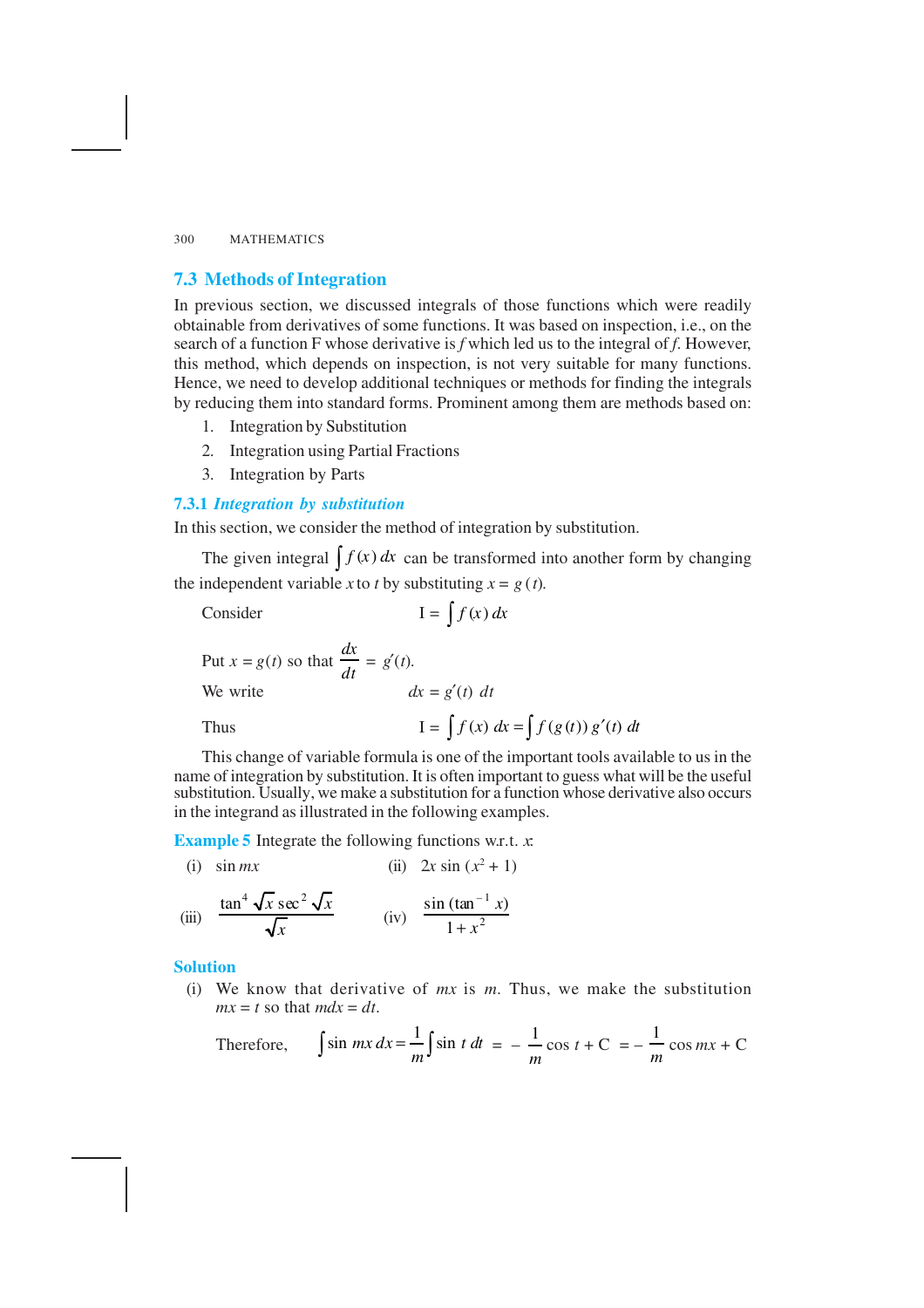(ii) Derivative of 
$$
x^2 + 1
$$
 is 2x. Thus, we use the substitution  $x^2 + 1 = t$  so that  
\n $2x dx = dt$ .  
\nTherefore,  $\int 2x \sin (x^2 + 1) dx = \int \sin t dt = -\cos t + C = -\cos (x^2 + 1) + C$   
\n(iii) Derivative of  $\sqrt{x}$  is  $\frac{1}{2}x^{-\frac{1}{2}} = \frac{1}{2\sqrt{x}}$ . Thus, we use the substitution  
\n $\sqrt{x} = t$  so that  $\frac{1}{2\sqrt{x}} dx = dt$  giving  $dx = 2t dt$ .  
\nThus,  $\int \frac{\tan^4 \sqrt{x} \sec^2 \sqrt{x}}{\sqrt{x}} dx = \int \frac{2t \tan^4 t \sec^2 t dt}{t} = 2 \int \tan^4 t \sec^2 t dt$   
\nAgain, we make another substitution  $\tan t = u$  so that  $\sec^2 t dt = du$   
\nTherefore,  $2 \int \tan^4 t \sec^2 t dt = 2 \int u^4 du = 2 \frac{u^5}{5} + C$   
\n $= \frac{2}{5} \tan^5 t + C$  (since  $u = \tan t$ )  
\n $= \frac{2}{5} \tan^5 \sqrt{x} + C$  (since  $t = \sqrt{x}$ )  
\nHence,  $\int \frac{\tan^4 \sqrt{x} \sec^2 \sqrt{x}}{\sqrt{x}} dx = \frac{2}{5} \tan^5 \sqrt{x} + C$   
\nAlternatively, make the substitution  $\tan \sqrt{x} = t$   
\n(iv) Derivative of  $\tan^{-1} x = \frac{1}{1 + x^2}$ . Thus, we use the substitution

$$
\tan^{-1} x = t \text{ so that } \frac{dx}{1 + x^2} = dt.
$$

Therefore, 
$$
\int \frac{\sin (\tan^{-1} x)}{1 + x^2} dx = \int \sin t \ dt = -\cos t + C = -\cos(\tan^{-1} x) + C
$$

Now, we discuss some important integrals involving trigonometric functions and their standard integrals using substitution technique. These will be used later without reference.

(i) 
$$
\int \tan x \, dx = \log |\sec x| + C
$$

 $\sim 10^6$ 

We have

$$
\int \tan x \, dx = \int \frac{\sin x}{\cos x} \, dx
$$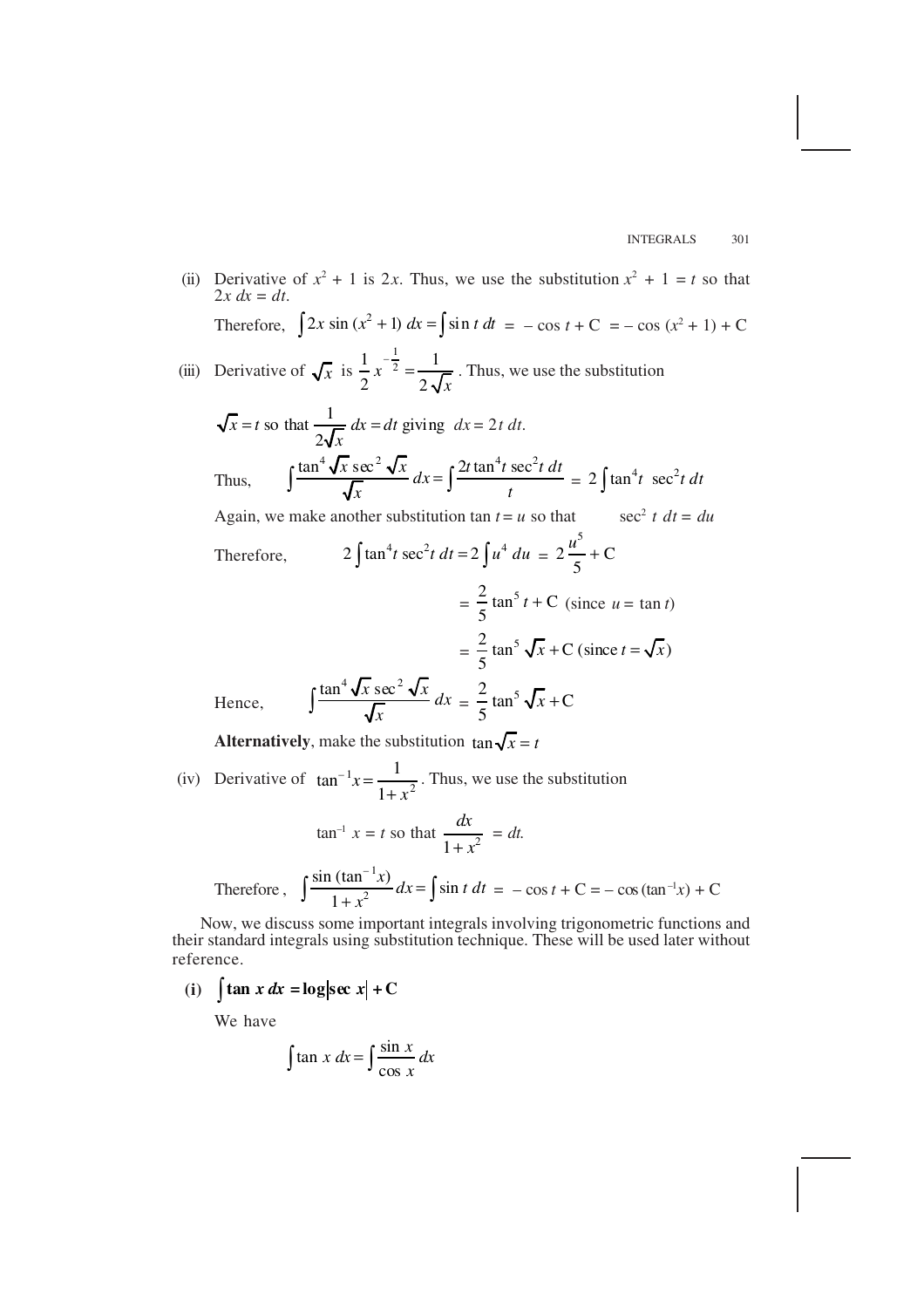Put  $\cos x = t$  so that  $\sin x dx = -dt$ Then  $\int \tan x \, dx = -\int \frac{dt}{t} = -\log|t| + C = -\log|\cos x| + C$ or  $\int \tan x \, dx = \log |\sec x| + C$  $(iii)$   $\int \cot x \, dx = \log |\sin x| + C$ We have  $\cot x dx = \int \frac{\cos x}{x^2} dx$ sin  $x dx = \int \frac{\cos x}{x} dx$  $\int \cot x \, dx = \int \frac{\cos x}{\sin x}$ Put  $\sin x = t$  so that  $\cos x dx = dt$ Then cot *dt x dx*  $\int \cot x \, dx = \int \frac{du}{t} = \log |t| + C = \log |\sin x| + C$ 

(iii)  $\int \sec x \, dx = \log |\sec x + \tan x| + C$ 

We have

$$
\int \sec x \, dx = \int \frac{\sec x (\sec x + \tan x)}{\sec x + \tan x} \, dx
$$
\nPut  $\sec x + \tan x = t$  so that  $\sec x (\tan x + \sec x) \, dx = dt$ 

\nTherefore,  $\int \sec x \, dx = \int \frac{dt}{t} = \log |t| + C = \log |\sec x + \tan x| + C$ 

 $(iv)$   $\int \csc x \, dx = \log |\csc x - \cot x| + C$ 

We have

$$
\int \csc x \, dx = \int \frac{\csc x (\csc x + \cot x)}{(\csc x + \cot x)} \, dx
$$
\nPut  $\csc x + \cot x = t$  so that  $-\csc x (\csc x + \cot x) \, dx = dt$ 

So 
$$
\int \csc x \, dx = -\int \frac{dt}{t} = -\log|t| = -\log|\csc x + \cot x| + C
$$

$$
= -\log \left| \frac{\csc^2 x - \cot^2 x}{\csc x - \cot x} \right| + C
$$

$$
= \log |\csc x - \cot x| + C
$$

**Example 6** Find the following integrals:

(i) 
$$
\int \sin^3 x \cos^2 x dx
$$
 (ii)  $\int \frac{\sin x}{\sin (x+a)} dx$  (iii)  $\int \frac{1}{1 + \tan x} dx$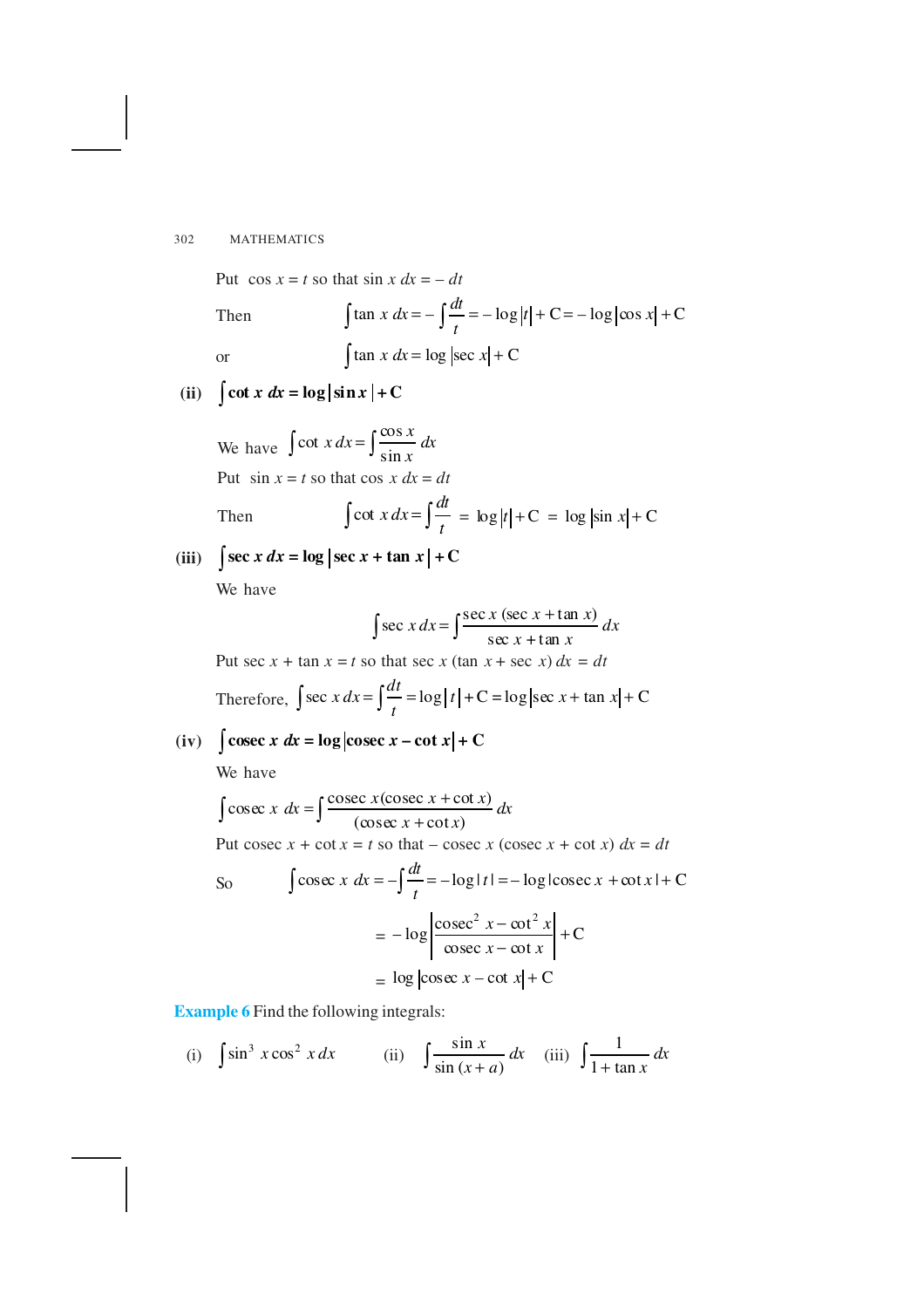## **Solution**

(i) We have

$$
\int \sin^3 x \cos^2 x \, dx = \int \sin^2 x \cos^2 x (\sin x) \, dx
$$
  
=  $\int (1 - \cos^2 x) \cos^2 x (\sin x) \, dx$   
Put  $t = \cos x$  so that  $dt = -\sin x \, dx$   
Therefore,  $\int \sin^2 x \cos^2 x (\sin x) \, dx = -\int (1 - t^2) t^2 \, dt$   
=  $-\int (t^2 - t^4) \, dt = -\left(\frac{t^3}{3} - \frac{t^5}{5}\right) + C$   
=  $-\frac{1}{3} \cos^3 x + \frac{1}{5} \cos^5 x + C$ 

(ii) Put 
$$
x + a = t
$$
. Then  $dx = dt$ . Therefore

$$
\int \frac{\sin x}{\sin (x+a)} dx = \int \frac{\sin (t-a)}{\sin t} dt
$$
  
= 
$$
\int \frac{\sin t \cos a - \cos t \sin a}{\sin t} dt
$$
  
= 
$$
\cos a \int dt - \sin a \int \cot t dt
$$
  
= 
$$
(\cos a) t - (\sin a) [\log |\sin t| + C_1]
$$
  
= 
$$
(\cos a) (x+a) - (\sin a) [\log |\sin (x+a)| + C_1]
$$
  
= 
$$
x \cos a + a \cos a - (\sin a) \log |\sin (x+a)| - C_1 \sin a
$$

Hence, sin  $\sin (x + a)$  $\frac{x}{x}$  *dx*  $\int \frac{\sin x}{\sin (x+a)} dx = x \cos a - \sin a \log |\sin (x+a)| + C$ , where,  $C = -C_1 \sin a + a \cos a$ , is another arbitrary constant.

(iii) 
$$
\int \frac{dx}{1 + \tan x} = \int \frac{\cos x \, dx}{\cos x + \sin x}
$$

$$
= \frac{1}{2} \int \frac{(\cos x + \sin x + \cos x - \sin x) \, dx}{\cos x + \sin x}
$$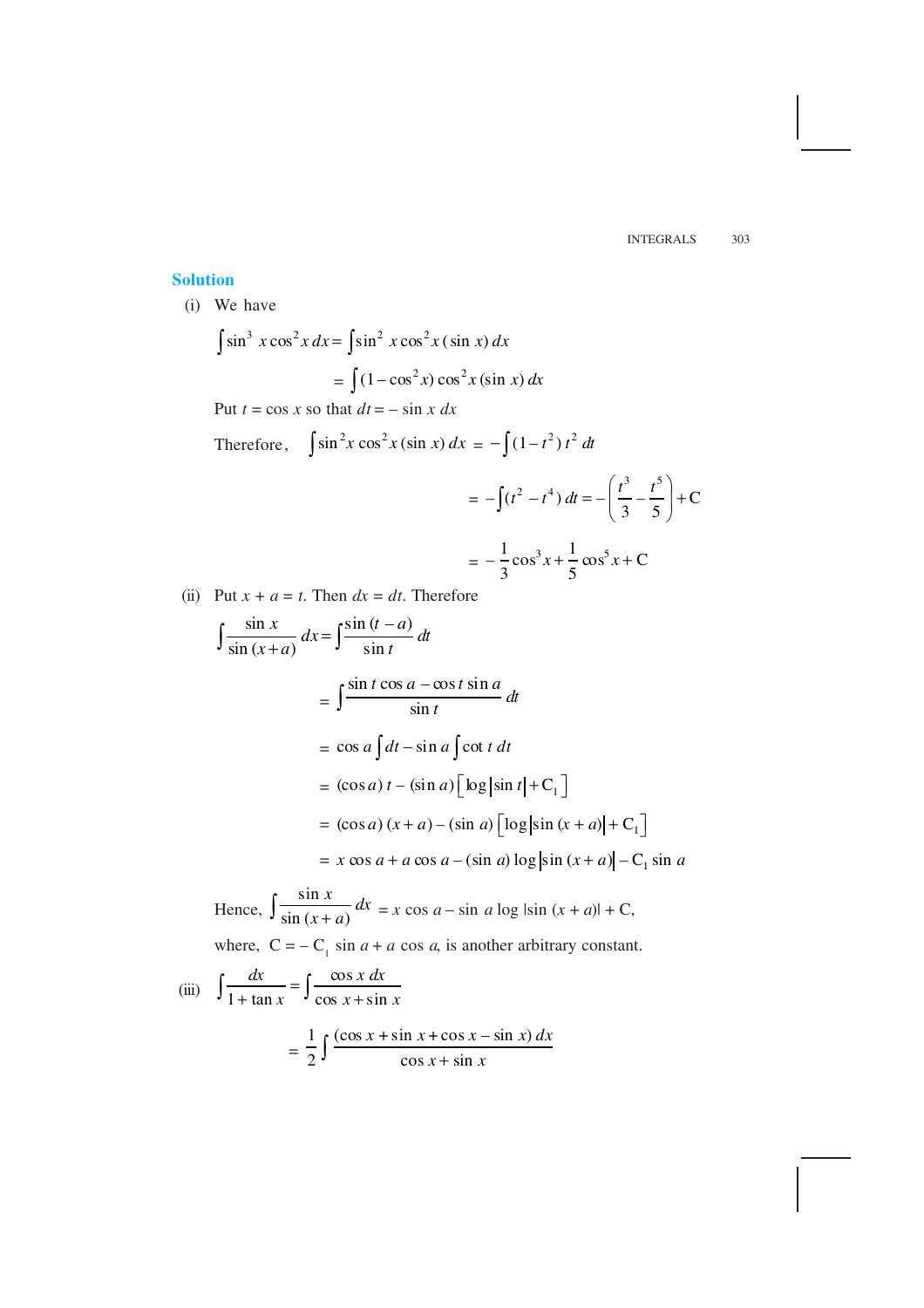$$
= \frac{1}{2} \int dx + \frac{1}{2} \int \frac{\cos x - \sin x}{\cos x + \sin x} dx
$$
  

$$
= \frac{x}{2} + \frac{C_1}{2} + \frac{1}{2} \int \frac{\cos x - \sin x}{\cos x + \sin x} dx
$$
...(1)

Now, consider  $I = \int \frac{\cos x - \sin x}{i}$  $\cos x + \sin x$  $\frac{x-\sin x}{y}$  *dx*  $x + \sin x$ =  $\int \frac{\cos x -}{\cos x +}$ 

Put  $\cos x + \sin x = t$  so that  $(\cos x - \sin x) dx = dt$ 

Therefore 
$$
I = \int \frac{dt}{t} = \log |t| + C_2 = \log |\cos x + \sin x| + C_2
$$

Putting it in (1), we get

$$
\int \frac{dx}{1 + \tan x} = \frac{x}{2} + \frac{C_1}{2} + \frac{1}{2} \log |\cos x + \sin x| + \frac{C_2}{2}
$$
  
=  $\frac{x}{2} + \frac{1}{2} \log |\cos x + \sin x| + \frac{C_1}{2} + \frac{C_2}{2}$   
=  $\frac{x}{2} + \frac{1}{2} \log |\cos x + \sin x| + C, \left(C = \frac{C_1}{2} + \frac{C_2}{2}\right)$ 

# **EXERCISE 7.2**

 $\mathbb{R}^2$ 

Integrate the functions in Exercises 1 to 37:

1. 
$$
\frac{2x}{1+x^2}
$$
  
\n2.  $\frac{(\log x)^2}{x}$   
\n3.  $\frac{1}{x+x\log x}$   
\n4.  $\sin x \sin (\cos x)$   
\n5.  $\sin (ax+b) \cos (ax+b)$   
\n6.  $\sqrt{ax+b}$   
\n7.  $x\sqrt{x+2}$   
\n8.  $x\sqrt{1+2x^2}$   
\n9.  $(4x+2)\sqrt{x^2+x+1}$   
\n10.  $\frac{1}{x-\sqrt{x}}$   
\n11.  $\frac{x}{\sqrt{x+4}}$ ,  $x>0$   
\n12.  $(x^3-1)^{\frac{1}{3}}x^5$   
\n13.  $\frac{x^2}{(2+3x^3)^3}$   
\n14.  $\frac{1}{x(\log x)^m}$ ,  $x>0$ ,  $m \ne 1$   
\n15.  $\frac{x}{9-4x^2}$   
\n16.  $e^{2x+3}$   
\n17.  $\frac{x}{e^{x^2}}$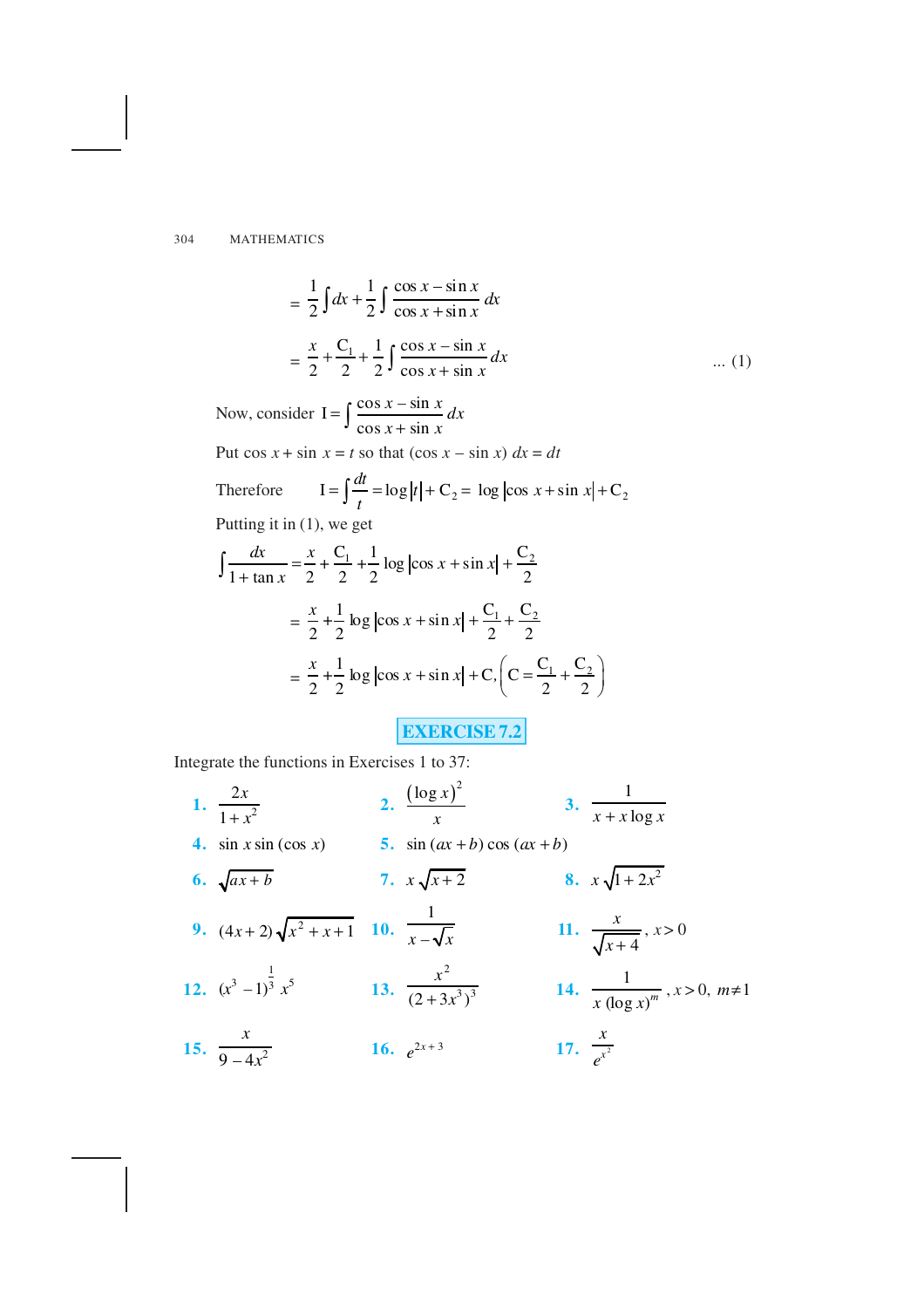18. 
$$
\frac{e^{tan^{-1}x}}{1+x^2}
$$
  
\n19.  $\frac{e^{2x}-1}{e^{2x}+1}$   
\n20.  $\frac{e^{2x}-e^{-2x}}{e^{2x}+e^{-2x}}$   
\n21.  $\tan^2(2x-3)$   
\n22.  $\sec^2(7-4x)$   
\n23.  $\frac{\sin^{-1}x}{\sqrt{1-x^2}}$   
\n24.  $\frac{2\cos x - 3\sin x}{6\cos x + 4\sin x}$   
\n25.  $\frac{1}{\cos^2 x (1 - \tan x)^2}$   
\n26.  $\frac{\cos \sqrt{x}}{\sqrt{x}}$   
\n27.  $\sqrt{\sin 2x} \cos 2x$   
\n28.  $\frac{\cos x}{\sqrt{1+\sin x}}$   
\n29.  $\cot x \log \sin x$   
\n30.  $\frac{\sin x}{1+\cos x}$   
\n31.  $\frac{\sin x}{(1+\cos x)^2}$   
\n32.  $\frac{1}{1+\cot x}$   
\n33.  $\frac{1}{1-\tan x}$   
\n34.  $\frac{\sqrt{\tan x}}{\sin x \cos x}$   
\n35.  $\frac{(1+\log x)^2}{x}$   
\n36.  $\frac{(x+1)(x+\log x)^2}{x}$   
\n37.  $\frac{x^3 \sin(\tan^{-1}x^4)}{1+x^8}$ 

Choose the correct answer in Exercises 38 and 39.

38. 
$$
\int \frac{10x^9 + 10^x \log_{e^{10}} dx}{x^{10} + 10^x}
$$
 equals  
\n(A)  $10^x - x^{10} + C$   
\n(C)  $(10^x - x^{10})^{-1} + C$   
\n(B)  $10^x + x^{10} + C$   
\n(D)  $\log (10^x + x^{10}) + C$   
\n39.  $\int \frac{dx}{\sin^2 x \cos^2 x}$  equals  
\n(A)  $\tan x + \cot x + C$   
\n(B)  $\tan x - \cot x + C$   
\n(C)  $\tan x \cot x + C$   
\n(D)  $\tan x - \cot 2x + C$ 

# **7.3.2** *Integration using trigonometric identities*

When the integrand involves some trigonometric functions, we use some known identities to find the integral as illustrated through the following example.

**Example 7** Find (i) 
$$
\int \cos^2 x \, dx
$$
 (ii)  $\int \sin 2x \cos 3x \, dx$  (iii)  $\int \sin^3 x \, dx$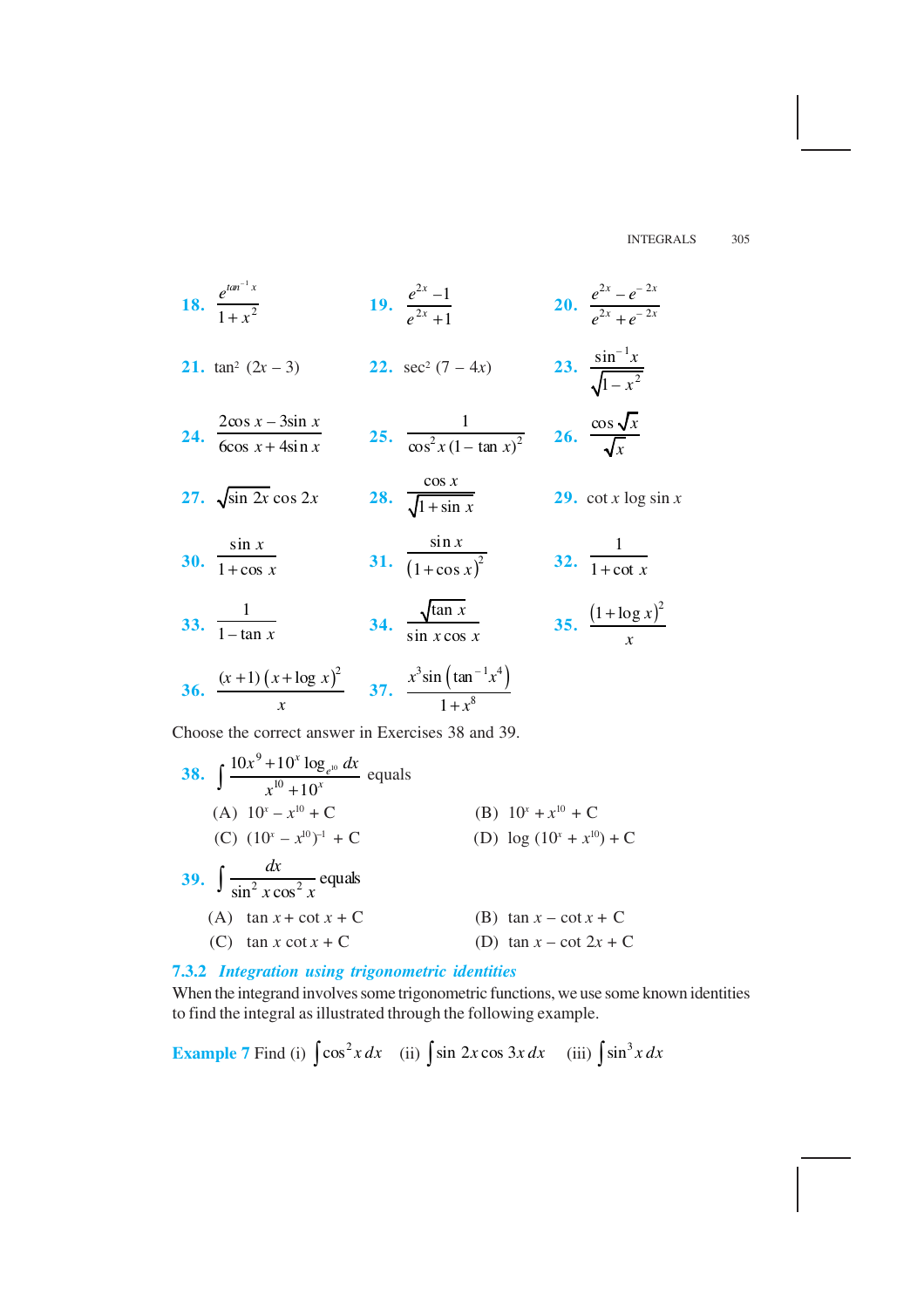# **Solution**

(i) Recall the identity cos 2x = 2 cos<sup>2</sup> x – 1, which gives  
\n
$$
cos2x = \frac{1+cos 2x}{2}
$$
\nTherefore, 
$$
\int cos2x dx = \frac{1}{2}\int (1+cos 2x) dx = \frac{1}{2}\int dx + \frac{1}{2}\int cos 2x dx
$$
\n
$$
= \frac{x}{2} + \frac{1}{4}sin 2x + C
$$
\n(ii) Recall the identity sin x cos y =  $\frac{1}{2}[sin(x + y) + sin(x - y)]$  (Why?)  
\nThen 
$$
\int sin 2x cos 3x dx = \frac{1}{2}[\int sin 5x dx \cdot \int sin x dx]
$$
\n
$$
= \frac{1}{2}[-\frac{1}{5}cos 5x + cos x] + C
$$
\n
$$
= -\frac{1}{10}cos 5x + \frac{1}{2}cos x + C
$$
\n(iii) From the identity sin 3x = 3 sin x – 4 sin<sup>3</sup>x, we find that  
\n
$$
sin3x = \frac{3sin x - sin 3x}{4}
$$
\nTherefore, 
$$
\int sin3x dx = \frac{3}{4}\int sin x dx - \frac{1}{4}\int sin 3x dx
$$
\n
$$
= -\frac{3}{4}cos x + \frac{1}{12}cos 3x + C
$$
\nAlternatively, 
$$
\int sin3x dx = \int sin2x sin x dx = \int (1 - cos2x) sin x dx
$$
  
\nPut cos x = t so that - sin x dx = dt  
\nTherefore, 
$$
\int sin3x dx = -\int (1 - t2) dt = -\int dt + \int t2 dt = -t + \frac{t3}{3} + C
$$
\n
$$
= -cos x + \frac{1}{3}cos3x + C
$$

*Remark* It can be shown using trigonometric identities that both answers are equivalent.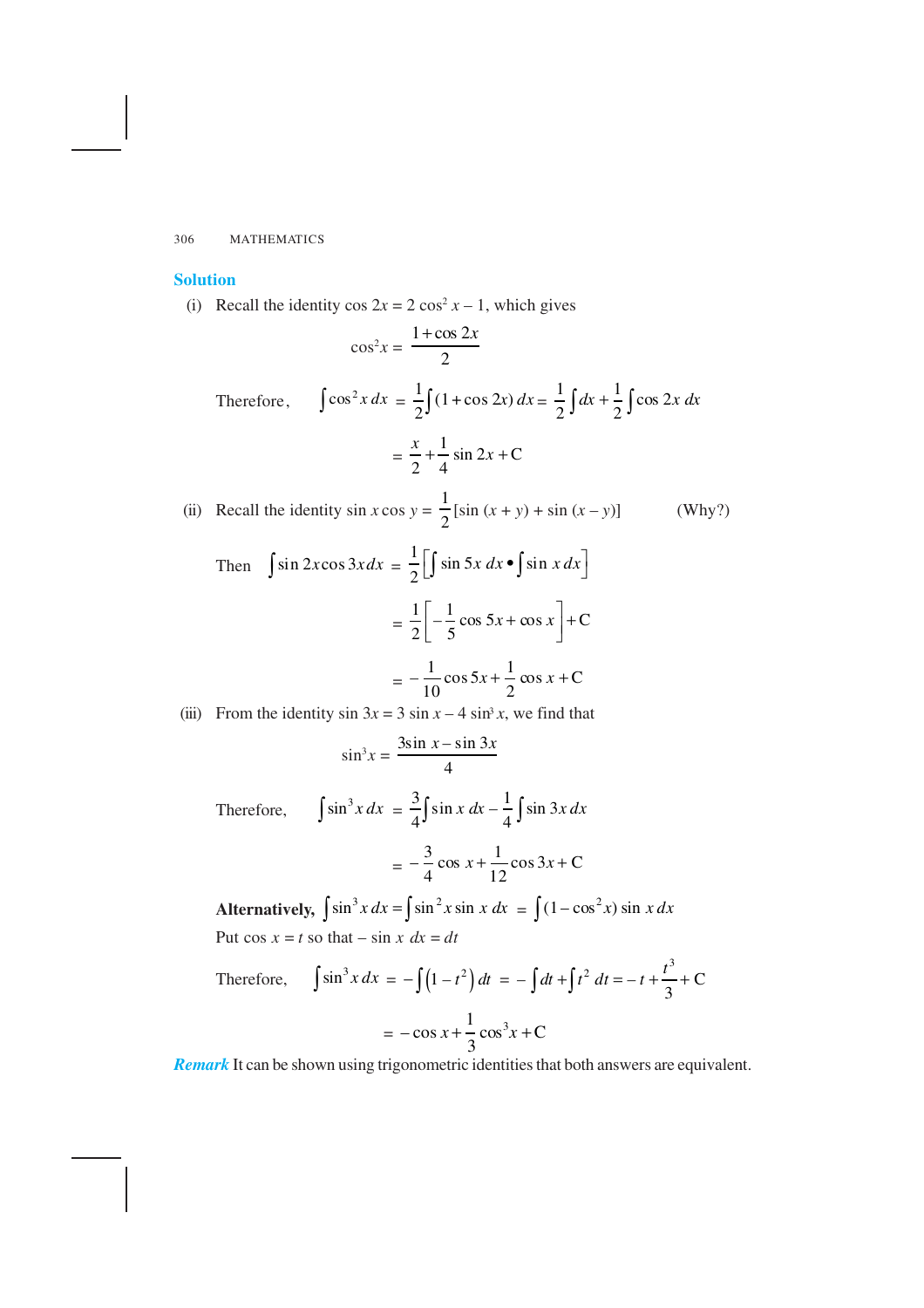# **EXERCISE 7.3**

Find the integrals of the functions in Exercises 1 to 22:

| 1. $\sin^2(2x + 5)$                                       | 2. $\sin 3x \cos 4x$                                | 3. $\cos 2x \cos 4x \cos 6x$               |
|-----------------------------------------------------------|-----------------------------------------------------|--------------------------------------------|
| 4. $\sin^3(2x + 1)$                                       | 5. $\sin^3 x \cos^3 x$                              | 6. $\sin x \sin 2x \sin 3x$                |
| 7. $\sin 4x \sin 8x$                                      | 8. $\frac{1 - \cos x}{1 + \cos x}$                  | 9. $\frac{\cos x}{1 + \cos x}$             |
| 10. $\sin^4 x$                                            | 11. $\cos^4 2x$                                     | 12. $\frac{\sin^2 x}{1 + \cos x}$          |
| 13. $\frac{\cos 2x - \cos 2\alpha}{\cos x - \cos \alpha}$ | 14. $\frac{\cos x - \sin x}{1 + \sin 2x}$           | 15. $\tan^3 2x \sec 2x$                    |
| 16. $\tan^4 x$                                            | 17. $\frac{\sin^3 x + \cos^3 x}{\sin^2 x \cos^2 x}$ | 18. $\frac{\cos 2x + 2\sin^2 x}{\cos^2 x}$ |
| 19. $\frac{1}{\sin x \cos^3 x}$                           | 20. $\frac{\cos 2x}{(\cos x + \sin x)^2}$           | 21. $\sin^{-1}(\cos x)$                    |

$$
\frac{1}{\cos(x-a)\cos(x-b)}
$$

Choose the correct answer in Exercises 23 and 24.

23. 
$$
\int \frac{\sin^2 x - \cos^2 x}{\sin^2 x \cos^2 x} dx
$$
 is equal to  
\n(A)  $\tan x + \cot x + C$   
\n(C)  $-\tan x + \cot x + C$   
\n(B)  $\tan x + \csc x + C$   
\n(D)  $\tan x + \sec x + C$   
\n24. 
$$
\int \frac{e^x (1+x)}{\cos^2(e^x x)} dx
$$
 equals  
\n(A)  $-\cot (ex^x) + C$   
\n(B)  $\tan (xe^x) + C$   
\n(B)  $\tan (xe^x) + C$   
\n(C)  $\tan (e^x) + C$   
\n(D)  $\cot (e^x) + C$ 

# **7.4 Integrals of Some Particular Functions**

In this section, we mention below some important formulae of integrals and apply them for integrating many other related standard integrals:

(1) 
$$
\int \frac{dx}{x^2 - a^2} = \frac{1}{2a} \log \left| \frac{x - a}{x + a} \right| + C
$$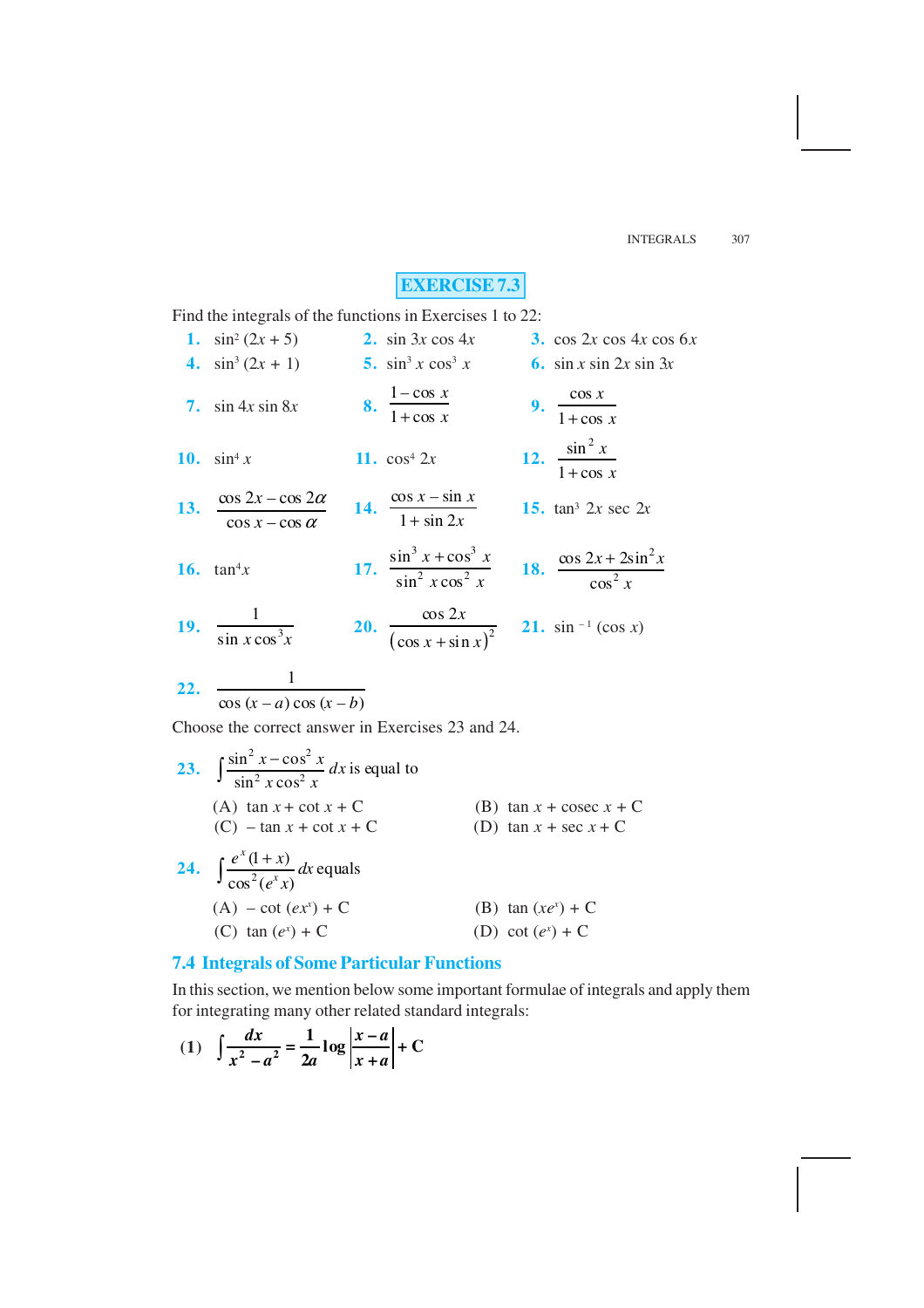l,

l.

 $\bar{\bar{z}}$ 

(2) 
$$
\int \frac{dx}{a^2 - x^2} = \frac{1}{2a} \log \left| \frac{a + x}{a - x} \right| + C
$$

(3) 
$$
\int \frac{dx}{x^2 + a^2} = \frac{1}{a} \tan^{-1} \frac{x}{a} + C
$$

(4) 
$$
\int \frac{dx}{\sqrt{x^2 - a^2}} = \log |x + \sqrt{x^2 - a^2}| + C
$$

(5) 
$$
\int \frac{dx}{\sqrt{a^2 - x^2}} = \sin^{-1} \frac{x}{a} + C
$$

(6) 
$$
\int \frac{dx}{\sqrt{x^2 + a^2}} = \log |x + \sqrt{x^2 + a^2}| + C
$$

We now prove the above results:

(1) We have 
$$
\frac{1}{x^2 - a^2} = \frac{1}{(x - a)(x + a)}
$$

$$
= \frac{1}{2a} \left[ \frac{(x + a) - (x - a)}{(x - a)(x + a)} \right] = \frac{1}{2a} \left[ \frac{1}{x - a} - \frac{1}{x + a} \right]
$$
  
Therefore, 
$$
\int \frac{dx}{x^2 - a^2} = \frac{1}{2a} \left[ \int \frac{dx}{x - a} - \int \frac{dx}{x + a} \right]
$$

$$
= \frac{1}{2a} \left[ \log |(x - a)| - \log |(x + a)| \right] + C
$$

$$
= \frac{1}{2a} \log \left| \frac{x - a}{x + a} \right| + C
$$

**(2)** In view of (1) above, we have

$$
\frac{1}{a^2 - x^2} = \frac{1}{2a} \left[ \frac{(a+x) + (a-x)}{(a+x)(a-x)} \right] = \frac{1}{2a} \left[ \frac{1}{a-x} + \frac{1}{a+x} \right]
$$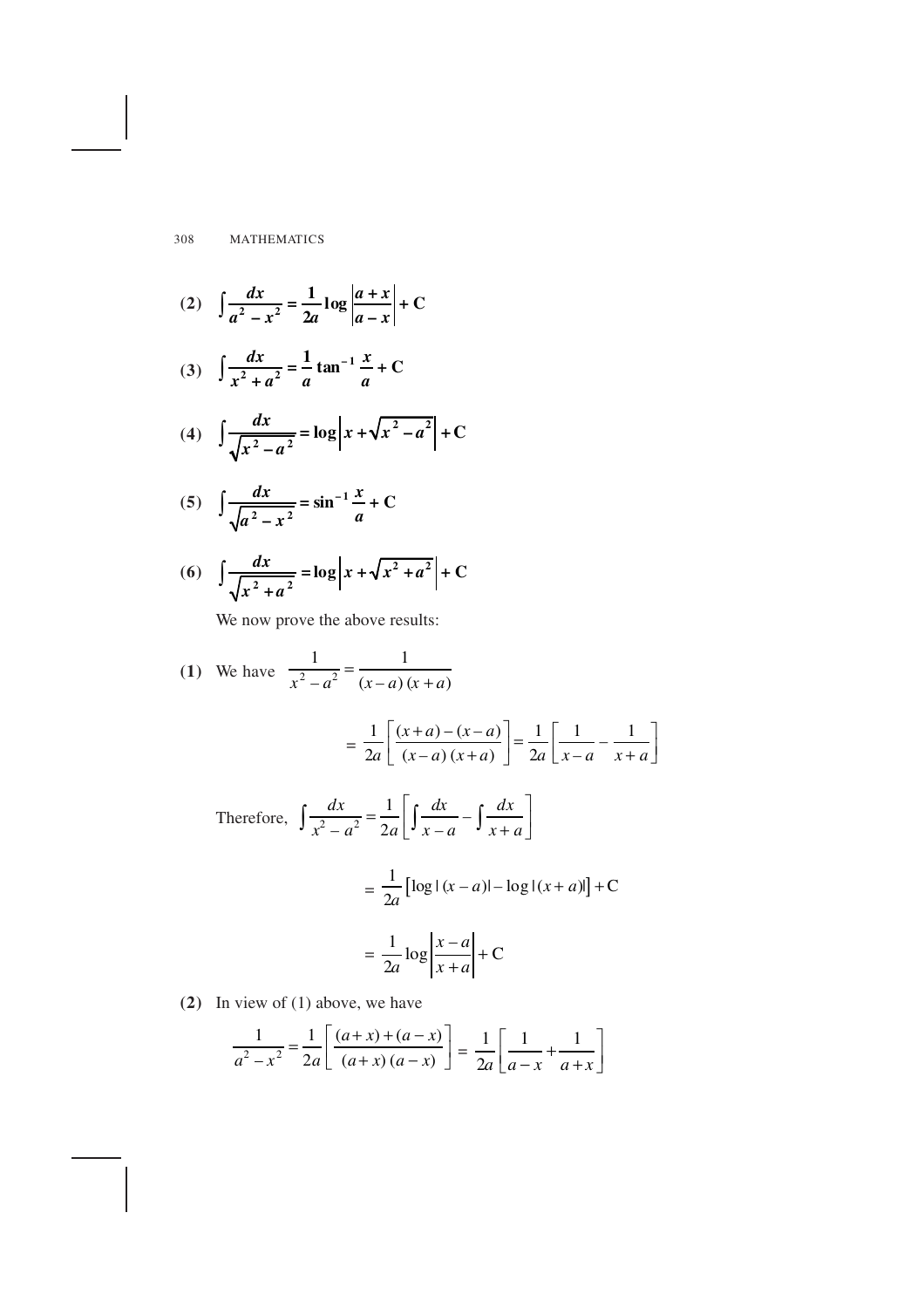Therefore, 
$$
\int \frac{dx}{a^2 - x^2} = \frac{1}{2a} \left[ \int \frac{dx}{a - x} + \int \frac{dx}{a + x} \right]
$$

$$
= \frac{1}{2a} \left[ -\log|a - x| + \log|a + x| \right] + C
$$

$$
= \frac{1}{2a} \log \left| \frac{a + x}{a - x} \right| + C
$$

**The intervel** The technique used in (1) will be explained in Section 7.5.

**(3)** Put *x* = *a* tan θ. Then *dx* = *a* sec<sup>2</sup> θ *d*θ.

Therefore, 
$$
\int \frac{dx}{x^2 + a^2} = \int \frac{a \sec^2 \theta d\theta}{a^2 \tan^2 \theta + a^2}
$$

$$
= \frac{1}{a} \int d\theta = \frac{1}{a} \theta + C = \frac{1}{a} \tan^{-1} \frac{x}{a} + C
$$

**(4)** Let  $x = a \sec \theta$ . Then  $dx = a \sec \theta \tan \theta d\theta$ .

Therefore,  
\n
$$
\int \frac{dx}{\sqrt{x^2 - a^2}} = \int \frac{a \sec \theta \tan \theta \, d\theta}{\sqrt{a^2 \sec^2 \theta - a^2}}
$$
\n
$$
= \int \sec \theta \, d\theta = \log |\sec \theta + \tan \theta| + C_1
$$
\n
$$
= \log \left| \frac{x}{a} + \sqrt{\frac{x^2}{a^2} - 1} \right| + C_1
$$
\n
$$
= \log \left| x + \sqrt{x^2 - a^2} \right| - \log |a| + C_1
$$
\n
$$
= \log \left| x + \sqrt{x^2 - a^2} \right| + C, \text{ where } C = C_1 - \log |a|
$$
\n(5) Let  $x = a \sin \theta$ . Then  $dx = a \cos \theta \, d\theta$ .

Therefore,  
\n
$$
\int \frac{dx}{\sqrt{a^2 - x^2}} = \int \frac{a \cos \theta \, d\theta}{\sqrt{a^2 - a^2 \sin^2 \theta}}
$$
\n
$$
= \int d\theta = \theta + C = \sin^{-1} \frac{x}{a} + C
$$
\nLet  $x = a \tan \theta$ . Then  $dx = a \sec^2 \theta$   $d\theta$ 

(6) Let 
$$
x = a \tan \theta
$$
. Then  $dx = a \sec^2 \theta \ d\theta$ .  
\nTherefore, 
$$
\int \frac{dx}{\sqrt{x^2 + a^2}} = \int \frac{a \sec^2 \theta \ d\theta}{\sqrt{a^2 \tan^2 \theta + a^2}} = \int \sec \theta \ d\theta = \log |\left(\sec \theta + \tan \theta\right)| + C_1
$$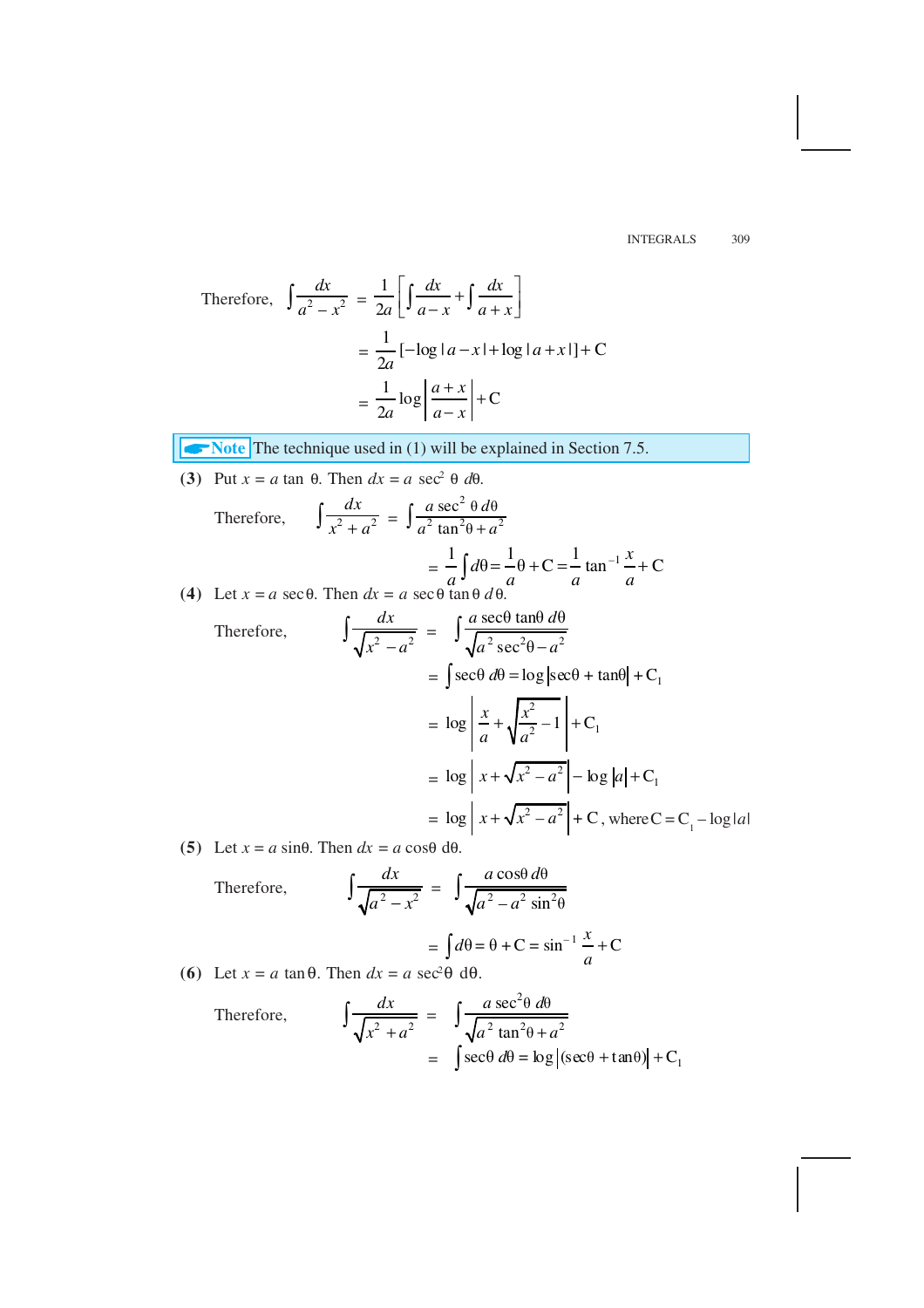$$
= \log \left| \frac{x}{a} + \sqrt{\frac{x^2}{a^2} + 1} \right| + C_1
$$
  
=  $\log \left| x + \sqrt{x^2 + a^2} \right| - \log |a| + C_1$   
=  $\log \left| x + \sqrt{x^2 + a^2} \right| + C$ , where  $C = C_1 - \log |a|$ 

Applying these standard formulae, we now obtain some more formulae which are useful from applications point of view and can be applied directly to evaluate other integrals.

(7) To find the integral 
$$
\int \frac{dx}{ax^2 + bx + c}
$$
, we write  

$$
ax^2 + bx + c = a\left[x^2 + \frac{b}{a}x + \frac{c}{a}\right] = a\left[\left(x + \frac{b}{2a}\right)^2 + \left(\frac{c}{a} - \frac{b^2}{4a^2}\right)\right]
$$

Now, put 2  $x + \frac{b}{a} = t$ *a*  $+\frac{b}{s}$  = t so that  $dx = dt$  and writing <sup>2</sup>  $- + k^2$  $4a^2$  $\frac{c}{a} - \frac{b^2}{b^2} = \pm k$  $\frac{a}{a} - \frac{b}{4a^2} = \pm k^2$ . We find the

integral reduced to the form  $\frac{1}{a} \int \frac{1}{t^2 + b^2}$ 1 *dt*  $\frac{1}{a} \int \frac{dt}{t^2 \pm k^2}$  depending upon the sign of  $\left(\frac{c}{a} - \frac{b^2}{4a}\right)$  $4a^2$ *c b –*  $\left(\frac{c}{a} - \frac{b^2}{4a^2}\right)$ and hence can be evaluated.

**(8)** To find the integral of the type  $\int \frac{1}{\sqrt{ax^2}}$ *dx*  $\int \frac{dx}{\sqrt{ax^2 + bx + c}}$ , proceeding as in (7), we obtain the integral using the standard formulae.

(9) To find the integral of the type  $\int \frac{px+q}{qx^2+bx+q} dx$  $ax^2 + bx + c$  $\int \frac{px+q}{ax^2+bx+c} dx$ , where p, q, a, b, c are

constants, we are to find real numbers A, B such that

$$
px + q = A \frac{d}{dx}(ax^2 + bx + c) + B = A (2ax + b) + B
$$

To determine A and B, we equate from both sides the coefficients of *x* and the constant terms. A and B are thus obtained and hence the integral is reduced to one of the known forms.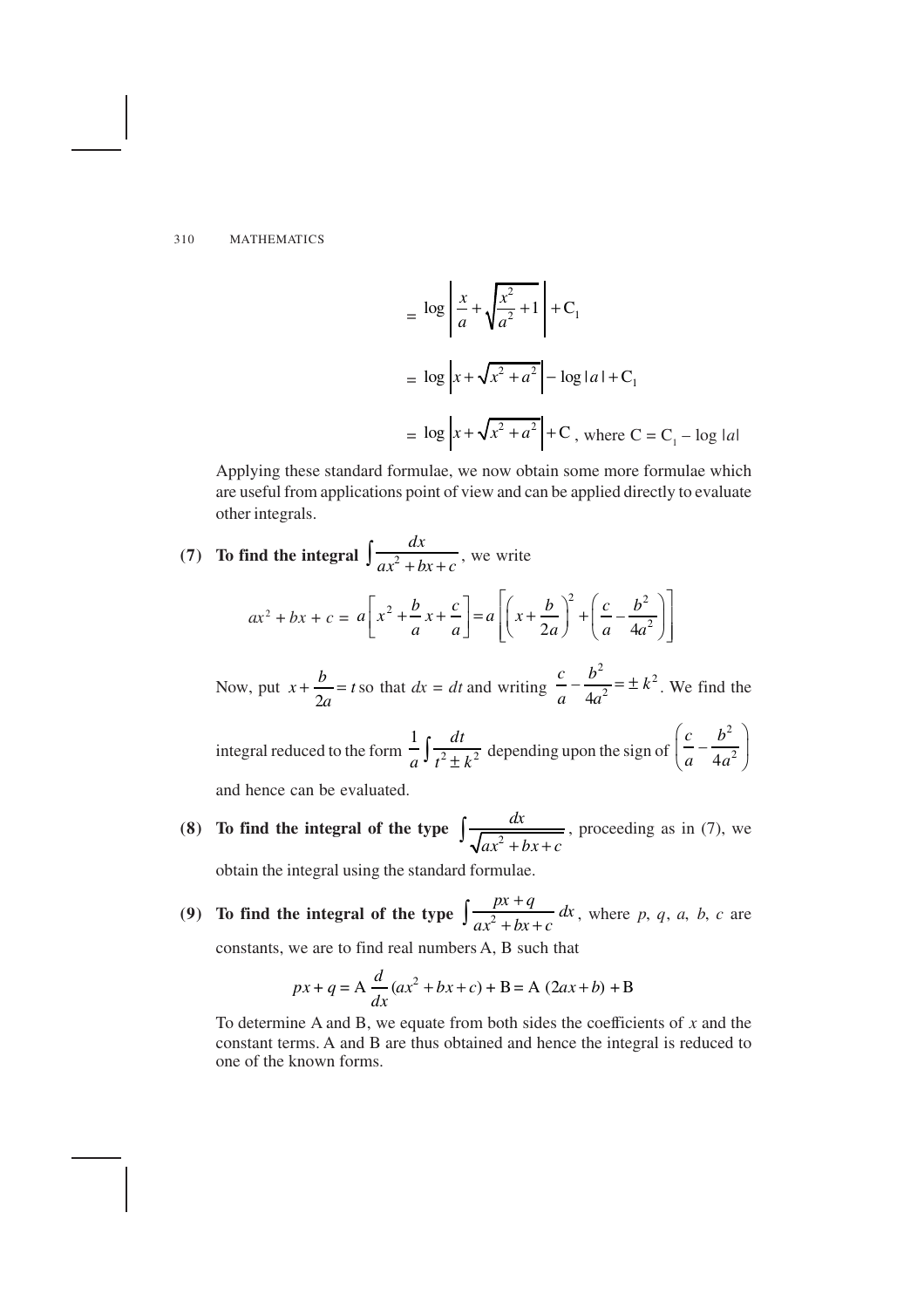(10) For the evaluation of the integral of the type  $\int \frac{\sqrt{P}}{\sqrt{P}}$  $(px + q) dx$  $ax^2 + bx + c$ +  $+ bx +$  $\int \frac{(\mu x + q) dx}{\sqrt{2\pi}}$ , we proceed

as in (9) and transform the integral into known standard forms.

Let us illustrate the above methods by some examples.

**Example 8** Find the following integrals:

(i) 
$$
\int \frac{dx}{x^2 - 16}
$$
 (ii)  $\int \frac{dx}{\sqrt{2x - x^2}}$ 

**Solution**

(i) We have 
$$
\int \frac{dx}{x^2 - 16} = \int \frac{dx}{x^2 - 4} = \frac{1}{8} \log \left| \frac{x - 4}{x + 4} \right| + C
$$
 [by 7.4 (1)]

(ii) 
$$
\int \frac{dx}{\sqrt{2x - x^2}} = \int \frac{dx}{\sqrt{1 - (x - 1)^2}}
$$

Put  $x - 1 = t$ . Then  $dx = dt$ .

Therefore, 
$$
\int \frac{dx}{\sqrt{2x - x^2}} = \int \frac{dt}{\sqrt{1 - t^2}} = \sin^{-1}(t) + C
$$
 [by 7.4(5)]  
=  $\sin^{-1}(x - 1) + C$ 

**Example 9** Find the following integrals :

(i) 
$$
\int \frac{dx}{x^2 - 6x + 13}
$$
 (ii)  $\int \frac{dx}{3x^2 + 13x - 10}$  (iii)  $\int \frac{dx}{\sqrt{5x^2 - 2x}}$ 

#### **Solution**

(i) We have  $x^2 - 6x + 13 = x^2 - 6x + 3^2 - 3^2 + 13 = (x - 3)^2 + 4$ 

$$
\int \frac{dx}{x^2 - 6x + 13} = \int \frac{1}{(x - 3)^2 + 2^2} dx
$$

Let  $x - 3 = t$ . Then  $dx = dt$ 

So,

Therefore, 
$$
\int \frac{dx}{x^2 - 6x + 13} = \int \frac{dt}{t^2 + 2^2} = \frac{1}{2} \tan^{-1} \frac{t}{2} + C
$$
 [by 7.4 (3)]
$$
= \frac{1}{2} \tan^{-1} \frac{x - 3}{2} + C
$$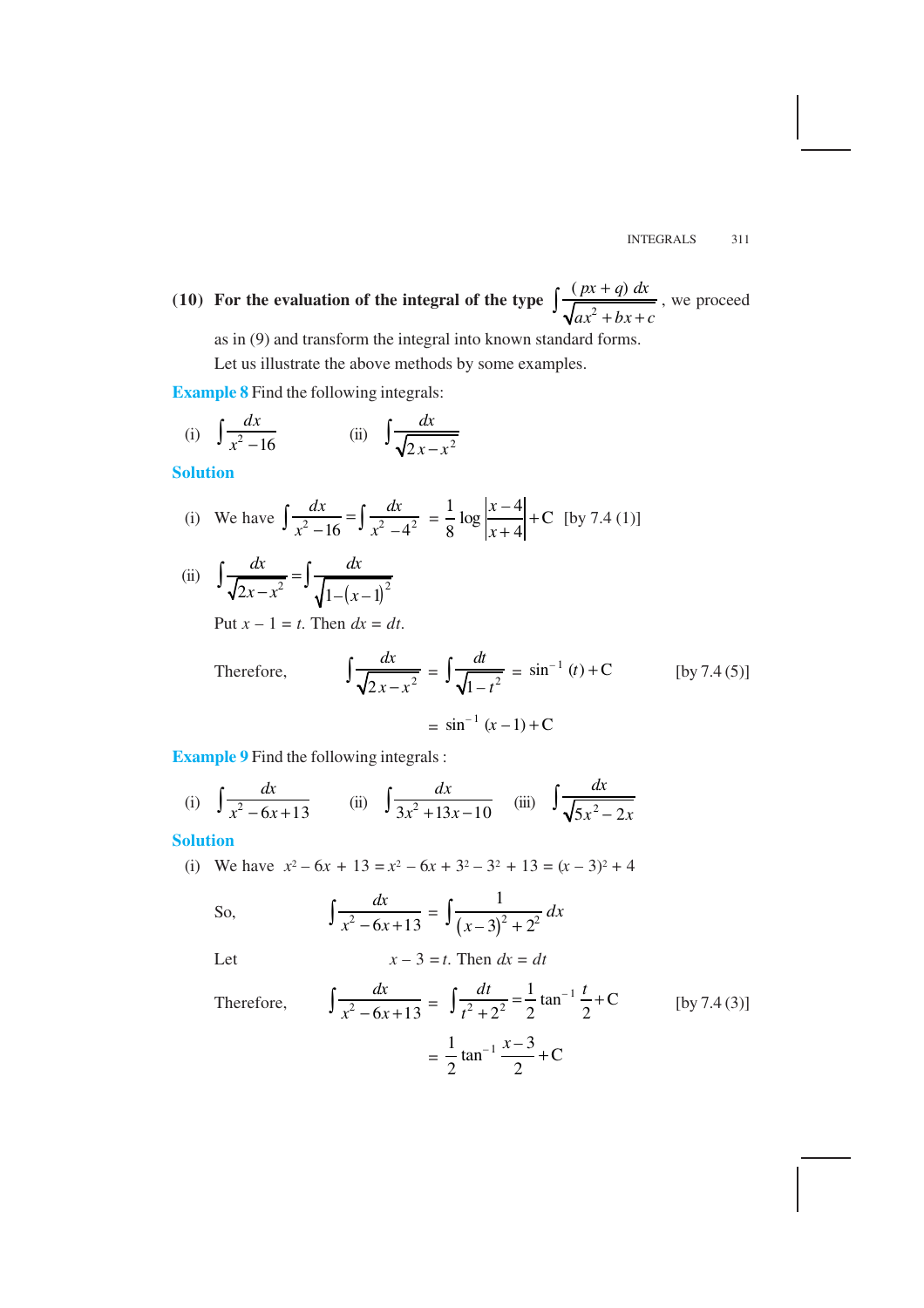(ii) The given integral is of the form  $7.4(7)$ . We write the denominator of the integrand,

$$
3x^2 + 13x - 10 = 3\left(x^2 + \frac{13x}{3} - \frac{10}{3}\right)
$$
  
\n
$$
= 3\left[\left(x + \frac{13}{6}\right)^2 - \left(\frac{17}{6}\right)^2\right] \text{ (completing the square)}
$$
  
\nThus  $\int \frac{dx}{3x^2 + 13x - 10} = \frac{1}{3} \int \frac{dx}{\left(x + \frac{13}{6}\right)^2 - \left(\frac{17}{6}\right)^2}$   
\nPut  $x + \frac{13}{6} = t$ . Then  $dx = dt$ .  
\nTherefore,  $\int \frac{dx}{3x^2 + 13x - 10} = \frac{1}{3} \int \frac{dt}{t^2 - \left(\frac{17}{6}\right)^2}$   
\n
$$
= \frac{1}{3 \times 2 \times \frac{17}{6}} \log \left|\frac{t - \frac{17}{6}}{t + \frac{17}{6}}\right| + C_1 \qquad \text{[by 7.4 (i)]}
$$
  
\n
$$
= \frac{1}{17} \log \left|\frac{x + \frac{13}{6} - \frac{17}{6}}{x + \frac{13}{6} + \frac{17}{6}}\right| + C_1
$$
  
\n
$$
= \frac{1}{17} \log \left|\frac{6x - 4}{6x + 30}\right| + C_1
$$
  
\n
$$
= \frac{1}{17} \log \left|\frac{3x - 2}{x + 5}\right| + C_1 + \frac{1}{17} \log \frac{1}{3}
$$
  
\n
$$
= \frac{1}{17} \log \left|\frac{3x - 2}{x + 5}\right| + C_1
$$
 where  $C = C_1 + \frac{1}{17} \log \frac{1}{3}$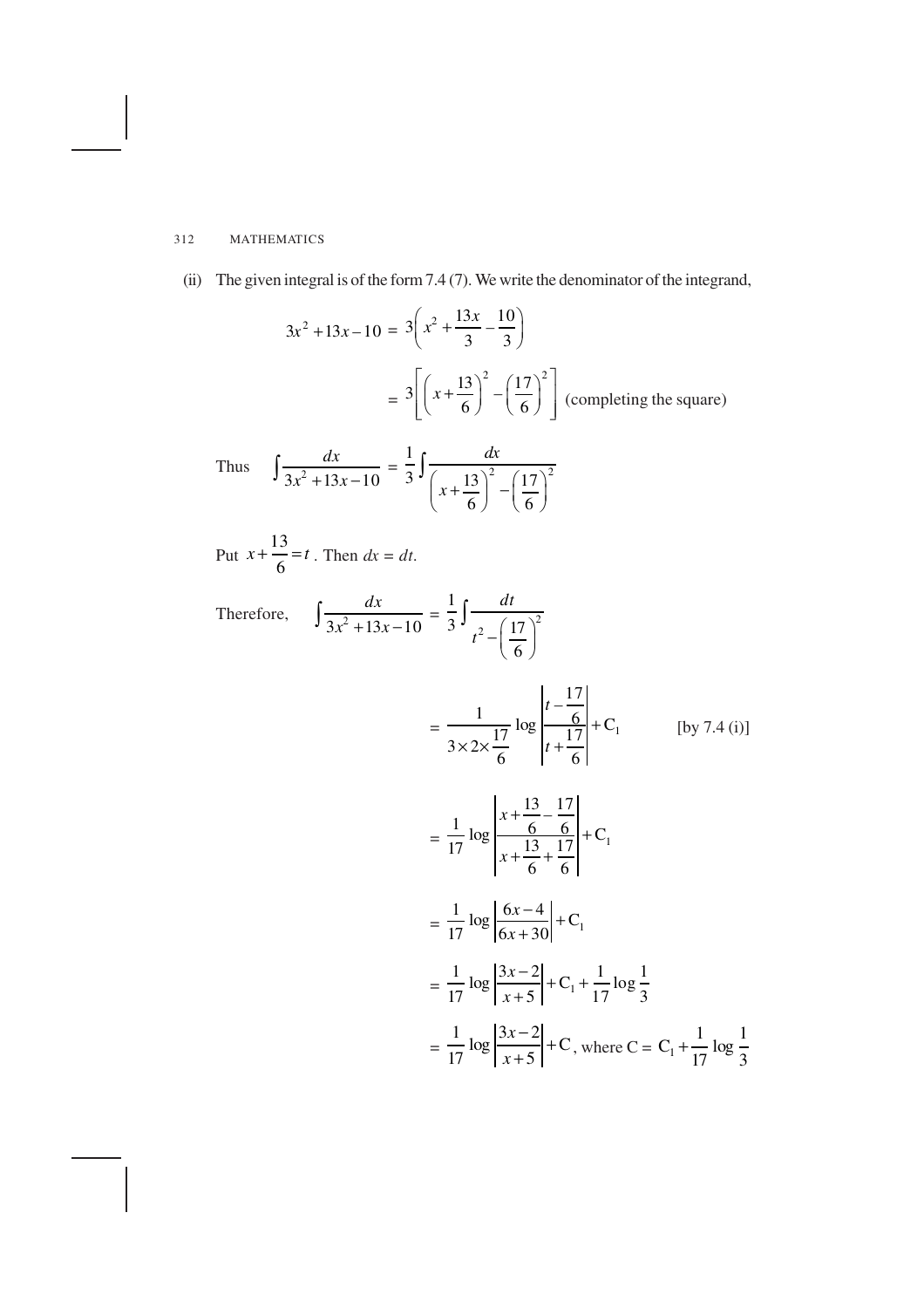$7.4 (4)$ ]

(iii) We have 
$$
\int \frac{dx}{\sqrt{5x^2 - 2x}} = \int \frac{dx}{\sqrt{5\left(x^2 - \frac{2x}{5}\right)}}
$$

$$
= \frac{1}{\sqrt{5}} \int \frac{dx}{\sqrt{\left(x - \frac{1}{5}\right)^2 - \left(\frac{1}{5}\right)^2}}
$$
 (completing the square)

Put 1  $x - \frac{1}{5} = t$ . Then  $dx = dt$ .

Therefore,

 $5x^2 - 2$ *dx*  $x^2 - 2x$  $\int \frac{dx}{\sqrt{5x^2-2x}} = \frac{1}{\sqrt{5}} \int \frac{du}{\sqrt{1-x^2}}$ 2 1  $5^{\circ}$   $\Big|_{1^2}$   $\Big| 1$ 5 *dt*  $t^2 - \left(\frac{1}{5}\right)^2$ ∫ =  $\overline{22}$  $1$   $1$   $2$   $(1)$  $t + \sqrt{t^2 - \left(\frac{1}{t}\right)^2}$ 

=

$$
\frac{1}{\sqrt{5}}\log \left| t + \sqrt{t^2 - \left(\frac{1}{5}\right)^2} \right| + C \qquad \text{[by}
$$

$$
\frac{1}{\sqrt{5}}\log \left| x - \frac{1}{5} + \sqrt{x^2 - \frac{2x}{5}} \right| + C
$$

**Example 10** Find the following integrals:

(i) 
$$
\int \frac{x+2}{2x^2+6x+5} dx
$$
 (ii)  $\int \frac{x+3}{\sqrt{5-4x+x^2}} dx$ 

#### **Solution**

(i) Using the formula 7.4 (9), we express

$$
x + 2 = A \frac{d}{dx} (2x^2 + 6x + 5) + B = A (4x + 6) + B
$$

Equating the coefficients of *x* and the constant terms from both sides, we get

$$
4A = 1 \text{ and } 6A + B = 2 \text{ or } A = \frac{1}{4} \text{ and } B = \frac{1}{2}.
$$
  
Therefore, 
$$
\int \frac{x+2}{2x^2 + 6x + 5} dx = \frac{1}{4} \int \frac{4x+6}{2x^2 + 6x + 5} dx + \frac{1}{2} \int \frac{dx}{2x^2 + 6x + 5}
$$

$$
= \frac{1}{4} I_1 + \frac{1}{2} I_2 \quad \text{(say)} \qquad \dots (1)
$$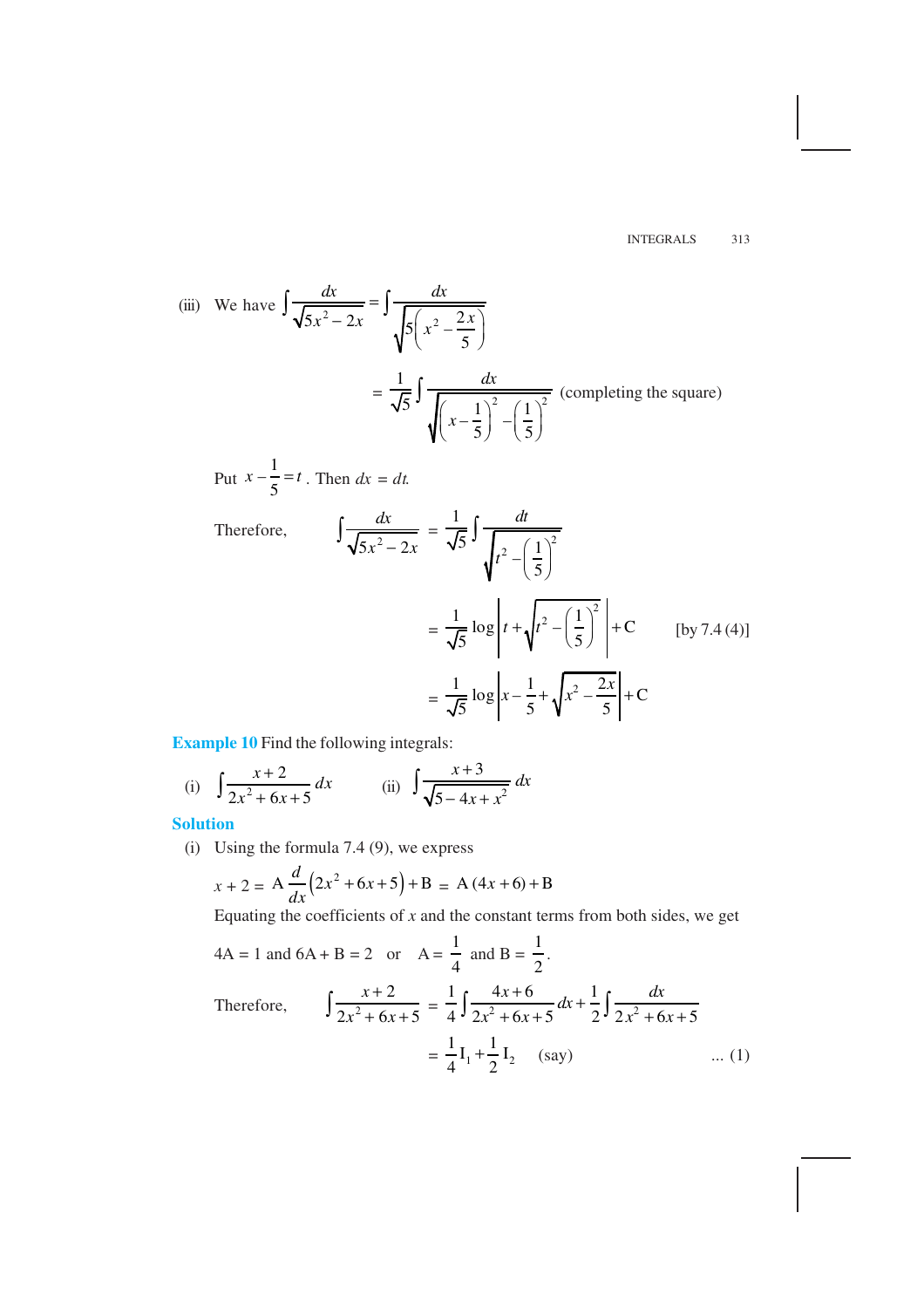In I<sub>1</sub>, put  $2x^2 + 6x + 5 = t$ , so that  $(4x + 6) dx = dt$ Therefore,  $_1 = \int \frac{dt}{t} = \log |t| + C_1$  $\int_{t}^{t} \frac{dt}{t} = \log |t| +$  $= \log |2x^2$  $\log |2x^2 + 6x + 5| + C_1$  ... (2) and  $\frac{1}{2}$  =  $\int \frac{1}{2x^2 + 6x + 5} dx = \frac{1}{2} \int \frac{1}{x^2}$ 1  $2x^2+6x+5$  2  $\frac{3}{x^2+3x+5}$  $dx = 1 + dx$  $x^2 + 6x + 5$  2<sup>3</sup>  $x^2 + 3x$ =  $+ 6x + 5$  2<sup>3</sup>  $x^2 + 3x +$  $\int \frac{dx}{2x^2+6x+5} = \frac{1}{2} \int$ 

$$
= \frac{1}{2} \int \frac{dx}{\left(x + \frac{3}{2}\right)^2 + \left(\frac{1}{2}\right)^2}
$$

Put  $x + \frac{3}{5}$ 2  $x + \frac{3}{x} = t$ , so that  $dx = dt$ , we get

$$
I_2 = \frac{1}{2} \int \frac{dt}{t^2 + \left(\frac{1}{2}\right)^2} = \frac{1}{2 \times \frac{1}{2}} \tan^{-1} 2t + C_2 \qquad \text{[by 7.4 (3)]}
$$

$$
= \tan^{-1} 2\left(x + \frac{3}{2}\right) + C_2 = \tan^{-1} (2x + 3) + C_2 \qquad \dots (3)
$$

2

Using  $(2)$  and  $(3)$  in  $(1)$ , we get

$$
\int \frac{x+2}{2x^2+6x+5} dx = \frac{1}{4} \log |2x^2+6x+5| + \frac{1}{2} \tan^{-1} (2x+3) + C
$$
  
where,  

$$
C = \frac{C_1}{4} + \frac{C_2}{2}
$$

(ii) This integral is of the form given in 7.4 (10). Let us express

$$
x + 3 = A \frac{d}{dx} (5 - 4x - x^2) + B = A (-4 - 2x) + B
$$

Equating the coefficients of  $x$  and the constant terms from both sides, we get

2

$$
-2A = 1
$$
 and  $-4A + B = 3$ , i.e.,  $A = -\frac{1}{2}$  and  $B = 1$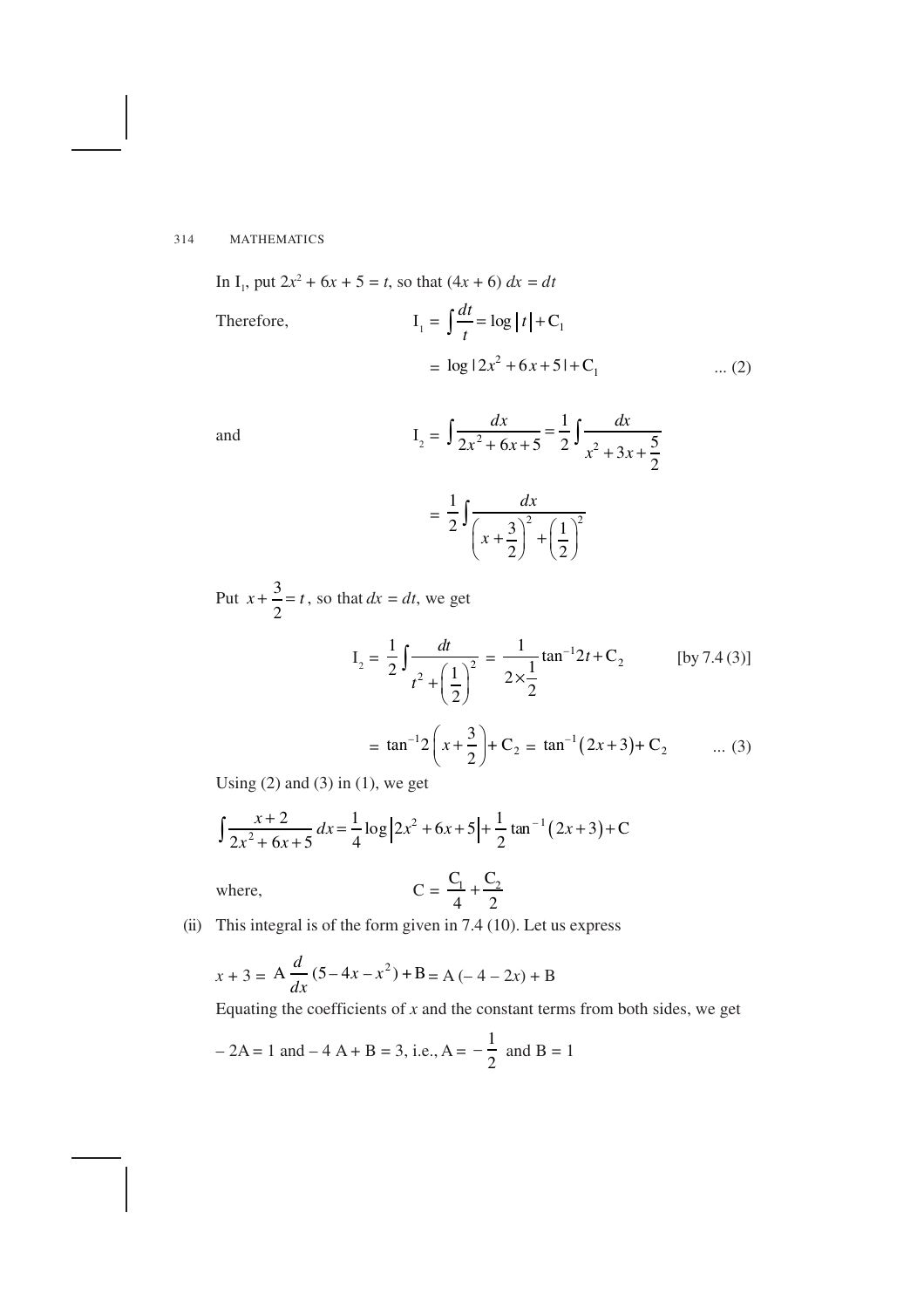Therefore, 
$$
\int \frac{x+3}{\sqrt{5-4x-x^2}} dx = -\frac{1}{2} \int \frac{(-4-2x) dx}{\sqrt{5-4x-x^2}} + \int \frac{dx}{\sqrt{5-4x-x^2}} = -\frac{1}{2} I_1 + I_2 \qquad \qquad \dots (1)
$$

In I<sub>1</sub>, put  $5 - 4x - x^2 = t$ , so that  $(-4 - 2x) dx = dt$ . Therefore,  $\int_1^1 = \int \frac{(-4-2x)}{\sqrt{2-1}}$ 2  $4 - 2$  $5 - 4$  $(-4-2x)dx$  *dt*  $x - x^2$  <sup>J</sup> $\sqrt{t}$ − =  $\int \frac{(-4 - 2x)dx}{\sqrt{5 - 4x - x^2}} = \int \frac{dt}{\sqrt{t}} = 2\sqrt{t} + C_1$  $= 2\sqrt{5-4x-x^2}$  $2\sqrt{5} - 4x - x^2 + C_1$  ... (2)

Now consider

Put  $x + 2 = t$ , so that  $dx = dt$ .

Therefore,

$$
I_2 = \int \frac{dt}{\sqrt{3^2 - t^2}} = \sin^{-1} \frac{t}{3} + C_2
$$
 [by 7.4 (5)]  
=  $\sin^{-1} \frac{x + 2}{2} + C_2$  ... (3)

2

 $\sum_{2}$  =  $\int \frac{1}{\sqrt{5-4x-x^2}}$  =  $\int \frac{1}{\sqrt{9-(x+2)^2}}$ *dx dx*  $x - x^2$   $\theta$  -  $(x$ =  $-4x-x^2$   $\sqrt{9-(x+1)}$ 

 $\int \frac{dx}{\sqrt{2x^2+2}} = \int$ 

3

Substituting  $(2)$  and  $(3)$  in  $(1)$ , we obtain

$$
\int \frac{x+3}{\sqrt{5-4x-x^2}} = -\sqrt{5-4x-x^2} + \sin^{-1}\frac{x+2}{3} + C, \text{ where } C = C_2 - \frac{C_1}{2}
$$
  
**EXERCISE 7.4**

Integrate the functions in Exercises 1 to 23.

1. 
$$
\frac{3x^2}{x^6 + 1}
$$
  
\n2.  $\frac{1}{\sqrt{1 + 4x^2}}$   
\n3.  $\frac{1}{\sqrt{(2 - x)^2 + 1}}$   
\n4.  $\frac{1}{\sqrt{9 - 25x^2}}$   
\n5.  $\frac{3x}{1 + 2x^4}$   
\n6.  $\frac{x^2}{1 - x^6}$   
\n7.  $\frac{x - 1}{\sqrt{x^2 - 1}}$   
\n8.  $\frac{x^2}{\sqrt{x^6 + a^6}}$   
\n9.  $\frac{\sec^2 x}{\sqrt{\tan^2 x + 4}}$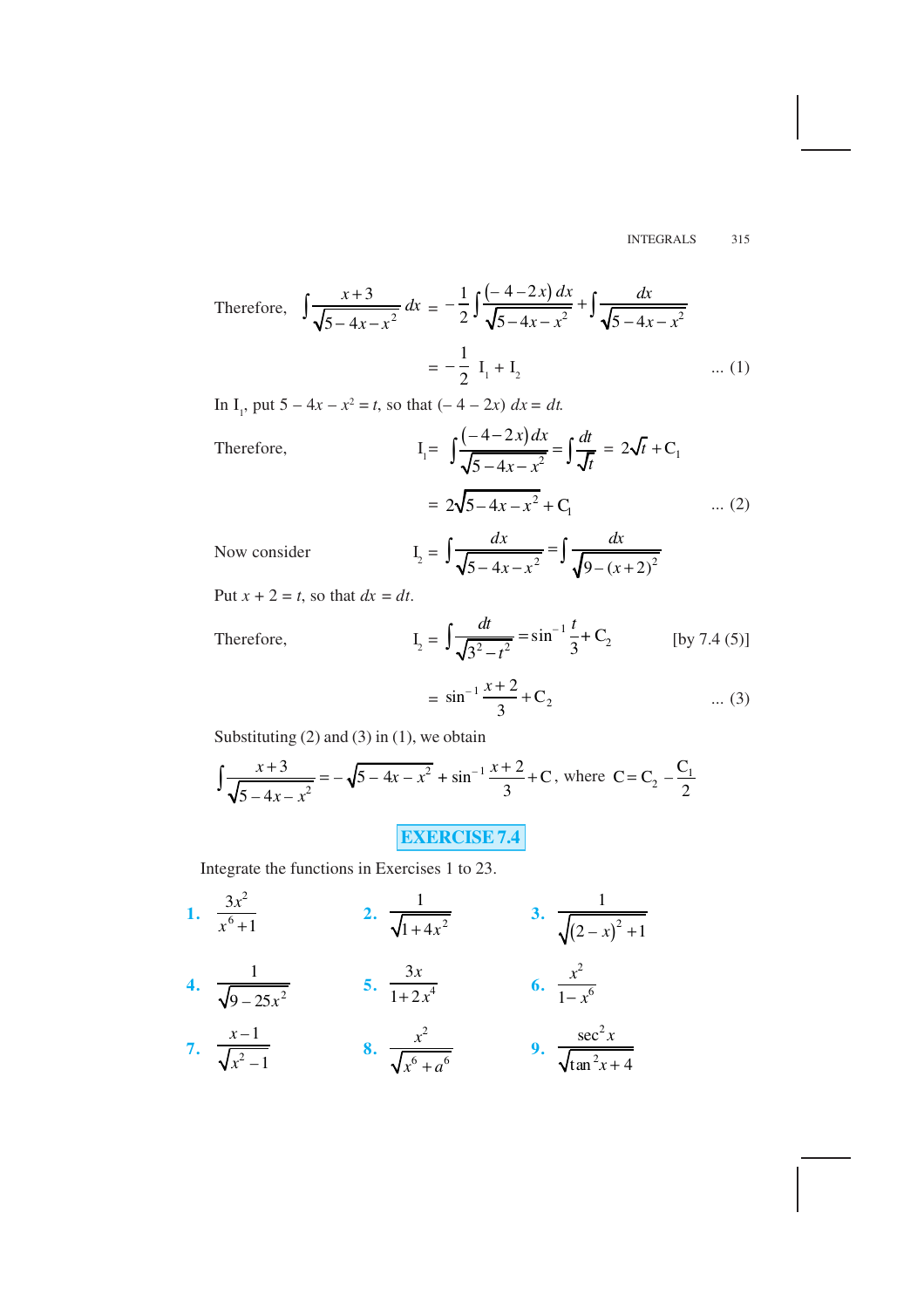10. 
$$
\frac{1}{\sqrt{x^2 + 2x + 2}}
$$
 11.  $\frac{1}{9x^2 + 6x + 5}$  12.  $\frac{1}{\sqrt{7 - 6x - x^2}}$   
\n13.  $\frac{1}{\sqrt{(x-1)(x-2)}}$  14.  $\frac{1}{\sqrt{8 + 3x - x^2}}$  15.  $\frac{1}{\sqrt{(x-a)(x-b)}}$   
\n16.  $\frac{4x+1}{\sqrt{2x^2 + x - 3}}$  17.  $\frac{x+2}{\sqrt{x^2 - 1}}$  18.  $\frac{5x-2}{1+2x+3x^2}$   
\n19.  $\frac{6x+7}{\sqrt{(x-5)(x-4)}}$  20.  $\frac{x+2}{\sqrt{4x - x^2}}$  21.  $\frac{x+2}{\sqrt{x^2 + 2x + 3}}$   
\n22.  $\frac{x+3}{x^2 - 2x - 5}$  23.  $\frac{5x+3}{\sqrt{x^2 + 4x + 10}}$ .

Choose the correct answer in Exercises 24 and 25.

24. 
$$
\int \frac{dx}{x^2 + 2x + 2}
$$
 equals  
\n(A)  $x \tan^{-1} (x + 1) + C$   
\n(B)  $\tan^{-1} (x + 1) + C$   
\n(C)  $(x + 1) \tan^{-1} x + C$   
\n(D)  $\tan^{-1} x + C$   
\n25.  $\int \frac{dx}{\sqrt{9x - 4x^2}}$  equals  
\n(A)  $\frac{1}{9} \sin^{-1} (\frac{9x - 8}{8}) + C$   
\n(B)  $\frac{1}{2} \sin^{-1} (\frac{8x - 9}{9}) + C$   
\n(C)  $\frac{1}{3} \sin^{-1} (\frac{9x - 8}{8}) + C$   
\n(D)  $\frac{1}{2} \sin^{-1} (\frac{9x - 8}{9}) + C$ 

## **7.5 Integration by Partial Fractions**

Recall that a rational function is defined as the ratio of two polynomials in the form

 $P(x)$  $Q(x)$ *x x* , where P (*x*) and Q(*x*) are polynomials in *x* and Q(*x*)  $\neq$  0. If the degree of P(*x*)

is less than the degree of  $Q(x)$ , then the rational function is called proper, otherwise, it is called improper. The improper rational functions can be reduced to the proper rational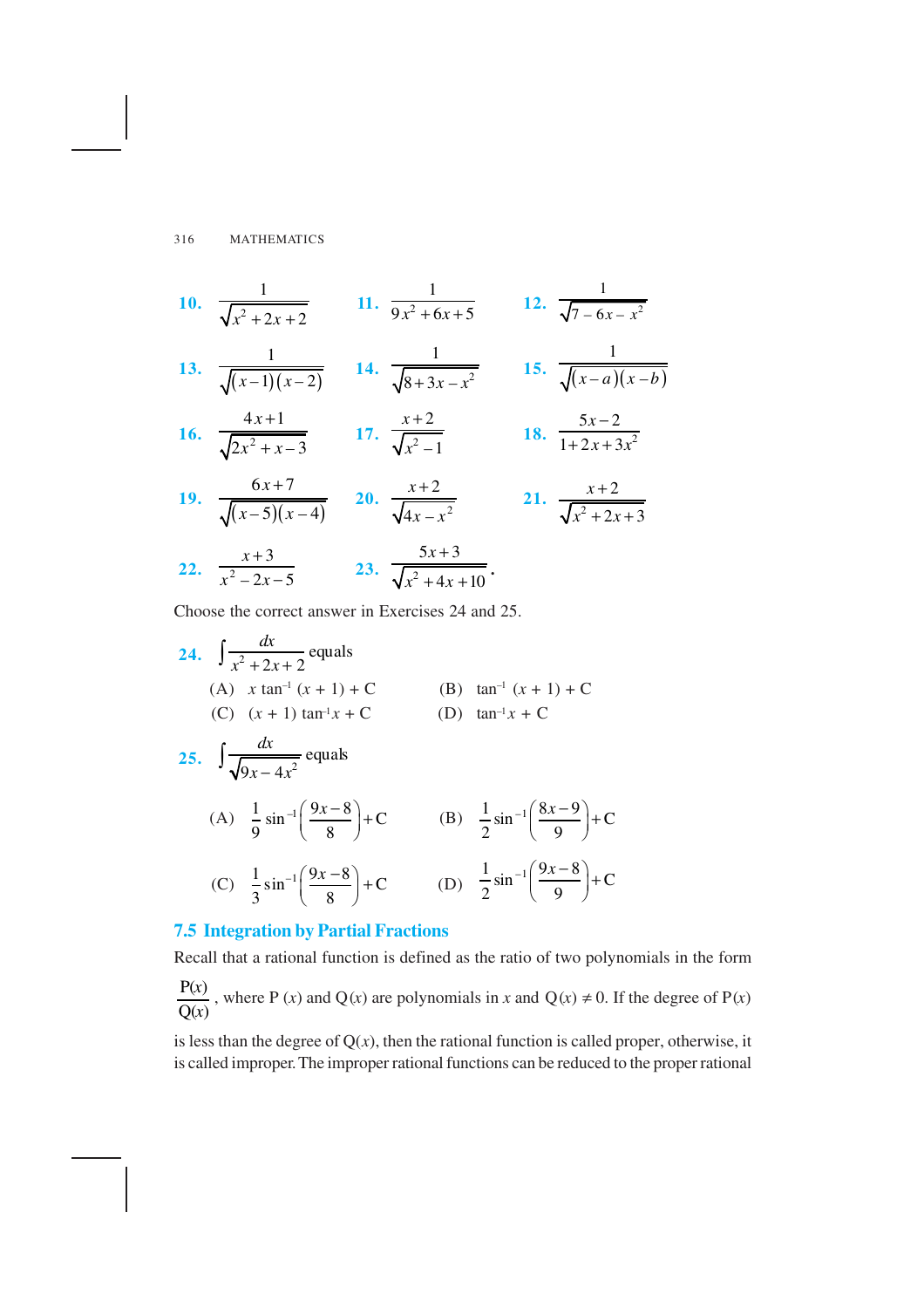functions by long division process. Thus, if 
$$
\frac{P(x)}{Q(x)}
$$
 is improper, then  $\frac{P(x)}{Q(x)} = T(x) + \frac{P_1(x)}{Q(x)}$ ,

where T(*x*) is a polynomial in *x* and  $\frac{P_1(x)}{Q(x)}$  $Q(x)$ *x*  $\frac{y}{x}$  is a proper rational function. As we know

how to integrate polynomials, the integration of any rational function is reduced to the integration of a proper rational function. The rational functions which we shall consider here for integration purposes will be those whose denominators can be factorised into

linear and quadratic factors. Assume that we want to evaluate  $P(x)$  $Q(x)$ *x dx*  $\int \frac{f(x)}{Q(x)} dx$ , where  $P(x)$  $Q(x)$ *x x*

is proper rational function. It is always possible to write the integrand as a sum of simpler rational functions by a method called partial fraction decomposition. After this, the integration can be carried out easily using the already known methods. The following Table 7.2 indicates the types of simpler partial fractions that are to be associated with various kind of rational functions.

| S.No. | Form of the rational function                         | Form of the partial fraction                                                  |
|-------|-------------------------------------------------------|-------------------------------------------------------------------------------|
|       | 1. $\frac{px+q}{(x-a)(x-b)}, a \neq b$                | $\frac{A}{x-a} + \frac{B}{x-b}$                                               |
|       | 2. $\int \frac{px+q}{(x-a)^2}$                        | $\frac{A}{x-a} + \frac{B}{(x-a)^2}$                                           |
|       | 3. $\int \frac{px^2 + qx + r}{(x-a)(x-b)(x-c)} dx$    | $\frac{A}{\cdots} + \frac{B}{\cdots} + \frac{C}{\cdots}$<br>$x-a$ $x-b$ $x-c$ |
|       | 4. $\int \frac{px^2 + qx + r}{(x-a)^2 (x-b)} dx$      | $\frac{A}{x-a} + \frac{B}{(x-a)^2} + \frac{C}{x-b}$                           |
|       | 5. $\int \frac{px^2 + qx + r}{(x - a)(x^2 + bx + c)}$ | $\frac{A}{x-a} + \frac{Bx + C}{x^2 + bx + c},$                                |
|       | where $x^2 + bx + c$ cannot be factorised further     |                                                                               |

| n<br>I<br>я |  |
|-------------|--|
|-------------|--|

In the above table, A, B and C are real numbers to be determined suitably.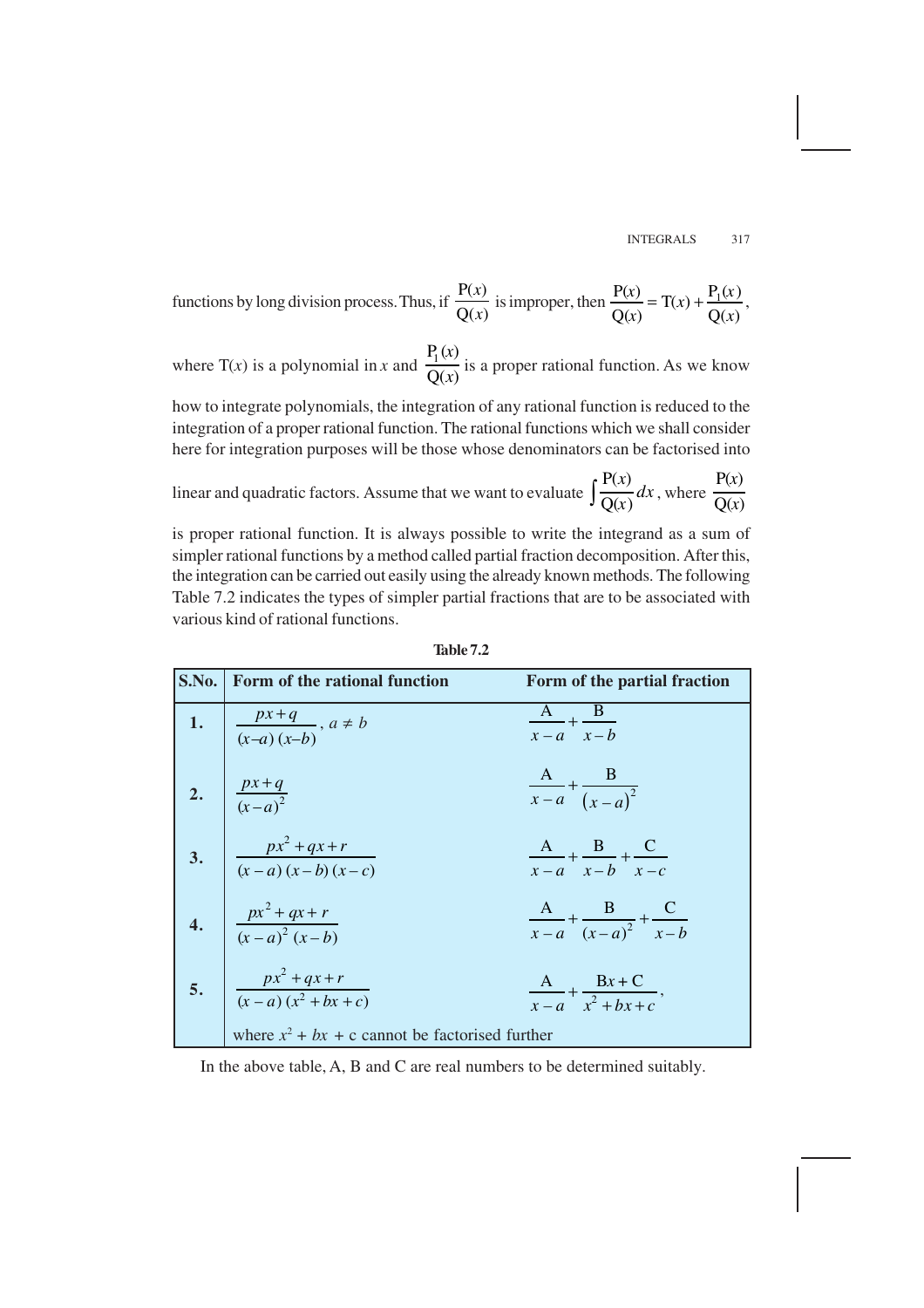**Example 11** Find 
$$
\int \frac{dx}{(x+1)(x+2)}
$$

**Solution** The integrand is a proper rational function. Therefore, by using the form of partial fraction [Table 7.2 (i)], we write

$$
\frac{1}{(x+1)(x+2)} = \frac{A}{x+1} + \frac{B}{x+2}
$$
 ... (1)

where, real numbers A and B are to be determined suitably. This gives

$$
1 = A (x + 2) + B (x + 1).
$$

Equating the coefficients of  $x$  and the constant term, we get

$$
A + B = 0
$$
  
and  

$$
2A + B = 1
$$

Therefore,

Solving these equations, we get  $A = 1$  and  $B = -1$ .

Thus, the integrand is given by

$$
\frac{1}{(x+1)(x+2)} = \frac{1}{x+1} + \frac{-1}{x+2}
$$

$$
\int \frac{dx}{(x+1)(x+2)} = \int \frac{dx}{x+1} - \int \frac{dx}{x+2}
$$

$$
= \log|x+1| - \log|x+2| + C
$$

$$
= \log \left| \frac{x+1}{x+2} \right| + C
$$

*Remark* The equation (1) above is an identity, i.e. a statement true for all (permissible) values of *x*. Some authors use the symbol ' $\equiv$ ' to indicate that the statement is an identity and use the symbol  $\equiv$  to indicate that the statement is an equation, i.e., to indicate that the statement is true only for certain values of *x*.

Example 12 Find 
$$
\int \frac{x^2 + 1}{x^2 - 5x + 6} dx
$$

**Solution** Here the integrand 2 2 1  $5x + 6$ *x*  $x^2 - 5x$ +  $\frac{1}{+6}$  is not proper rational function, so we divide  $x^2 + 1$  by  $x^2 - 5x + 6$  and find that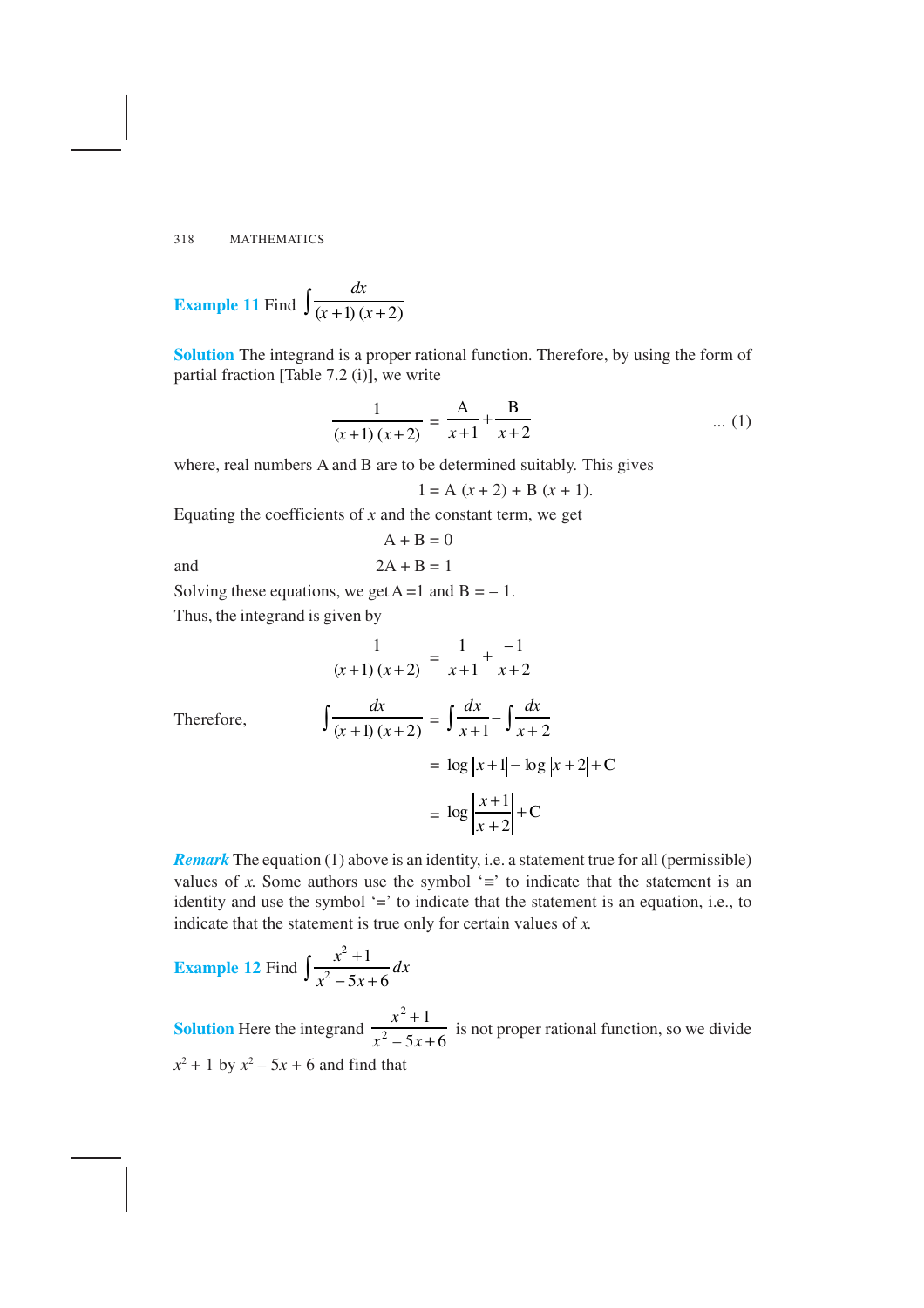$$
\frac{x^2 + 1}{x^2 - 5x + 6} = 1 + \frac{5x - 5}{x^2 - 5x + 6} = 1 + \frac{5x - 5}{(x - 2)(x - 3)}
$$
  
Let 
$$
\frac{5x - 5}{(x - 2)(x - 3)} = \frac{A}{x - 2} + \frac{B}{x - 3}
$$
  
So that 
$$
5x - 5 = A(x - 3) + B(x - 2)
$$

Equating the coefficients of *x* and constant terms on both sides, we get  $A + B = 5$ and  $3\overrightarrow{A} + 2\overrightarrow{B} = 5$ . Solving these equations, we get A = - 5 and B = 10

Thus, 
$$
\frac{x^2 + 1}{x^2 - 5x + 6} = 1 - \frac{5}{x - 2} + \frac{10}{x - 3}
$$

Therefore,

$$
\int \frac{x^2 + 1}{x^2 - 5x + 6} dx = \int dx - 5 \int \frac{1}{x - 2} dx + 10 \int \frac{dx}{x - 3}
$$
  
=  $x - 5 \log|x - 2| + 10 \log|x - 3| + C$ .

**Example 13** Find  $\int \frac{dx}{(x+1)^2}$  $3x - 2$  $(x+1)^2(x+3)$ *x dx*  $(x+1)^2(x)$  $\int \frac{3x-2}{(x+1)^2(x+1)} dx$ 

**Solution** The integrand is of the type as given in Table 7.2 (4). We write

$$
\frac{3x-2}{(x+1)^2(x+3)} = \frac{A}{x+1} + \frac{B}{(x+1)^2} + \frac{C}{x+3}
$$
  
So that  

$$
3x - 2 = A(x+1)(x+3) + B(x+3) + C(x+1)^2
$$

$$
= A(x^2 + 4x + 3) + B(x+3) + C(x^2 + 2x + 1)
$$

 $11 \t x+1$  5

*x*

 $\log |\frac{...}{...} + \frac{...}{2} + C$  $4 \binom{10}{5} x + 3 \binom{2(x+1)}{x+2}$ 

 $x + 3$  | 2 (*x* +

Comparing coefficient of 
$$
x^2
$$
,  $x$  and constant term on both sides, we get  
\n $A + C = 0$ ,  $4A + B + 2C = 3$  and  $3A + 3B + C = -2$ . Solving these equations, we get  
\n
$$
A = \frac{11}{4}, B = \frac{-5}{2} \text{ and } C = \frac{-11}{4}.
$$
 Thus the integrand is given by  
\n
$$
\frac{3x - 2}{(x + 1)^2 (x + 3)} = \frac{11}{4 (x + 1)} - \frac{5}{2 (x + 1)^2} - \frac{11}{4 (x + 3)}
$$
\nTherefore,  
\n
$$
\int \frac{3x - 2}{(x + 1)^2 (x + 3)} = \frac{11}{4} \int \frac{dx}{x + 1} - \frac{5}{2} \int \frac{dx}{(x + 1)^2} - \frac{11}{4} \int \frac{dx}{x + 3}
$$
\n
$$
= \frac{11}{4} \log |x + 1| + \frac{5}{2(x + 1)} - \frac{11}{4} \log |x + 3| + C
$$

=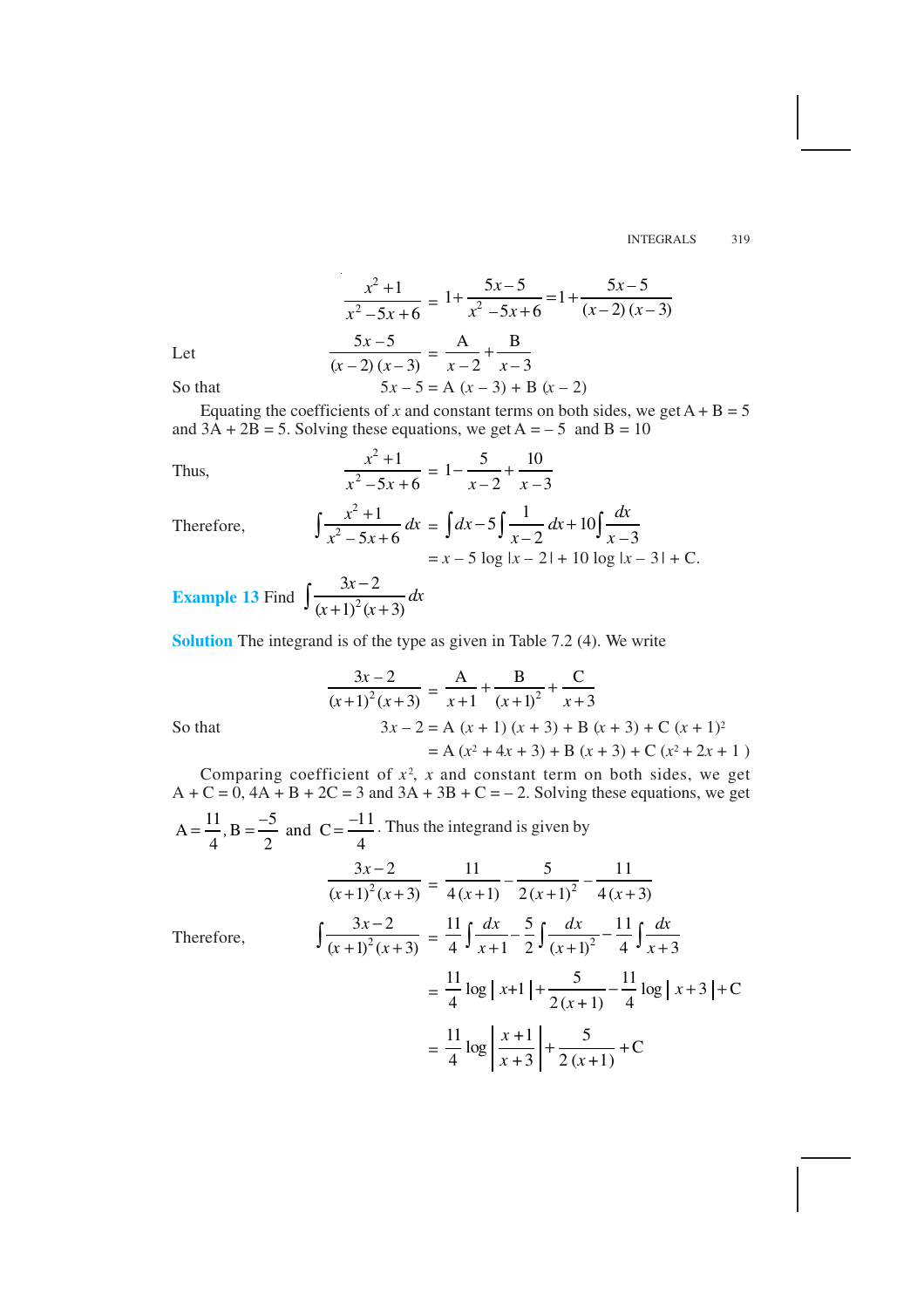Example 14 Find 
$$
\int \frac{x^2}{(x^2 + 1)(x^2 + 4)} dx
$$
  
\nSolution Consider  $\frac{x^2}{(x^2 + 1)(x^2 + 4)}$  and put  $x^2 = y$ .  
\nThen  $\frac{x^2}{(x^2 + 1)(x^2 + 4)} = \frac{y}{(y + 1)(y + 4)}$ 

$$
\frac{y}{(y+1)(y+4)} = -
$$

Write So that

$$
y = A (y + 4) + B (y + 1)
$$

A B  $y+1$   $y+4$ +  $+1$   $y+$ 

Comparing coefficients of *y* and constant terms on both sides, we get  $A + B = 1$ and  $4A + B = 0$ , which give

$$
A = -\frac{1}{3} \quad \text{and} \quad B = \frac{4}{3}
$$

Thus,

$$
\frac{x^2}{(x^2+1)(x^2+4)} = -\frac{1}{3(x^2+1)} + \frac{4}{3(x^2+4)}
$$

Therefore,

$$
\int \frac{x^2 dx}{(x^2 + 1)(x^2 + 4)} = -\frac{1}{3} \int \frac{dx}{x^2 + 1} + \frac{4}{3} \int \frac{dx}{x^2 + 4}
$$
  

$$
= -\frac{1}{3} \tan^{-1} x + \frac{4}{3} \times \frac{1}{2} \tan^{-1} \frac{x}{2} + C
$$
  

$$
= -\frac{1}{3} \tan^{-1} x + \frac{2}{3} \tan^{-1} \frac{x}{2} + C
$$

In the above example, the substitution was made only for the partial fraction part and not for the integration part. Now, we consider an example, where the integration involves a combination of the substitution method and the partial fraction method.

Example 15 Find 
$$
\int \frac{(3 \sin \phi - 2) \cos \phi}{5 - \cos^2 \phi - 4 \sin \phi} d\phi
$$
  
**Solution** Let  $y = \sin \phi$   
Then  $dy = \cos \phi \ d\phi$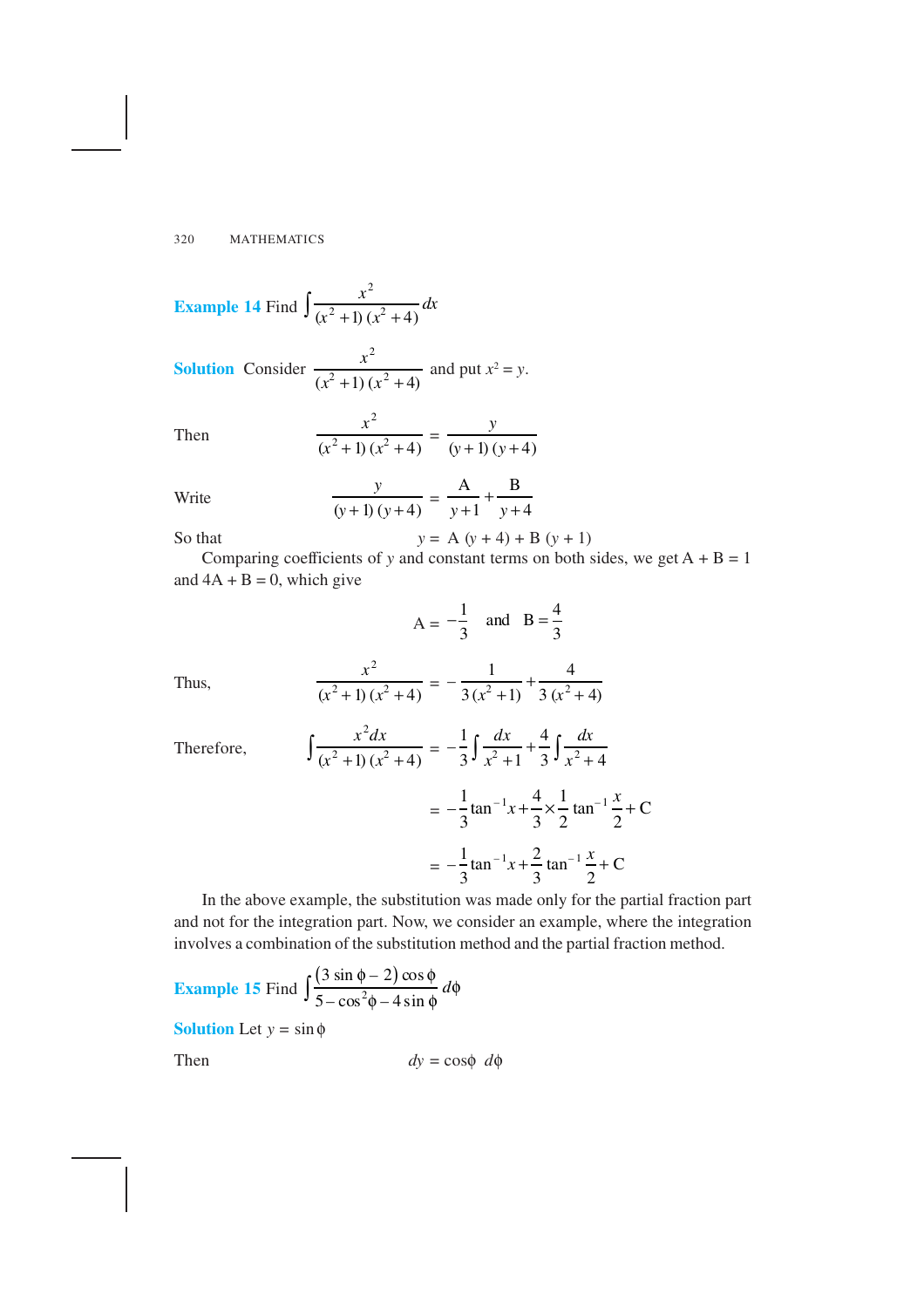Therefore, 
$$
\int \frac{(3 \sin \phi - 2) \cos \phi}{5 - \cos^2 \phi - 4 \sin \phi} d\phi = \int \frac{(3y - 2) dy}{5 - (1 - y^2) - 4y} d\phi = \int \frac{3y - 2}{y^2 - 4y + 4} dy = \int \frac{3y - 2}{(y - 2)^2} = I \text{ (say)}
$$
  
Now, we write 
$$
\frac{3y - 2}{(y - 2)^2} = \frac{A}{y - 2} + \frac{B}{(y - 2)^2}
$$
[by Table 7.2 (2)]  
Therefore,  $3y - 2 = A (y - 2) + B$ 

Comparing the coefficients of *y* and constant term, we get  $A = 3$  and  $B - 2A = -2$ , which gives  $A = 3$  and  $B = 4$ .

Therefore, the required integral is given by

I = 
$$
\int \left[ \frac{3}{y-2} + \frac{4}{(y-2)^2} \right] dy = 3 \int \frac{dy}{y-2} + 4 \int \frac{dy}{(y-2)^2}
$$
  
\n=  $3 \log |y-2| + 4 \left( -\frac{1}{y-2} \right) + C$   
\n=  $3 \log |\sin \phi - 2| + \frac{4}{2 - \sin \phi} + C$   
\n=  $3 \log (2 - \sin \phi) + \frac{4}{2 - \sin \phi} + C$  (since, 2 – sin  $\phi$  is always positive)

**Example 16** Find 2 2 1  $(x+2)(x^2+1)$  $x^2 + x + 1 dx$  $(x+2)(x)$  $\int \frac{x^2 + x + 1}{(x + 2)(x^2 + 1)}$ 

**22** 

**Solution** The integrand is a proper rational function. Decompose the rational function into partial fraction [Table 2.2(5)]. Write

l.

$$
\frac{x^2 + x + 1}{(x^2 + 1)(x + 2)} = \frac{A}{x + 2} + \frac{Bx + C}{(x^2 + 1)}
$$
  

$$
x^2 + x + 1 = A(x^2 + 1) + (Bx + C)(x + 2)
$$

Therefore, *x*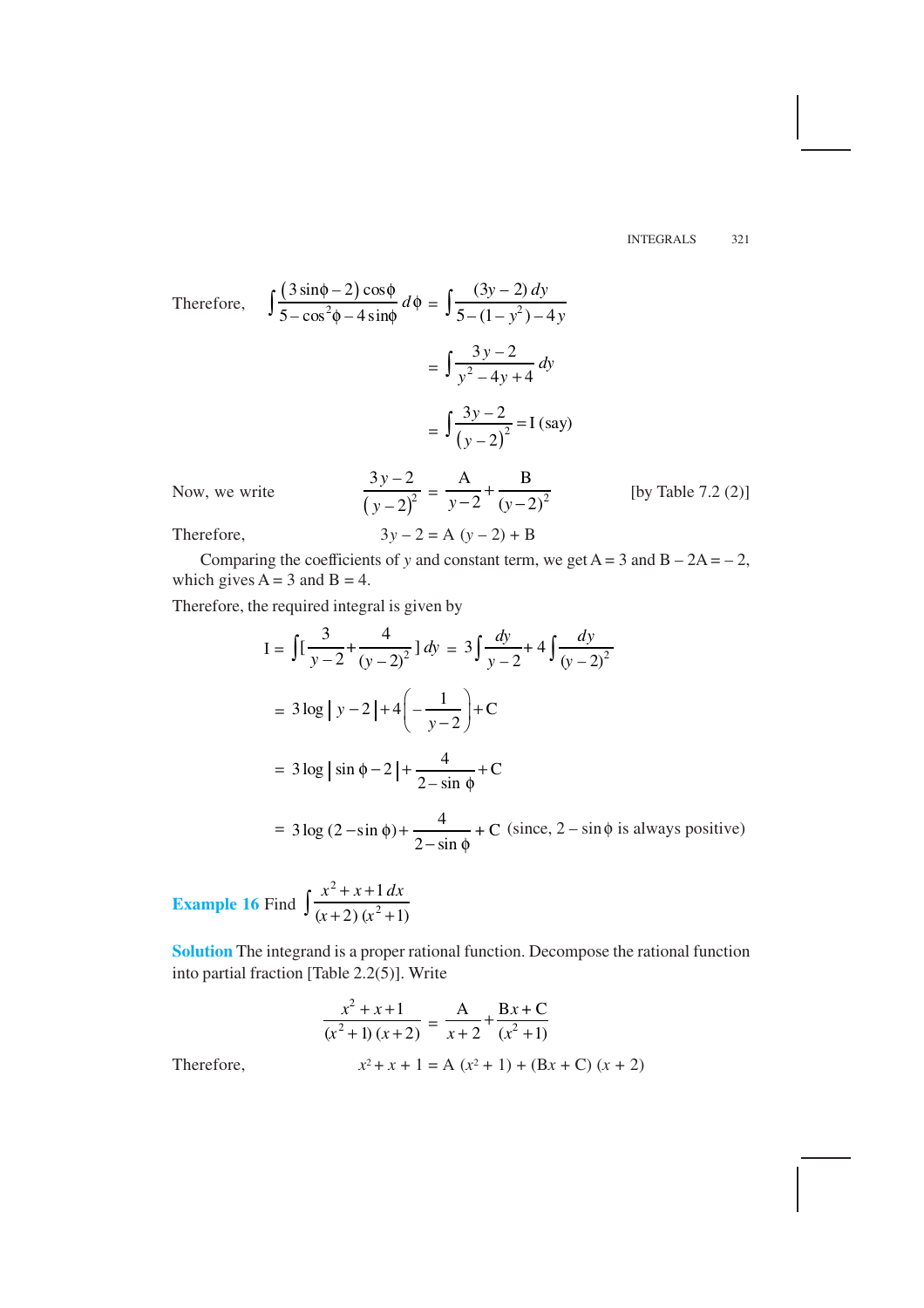Equating the coefficients of  $x^2$ , x and of constant term of both sides, we get  $A + B =1$ ,  $2B + C = 1$  and  $A + 2C = 1$ . Solving these equations, we get  $3^{2}$  10  $1^{2}$  $A = \frac{3}{5}$ ,  $B = \frac{3}{5}$  and C  $5'$   $5'$   $5$  $=\frac{3}{2}$ , B =  $\frac{3}{2}$  and C =

Thus, the integrand is given by

$$
\frac{x^2 + x + 1}{(x^2 + 1)(x + 2)} = \frac{3}{5(x + 2)} + \frac{\frac{2}{5}x + \frac{1}{5}}{x^2 + 1} = \frac{3}{5(x + 2)} + \frac{1}{5}(\frac{2x + 1}{x^2 + 1})
$$
  
Therefore, 
$$
\int \frac{x^2 + x + 1}{(x^2 + 1)(x + 2)} dx = \frac{3}{5} \int \frac{dx}{x + 2} + \frac{1}{5} \int \frac{2x}{x^2 + 1} dx + \frac{1}{5} \int \frac{1}{x^2 + 1} dx
$$

$$
= \frac{3}{5} \log |x + 2| + \frac{1}{5} \log |x^2 + 1| + \frac{1}{5} \tan^{-1} x + C
$$
  
EXERCISE 7.5

Integrate the rational functions in Exercises 1 to 21.

1.  $\frac{}{(x+1)(x+2)}$ *x*  $\frac{x}{(x+1)(x+2)}$  2.  $\frac{1}{x^2-1}$ *x –* 9 **3.**  $3x - 1$  $(x-1)(x-2)(x-3)$ *x – x* –1)  $(x - 2)(x -$ **4.**  $\overline{(x-1)(x-2)(x-3)}$ *x*  $\overline{(x-1)(x-2)(x-3)}$  5.  $\overline{x^2}$ 2  $3x + 2$ *x*  $\overline{x^2 + 3x + 2}$  6.  $1 - x^2$  $(1 - 2x)$ *– x*  $x(1-2x)$ 7.  $\frac{}{(x^2+1)(x-1)}$ *x*  $\frac{x^2+1(x-1)}{x^2+1(x-1)}$  8.  $\frac{x^2+1(x-1)}{x^2+2x+2}$ *x*  $(x-1)^2 (x+2)$  9.  $\overline{x^3 - x^2}$  $3x + 5$ 1 *x*  $x^3 - x^2 - x$ +  $- x +$ 10.  $\frac{ }{x^2}$  $2x - 3$  $(x^2-1)(2x+3)$ *x*  $(x^2-1)(2x)$ −  $\overline{+3)}$  **11.**  $\overline{(x+1)(x^2)}$ 5  $(x+1) (x^2-4)$ *x*  $\overline{(x+1)(x^2-4)}$  12. 3 2 1 1  $x^3 + x$ *x*  $+ x +$ − 13.  $\frac{1}{(1-x)(1+x^2)}$ 2  $\overline{(1-x)(1+x^2)}$  **14.**  $\overline{(x+2)^2}$  $3x - 1$  $(x + 2)$ *x –*  $\overline{(x+2)^2}$  15.  $\overline{x^4}$ 1  $x^4 - 1$ **16.** 1  $\overline{x(x^n+1)}$  [Hint: multiply numerator and denominator by  $x^{n-1}$  and put  $x^n = t$ ]

17. 
$$
\frac{\cos x}{(1 - \sin x)(2 - \sin x)}
$$
 [Hint : Put  $\sin x = t$ ]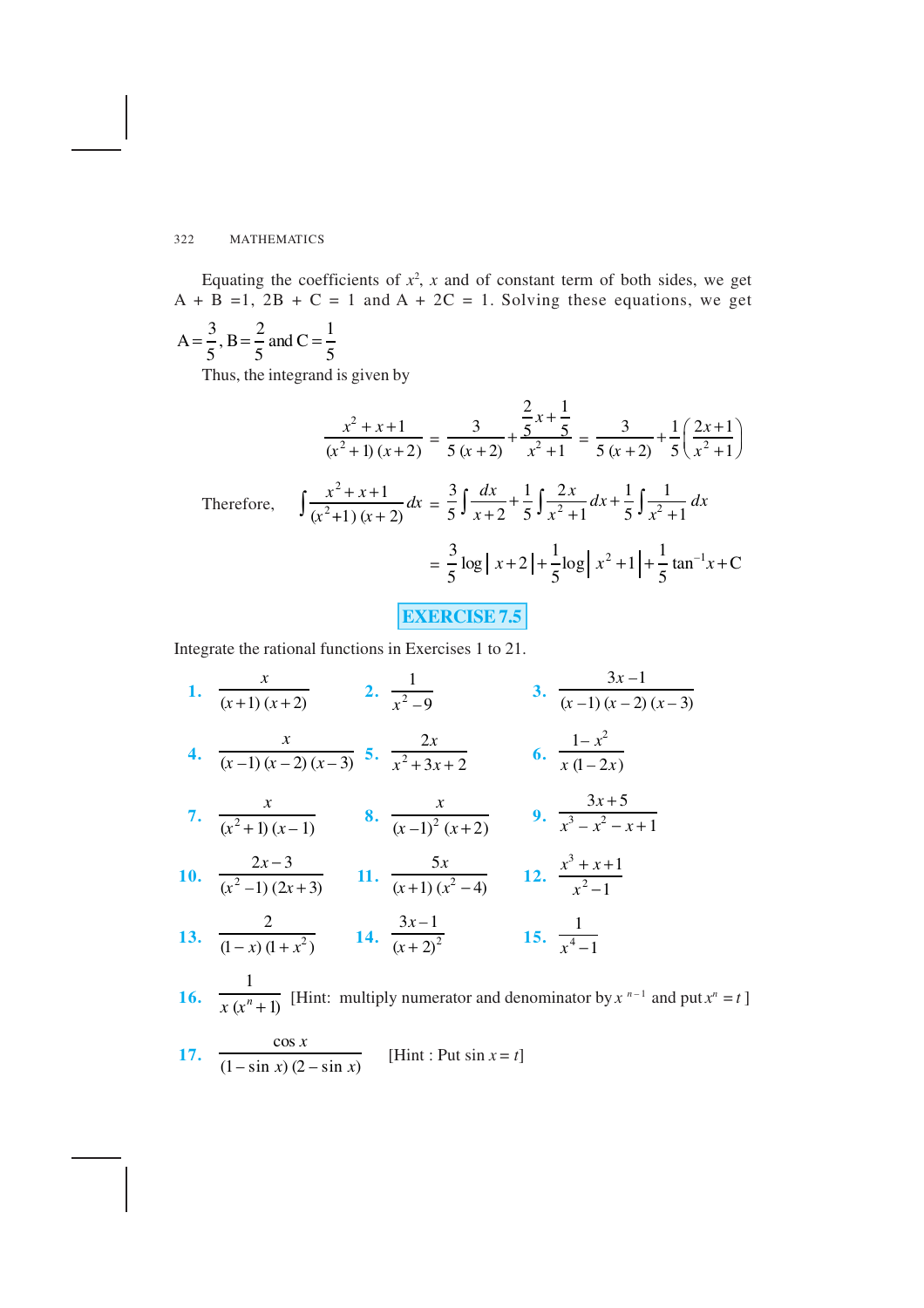18. 
$$
\frac{(x^2 + 1)(x^2 + 2)}{(x^2 + 3)(x^2 + 4)}
$$
 19.  $\frac{2x}{(x^2 + 1)(x^2 + 3)}$  20.  $\frac{1}{x(x^4 - 1)}$   
21.  $\frac{1}{(e^x - 1)}$  [Hint: Put  $e^x = t$ ]

Choose the correct answer in each of the Exercises 22 and 23.

22. 
$$
\int \frac{x \, dx}{(x-1)(x-2)}
$$
 equals  
\n(A)  $\log \left| \frac{(x-1)^2}{x-2} \right| + C$   
\n(B)  $\log \left| \frac{(x-2)^2}{x-1} \right| + C$   
\n(C)  $\log \left| \left( \frac{x-1}{x-2} \right)^2 \right| + C$   
\n(D)  $\log |(x-1)(x-2)| + C$ 

23. 
$$
\int \frac{dx}{x(x^2+1)}
$$
 equals  
\n(A)  $\log |x| - \frac{1}{2} \log (x^2+1) + C$   
\n(B)  $\log |x| + \frac{1}{2} \log (x^2+1) + C$   
\n(C)  $-\log |x| + \frac{1}{2} \log (x^2+1) + C$   
\n(D)  $\frac{1}{2} \log |x| + \log (x^2+1) + C$ 

# **7.6 Integration by Parts**

In this section, we describe one more method of integration, that is found quite useful in integrating products of functions.

If  $u$  and  $v$  are any two differentiable functions of a single variable  $x$  (say). Then, by the product rule of differentiation, we have

$$
\frac{d}{dx}(uv) = u\frac{dv}{dx} + v\frac{du}{dx}
$$

*du*

Integrating both sides, we get

$$
uv = \int u \frac{dv}{dx} dx + \int v \frac{du}{dx} dx
$$
  
or  

$$
\int u \frac{dv}{dx} dx = uv - \int v \frac{du}{dx} dx
$$
...(1)  
Let  

$$
u = f(x) \text{ and } \frac{dv}{dx} = g(x). \text{ Then}
$$

 $\frac{du}{dx} = f'(x)$  and  $v = \int g(x) dx$ 

or

$$
\mathsf{.et}
$$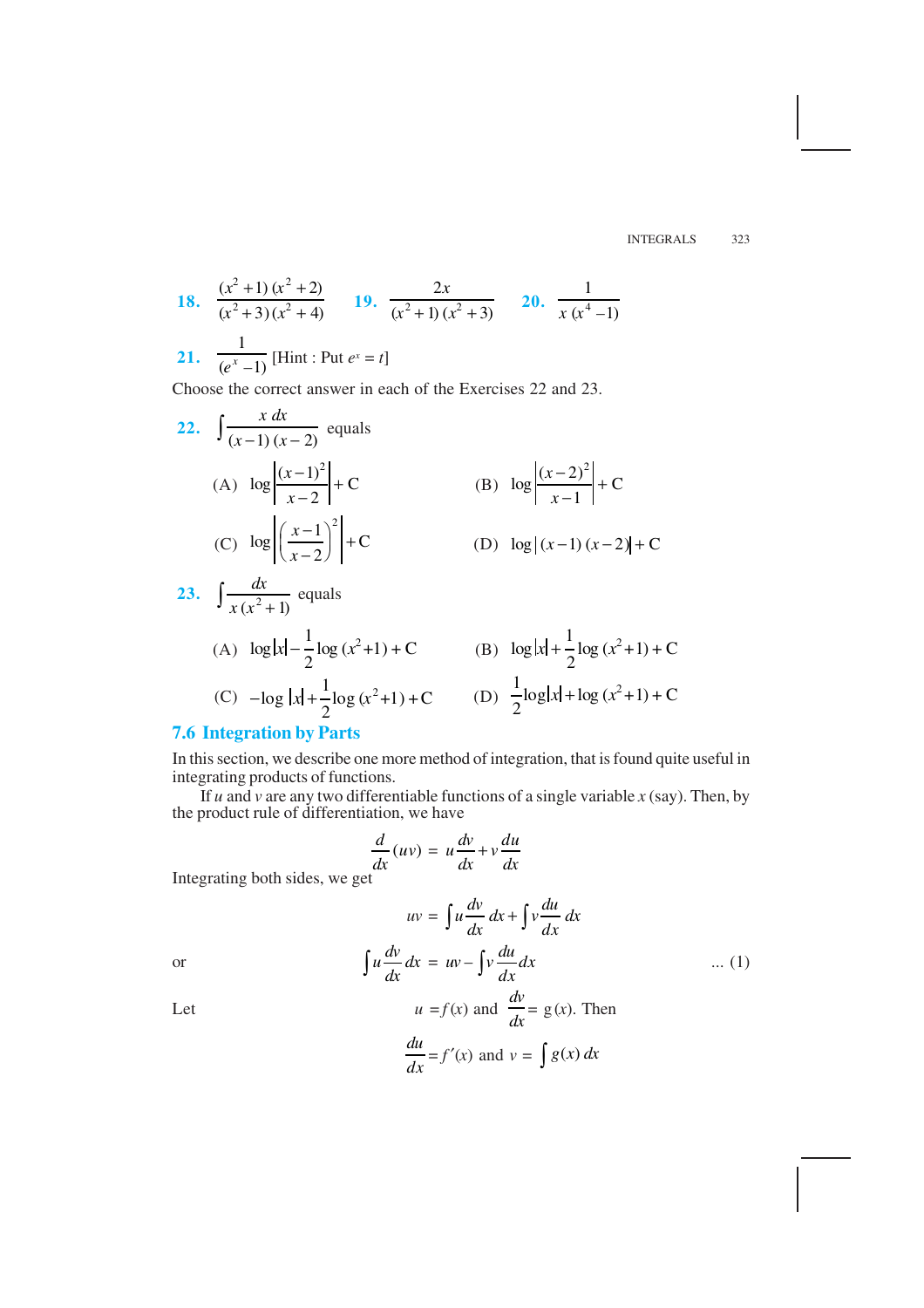Therefore, expression (1) can be rewritten as

$$
\int f(x) g(x) dx = f(x) \int g(x) dx - \int [\int g(x) dx] f'(x) dx
$$
  
i.e., 
$$
\int f(x) g(x) dx = f(x) \int g(x) dx - \int [f'(x) \int g(x) dx] dx
$$

If we take *f* as the first function and *g* as the second function, then this formula may be stated as follows:

**"The integral of the product of two functions**  $=$  **(first function)**  $\times$  **(integral of the second function) – Integral of [(differential coefficient of the first function)** *×* **(integral of the second function)]"**

**Example 17** Find  $\int x \cos x dx$ 

**Solution** Put  $f(x) = x$  (first function) and  $g(x) = \cos x$  (second function). Then, integration by parts gives

$$
\int x \cos x \, dx = x \int \cos x \, dx - \int \left[ \frac{d}{dx} (x) \int \cos x \, dx \right] dx
$$

$$
= x \sin x - \int \sin x \, dx = x \sin x + \cos x + C
$$

$$
f(x) = \cos x \text{ and } g(x) = x. \text{ Then}
$$

$$
\int x \cos x \, dx = \cos x \int x \, dx - \int \left[ \frac{d}{dx} (\cos x) \int x \, dx \right] dx
$$

$$
= (\cos x) \frac{x^2}{2} + \int \sin x \frac{x^2}{2} dx
$$

Thus, it shows that the integral  $\int x \cos x dx$  is reduced to the comparatively more complicated integral having more power of *x*. Therefore, the proper choice of the first function and the second function is significant.

### *Remarks*

Suppose, we take

- (i) It is worth mentioning that integration by parts is not applicable to product of functions in all cases. For instance, the method does not work for  $\int \sqrt{x} \sin x \, dx$ . The reason is that there does not exist any function whose derivative is  $\sqrt{x}$  sin *x*.
- (ii) Observe that while finding the integral of the second function, we did not add any constant of integration. If we write the integral of the second function cos *x*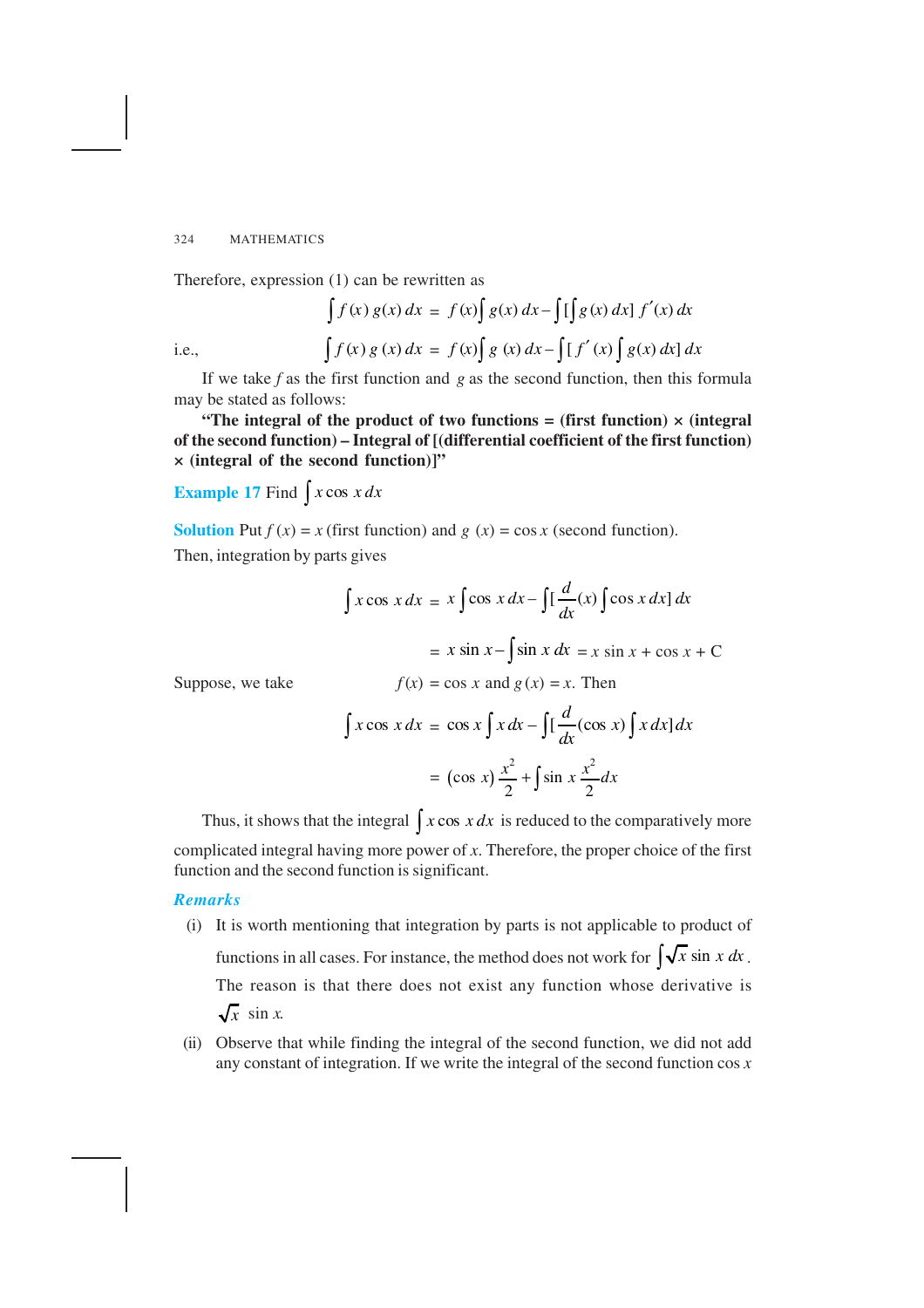as  $\sin x + k$ , where *k* is any constant, then

$$
\int x \cos x \, dx = x (\sin x + k) - \int (\sin x + k) \, dx
$$

$$
= x (\sin x + k) - \int (\sin x \, dx - \int k \, dx)
$$

 $= x (\sin x + k) - \cos x - kx + C = x \sin x + \cos x + C$ 

This shows that adding a constant to the integral of the second function is superfluous so far as the final result is concerned while applying the method of integration by parts.

(iii) Usually, if any function is a power of  $x$  or a polynomial in  $x$ , then we take it as the first function. However, in cases where other function is inverse trigonometric function or logarithmic function, then we take them as first function.

**Example 18** Find 
$$
\int \log x \, dx
$$

**Solution** To start with, we are unable to guess a function whose derivative is log *x*. We take log *x* as the first function and the constant function 1 as the second function. Then, the integral of the second function is *x*.

Hence,

$$
\int (\log x. 1) dx = \log x \int 1 dx - \int [\frac{d}{dx} (\log x) \int 1 dx] dx
$$

$$
= (\log x) \cdot x - \int \frac{1}{x} x dx = x \log x - x + C.
$$

**Example 19** Find  $\int x e^x dx$ 

**Solution** Take first function as *x* and second function as *e x* . The integral of the second function is  $e^x$ .

Therefore, 
$$
\int x e^x dx = x e^x - \int 1 \cdot e^x dx = x e^x - e^x + C.
$$

**Example 20** Find 1 2 sin 1  $\frac{x \sin^{-1} x}{\sqrt{2}} dx$ − *x* ∫

**Solution** Let first function be  $\sin^{-1}x$  and second function be  $\frac{1}{\sqrt{1-x^2}}$ *x* − *x* .

First we find the integral of the second function, i.e.,  $\int \frac{x \, dx}{\sqrt{1-x^2}}$ *x dx* − *x*  $\int \frac{x \, dx}{\sqrt{x}}$ .

Put  $t = 1 - x^2$ . Then  $dt = -2x dx$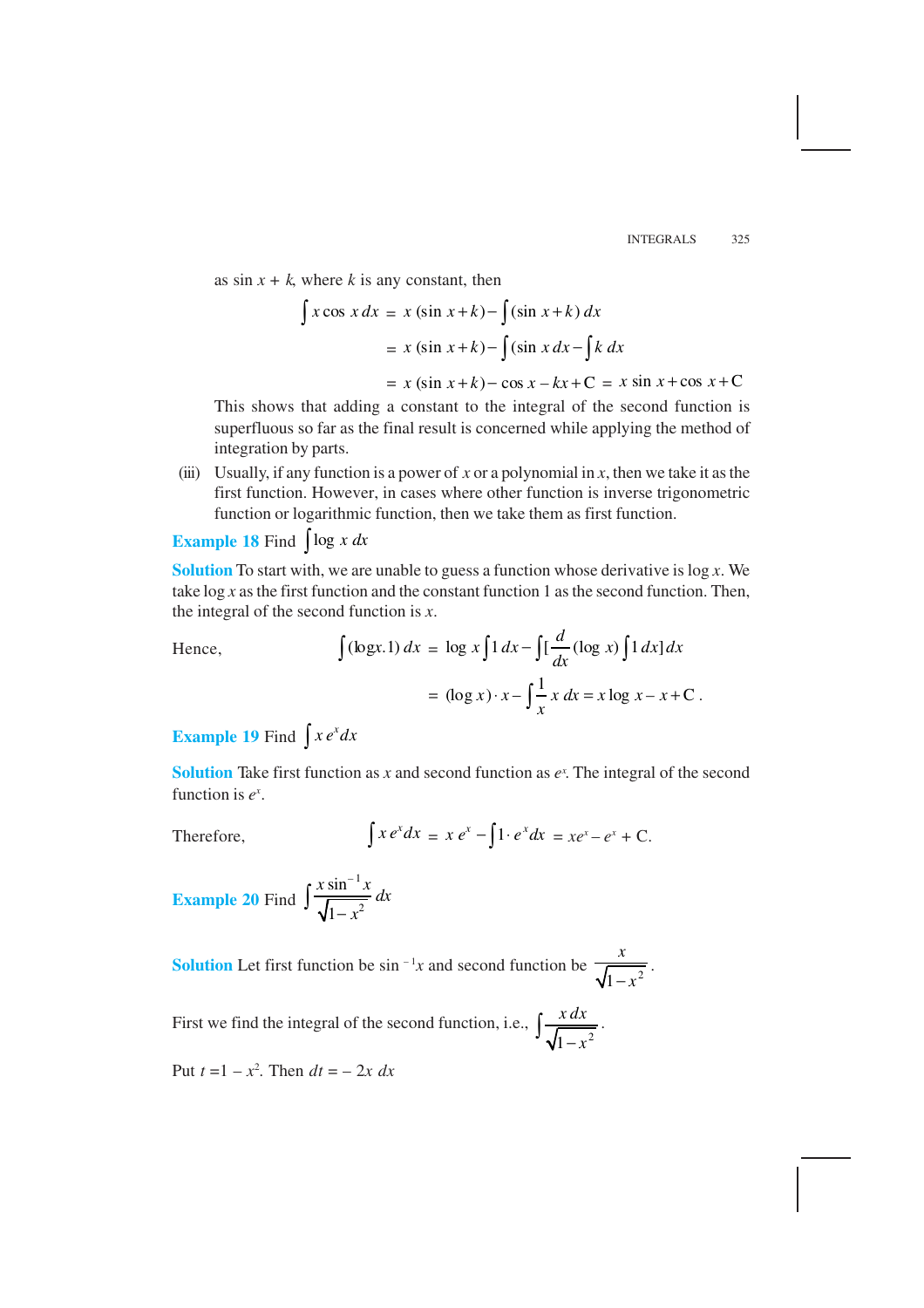Therefore,

$$
\int \frac{x \, dx}{\sqrt{1 - x^2}} = -\frac{1}{2} \int \frac{dt}{\sqrt{t}} = -\sqrt{t} = -\sqrt{1 - x^2}
$$

Hence,

$$
\int \frac{x \sin^{-1} x}{\sqrt{1 - x^2}} dx = (\sin^{-1} x) \left( -\sqrt{1 - x^2} \right) - \int \frac{1}{\sqrt{1 - x^2}} \left( -\sqrt{1 - x^2} \right) dx
$$

$$
= -\sqrt{1 - x^2} \sin^{-1} x + x + C = x - \sqrt{1 - x^2} \sin^{-1} x + C
$$

**Alternatively**, this integral can also be worked out by making substitution  $\sin^{-1} x = \theta$  and then integrating by parts.

**Example 21** Find  $\int e^x \sin x \, dx$ 

**Solution** Take  $e^x$  as the first function and sin *x* as second function. Then, integrating by parts, we have

I sin ( cos ) cos *x x x* = = + *e x dx e – x e x dx* ∫ ∫ = – *e<sup>x</sup>* cos *x* + I<sup>1</sup> (say) ... (1)

Taking  $e^x$  and cos *x* as the first and second functions, respectively, in  $I_1$ , we get

$$
I_1 = e^x \sin x - \int e^x \sin x \, dx
$$

Substituting the value of  $I_1$  in (1), we get

 $I = -e^x \cos x + e^x \sin x - I$  or  $2I = e^x (\sin x - \cos x)$ 

Hence,

$$
I = \int e^x \sin x \, dx = \frac{e^x}{2} (\sin x - \cos x) + C
$$

**Alternatively**, above integral can also be determined by taking sin *x* as the first function and  $e^x$  the second function.

**7.6.1** Integral of the type  $\int e^x [f(x) + f'(x)] dx$ 

We have

$$
I = \int e^x [f(x) + f'(x)] dx = \int e^x f(x) dx + \int e^x f'(x) dx
$$
  
= I<sub>1</sub> +  $\int e^x f'(x) dx$ , where I<sub>1</sub> =  $\int e^x f(x) dx$  ... (1)

Taking  $f(x)$  and  $e^x$  as the first function and second function, respectively, in  $I_1$  and

integrating it by parts, we have  $I_1 = f(x) e^x - \int f'(x) e^x dx + C$ Substituting  $I_1$  in (1), we get

I = 
$$
e^x f(x) - \int f'(x) e^x dx + \int e^x f'(x) dx + C = e^x f(x) + C
$$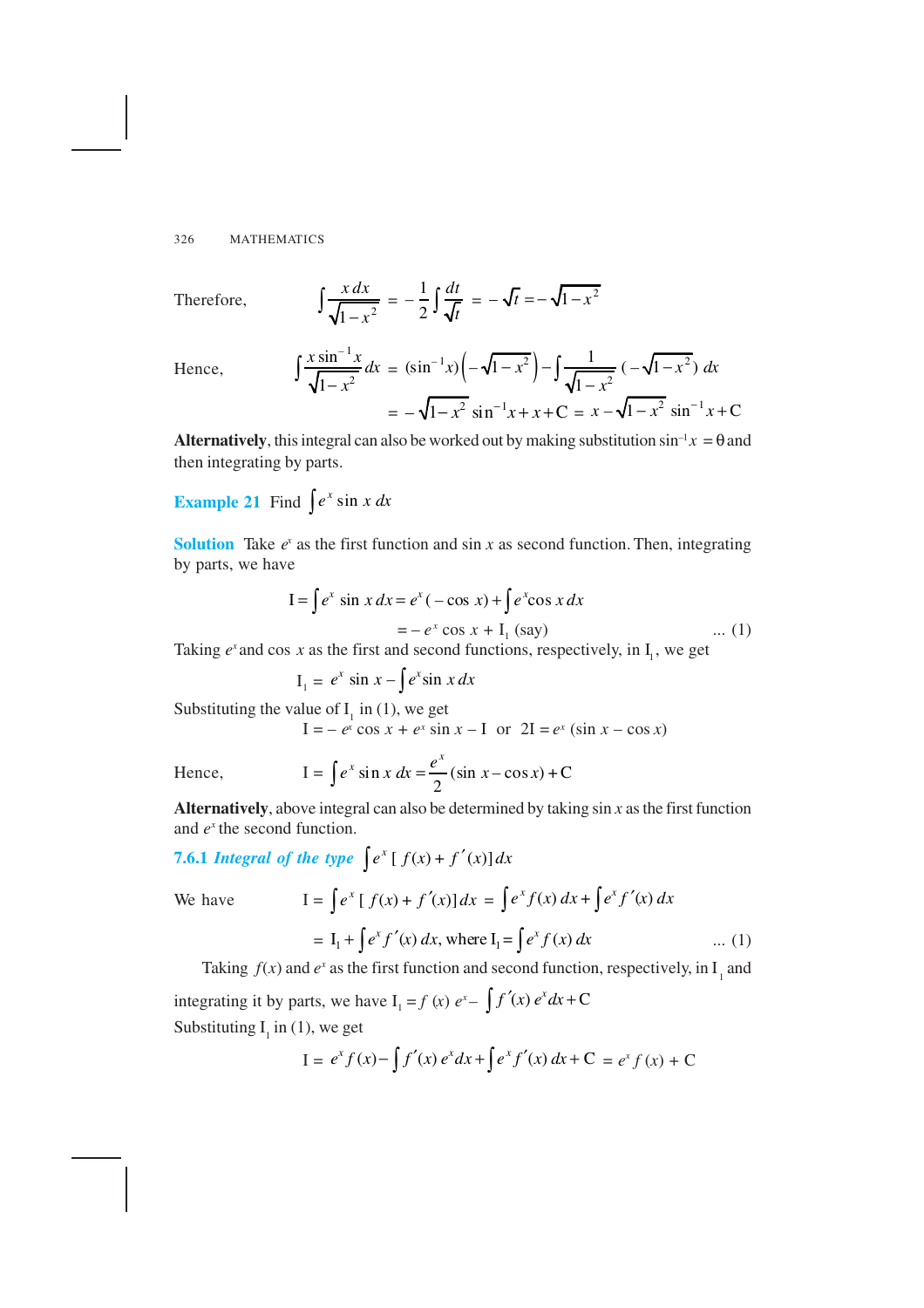Thus, 
$$
\int e^x [f(x) + f'(x)] dx = e^x f(x) + C
$$

**Example 22** Find (i)  $\int e^{x}(\tan^{-1}x + \frac{1}{1+x^2})$  $(\tan^{-1}x + \frac{1}{1}$ 1  $e^{x}$ (tan<sup>-1</sup>x *x* +  $\int e^x (\tan^{-1} x + \frac{1}{1+x^2}) dx$  (ii) 2 2  $(x^2 + 1)$  $(x + 1)$  $(x^2 + 1) e^x$  $\int \frac{(x+1)e^{x}}{(x+1)^2} dx$ 

## **Solution**

(i) We have 
$$
I = \int e^x (\tan^{-1} x + \frac{1}{1 + x^2}) dx
$$

 $\frac{1}{2}$ 

Consider 
$$
f(x) = \tan^{-1}x
$$
, then  $f'(x) = \frac{1}{1 + x^2}$ 

Thus, the given integrand is of the form  $e^x$  [ $f(x) + f'(x)$ ].

Therefore,  $I = \int e^x (\tan^{-1} x + \frac{1}{1+x^2})$  $I = \int e^x (\tan^{-1} x + \frac{1}{1} \cdot \frac{1}{2})$ 1  $e^{x}$  (tan<sup>-1</sup>x+ $\frac{1}{x+2}$ ) dx *x*  $= |e^x (\tan^{-1} x +$  $\int e^x (\tan^{-1} x + \frac{1}{1+x^2}) dx = e^x \tan^{-1} x + C$ 

(ii) We have 
$$
I = \int \frac{(x^2 + 1) e^x}{(x+1)^2} dx = \int e^x \left[ \frac{x^2 - 1 + 1 + 1}{(x+1)^2} \right] dx
$$

$$
= \int e^x \left[ \frac{x^2 - 1}{(x+1)^2} + \frac{2}{(x+1)^2} \right] dx = \int e^x \left[ \frac{x-1}{x+1} + \frac{2}{(x+1)^2} \right] dx
$$

Consider  $f(x) = \frac{x-1}{1}$  $(x)$ 1 *x f x x* − = + , then  $f(x) = \frac{1}{(x+1)^2}$  $\zeta(x) = \frac{2}{x}$  $(x+1)$ *f x x*  $\prime(x) =$ +

Thus, the given integrand is of the form 
$$
e^x
$$
 [ $f(x) + f'(x)$ ].

Therefore, 
$$
\int \frac{x^2 + 1}{(x+1)^2} e^x dx = \frac{x-1}{x+1} e^x + C
$$

# **EXERCISE 7.6**

Integrate the functions in Exercises 1 to 22.

| 1. $x \sin x$     | 2. $x \sin 3x$       | 3. $x^2 e^x$                           | 4. $x \log x$      |
|-------------------|----------------------|----------------------------------------|--------------------|
| 5. $x \log 2x$    | 6. $x^2 \log x$      | 7. $x \sin^{-1} x$                     | 8. $x \tan^{-1} x$ |
| 9. $x cos^{-1} x$ | 10. $(\sin^{-1}x)^2$ | 11. $rac{x \cos^{-1} x}{\sqrt{1-x^2}}$ | 12. $x \sec^2 x$   |
| 13. $tan^{-1}x$   | 14. $x (\log x)^2$   | 15. $(x^2+1) \log x$                   |                    |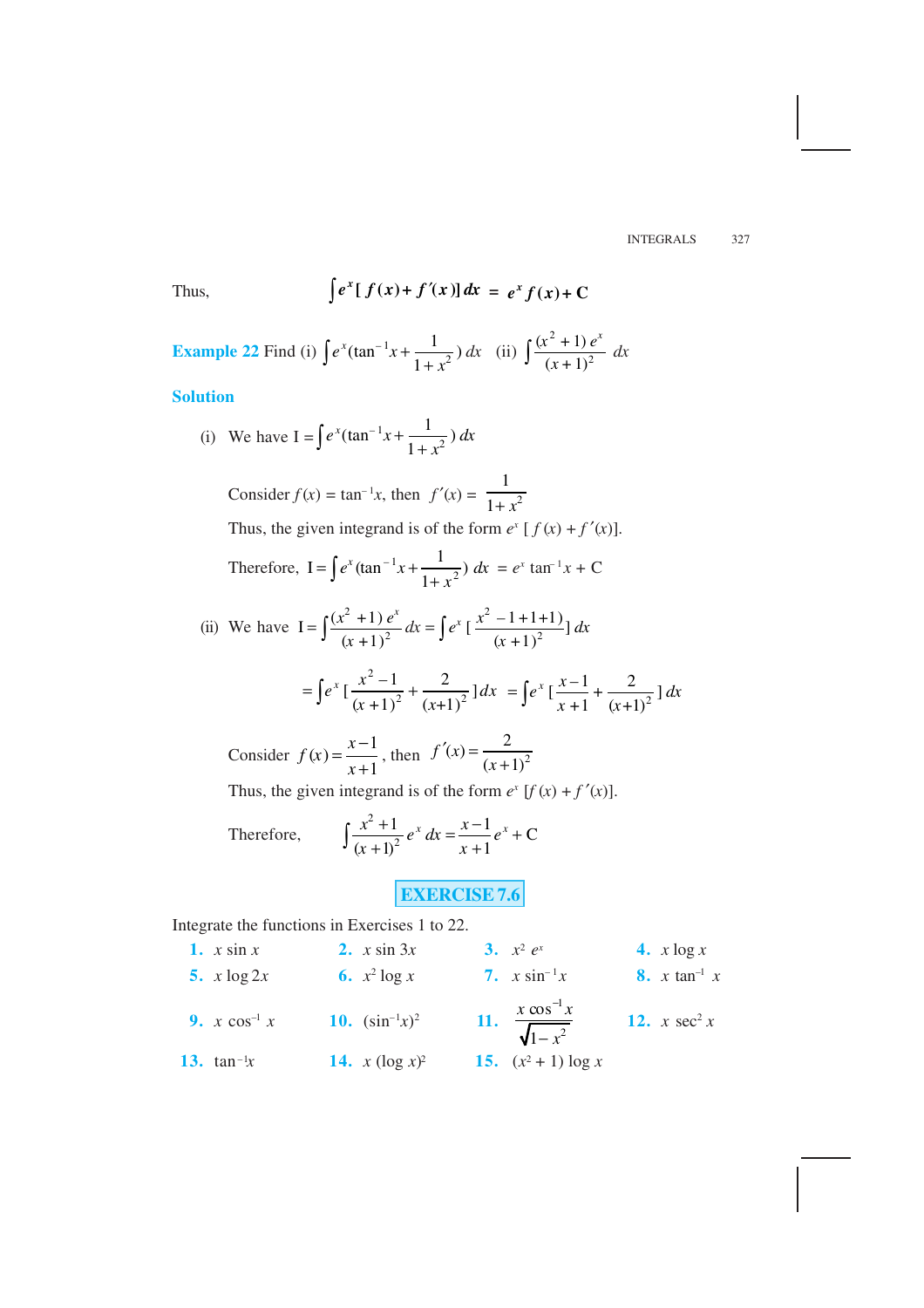**16.** 
$$
e^x (\sin x + \cos x)
$$
 **17.**  $\frac{x e^x}{(1 + x)^2}$  **18.**  $e^x \left( \frac{1 + \sin x}{1 + \cos x} \right)$   
\n**19.**  $e^x \left( \frac{1}{x} - \frac{1}{x^2} \right)$  **20.**  $\frac{(x - 3) e^x}{(x - 1)^3}$  **21.**  $e^{2x} \sin x$   
\n**22.**  $\sin^{-1} \left( \frac{2x}{1 + x^2} \right)$ 

Choose the correct answer in Exercises 23 and 24.

**23.**  $\int x^2 e^{x^3} dx$  equals (A)  $\frac{1}{2}e^{x^3}$  + C 3  $e^{x^3} + C$  (B)  $\frac{1}{2}e^{x^2} + C$ 3  $e^{x^2}$  + (C)  $\frac{1}{2}e^{x^3}$  + C 2  $e^{x^3}$  + C (D)  $\frac{1}{2}e^{x^2}$  + C 2  $e^{x^2}$  +

24.  $\int e^x \sec x (1 + \tan x) dx$  equals

(A) 
$$
e^x \cos x + C
$$
  
\n(B)  $e^x \sec x + C$   
\n(C)  $e^x \sin x + C$   
\n(D)  $e^x \tan x + C$ 

## **7.6.2** *Integrals of some more types*

Here, we discuss some special types of standard integrals based on the technique of integration by parts :

(i) 
$$
\int \sqrt{x^2 - a^2} \, dx
$$
 (ii)  $\int \sqrt{x^2 + a^2} \, dx$  (iii)  $\int \sqrt{a^2 - x^2} \, dx$   
(i) Let  $I = \int \sqrt{x^2 - a^2} \, dx$ 

Taking constant function 1 as the second function and integrating by parts, we have

$$
I = x\sqrt{x^2 - a^2} - \int \frac{1}{2} \frac{2x}{\sqrt{x^2 - a^2}} x dx
$$
  
=  $x\sqrt{x^2 - a^2} - \int \frac{x^2}{\sqrt{x^2 - a^2}} dx = x\sqrt{x^2 - a^2} - \int \frac{x^2 - a^2 + a^2}{\sqrt{x^2 - a^2}} dx$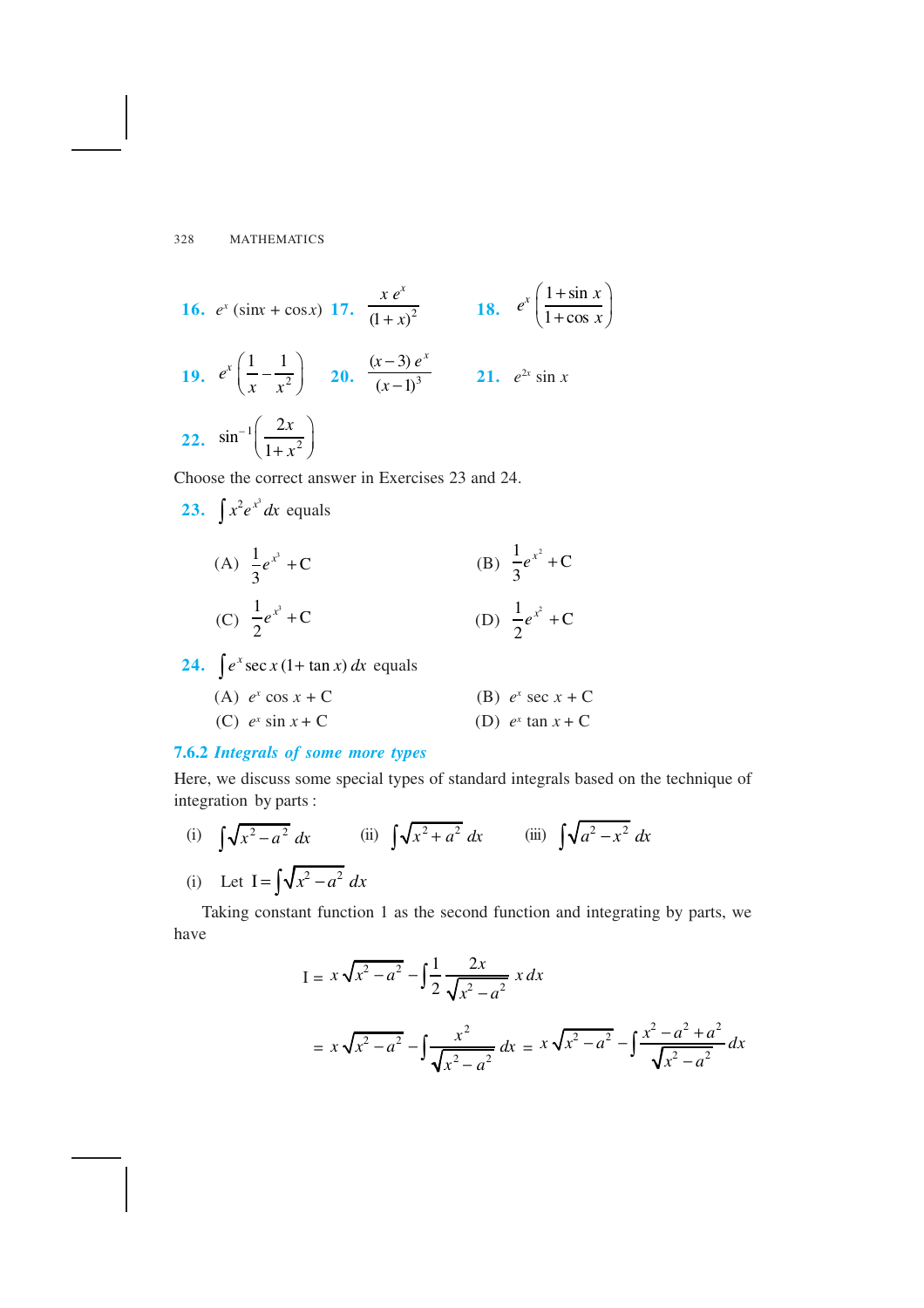$$
= x\sqrt{x^2 - a^2} - \int \sqrt{x^2 - a^2} \, dx - a^2 \int \frac{dx}{\sqrt{x^2 - a^2}}
$$

$$
= x\sqrt{x^2 - a^2} - 1 - a^2 \int \frac{dx}{\sqrt{x^2 - a^2}}
$$
or
$$
2I = x\sqrt{x^2 - a^2} - a^2 \int \frac{dx}{\sqrt{x^2 - a^2}}
$$

or 
$$
I = \int \sqrt{x^2 - a^2} dx = \frac{x}{2} \sqrt{x^2 - a^2} - \frac{a^2}{2} \log |x + \sqrt{x^2 - a^2}| + C
$$

 $x^2 - a$ 

−

 $\sim$ 

Similarly, integrating other two integrals by parts, taking constant function 1 as the second function, we get

(ii) 
$$
\int \sqrt{x^2 + a^2} dx = \frac{1}{2} x \sqrt{x^2 + a^2} + \frac{a^2}{2} \log \left| x + \sqrt{x^2 + a^2} \right| + C
$$

(iii) 
$$
\int \sqrt{a^2 - x^2} dx = \frac{1}{2} x \sqrt{a^2 - x^2} + \frac{a^2}{2} \sin^{-1} \frac{x}{a} + C
$$

**Alternatively**, integrals (i), (ii) and (iii) can also be found by making trigonometric substitution  $x = a \sec \theta$  in (i),  $x = a \tan \theta$  in (ii) and  $x = a \sin \theta$  in (iii) respectively.

**Example 23** Find  $\int \sqrt{x^2 + 2x + 5} dx$ 

**Solution** Note that

$$
\int \sqrt{x^2 + 2x + 5} \, dx = \int \sqrt{(x+1)^2 + 4} \, dx
$$
  
Put  $x + 1 = y$ , so that  $dx = dy$ . Then  

$$
\int \sqrt{x^2 + 2x + 5} \, dx = \int \sqrt{y^2 + 2^2} \, dy
$$

$$
= \frac{1}{2} y \sqrt{y^2 + 4} + \frac{4}{2} \log |y + \sqrt{y^2 + 4}| + C \quad \text{[using 7.6.2 (ii)]}
$$

$$
= \frac{1}{2} (x+1) \sqrt{x^2 + 2x + 5} + 2 \log |x + 1 + \sqrt{x^2 + 2x + 5}| + C
$$
  
Example 24 Find  $\int \sqrt{3 - 2x - x^2} \, dx$ 

**Solution** Note that  $\int \sqrt{3 - 2x - x^2} dx = \int \sqrt{4 - (x+1)^2} dx$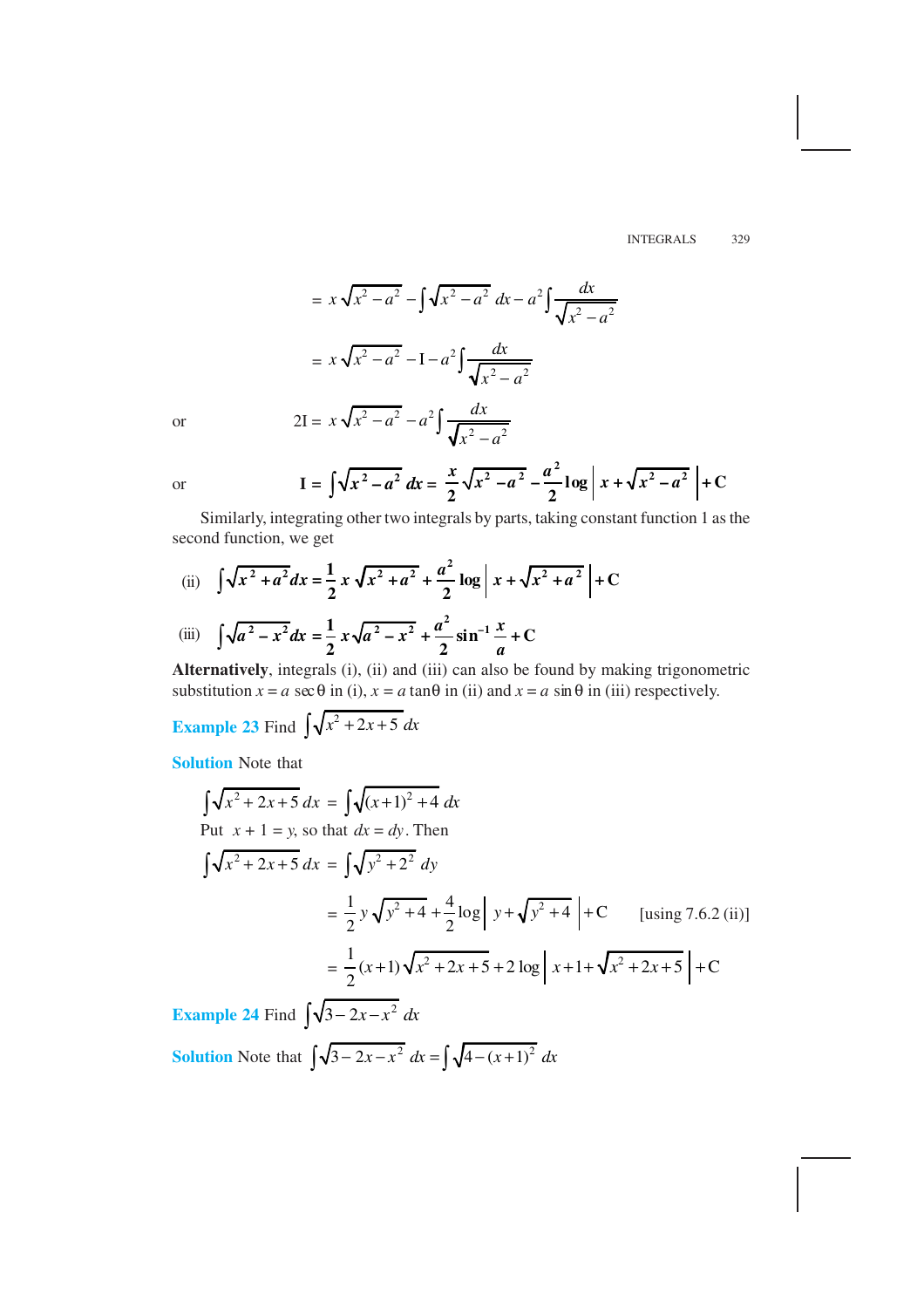Put 
$$
x + 1 = y
$$
 so that  $dx = dy$ .  
\nThus 
$$
\int \sqrt{3 - 2x - x^2} dx = \int \sqrt{4 - y^2} dy
$$
\n
$$
= \frac{1}{2} y \sqrt{4 - y^2} + \frac{4}{2} \sin^{-1} \frac{y}{2} + C \qquad \text{[using 7.6.2 (iii)]}
$$
\n
$$
= \frac{1}{2} (x + 1) \sqrt{3 - 2x - x^2} + 2 \sin^{-1} \left( \frac{x + 1}{2} \right) + C
$$
\nEXERCISE 7.7

Integrate the functions in Exercises 1 to 9.

**1.**  $\sqrt{4-x^2}$  **2.**  $\sqrt{1-4x^2}$  **3.**  $\sqrt{x^2+4x+6}$ **4.**  $\sqrt{x^2 + 4x + 1}$  **5.**  $\sqrt{1 - 4x - x^2}$  **6.**  $\sqrt{x^2 + 4x - 5}$ **7.**  $\sqrt{1+3x-x^2}$  **8.**  $\sqrt{x^2+3x}$  **9.** 2 1 9  $+\frac{x}{2}$ 

Choose the correct answer in Exercises 10 to 11.

10. 
$$
\int \sqrt{1 + x^2} dx
$$
 is equal to  
\n(A)  $\frac{x}{2} \sqrt{1 + x^2} + \frac{1}{2} \log \left| (x + \sqrt{1 + x^2}) \right| + C$   
\n(B)  $\frac{2}{3} (1 + x^2)^{\frac{3}{2}} + C$   
\n(C)  $\frac{2}{3} x (1 + x^2)^{\frac{3}{2}} + C$   
\n(D)  $\frac{x^2}{2} \sqrt{1 + x^2} + \frac{1}{2} x^2 \log |x + \sqrt{1 + x^2}| + C$   
\n11.  $\int \sqrt{x^2 - 8x + 7} dx$  is equal to  
\n(A)  $\frac{1}{2} (x - 4) \sqrt{x^2 - 8x + 7} + 9 \log |x - 4 + \sqrt{x^2 - 8x + 7}| + C$   
\n(B)  $\frac{1}{2} (x + 4) \sqrt{x^2 - 8x + 7} + 9 \log |x + 4 + \sqrt{x^2 - 8x + 7}| + C$   
\n(C)  $\frac{1}{2} (x - 4) \sqrt{x^2 - 8x + 7} - 3 \sqrt{2} \log |x - 4 + \sqrt{x^2 - 8x + 7}| + C$   
\n(D)  $\frac{1}{2} (x - 4) \sqrt{x^2 - 8x + 7} - \frac{9}{2} \log |x - 4 + \sqrt{x^2 - 8x + 7}| + C$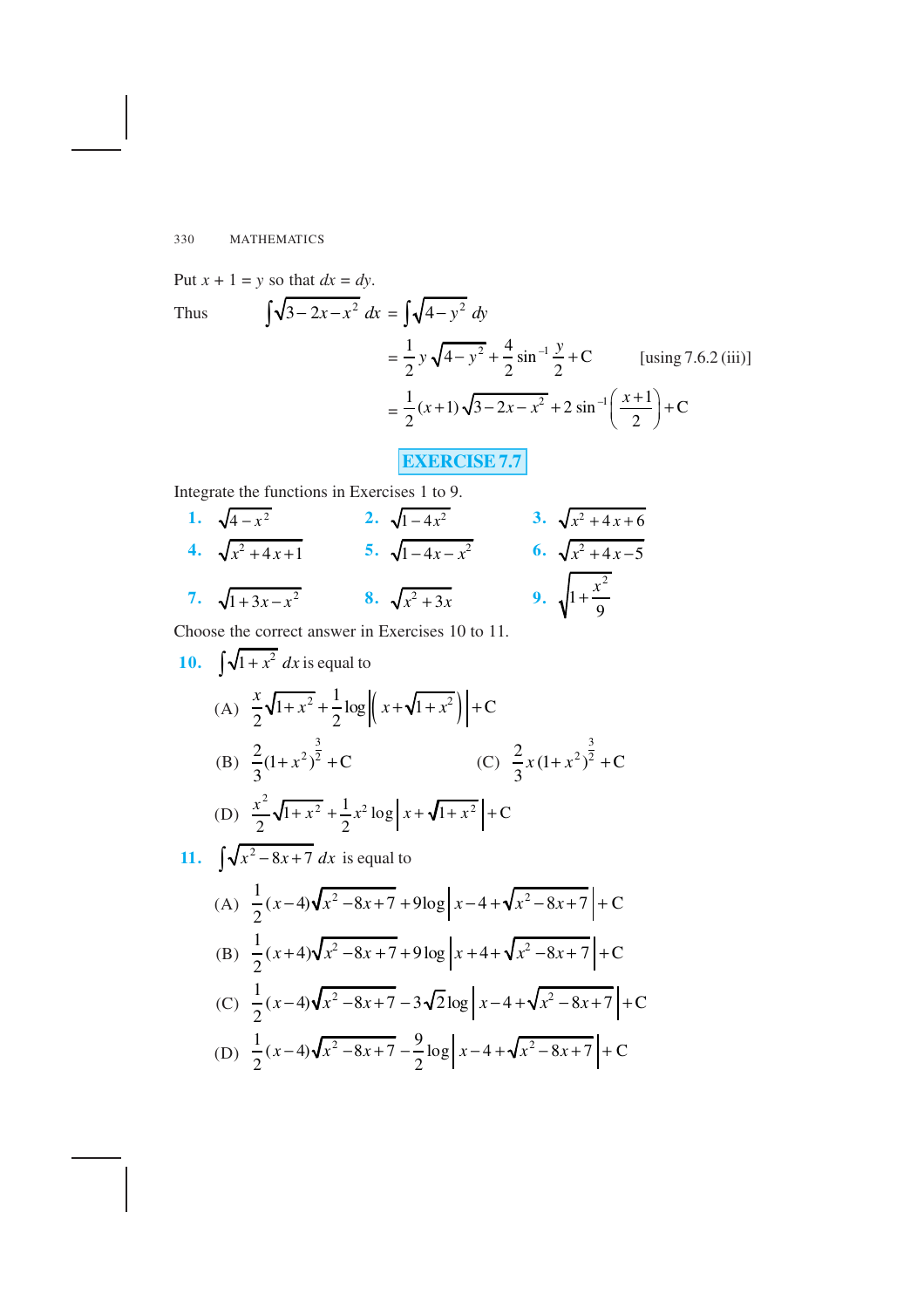## **7.7 Definite Integral**

In the previous sections, we have studied about the indefinite integrals and discussed few methods of finding them including integrals of some special functions. In this section, we shall study what is called definite integral of a function. The definite integral

has a unique value. A definite integral is denoted by  $\int_{a}^{b} f(x)$  $\int_{a}^{b} f(x) dx$ , where *a* is called the

lower limit of the integral and *b* is called the upper limit of the integral. The definite integral is introduced either as the limit of a sum or if it has an anti derivative F in the interval  $[a, b]$ , then its value is the difference between the values of  $F$  at the end points, i.e.,  $F(b) - F(a)$ . Here, we shall consider these two cases separately as discussed below:

### **7.7.1** *Definite integral as the limit of a sum*

Let f be a continuous function defined on close interval  $[a, b]$ . Assume that all the values taken by the function are non negative, so the graph of the function is a curve above the *x*-axis.

The definite integral  $\int_0^b f(x)$  $\int_{a}^{b} f(x) dx$  is the area bounded by the curve  $y = f(x)$ , the ordinates  $x = a$ ,  $x = b$  and the *x*-axis. To evaluate this area, consider the region PRSQP between this curve, *x*-axis and the ordinates  $x = a$  and  $x = b$  (Fig 7.2).



Divide the interval [*a*, *b*] into *n* equal subintervals denoted by  $[x_0, x_1]$ ,  $[x_1, x_2]$ ,...  $[x_{r-1}, x_r], ..., [x_{n-1}, x_n],$  where  $x_0 = a, x_1 = a + h, x_2 = a + 2h, ..., x_r = a + rh$  and  $x_n = b = a + nh$  or  $n = \frac{b-a}{b}$ . *n h* −  $=\frac{3}{4}$  We note that as  $n \to \infty$ ,  $h \to 0$ .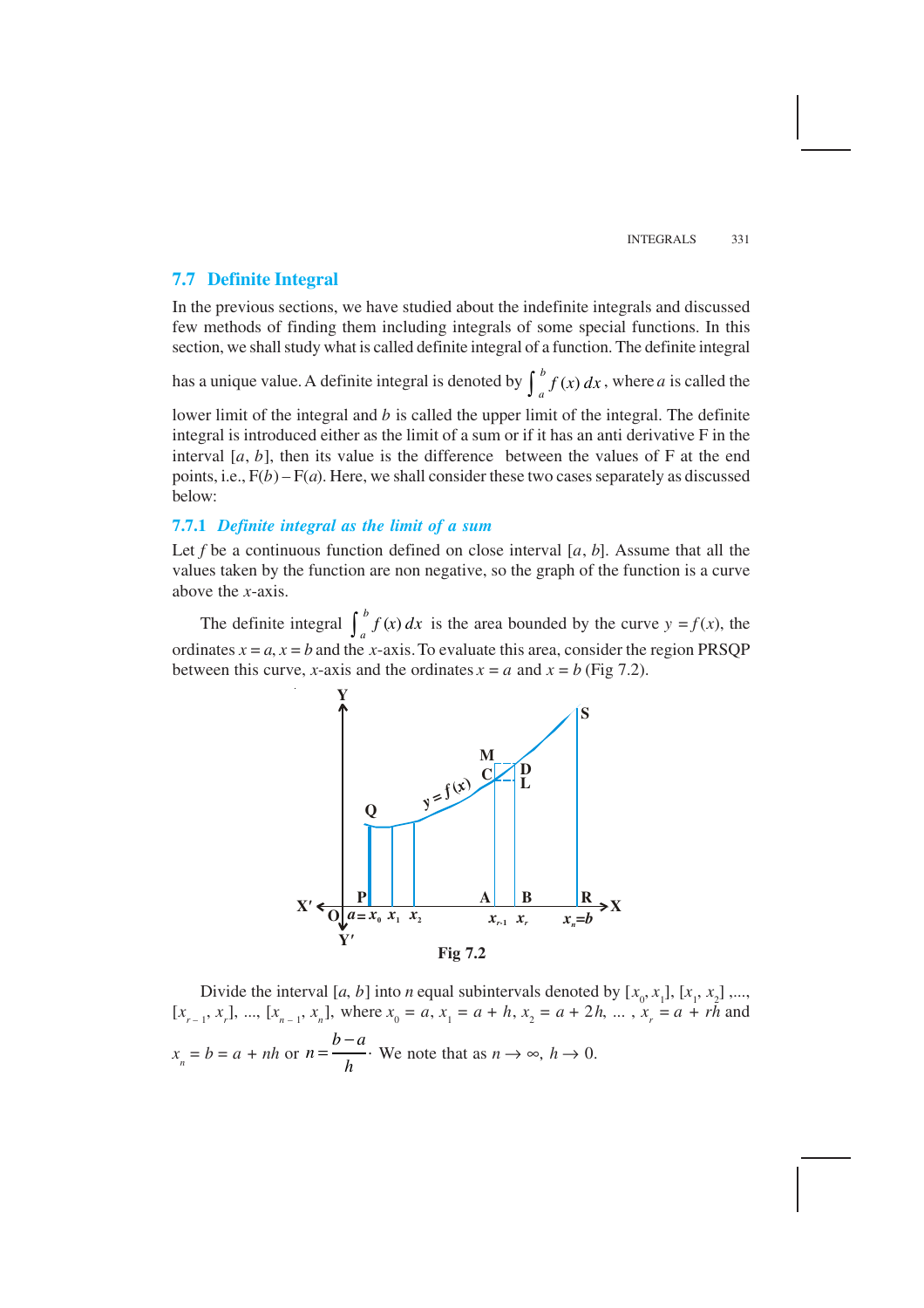The region PRSQP under consideration is the sum of *n* subregions, where each subregion is defined on subintervals  $[x_{r-1}, x_r]$ ,  $r = 1, 2, 3, ..., n$ .

From Fig 7.2, we have

area of the rectangle (ABLC) < area of the region (ABDCA) < area of the rectangle  $(ABDM)$  ... (1)

Evidently as  $x_r - x_{r-1} \rightarrow 0$ , i.e.,  $h \rightarrow 0$  all the three areas shown in (1) become nearly equal to each other. Now we form the following sums.

$$
s_n = h [f(x_0) + \dots + f(x_{n-1})] = h \sum_{r=0}^{n-1} f(x_r) \qquad \dots (2)
$$

and

$$
S_n = h[f(x_1) + f(x_2) + ... + f(x_n)] = h \sum_{r=1}^n f(x_r)
$$
 ... (3)

Here,  $s_n$  and  $S_n$  denote the sum of areas of all lower rectangles and upper rectangles raised over subintervals  $[x_{r-1}, x_r]$  for  $r = 1, 2, 3, ..., n$ , respectively.

In view of the inequality (1) for an arbitrary subinterval  $[x_{r-1}, x_r]$ , we have

 $s_n$  < area of the region PRSQP <  $S_n$ ... (4)

As  $n \to \infty$  strips become narrower and narrower, it is assumed that the limiting values of (2) and (3) are the same in both cases and the common limiting value is the required area under the curve.

Symbolically, we write

$$
\lim_{n \to \infty} S_n = \lim_{n \to \infty} s_n = \text{area of the region PRSQP} = \int_a^b f(x) dx \quad ...(5)
$$

It follows that this area is also the limiting value of any area which is between that of the rectangles below the curve and that of the rectangles above the curve. For the sake of convenience, we shall take rectangles with height equal to that of the curve at the left hand edge of each subinterval. Thus, we rewrite (5) as

$$
\int_{a}^{b} f(x)dx = \lim_{h \to 0} h[f(a) + f(a+h) + ... + f(a + (n-1)h]
$$
  
or 
$$
\int_{a}^{b} f(x)dx = (b-a) \lim_{n \to \infty} \frac{1}{n} [f(a) + f(a+h) + ... + f(a + (n-1)h] ... (6)
$$
  
where 
$$
h = \frac{b-a}{b} \to 0 \text{ as } n \to \infty
$$

 $where$ 

*n* The above expression (6) is known as the definition of definite integral as the *limit of sum*.

*Remark* The value of the definite integral of a function over any particular interval depends on the function and the interval, but not on the variable of integration that we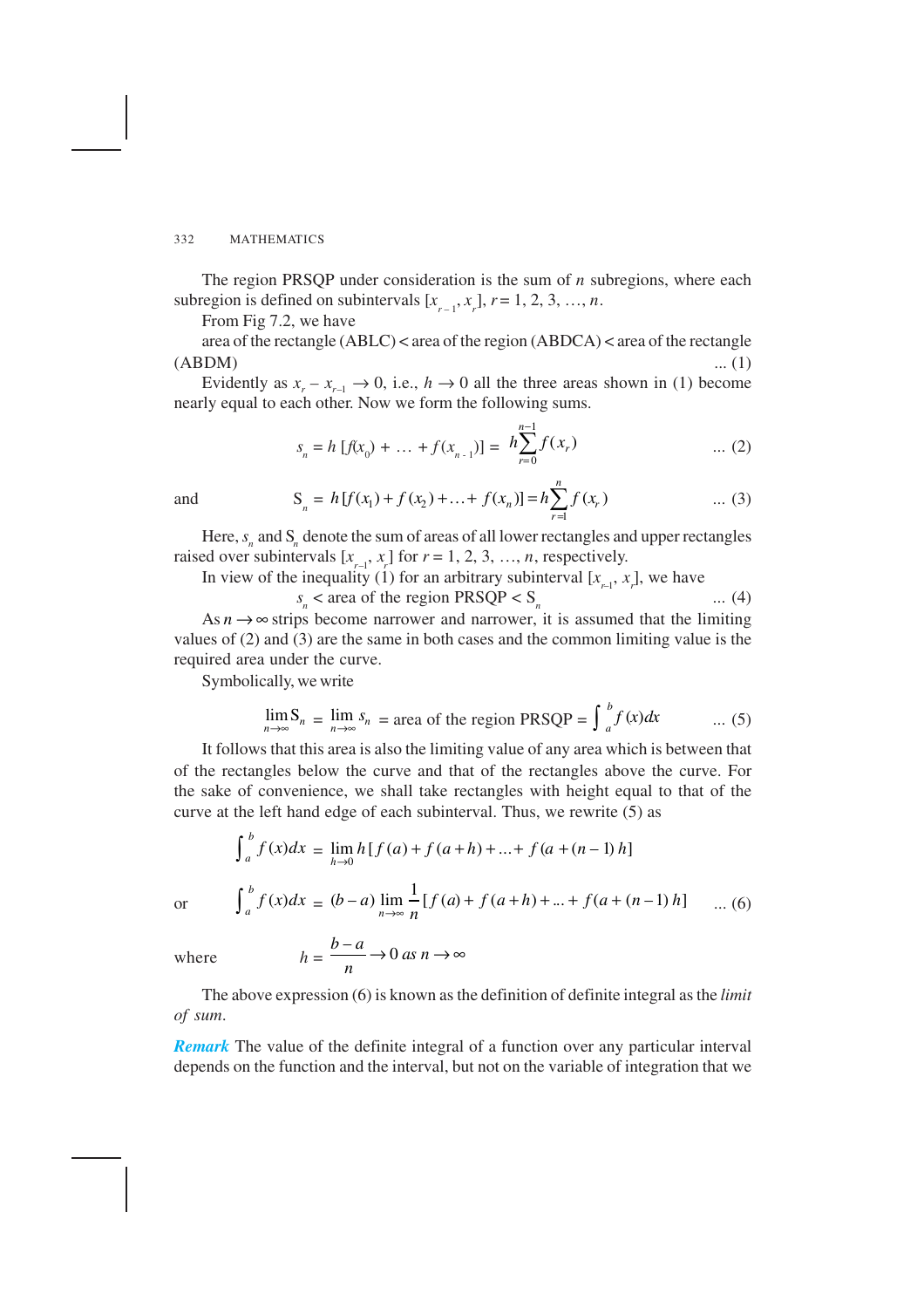choose to represent the independent variable. If the independent variable is denoted by *t* or *u* instead of *x*, we simply write the integral as  $\int_{0}^{b} f(t)$  $\int_a^b f(t) dt$  or  $\int_a^b f(u)$  $\int_a^b f(u) \, du$  instead of  $\int^b f(x)$  $\int_{a}^{b} f(x) dx$ . Hence, the variable of integration is called a *dummy variable*.

**Example 25** Find  $\int_{0}^{2} (x^2 - 1) dx$  $\int_0^2 (x^2 + 1) dx$  as the limit of a sum.

**Solution** By definition

$$
\int_{a}^{b} f(x) dx = (b - a) \lim_{n \to \infty} \frac{1}{n} [f(a) + f(a + h) + ... + f(a + (n - 1) h],
$$
  
here, 
$$
h = \frac{b - a}{n}
$$

wh

In this example,  $a = 0$ ,  $b = 2$ ,  $f(x) = x^2 + 1$ ,  $h = \frac{2 - 0}{x} = \frac{2}{x}$ *n n*  $=$   $=$   $\frac{2}{x}$   $=$ Therefore,

$$
\int_{0}^{2} (x^{2} + 1) dx = 2 \lim_{n \to \infty} \frac{1}{n} [f(0) + f(\frac{2}{n}) + f(\frac{4}{n}) + ... + f(\frac{2(n-1)}{n})]
$$
  
\n
$$
= 2 \lim_{n \to \infty} \frac{1}{n} [1 + (\frac{2^{2}}{n^{2}} + 1) + (\frac{4^{2}}{n^{2}} + 1) + ... + (\frac{(2n-2)^{2}}{n^{2}} + 1)]
$$
  
\n
$$
= 2 \lim_{n \to \infty} \frac{1}{n} [(\frac{1 + 1 + ... + 1}{n^{2}}) + \frac{1}{n^{2}} (2^{2} + 4^{2} + ... + (2n - 2)^{2}]
$$
  
\n
$$
= 2 \lim_{n \to \infty} \frac{1}{n} [n + \frac{2^{2}}{n^{2}} (1^{2} + 2^{2} + ... + (n - 1)^{2}]
$$
  
\n
$$
= 2 \lim_{n \to \infty} \frac{1}{n} [n + \frac{4}{n^{2}} \frac{(n-1) n (2n-1)}{6}]
$$
  
\n
$$
= 2 \lim_{n \to \infty} \frac{1}{n} [n + \frac{2}{3} \frac{(n-1) (2n-1)}{n}]
$$
  
\n
$$
= 2 \lim_{n \to \infty} \frac{1}{n} [n + \frac{2}{3} \frac{(n-1) (2n-1)}{n}]
$$
  
\n
$$
= 2 \lim_{n \to \infty} [1 + \frac{2}{3} (1 - \frac{1}{n}) (2 - \frac{1}{n})] = 2 [1 + \frac{4}{3}] = \frac{14}{3}
$$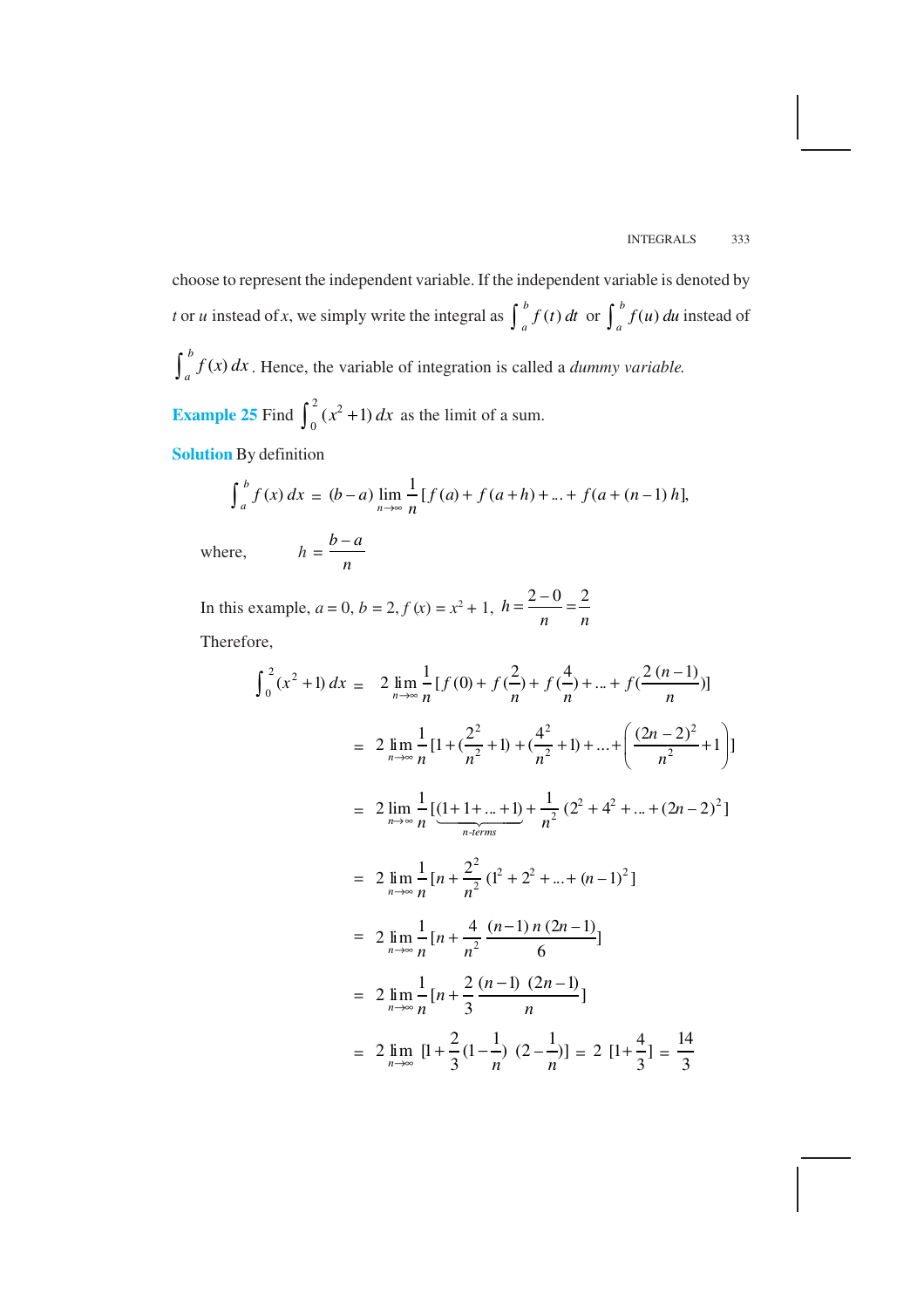**Example 26** Evaluate  $\int_{0}^{2}$ 0  $\int_0^2 e^x dx$  as the limit of a sum. **Solution** By definition

$$
\int_0^2 e^x dx = (2-0) \lim_{n \to \infty} \frac{1}{n} \left[ e^0 + e^{\frac{2}{n}} + e^{\frac{4}{n}} + \dots + e^{\frac{2n-2}{n}} \right]
$$

Using the sum to *n* terms of a G.P., where  $a = 1$ , 2  $r = e^n$ , we have

$$
\int_0^2 e^x dx = 2 \lim_{n \to \infty} \frac{1}{n} \left[ \frac{e^{\frac{2n}{n}} - 1}{e^{n} - 1} \right] = 2 \lim_{n \to \infty} \frac{1}{n} \left[ \frac{e^2 - 1}{e^{\frac{2}{n}} - 1} \right]
$$
  
=  $\frac{2 (e^2 - 1)}{\lim_{n \to \infty} \left[ \frac{e^2}{n} - 1 \right]} = e^2 - 1$  [using  $\lim_{h \to 0} \frac{(e^h - 1)}{h} = 1$ ]  
 $\lim_{n \to \infty} \left[ \frac{e^{\frac{2}{n}} - 1}{\frac{2}{n}} \right] \cdot 2$ 

# **EXERCISE 7.8**

Evaluate the following definite integrals as limit of sums.

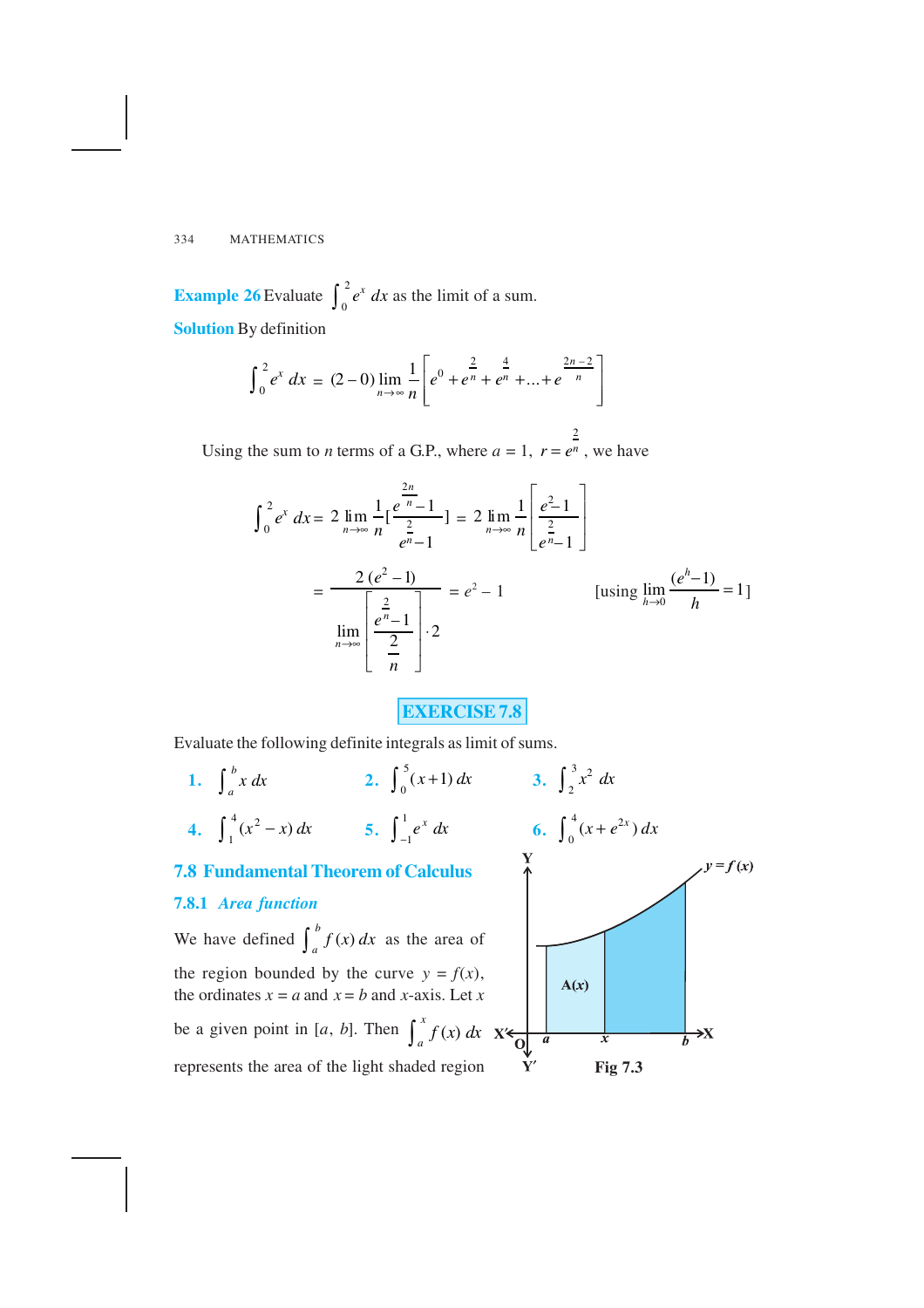in Fig 7.3 [Here it is assumed that  $f(x) > 0$  for  $x \in [a, b]$ , the assertion made below is equally true for other functions as well]. The area of this shaded region depends upon the value of *x*.

In other words, the area of this shaded region is a function of *x*. We denote this function of *x* by  $A(x)$ . We call the function  $A(x)$  as *Area function* and is given by

$$
A(x) = \int_{a}^{x} f(x) dx \qquad \qquad \dots (1)
$$

Based on this definition, the two basic fundamental theorems have been given. However, we only state them as their proofs are beyond the scope of this text book.

## **7.8.2** *First fundamental theorem of integral calculus*

**Theorem 1** Let *f* be a continuous function on the closed interval [ $a$ ,  $b$ ] and let A ( $x$ ) be the area function. Then  $\mathbf{A}'(x) = f(x)$ , for all  $x \in [a, b]$ .

## **7.8.3** *Second fundamental theorem of integral calculus*

We state below an important theorem which enables us to evaluate definite integrals by making use of anti derivative.

**Theorem 2** Let *f* be continuous function defined on the closed interval [ $a$ ,  $b$ ] and F be

an anti derivative of *f*. Then  $\int_a^b f(x)$  $\int_{a}^{b} f(x) dx = [F(x)]_{a}^{b} = F(b) - F(a).$ 

## *Remarks*

- (i) In words, the Theorem 2 tells us that  $\int_{a}^{b} f(x)$  $\int_{a}^{b} f(x) dx$  = (value of the anti derivative F of *f* at the upper limit *b* – value of the same anti derivative at the lower limit *a*).
- (ii) This theorem is very useful, because it gives us a method of calculating the definite integral more easily, without calculating the limit of a sum.
- (iii) The crucial operation in evaluating a definite integral is that of finding a function whose derivative is equal to the integrand. This strengthens the relationship between differentiation and integration.
- $(iv)$  In  $\int^b f(x)$  $\int_{a}^{b} f(x) dx$ , the function *f* needs to be well defined and continuous in [*a*, *b*].

For instance, the consideration of definite integral <sup>3</sup>  $x(x^2-1)^{\frac{1}{2}}$  $\int_{-2}^{3} x(x^2 - 1)^{\frac{1}{2}} dx$  is erroneous since the function *f* expressed by  $f(x) =$ 1  $x(x^2 - 1)^2$  is not defined in a portion

 $-1 < x < 1$  of the closed interval  $[-2, 3]$ .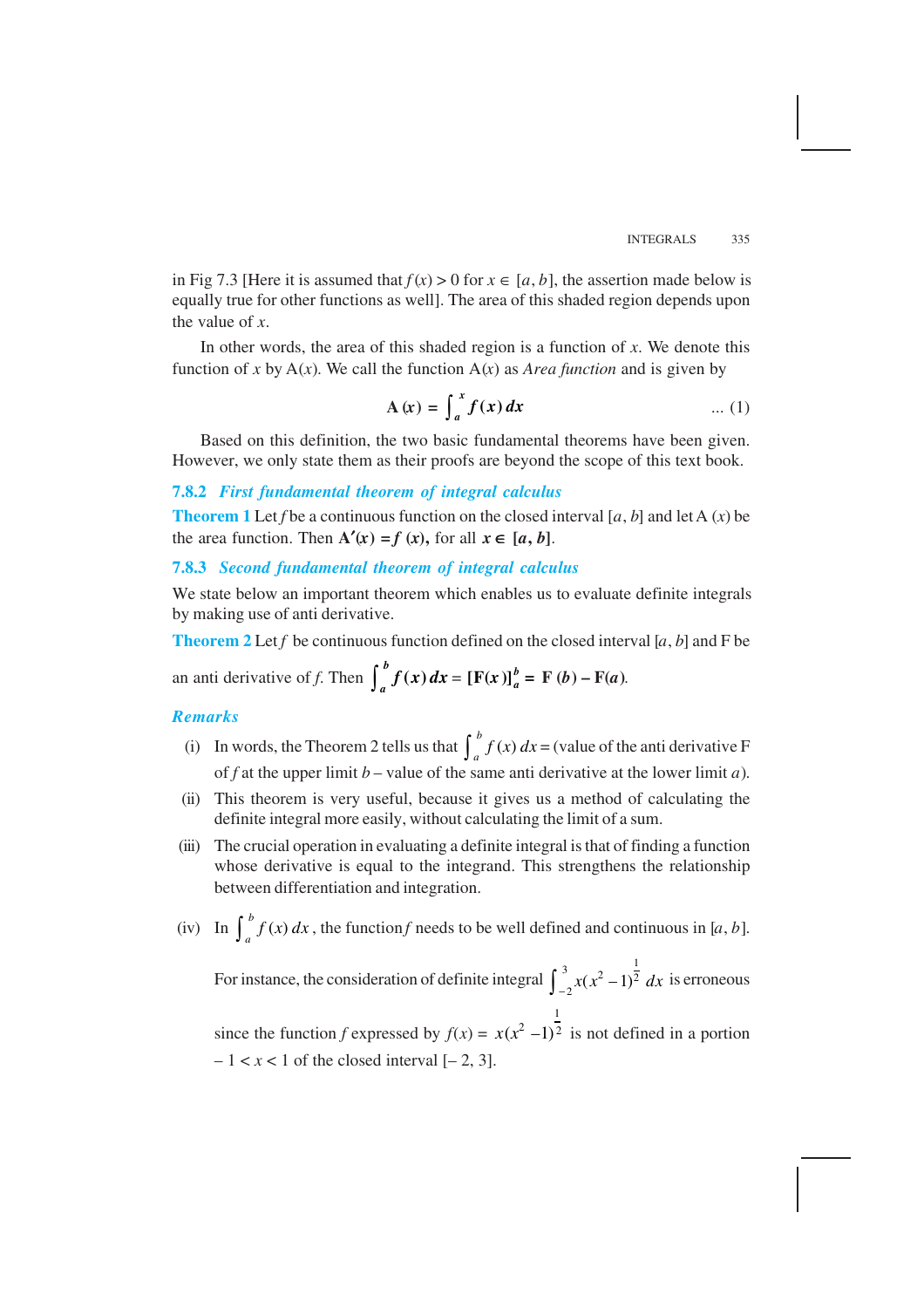### **Steps for calculating**  $\int_0^b f(x)$  $\int_a^b f(x) dx$ .

(i) Find the indefinite integral  $\int f(x) dx$ . Let this be F(*x*). There is no need to keep integration constant C because if we consider  $F(x) + C$  instead of  $F(x)$ , we get

$$
\int_{a}^{b} f(x) dx = [F(x) + C]_{a}^{b} = [F(b) + C] - [F(a) + C] = F(b) - F(a).
$$

Thus, the arbitrary constant disappears in evaluating the value of the definite integral.

(ii) Evaluate  $F(b) - F(a) = [F(x)]_a^b$ , which is the value of  $\int_a^b f(x)$  $\int_a^b f(x) dx$ .

We now consider some examples

**Example 27** Evaluate the following integrals:

(i) 
$$
\int_{2}^{3} x^{2} dx
$$
  
\n(ii)  $\int_{4}^{9} \frac{\sqrt{x}}{(30 - x^{2})^{2}} dx$   
\n(iii)  $\int_{1}^{2} \frac{x dx}{(x + 1) (x + 2)}$   
\n(iv)  $\int_{0}^{\frac{\pi}{4}} \sin^{3} 2t \cos 2t dt$ 

**Solution**

(i) Let 
$$
I = \int_{2}^{3} x^{2} dx
$$
. Since  $\int x^{2} dx = \frac{x^{3}}{3} = F(x)$ ,

Therefore, by the second fundamental theorem, we get

I = F(3) – F(2) = 
$$
\frac{27}{3} - \frac{8}{3} = \frac{19}{3}
$$

(ii) Let  $I = \int_{4}^{9}$ 4  $\frac{3}{5}$  $\overline{2}$   $\overline{2}$ I  $(30 - x^2)$  $\frac{x}{2}$  *dx x*  $=\int_{4}^{9} \frac{\mathbf{\nabla} \mathbf{x}}{3} dx$ . We first find the anti-derivative of the integrand.

Put 
$$
30 - x^{\frac{3}{2}} = t
$$
. Then  $-\frac{3}{2}\sqrt{x} dx = dt$  or  $\sqrt{x} dx = -\frac{2}{3} dt$ 

Thus, 
$$
\int \frac{\sqrt{x}}{(30 - x^{\frac{3}{2}})^2} dx = -\frac{2}{3} \int \frac{dt}{t^2} = \frac{2}{3} \left[ \frac{1}{t} \right] = \frac{2}{3} \left[ \frac{1}{(30 - x^{\frac{3}{2}})} \right] = F(x)
$$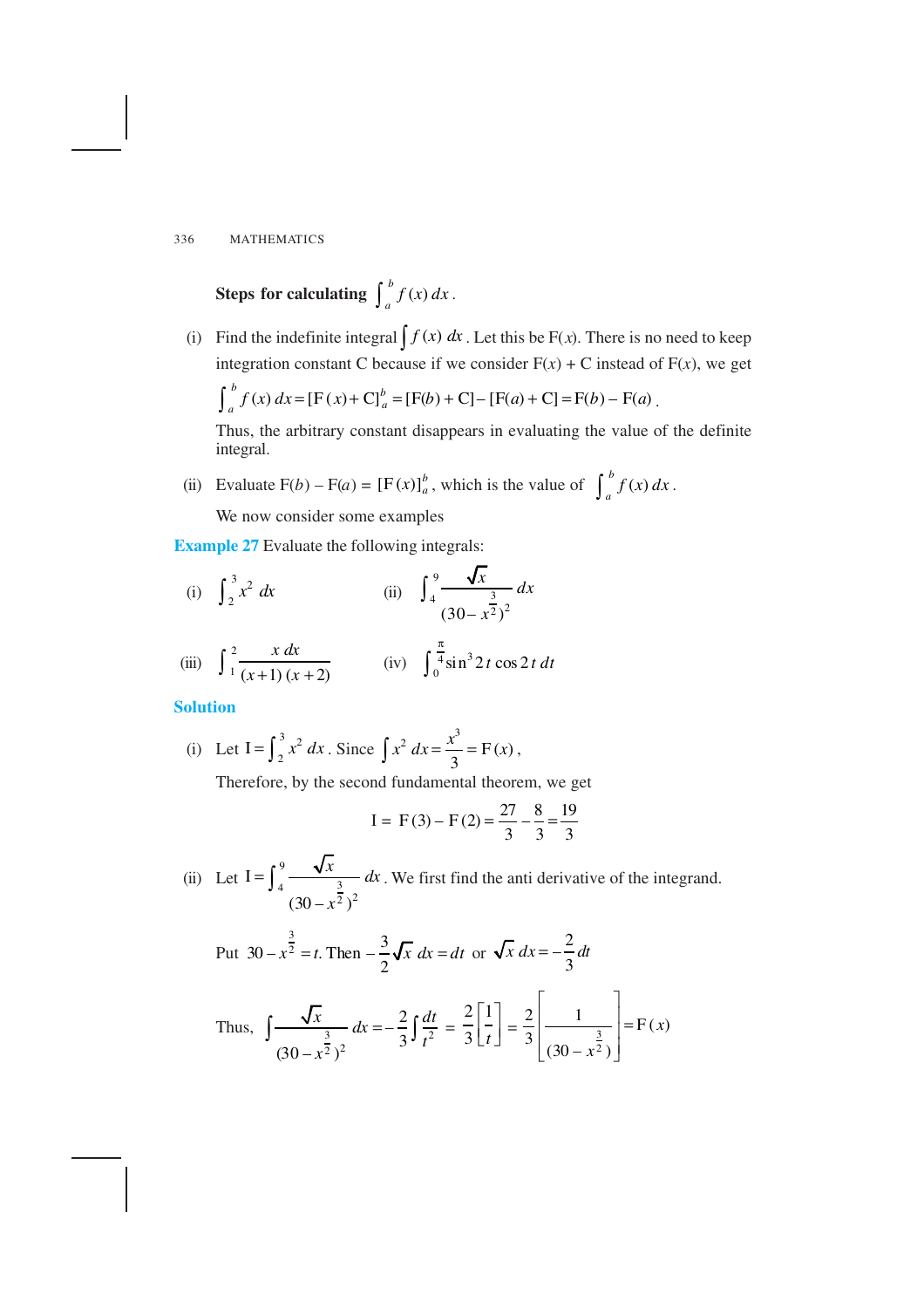Therefore, by the second fundamental theorem of calculus, we have

$$
I = F(9) - F(4) = \frac{2}{3} \left[ \frac{1}{(30 - x^2)} \right]_4^9
$$
  
=  $\frac{2}{3} \left[ \frac{1}{(30 - 27)} - \frac{1}{30 - 8} \right] = \frac{2}{3} \left[ \frac{1}{3} - \frac{1}{22} \right] = \frac{19}{99}$   
(iii) Let  $I = \int_1^2 \frac{x \, dx}{(x + 1)(x + 2)}$ 

Using partial fraction, we get  $\frac{x}{(x+1)(x+2)} = \frac{-1}{-1} + \frac{2}{-1}$  $(x+1) (x+2)$   $x+1$   $x+2$ *x*  $(x+1)(x+2)$   $x+1$  *x*  $= -\frac{1}{1} +$  $+1(x+2)$   $x+1$   $x+$ 

So 
$$
\int \frac{x \, dx}{(x+1)(x+2)} = -\log|x+1| + 2\log|x+2| = F(x)
$$

Therefore, by the second fundamental theorem of calculus, we have

I = F(2) – F(1) = [- log 3 + 2 log 4] – [- log 2 + 2 log 3]  
= - 3 log 3 + log 2 + 2 log 4 = log 
$$
\left(\frac{32}{27}\right)
$$

(iv) Let  $I = \int_0^4 \sin^3 2t \cos 2t \, dt$ π  $=\int_0^{\overline{4}} \sin^3 2t \cos 2t \, dt$ . Consider  $\int \sin^3 2t \cos 2t \, dt$ 

Put sin  $2t = u$  so that 2 cos 2*t*  $dt = du$  or cos 2*t*  $dt = \frac{1}{2}$ 2  *du*

So 
$$
\int \sin^3 2t \cos 2t \, dt = \frac{1}{2} \int u^3 du
$$

$$
= \frac{1}{8} [u^4] = \frac{1}{8} \sin^4 2t = F(t) \text{ say}
$$

Therefore, by the second fundamental theorem of integral calculus

$$
I = F\left(\frac{\pi}{4}\right) - F\left(0\right) = \frac{1}{8}\left[\sin^4\frac{\pi}{2} - \sin^4 0\right] = \frac{1}{8}
$$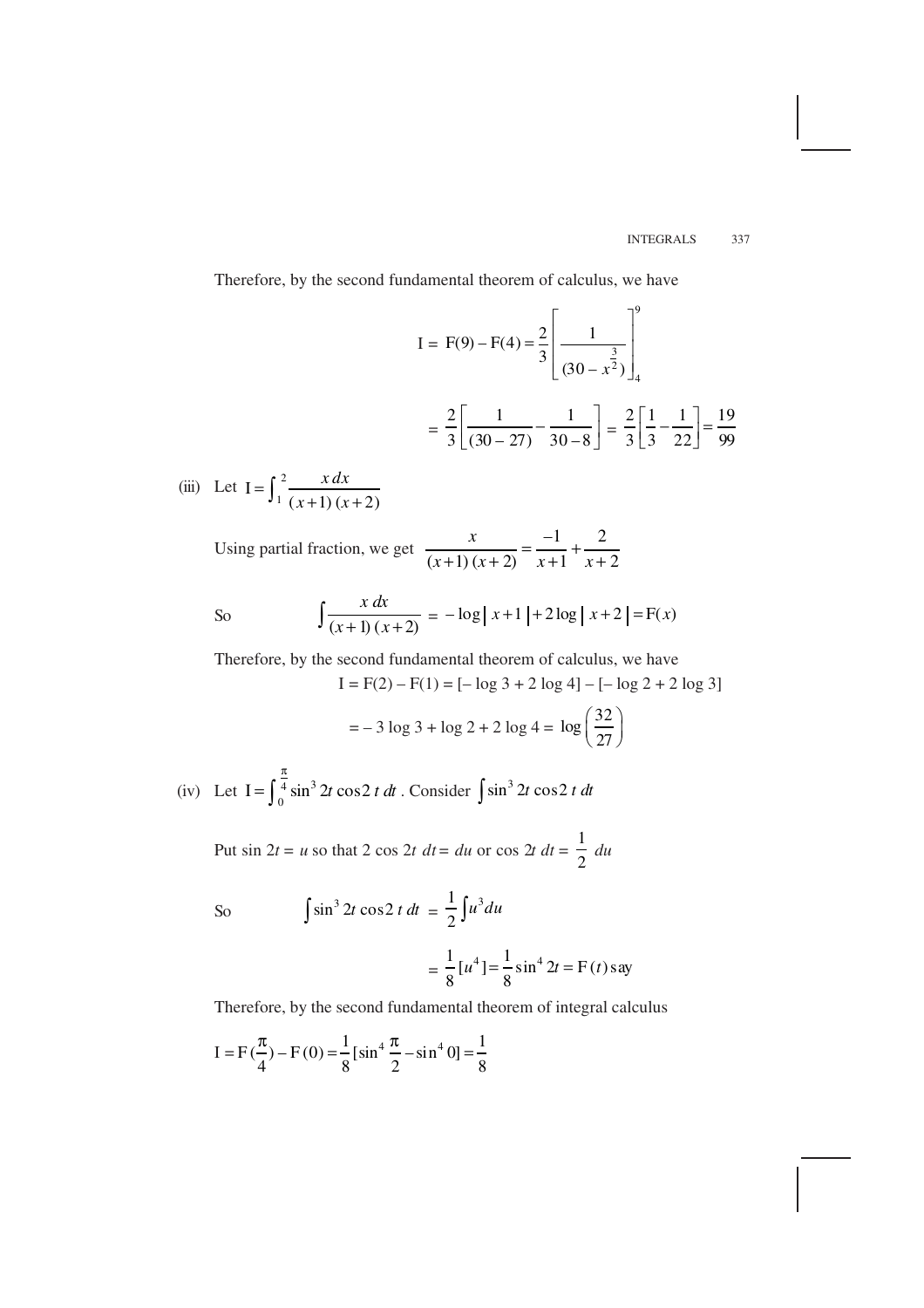**EXERCISE 7.9**

Evaluate the definite integrals in Exercises 1 to 20.

1. 
$$
\int_{-1}^{1} (x+1) dx
$$
 2.  $\int_{2}^{3} \frac{1}{x} dx$  3.  $\int_{1}^{2} (4x^{3} - 5x^{2} + 6x + 9) dx$   
\n4.  $\int_{0}^{\frac{\pi}{4}} \sin 2x dx$  5.  $\int_{0}^{\frac{\pi}{2}} \cos 2x dx$  6.  $\int_{4}^{5} e^{x} dx$  7.  $\int_{0}^{\frac{\pi}{4}} \tan x dx$   
\n8.  $\int_{\frac{\pi}{6}}^{\frac{\pi}{4}} \csc x dx$  9.  $\int_{0}^{1} \frac{dx}{\sqrt{1-x^{2}}}$  10.  $\int_{0}^{1} \frac{dx}{1+x^{2}}$  11.  $\int_{2}^{3} \frac{dx}{x^{2}-1}$   
\n12.  $\int_{0}^{\frac{\pi}{2}} \cos^{2} x dx$  13.  $\int_{2}^{3} \frac{x dx}{x^{2}+1}$  14.  $\int_{0}^{1} \frac{2x+3}{5x^{2}+1} dx$  15.  $\int_{0}^{1} x e^{x^{2}} dx$   
\n16.  $\int_{1}^{2} \frac{5x^{2}}{x^{2}+4x+3}$  17.  $\int_{0}^{\frac{\pi}{4}} (2 \sec^{2} x + x^{3} + 2) dx$  18.  $\int_{0}^{\pi} (\sin^{2} \frac{x}{2} - \cos^{2} \frac{x}{2}) dx$   
\n19.  $\int_{0}^{2} \frac{6x+3}{x^{2}+4} dx$  20.  $\int_{0}^{1} (xe^{x} + \sin \frac{\pi x}{4}) dx$   
\nChoose the correct answer in Exercises 21 and 22.  
\n21.  $\int_{1}^{5} \frac{dx}{1+x^{2}}$  equals  
\n(A)  $\frac{\pi}{3}$  (B)  $\frac{2\pi}{3}$  (C)  $\frac{\pi}{6}$  (D)  $\frac{\pi}{12}$   
\n22.  $\int_{0}^{\frac{2}{3}} \frac{dx}{4+9x^{2}}$  equals  
\n(A)  $\frac{\pi}{6}$ 

# **7.9 Evaluation of Definite Integrals by Substitution**

In the previous sections, we have discussed several methods for finding the indefinite integral. One of the important methods for finding the indefinite integral is the method of substitution.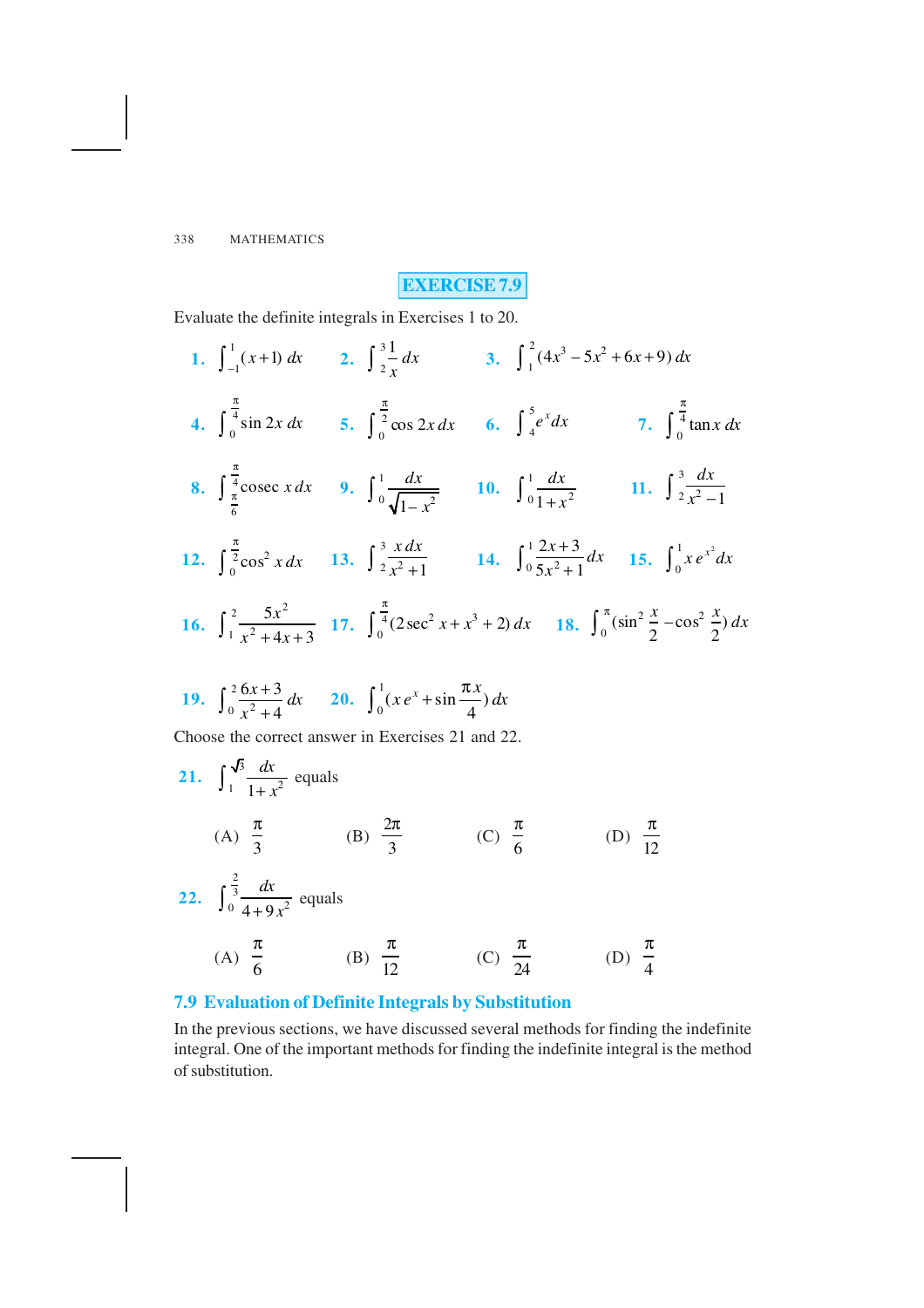To evaluate  $\int_0^b f(x)$  $\int_{a}^{b} f(x) dx$ , by substitution, the steps could be as follows:

- 1. Consider the integral without limits and substitute,  $y = f(x)$  or  $x = g(y)$  to reduce the given integral to a known form.
- 2. Integrate the new integrand with respect to the new variable without mentioning the constant of integration.
- 3. Resubstitute for the new variable and write the answer in terms of the original variable.
- 4. Find the values of answers obtained in (3) at the given limits of integral and find the difference of the values at the upper and lower limits.

**ANOTE** In order to quicken this method, we can proceed as follows: After performing steps 1, and 2, there is no need of step 3. Here, the integral will be kept in the new variable itself, and the limits of the integral will accordingly be changed, so that we can perform the last step.

Let us illustrate this by examples.

**Example 28** Evaluate 
$$
\int_{-1}^{1} 5x^4 \sqrt{x^5 + 1} \, dx
$$
.

**Solution** Put  $t = x^5 + 1$ , then  $dt = 5x^4 dx$ .

 $\frac{1}{5}$  5  $\sqrt{4}$ ,  $\sqrt{25}$  $\int_{-1}^{1} 5x^4 \sqrt{x^5 + 1} dx =$ 

Therefore,

$$
\int 5x^4 \sqrt{x^5 + 1} \, dx = \int \sqrt{t} \, dt = \frac{2}{3} t^{\frac{3}{2}} = \frac{2}{3} (x^5 + 1)^{\frac{3}{2}}
$$

 $\frac{2}{2}$  ( $x^5$  + 1)

 $\left[ (x^5+1)^{\frac{3}{2}} \right]$  $\begin{bmatrix} 1 & 1 \\ 1 & 1 \end{bmatrix}$ 

3

Hence,

$$
= \frac{2}{3} \left[ (1^5 + 1)^{\frac{3}{2}} - \left( (-1)^5 + 1 \right)^{\frac{3}{2}} \right]
$$

$$
= \frac{2}{3} \left[ 2^{\frac{3}{2}} - 0^{\frac{3}{2}} \right] = \frac{2}{3} (2\sqrt{2}) = \frac{4\sqrt{2}}{3}
$$

3 $\overline{1}^1$  $^{5}+1\sqrt{2}$ 

– 1

**Alternatively**, first we transform the integral and then evaluate the transformed integral with new limits.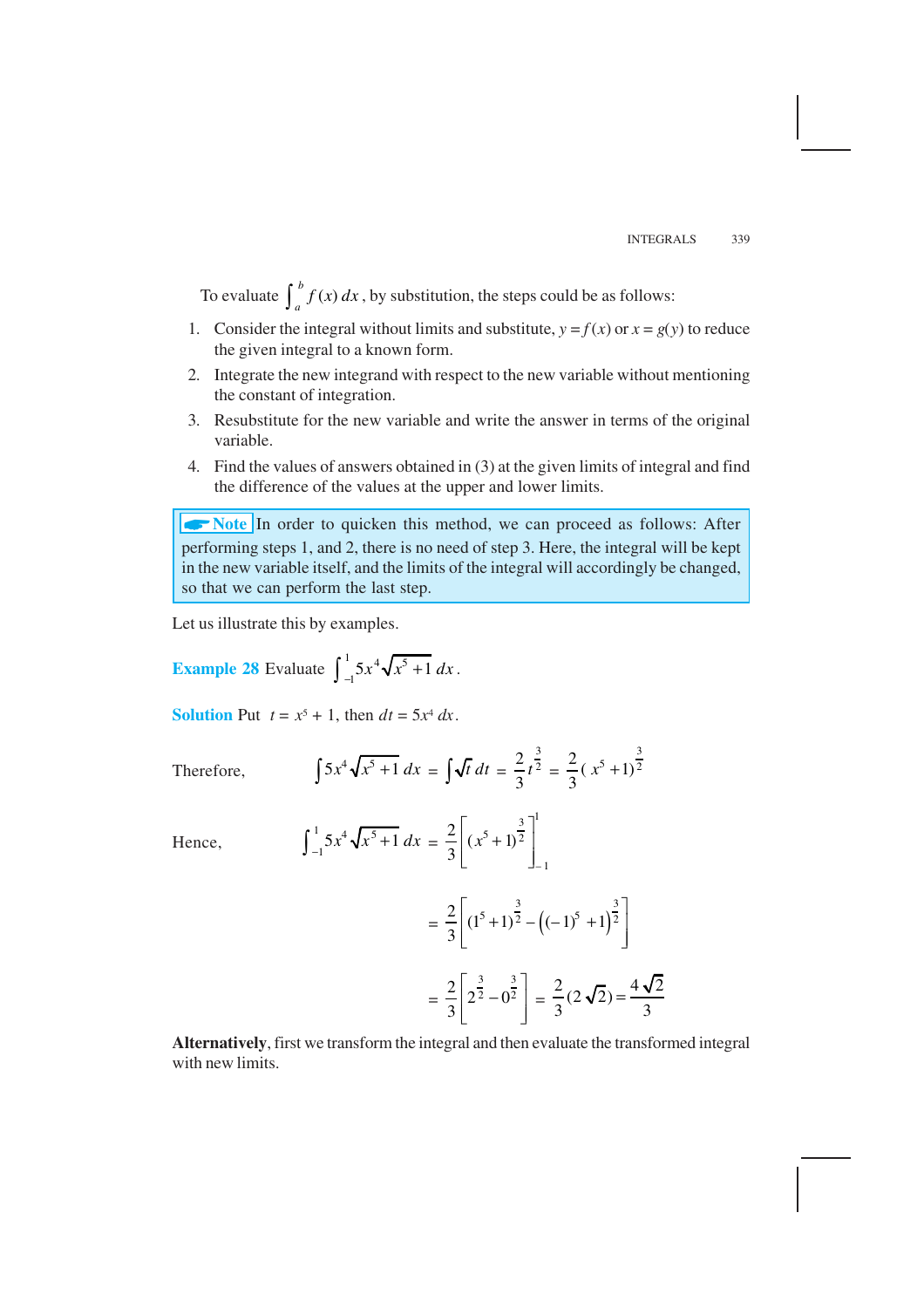Let  $t = x^5 + 1$ . Then  $dt = 5x^4 dx$ . Note that, when  $x = -1$ ,  $t = 0$  and when  $x = 1$ ,  $t = 2$ Thus, as *x* varies from  $-1$  to 1, *t* varies from 0 to 2 Therefore 1  $4 \cdot 5$  $5x^4\sqrt{x^3+1} dx$  $\int_{-1}^{1} 5x^4 \sqrt{x^5 +}$  = 2

$$
\int_{-1}^{1} 5x^4 \sqrt{x^5 + 1} \, dx = \int_0^2 \sqrt{t} \, dt
$$
  
=  $\frac{2}{3} \left[ t^{\frac{3}{2}} \right]_0^2 = \frac{2}{3} \left[ 2^{\frac{3}{2}} - 0^{\frac{3}{2}} \right] = \frac{2}{3} (2 \sqrt{2}) = \frac{4 \sqrt{2}}{3}$ 

**Example 29** Evaluate  $1$  tan<sup>-1</sup> 0 1 +  $r^2$ tan 1 *x dx*  $\int_0^1 \frac{\tan x}{1+x}$ 

Therefore

**Solution** Let  $t = \tan^{-1}x$ , then  $dt = \frac{1}{1+x^2}$ 1  $dt = \frac{1}{2} dx$ *x* = + . The new limits are, when  $x = 0, t = 0$  and π  $\frac{\pi}{4}$ .

when 
$$
x = 1
$$
,  $t = \frac{\pi}{4}$ . Thus, as x varies from 0 to 1, t varies from 0 to  $\frac{\pi}{4}$ 

$$
\int_0^1 \frac{\tan^{-1} x}{1 + x^2} dx = \int_0^{\frac{\pi}{4}} t dt \left[ \frac{t^2}{2} \right]_0^{\frac{\pi}{4}} = \frac{1}{2} \left[ \frac{\pi^2}{16} - 0 \right] = \frac{\pi^2}{32}
$$

# **EXERCISE 7.10**

Evaluate the integrals in Exercises 1 to 8 using substitution.

1. 
$$
\int_{0}^{1} \frac{x}{x^2 + 1} dx
$$
  
\n2.  $\int_{0}^{\frac{\pi}{2}} \sqrt{\sin \phi} \cos^5 \phi d\phi$   
\n3.  $\int_{0}^{1} \sin^{-1} \left(\frac{2x}{1 + x^2}\right) dx$   
\n4.  $\int_{0}^{2} x \sqrt{x + 2} \text{ (Put } x + 2 = t^2)$   
\n5.  $\int_{0}^{\frac{\pi}{2}} \frac{\sin x}{1 + \cos^2 x} dx$   
\n6.  $\int_{0}^{2} \frac{dx}{x + 4 - x^2}$   
\n7.  $\int_{-1}^{1} \frac{dx}{x^2 + 2x + 5}$   
\n8.  $\int_{1}^{2} \left(\frac{1}{x} - \frac{1}{2x^2}\right) e^{2x} dx$ 

Choose the correct answer in Exercises 9 and 10.

9. The value of the integral 
$$
\int_{\frac{1}{3}}^{1} \frac{(x - x^3)^{\frac{1}{3}}}{x^4} dx
$$
 is  
\n(A) 6 (B) 0 (C) 3 (D) 4  
\n10. If  $f(x) = \int_{0}^{x} t \sin t \, dt$ , then  $f'(x)$  is

(A) 
$$
\cos x + x \sin x
$$
  
(B)  $x \sin x$   
(C)  $x \cos x$   
(D)  $\sin x + x \cos x$ 

$$
(D) \ \sin x + x \cos y
$$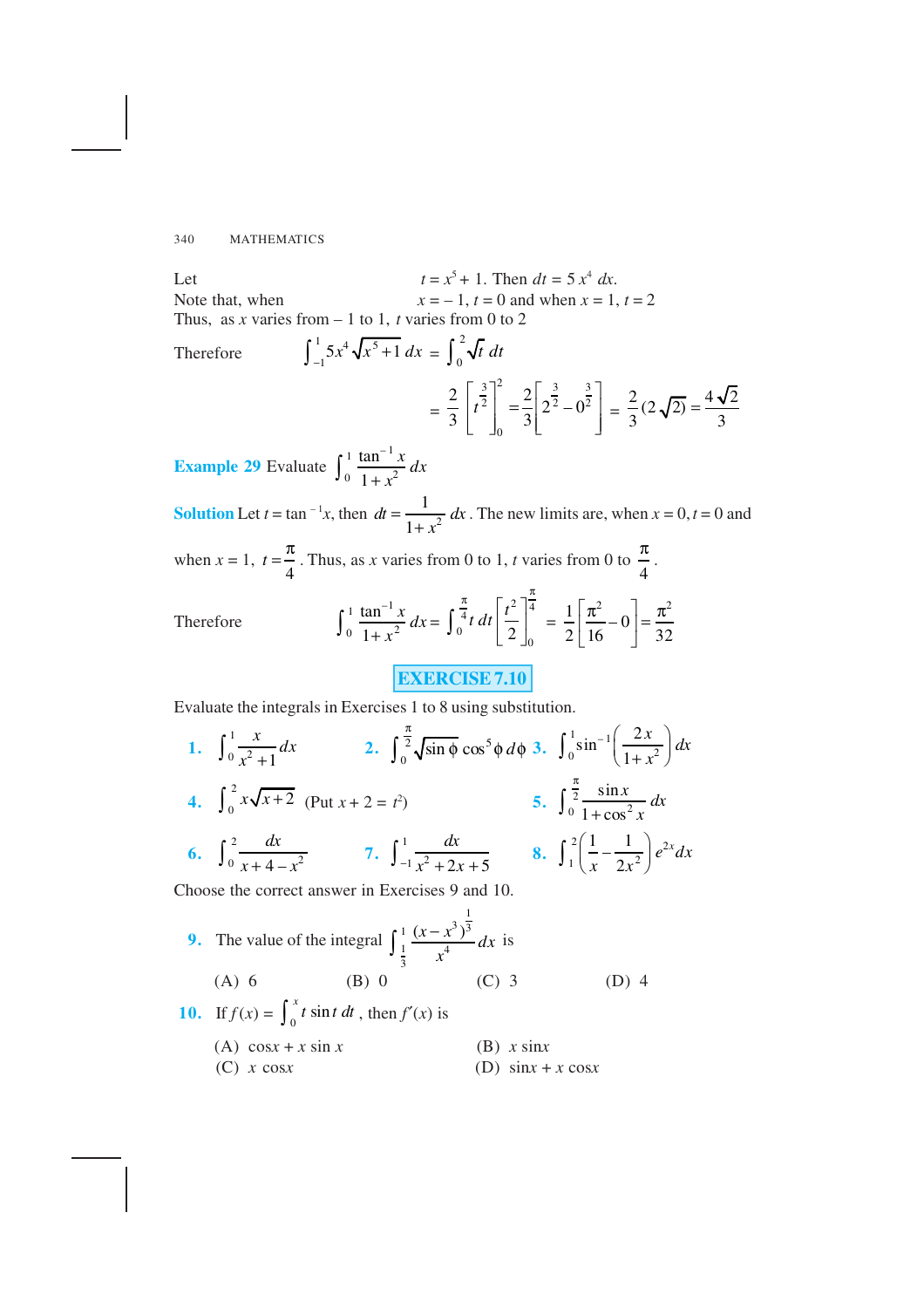## **7.10 Some Properties of Definite Integrals**

We list below some important properties of definite integrals. These will be useful in evaluating the definite integrals more easily.

$$
\mathbf{P}_0: \int_a^b f(x) dx = \int_a^b f(t) dt
$$
\n
$$
\mathbf{P}_1: \int_a^b f(x) dx = -\int_b^a f(x) dx. \text{ In particular, } \int_a^a f(x) dx = 0
$$
\n
$$
\mathbf{P}_2: \int_a^b f(x) dx = \int_a^c f(x) dx + \int_c^b f(x) dx
$$
\n
$$
\mathbf{P}_3: \int_a^b f(x) dx = \int_a^b f(a+b-x) dx
$$
\n
$$
\mathbf{P}_4: \int_0^a f(x) dx = \int_0^a f(a-x) dx
$$
\n(Note that  $\mathbf{P}_4$  is a particular case of  $\mathbf{P}_3$ )\n
$$
\mathbf{P}_5: \int_0^{2a} f(x) dx = \int_0^a f(x) dx + \int_0^a f(2a-x) dx
$$
\n
$$
\mathbf{P}_6: \int_0^{2a} f(x) dx = 2 \int_0^a f(x) dx, \text{ if } f(2a-x) = f(x) \text{ and}
$$
\n
$$
\text{or if } f(2a-x) = -f(x)
$$
\n
$$
\mathbf{P}_7: \text{ (i) } \int_{-a}^a f(x) dx = 2 \int_0^a f(x) dx, \text{ if } f \text{ is an even function, i.e., if } f(-x) = f(x).
$$
\n(ii) 
$$
\int_{-a}^a f(x) dx = 0, \text{ if } f \text{ is an odd function, i.e., if } f(-x) = -f(x).
$$
\n
$$
\text{give the proofs of these properties one by one.}
$$

We give the proofs of these properties one by one.

**Proof of P<sub>0</sub>** It follows directly by making the substitution  $x = t$ .

**Proof of P<sub>1</sub>** Let F be anti derivative of *f*. Then, by the second fundamental theorem of calculus, we have  $\int_{a}^{b} f(x) dx = F(b) - F(a) = -[F(a) - F(b)] = -\int_{a}^{a} f(x) dx$  $\int_{a}^{b} f(x) dx = F(b) - F(a) = -[F(a) - F(b)] = -\int_{b}^{a} f(x) dx$ 

Here, we observe that, if  $a = b$ , then  $\int_{a}^{a} f(x) dx = 0$  $\int_{a}^{a} f(x) dx = 0$ . **Proof of P<sub>2</sub>** Let F be anti-derivative of *f*. Then

$$
\int_{a}^{b} f(x) dx = F(b) - F(a) \quad ...(1)
$$

$$
\int_{a}^{c} f(x) dx = F(c) - F(a) \quad ...(2)
$$

and 
$$
\int_{c}^{b} f(x) dx = F(b) - F(c) \quad ...(3)
$$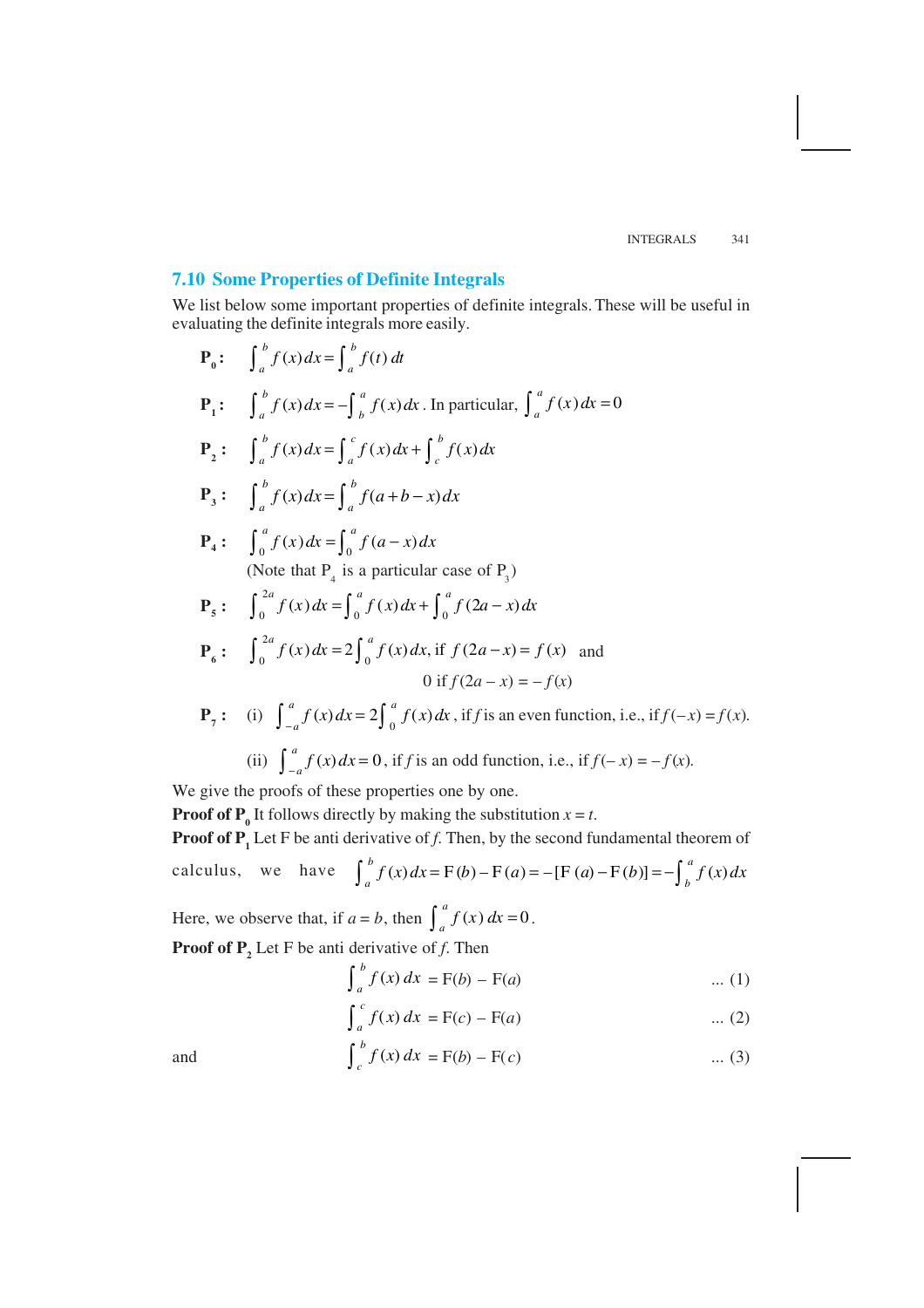Adding (2) and (3), we get 
$$
\int_{a}^{c} f(x) dx + \int_{c}^{b} f(x) dx = F(b) - F(a) = \int_{a}^{b} f(x) dx
$$

This proves the property  $P_2$ .

**Proof of P**<sub>3</sub> Let  $t = a + b - x$ . Then  $dt = -dx$ . When  $x = a$ ,  $t = b$  and when  $x = b$ ,  $t = a$ . Therefore

$$
\int_{a}^{b} f(x) dx = -\int_{b}^{a} f(a+b-t) dt
$$
  
=  $\int_{a}^{b} f(a+b-t) dt$  (by P<sub>1</sub>)  
=  $\int_{a}^{b} f(a+b-x) dx$  by P<sub>0</sub>

**Proof of P<sub>4</sub> Put**  $t = a - x$ **. Then**  $dt = -dx$ **. When**  $x = 0$ **,**  $t = a$  **and when**  $x = a$ **,**  $t = 0$ **. Now** proceed as in  $P_3$ .

**Proof of P<sub>5</sub>** Using P<sub>2</sub>, we have  $\int_0^{2a} f(x) dx = \int_0^a f(x) dx + \int_a^2 f(x) dx$  $\int_{0}^{2a} f(x) dx = \int_{0}^{a} f(x) dx + \int_{a}^{2a} f(x) dx$  $\int_0^{2a} f(x) dx = \int_0^a f(x) dx + \int_a^{2a} f(x) dx$ . Let  $t = 2a - x$  in the second integral on the right hand side. Then

*dt* = – *dx*. When  $x = a$ ,  $t = a$  and when  $x = 2a$ ,  $t = 0$ . Also  $x = 2a - t$ . Therefore, the second integral becomes

$$
\int_{a}^{2a} f(x) dx = -\int_{a}^{0} f(2a - t) dt = \int_{0}^{a} f(2a - t) dt = \int_{0}^{a} f(2a - x) dx
$$

$$
\int_{0}^{2a} f(x) dx = \int_{0}^{a} f(x) dx + \int_{0}^{a} f(2a - x) dx
$$

Hence

**Proof of P<sub>6</sub>** Using P<sub>5</sub>, we have  $\int_0^2$  $\int_0^{2a} f(x) dx = \int_0^a f(x) dx + \int_0^a f(2a-x) dx$  ... (1)

Now, if  $f(2a - x) = f(x)$ , then (1) becomes

$$
\int_0^{2a} f(x) dx = \int_0^a f(x) dx + \int_0^a f(x) dx = 2 \int_0^a f(x) dx,
$$

and if 
$$
f(2a - x) = -f(x)
$$
, then (1) becomes

$$
\int_0^{2a} f(x) dx = \int_0^a f(x) dx - \int_0^a f(x) dx = 0
$$

**Proof of P<sub>7</sub>** Using  $P_2$ , we have

$$
\int_{-a}^{a} f(x) dx = \int_{-a}^{0} f(x) dx + \int_{0}^{a} f(x) dx
$$
. Then

Let 
$$
t = -x
$$
 in the first integral on the right hand side.  
\n $dt = -dx$ . When  $x = -a$ ,  $t = a$  and when  $x = 0$ ,  $t = 0$ . Also  $x = -t$ .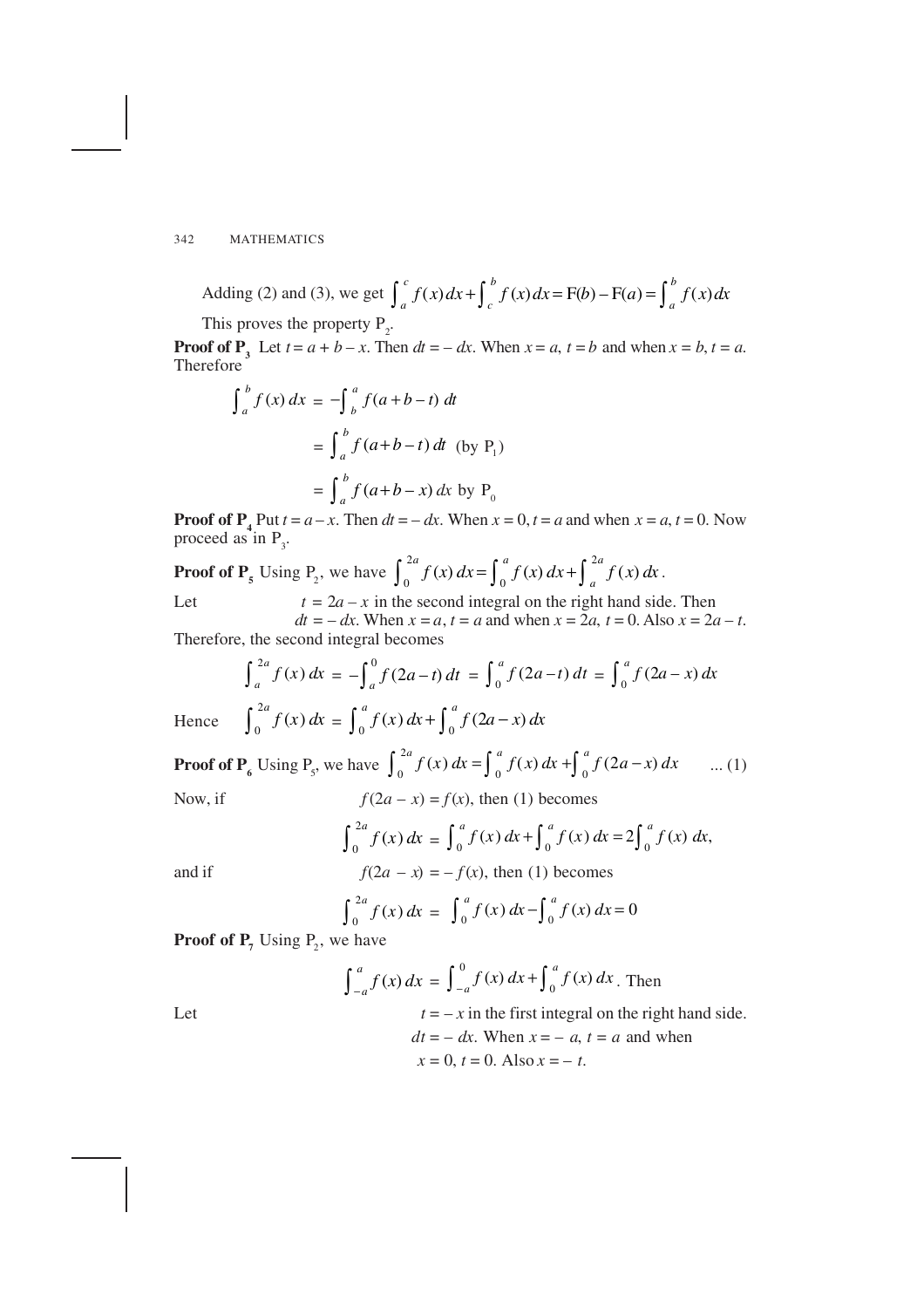Therefore  $\int$ 

$$
\int_{-a}^{a} f(x) dx = -\int_{a}^{0} f(-t) dt + \int_{0}^{a} f(x) dx
$$

$$
= \int_{0}^{a} f(-x) dx + \int_{0}^{a} f(x) dx \qquad (by P_0) \dots (1)
$$

(i) Now, if *f* is an even function, then  $f(-x) = f(x)$  and so (1) becomes

$$
\int_{-a}^{a} f(x) dx = \int_{0}^{a} f(x) dx + \int_{0}^{a} f(x) dx = 2 \int_{0}^{a} f(x) dx
$$

(ii) If *f* is an odd function, then  $f(-x) = -f(x)$  and so (1) becomes

$$
\int_{-a}^{a} f(x) dx = -\int_{0}^{a} f(x) dx + \int_{0}^{a} f(x) dx = 0
$$

**Example 30** Evaluate  $\int_{-1}^{2} |x^3| dx$  $\int_{-1}^{2} |x^3 - x| dx$ 

**Solution** We note that  $x^3 - x \ge 0$  on  $[-1, 0]$  and  $x^3 - x \le 0$  on  $[0, 1]$  and that  $x^3 - x \ge 0$  on [1, 2]. So by P<sub>2</sub> we write

$$
\int_{-1}^{2} |x^3 - x| dx = \int_{-1}^{0} (x^3 - x) dx + \int_{0}^{1} -(x^3 - x) dx + \int_{1}^{2} (x^3 - x) dx
$$
  

$$
= \int_{-1}^{0} (x^3 - x) dx + \int_{0}^{1} (x - x^3) dx + \int_{1}^{2} (x^3 - x) dx
$$
  

$$
= \left[ \frac{x^4}{4} - \frac{x^2}{2} \right]_{-1}^{0} + \left[ \frac{x^2}{2} - \frac{x^4}{4} \right]_{0}^{1} + \left[ \frac{x^4}{4} - \frac{x^2}{2} \right]_{1}^{2}
$$
  

$$
= -\left( \frac{1}{4} - \frac{1}{2} \right) + \left( \frac{1}{2} - \frac{1}{4} \right) + (4 - 2) - \left( \frac{1}{4} - \frac{1}{2} \right)
$$
  

$$
= -\frac{1}{4} + \frac{1}{2} + \frac{1}{2} - \frac{1}{4} + 2 - \frac{1}{4} + \frac{1}{2} = \frac{3}{2} - \frac{3}{4} + 2 = \frac{11}{4}
$$
  

$$
\frac{\pi}{2}
$$

**Example 31** Evaluate  $\int_{-\pi}^{4} \sin^2 x \, dx$ 4

 $\bar{z}$ 

**Solution** We observe that  $\sin^2 x$  is an even function. Therefore, by  $P_7$  (i), we get

$$
\int_{-\frac{\pi}{4}}^{\frac{\pi}{4}} \sin^2 x \, dx = 2 \int_{0}^{\frac{\pi}{4}} \sin^2 x \, dx
$$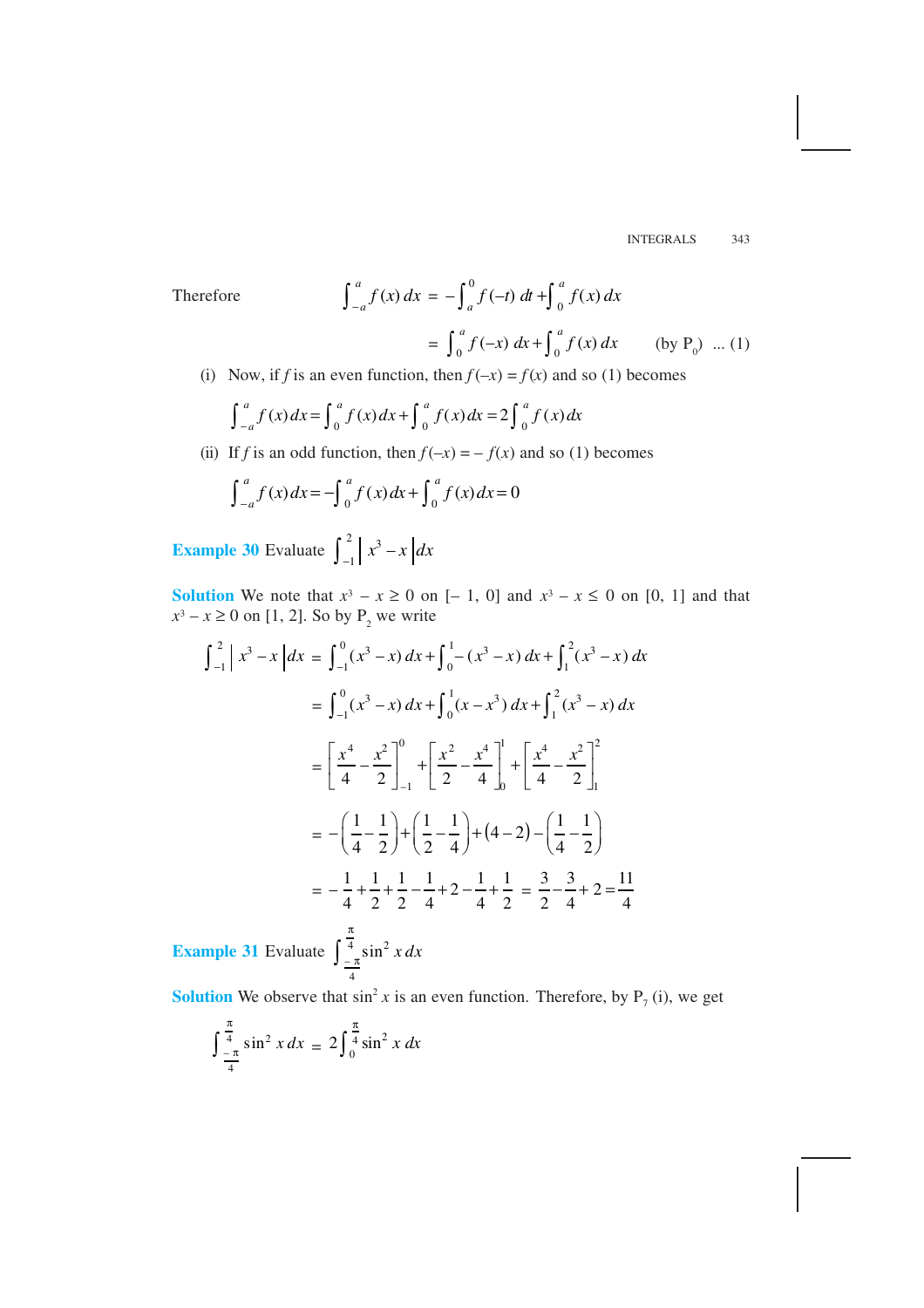$$
= 2\int_0^{\frac{\pi}{4}} \frac{(1-\cos 2x)}{2} dx = \int_0^{\frac{\pi}{4}} (1-\cos 2x) dx
$$

$$
= \left[x - \frac{1}{2}\sin 2x\right]_0^{\frac{\pi}{4}} = \left(\frac{\pi}{4} - \frac{1}{2}\sin \frac{\pi}{2}\right) - 0 = \frac{\pi}{4} - \frac{1}{2}
$$

**Example 32** Evaluate  $\int_0^{\pi} \frac{x \sin x}{1 + \cos^2 x}$  $1 + \cos$  $\frac{x \sin x}{2} dx$ *x* π  $\int_0^{\pi} \frac{x}{1+x}$ 

Solution Let 
$$
I = \int_0^{\pi} \frac{x \sin x}{1 + \cos^2 x} dx
$$
. Then, by  $P_4$ , we have  
\n
$$
I = \int_0^{\pi} \frac{(\pi - x) \sin (\pi - x) dx}{1 + \cos^2 (\pi - x)}
$$
\n
$$
= \int_0^{\pi} \frac{(\pi - x) \sin x dx}{1 + \cos^2 x} = \pi \int_0^{\pi} \frac{\sin x dx}{1 + \cos^2 x} - I
$$
\nor\n
$$
2 I = \pi \int_0^{\pi} \frac{\sin x dx}{1 + \cos^2 x}
$$

or  
\n
$$
2 I = \pi \int_0^{\pi} \frac{\sin x \, dx}{1 + \cos^2 x}
$$
\nor  
\n
$$
I = \frac{\pi}{2} \int_0^{\pi} \frac{\sin x \, dx}{1 + \cos^2 x}
$$

 $2^{10}$  1 + cos

Put cos  $x = t$  so that – sin  $x dx = dt$ . When  $x = 0$ ,  $t = 1$  and when  $x = \pi$ ,  $t = -1$ . Therefore, (by  $P_1$ ) we get

*x*

$$
I = \frac{-\pi}{2} \int_{1}^{-1} \frac{dt}{1+t^2} = \frac{\pi}{2} \int_{-1}^{1} \frac{dt}{1+t^2}
$$
  
=  $\pi \int_{0}^{1} \frac{dt}{1+t^2}$  (by P<sub>7</sub>, since  $\frac{1}{1+t^2}$  is even function)  
=  $\pi \left[ \tan^{-1} t \right]_{0}^{1} = \pi \left[ \tan^{-1} 1 - \tan^{-1} 0 \right] = \pi \left[ \frac{\pi}{4} - 0 \right] = \frac{\pi^2}{4}$ 

**Example 33** Evaluate  $\int_1^1 \sin^5 x \cos^4 x$  $\int_{-1}^{1} \sin^5 x \cos^4 x \, dx$ 

**Solution** Let  $I = \int_{0}^{1} \sin^5 x \cos^4 x$  $\int_{-1}^{1} \sin^5 x \cos^4 x \, dx$ . Let  $f(x) = \sin^5 x \cos^4 x$ . Then  $f(-x) = \sin^5(-x) \cos^4(-x) = -\sin^5 x \cos^4 x = -f(x)$ , i.e., *f* is an odd function. Therefore, by  $P_7$  (ii),  $I = 0$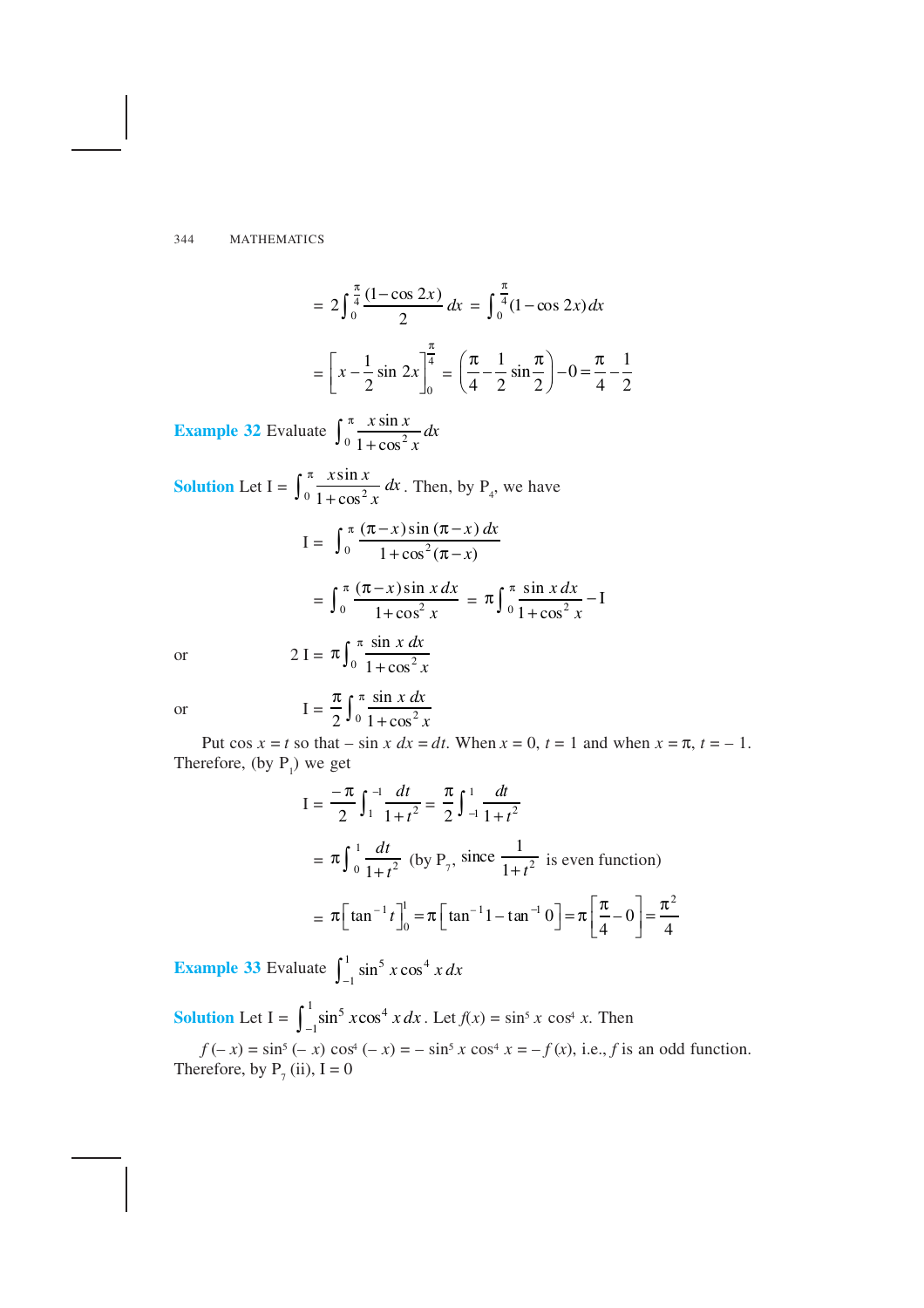**Example 34** Evaluate 
$$
\int_{0}^{\frac{\pi}{2}} \frac{\sin^4 x}{\sin^4 x + \cos^4 x} dx
$$
  
\n**Solution** Let  $I = \int_{0}^{\frac{\pi}{2}} \frac{\sin^4 x}{\sin^4 x + \cos^4 x} dx$  ... (1)  
\nThen, by P<sub>4</sub>

$$
I = \int_0^{\frac{\pi}{2}} \frac{\sin^4(\frac{\pi}{2} - x)}{\sin^4(\frac{\pi}{2} - x) + \cos^4(\frac{\pi}{2} - x)} dx = \int_0^{\frac{\pi}{2}} \frac{\cos^4 x}{\cos^4 x + \sin^4 x} dx \quad \dots (2)
$$

Adding (1) and (2), we get

π

$$
2I = \int_0^{\frac{\pi}{2}} \frac{\sin^4 x + \cos^4 x}{\sin^4 x + \cos^4 x} dx = \int_0^{\frac{\pi}{2}} dx = [x]_0^{\frac{\pi}{2}} = \frac{\pi}{2}
$$

Hence  $I =$ 

**Example 35** Evaluate 
$$
\int_{\frac{\pi}{6}}^{\frac{\pi}{3}} \frac{dx}{1 + \sqrt{\tan x}}
$$
  
\n**Solution** Let  $I = \int_{\frac{\pi}{6}}^{\frac{\pi}{3}} \frac{dx}{1 + \sqrt{\tan x}} = \int_{\frac{\pi}{6}}^{\frac{\pi}{3}} \frac{\sqrt{\cos x} dx}{\sqrt{\cos x} + \sqrt{\sin x}}$  ... (1)  
\nThen, by P<sub>3</sub> 
$$
I = \int_{\frac{\pi}{6}}^{\frac{\pi}{3}} \frac{\sqrt{\cos \left(\frac{\pi}{3} + \frac{\pi}{6} - x\right)} dx}{\sqrt{\cos \left(\frac{\pi}{3} + \frac{\pi}{6} - x\right)} + \sqrt{\sin \left(\frac{\pi}{3} + \frac{\pi}{6} - x\right)}}
$$

$$
= \int_{\frac{\pi}{6}}^{\frac{\pi}{3}} \frac{\sqrt{\sin x}}{\sqrt{\sin x} + \sqrt{\cos x}} dx
$$
 ... (2)

Adding (1) and (2), we get

$$
2I = \int_{\frac{\pi}{6}}^{\frac{\pi}{3}} dx = \left[x\right]_{\frac{\pi}{6}}^{\frac{\pi}{3}} = \frac{\pi}{3} - \frac{\pi}{6} = \frac{\pi}{6}. \text{ Hence } I = \frac{\pi}{12}
$$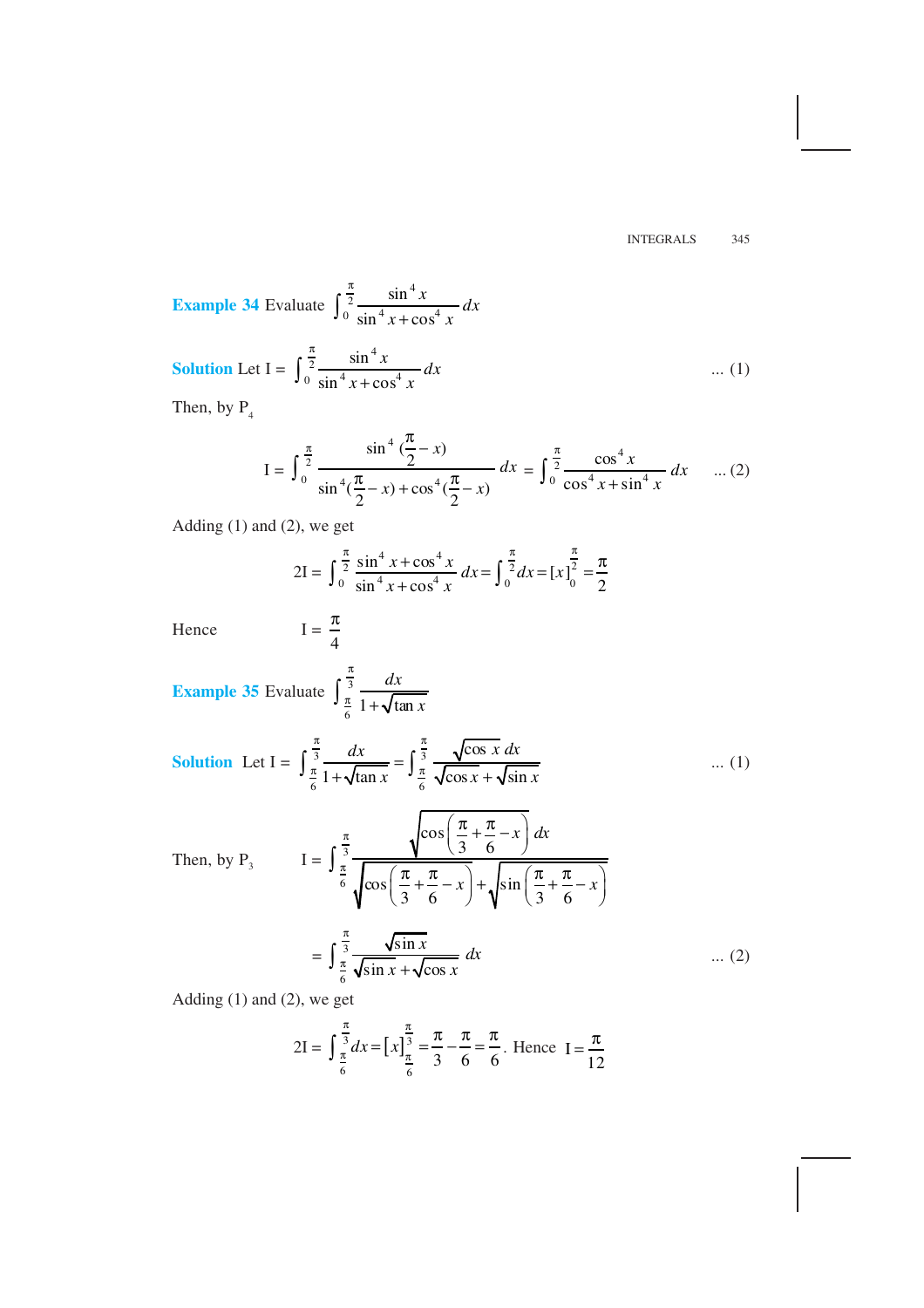**Example 36** Evaluate 
$$
\int_0^{\frac{\pi}{2}} \log \sin x \, dx
$$

 $\mathbf{r}$ 

Solution Let 
$$
I = \int_0^{\frac{\pi}{2}} \log \sin x \, dx
$$

Then, by  $\mathrm{P}_4$ 

$$
I = \int_0^{\frac{\pi}{2}} \log \sin \left( \frac{\pi}{2} - x \right) dx = \int_0^{\frac{\pi}{2}} \log \cos x \, dx
$$

Adding the two values of I, we get

$$
2I = \int_0^{\frac{\pi}{2}} (\log \sin x + \log \cos x) dx
$$
  
= 
$$
\int_0^{\frac{\pi}{2}} (\log \sin x \cos x + \log 2 - \log 2) dx
$$
 (by adding and subtracting log 2)  
= 
$$
\int_0^{\frac{\pi}{2}} \log \sin 2x dx - \int_0^{\frac{\pi}{2}} \log 2 dx
$$
 (Why?)

Put  $2x = t$  in the first integral. Then  $2 dx = dt$ , when  $x = 0$ ,  $t = 0$  and when 2 *x* π  $=\frac{1}{2},$ 

 $t = \pi$ .

Therefore  
\n
$$
2I = \frac{1}{2} \int_0^{\pi} \log \sin t \, dt - \frac{\pi}{2} \log 2
$$
\n
$$
= \frac{2}{2} \int_0^{\frac{\pi}{2}} \log \sin t \, dt - \frac{\pi}{2} \log 2 \quad \text{[by } P_6 \text{ as } \sin (\pi - t) = \sin t)
$$
\n
$$
= \int_0^{\frac{\pi}{2}} \log \sin x \, dx - \frac{\pi}{2} \log 2 \quad \text{(by changing variable } t \text{ to } x)
$$
\n
$$
= I - \frac{\pi}{2} \log 2
$$
\nHence  
\n
$$
\int_0^{\frac{\pi}{2}} \log \sin x \, dx = \frac{-\pi}{2} \log 2.
$$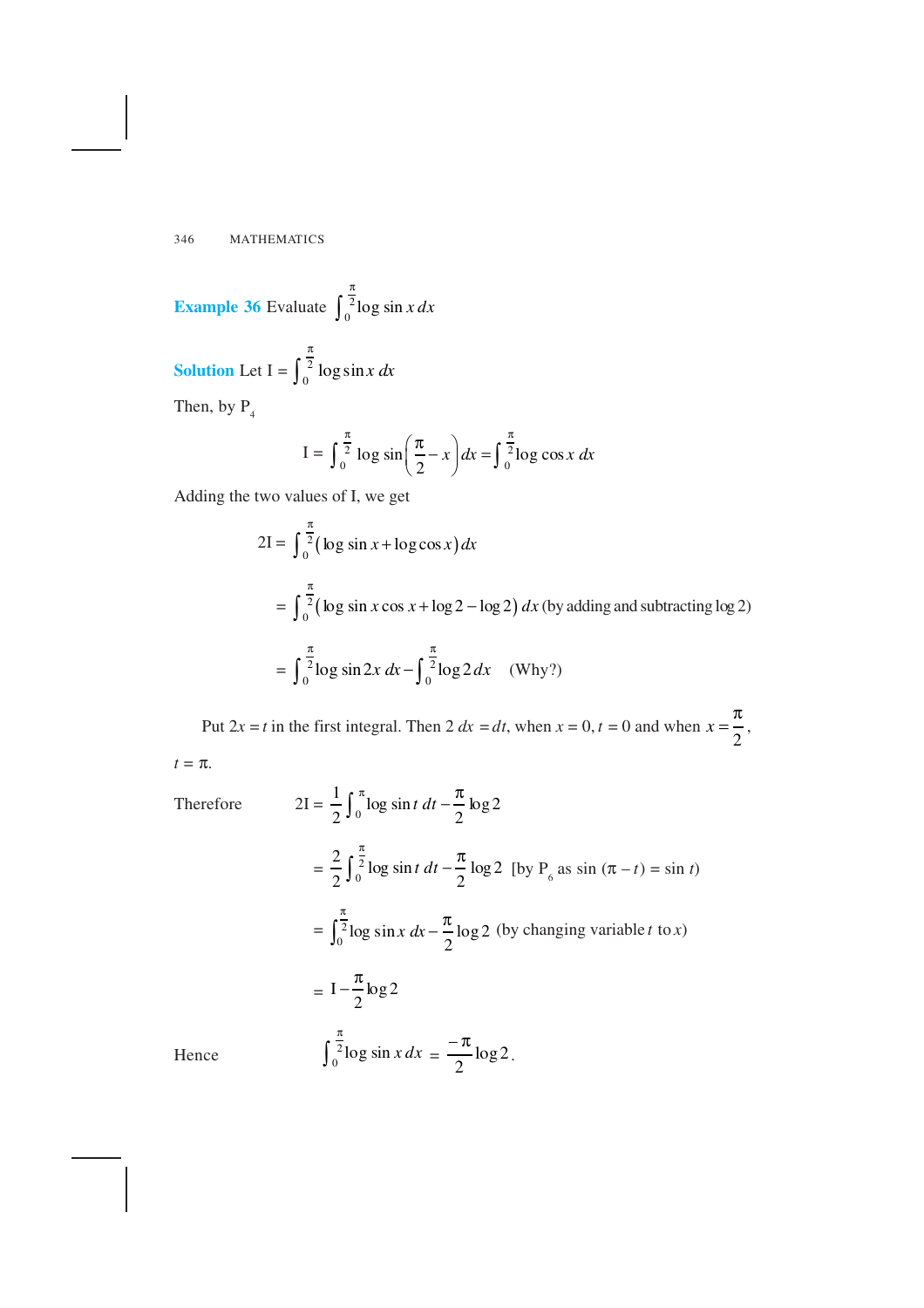# **EXERCISE 7.11**

By using the properties of definite integrals, evaluate the integrals in Exercises 1 to 19.

1. 
$$
\int_{0}^{\frac{\pi}{2}} \cos^{2} x \, dx
$$
  
\n2.  $\int_{0}^{\frac{\pi}{2}} \frac{\sqrt{\sin x}}{\sqrt{\sin x} + \sqrt{\cos x}} \, dx$   
\n3.  $\int_{0}^{\frac{\pi}{2}} \frac{\sin^{\frac{3}{2}} x \, dx}{\sin^{\frac{3}{2}} x + \cos^{\frac{3}{2}} x}$   
\n4.  $\int_{0}^{\frac{\pi}{2}} \frac{\cos^{5} x \, dx}{\sin^{5} x + \cos^{5} x}$   
\n5.  $\int_{-5}^{5} |x + 2| \, dx$   
\n6.  $\int_{2}^{8} |x - 5| \, dx$   
\n7.  $\int_{0}^{1} x (1 - x)^{n} \, dx$   
\n8.  $\int_{0}^{\frac{\pi}{4}} \log (1 + \tan x) \, dx$   
\n9.  $\int_{0}^{2} x \sqrt{2 - x} \, dx$   
\n10.  $\int_{0}^{\frac{\pi}{2}} (2 \log \sin x - \log \sin 2x) \, dx$   
\n11.  $\int_{-\frac{\pi}{2}}^{\frac{\pi}{2}} \sin^{2} x \, dx$   
\n12.  $\int_{0}^{\frac{\pi}{4}} \frac{x \, dx}{1 + \sin x}$   
\n13.  $\int_{-\frac{\pi}{2}}^{\frac{\pi}{2}} \sin^{7} x \, dx$   
\n14.  $\int_{0}^{2\pi} \cos^{5} x \, dx$   
\n15.  $\int_{0}^{\frac{\pi}{2}} \frac{\sin x - \cos x}{1 + \sin x \cos x} \, dx$   
\n16.  $\int_{0}^{\pi} \log (1 + \cos x) \, dx$   
\n17.  $\int_{0}^{a} \frac{\sqrt{x}}{\sqrt{x} + \sqrt{a - x}} \, dx$   
\n18.  $\int_{0}^{4} |x - 1| \, dx$   
\n19. Show that  $\int_{0}^{a} f(x)g(x) \, dx = 2 \int_{0}^{a} f(x) \, dx$ , if f and g are defined as  $f(x) = f(a - x)$   
\nand  $g(x) + g(a - x) = 4$ 

Choose the correct answer in Exercises 20 and 21.

**20.** The value of  $\int_{0}^{2} (x^3 + x \cos x + \tan^5 x)$ 2  $(x^3 + x \cos x + \tan^5 x + 1) dx$ π  $\int_{-\pi}^{\pi} (x^3 + x \cos x + \tan^5 x + 1) dx$  is (A) 0 (B) 2 (C)  $\pi$  (D) 1 **21.** The value of  $\int_0^{\frac{\pi}{2}} \log \left( \frac{4+3 \sin \theta}{4+3 \cos \theta} \right)$  $4 + 3 \cos$  $\left(\frac{x}{dx}\right)dx$ *x*  $\frac{\pi}{2}$   $\left(4+3\sin x\right)$  $\int_0^2 \log \left( \frac{4+3 \sin x}{4+3 \cos x} \right) dx$  is (A) 2 (B) 3 4 (C) 0 (D)  $-2$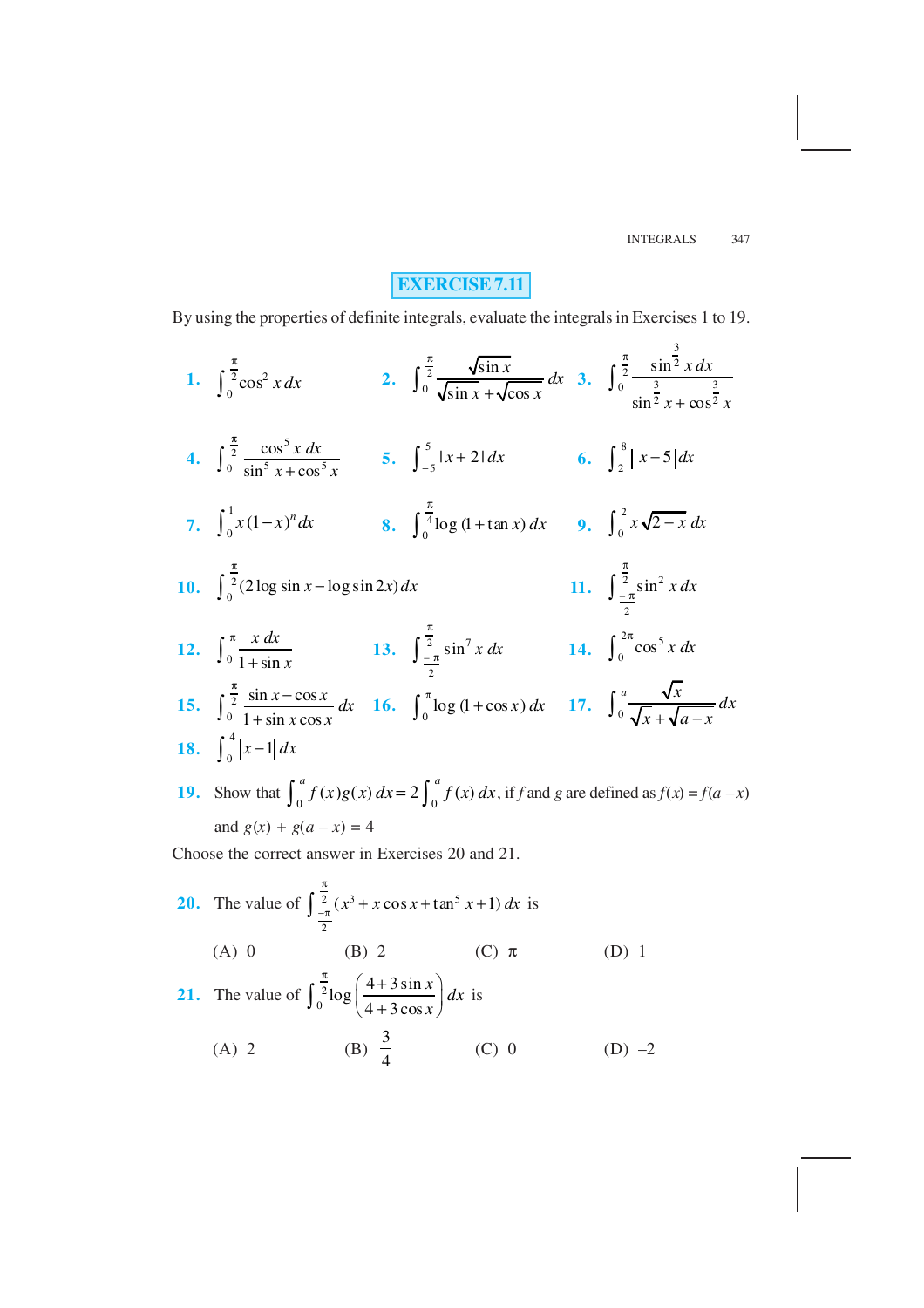# *Miscellaneous Examples*

**Example 37** Find  $\int \cos 6x \sqrt{1 + \sin 6x} dx$ 

 $\bar{z}$ 

**Solution** Put  $t = 1 + \sin 6x$ , so that  $dt = 6 \cos 6x dx$ 

Therefore 
$$
\int \cos 6x \sqrt{1 + \sin 6x} \, dx = \frac{1}{6} \int t^{\frac{1}{2}} dt
$$
  
\n
$$
= \frac{1}{6} \times \frac{2}{3} (t)^{\frac{3}{2}} + C = \frac{1}{9} (1 + \sin 6x)^{\frac{3}{2}} + C
$$
  
\nExample 38 Find 
$$
\int \frac{(x^4 - x)^{\frac{1}{4}}}{x^5} dx
$$
  
\nSolution We have 
$$
\int \frac{(x^4 - x)^{\frac{1}{4}}}{x^5} dx = \int \frac{(1 - \frac{1}{x^3})^{\frac{1}{4}}}{x^4} dx
$$
  
\nPut  $1 - \frac{1}{x^3} = 1 - x^{-3} = t$ , so that  $\frac{3}{x^4} dx = dt$   
\nTherefore 
$$
\int \frac{(x^4 - x)^{\frac{1}{4}}}{x^5} dx = \frac{1}{3} \int t^{\frac{1}{4}} dt = \frac{1}{3} \times \frac{4}{5} t^{\frac{5}{4}} + C = \frac{4}{15} \left( 1 - \frac{1}{x^3} \right)^{\frac{5}{4}} + C
$$
  
\nExample 39 Find 
$$
\int \frac{x^4 dx}{(x - 1)(x^2 + 1)}
$$
  
\nSolution We have

**Solution** We have

$$
\frac{x^4}{(x-1)(x^2+1)} = (x+1) + \frac{1}{x^3 - x^2 + x - 1}
$$

$$
= (x+1) + \frac{1}{(x-1)(x^2+1)}
$$
 ... (1)

Now express 
$$
\frac{1}{(x-1)(x^2+1)} = \frac{A}{(x-1)} + \frac{Bx+C}{(x^2+1)}
$$
 ... (2)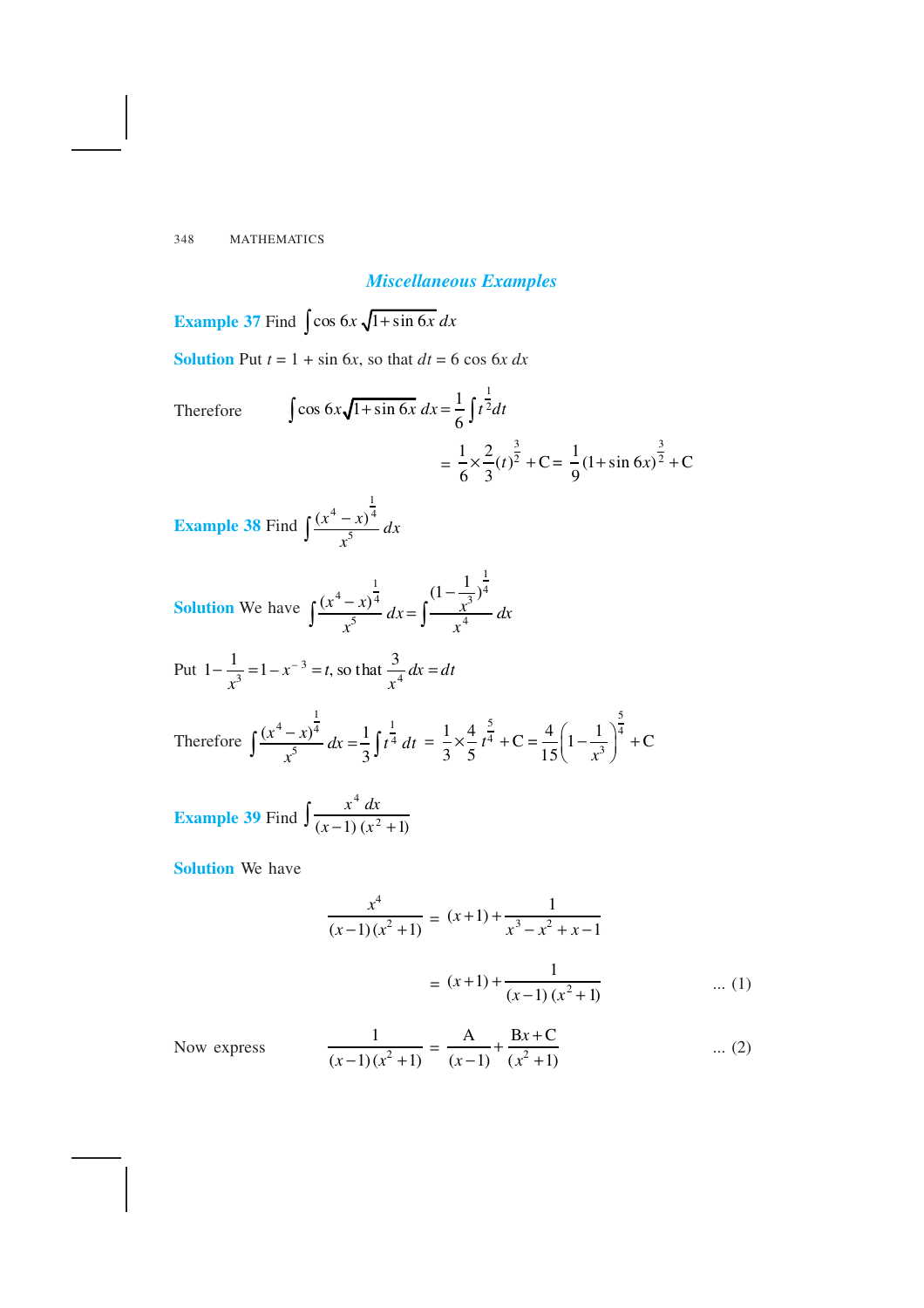So  
\n
$$
1 = A(x^2 + 1) + (Bx + C)(x - 1)
$$
\n
$$
= (A + B)x^2 + (C - B)x + A - C
$$
\nEquating coefficients on both sides, we get A + B = 0, C - B = 0 and A - C = 1,  
\nwhich give A =  $\frac{1}{2}$ , B = C =  $-\frac{1}{2}$ . Substituting values of A, B and C in (2), we get

$$
\frac{1}{(x-1)(x^2+1)} = \frac{1}{2(x-1)} - \frac{1}{2} \frac{x}{(x^2+1)} - \frac{1}{2(x^2+1)}
$$
 ... (3)

Again, substituting (3) in (1), we have

$$
\frac{x^4}{(x-1)(x^2+x+1)} = (x+1) + \frac{1}{2(x-1)} - \frac{1}{2} \frac{x}{(x^2+1)} - \frac{1}{2(x^2+1)}
$$

Therefore  $\alpha$ 

$$
\int \frac{x^4}{(x-1)(x^2+x+1)} dx = \frac{x^2}{2} + x + \frac{1}{2} \log|x-1| - \frac{1}{4} \log(x^2+1) - \frac{1}{2} \tan^{-1}x + C
$$

**Example 40** Find 
$$
\int \left[ \log (\log x) + \frac{1}{(\log x)^2} \right] dx
$$

Solution Let 
$$
I = \int \left[ \log (\log x) + \frac{1}{(\log x)^2} \right] dx
$$
  
=  $\int \log (\log x) dx + \int \frac{1}{(\log x)^2} dx$ 

In the first integral, let us take 1 as the second function. Then integrating it by parts, we get  $\overline{\phantom{a}}$ 

$$
I = x \log (\log x) - \int \frac{1}{x \log x} x dx + \int \frac{dx}{(\log x)^2}
$$

$$
= x \log (\log x) - \int \frac{dx}{\log x} + \int \frac{dx}{(\log x)^2} \quad \dots (1)
$$

Again, consider log *dx*  $\int \frac{dx}{\log x}$ , take 1 as the second function and integrate it by parts,

we have 
$$
\int \frac{dx}{\log x} = \left[ \frac{x}{\log x} - \int x \left\{ -\frac{1}{(\log x)^2} \left( \frac{1}{x} \right) \right\} dx \right] \dots (2)
$$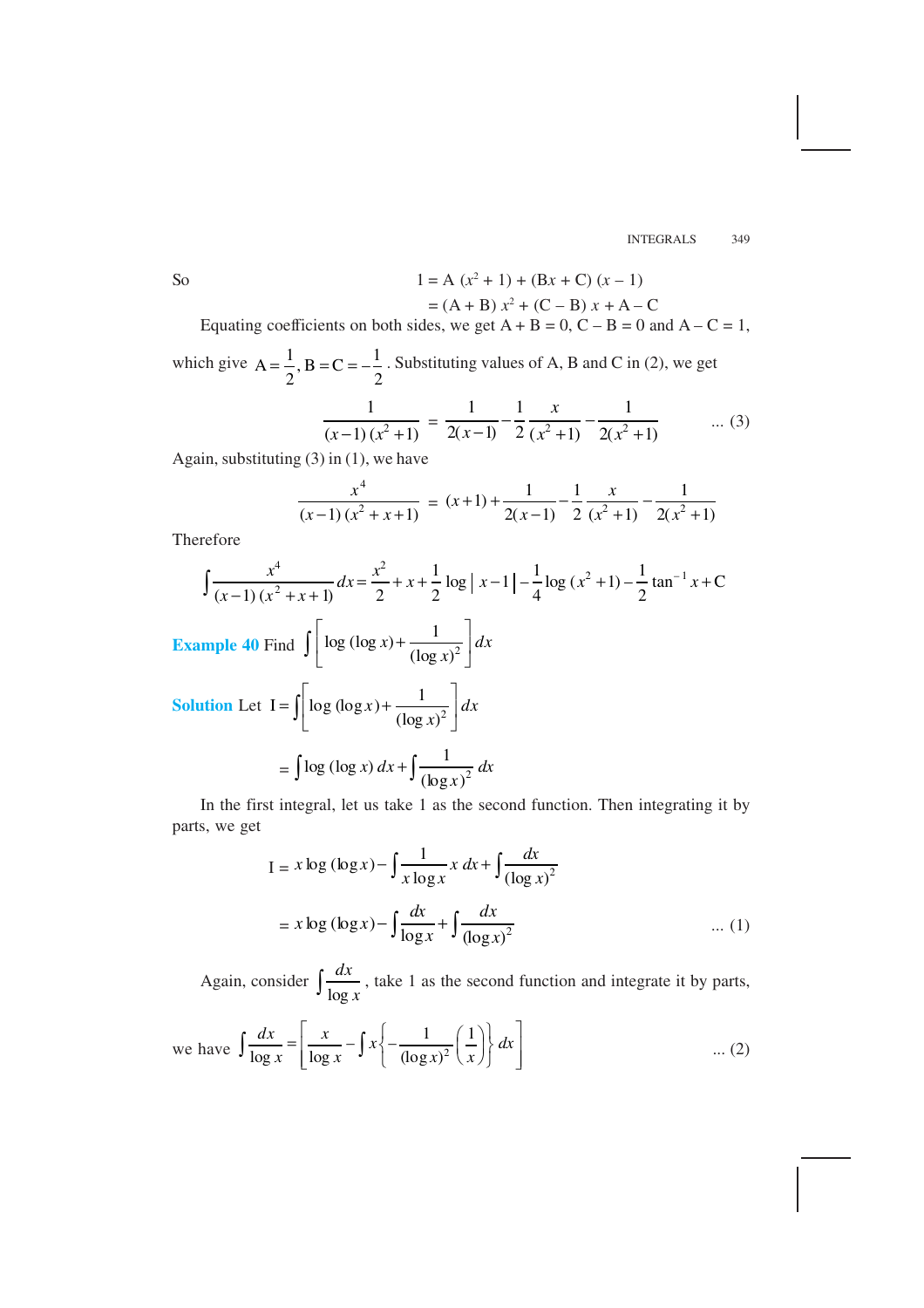Putting (2) in (1), we get

I = 
$$
x \log (\log x) - \frac{x}{\log x} - \int \frac{dx}{(\log x)^2} + \int \frac{dx}{(\log x)^2} = x \log (\log x) - \frac{x}{\log x} + C
$$

**Example 41** Find  $\int \left[ \sqrt{\cot x} + \sqrt{\tan x} \right] dx$ **Solution** We have

$$
I = \int \left[ \sqrt{\cot x} + \sqrt{\tan x} \right] dx = \int \sqrt{\tan x} (1 + \cot x) dx
$$

Put tan  $x = t^2$ , so that sec<sup>2</sup> x  $dx = 2t dt$ 

or 
$$
dx = \frac{2t \, dt}{1 + t^4}
$$

Then  $I =$ 

$$
= \int t \left(1 + \frac{1}{t^2}\right) \frac{2t}{\left(1 + t^4\right)} dt
$$

$$
= 2 \int \frac{(t^2 + 1)}{t^4 + 1} dt = 2 \int \frac{\left(1 + \frac{1}{t^2}\right) dt}{\left(t^2 + \frac{1}{t^2}\right)} = 2 \int \frac{\left(1 + \frac{1}{t^2}\right) dt}{\left(t - \frac{1}{t}\right)^2 + 2}
$$

Put 
$$
t - \frac{1}{t} = y
$$
, so that  $\left(1 + \frac{1}{t^2}\right) dt = dy$ . Then  
\n
$$
I = 2 \int \frac{dy}{y^2 + (\sqrt{2})^2} = \sqrt{2} \tan^{-1} \frac{y}{\sqrt{2}} + C = \sqrt{2} \tan^{-1} \frac{\left(t - \frac{1}{t}\right)}{\sqrt{2}} + C
$$
\n
$$
= \sqrt{2} \tan^{-1} \left(\frac{t^2 - 1}{\sqrt{2}t}\right) + C = \sqrt{2} \tan^{-1} \left(\frac{\tan x - 1}{\sqrt{2} \tan x}\right) + C
$$
\nExample 42 Find  $\int \frac{\sin 2x \cos 2x \, dx}{\sqrt{9 - \cos^4(2x)}}$   
\nSolution Let  $I = \int \frac{\sin 2x \cos 2x}{\sqrt{9 - \cos^4 2x}} dx$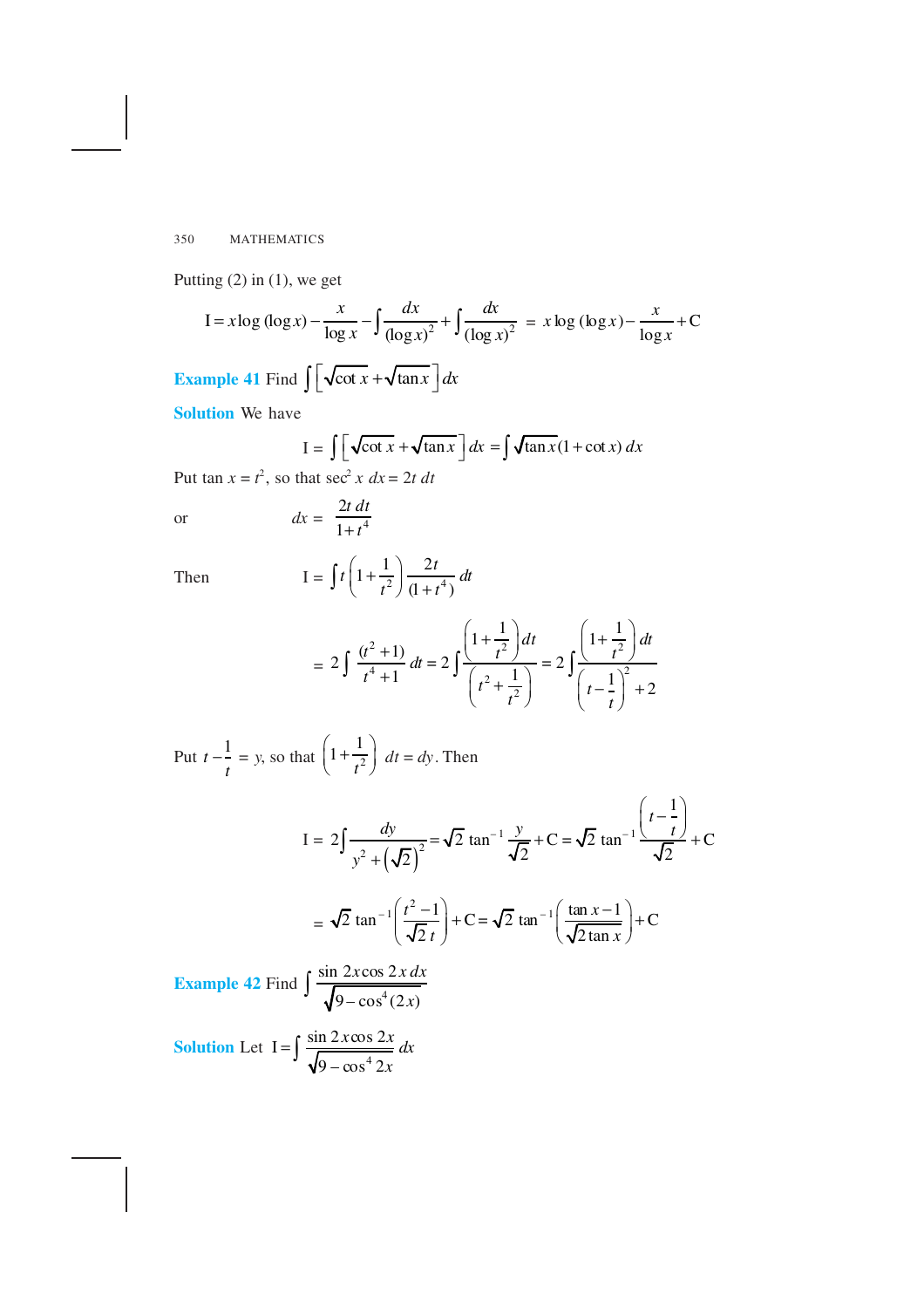Put  $\cos^2(2x) = t$  so that 4 sin 2*x* cos 2*x dx* = – *dt* 

Therefore 
$$
I = -\frac{1}{4} \int \frac{dt}{\sqrt{9 - t^2}} = -\frac{1}{4} \sin^{-1} \left(\frac{t}{3}\right) + C = -\frac{1}{4} \sin^{-1} \left[\frac{1}{3} \cos^2 2x\right] + C
$$
  
**Example 43** Evaluate  $\int_{-1}^{3} |x \sin (\pi x)| dx$ 

**Solution** Here  $f(x) = |x \sin \pi x| =$  $\sin \pi x$  for  $-1 \leq x \leq 1$  $\sin \pi x$  for  $1 \le x \le \frac{3}{2}$ 2  $x \sin \pi x$  for  $-1 \leq x$  $x \sin \pi x$  for  $1 \leq x$  $\int x \sin \pi x$  for  $-1 \le x \le$ ∤  $\Big[-x \sin \pi x \text{ for } 1 \leq x \leq$ 

Therefore

$$
\int_{-1}^{\frac{3}{2}} |x \sin \pi x| dx = \int_{-1}^{1} x \sin \pi x dx + \int_{1}^{\frac{3}{2}} -x \sin \pi x dx
$$

$$
= \int_{-1}^{1} x \sin \pi x dx - \int_{1}^{\frac{3}{2}} x \sin \pi x dx
$$

Integrating both integrals on righthand side, we get

$$
\int_{-1}^{\frac{3}{2}} |x \sin \pi x| dx = \left[ \frac{-x \cos \pi x}{\pi} + \frac{\sin \pi x}{\pi^2} \right]_{-1}^{1} - \left[ \frac{-x \cos \pi x}{\pi} + \frac{\sin \pi x}{\pi^2} \right]_{1}^{\frac{3}{2}}
$$
  
\n
$$
= \frac{2}{\pi} - \left[ -\frac{1}{\pi^2} - \frac{1}{\pi} \right] = \frac{3}{\pi} + \frac{1}{\pi^2}
$$
  
\nExample 44 Evaluate  $\int_{0}^{\pi} \frac{x dx}{a^2 \cos^2 x + b^2 \sin^2 x}$   
\nSolution Let  $I = \int_{0}^{\pi} \frac{x dx}{a^2 \cos^2 x + b^2 \sin^2 x} = \int_{0}^{\pi} \frac{(\pi - x) dx}{a^2 \cos^2 (\pi - x) + b^2 \sin^2 (\pi - x)} (\text{using P}_4)$   
\n
$$
= \pi \int_{0}^{\pi} \frac{dx}{a^2 \cos^2 x + b^2 \sin^2 x} - \int_{0}^{\pi} \frac{x dx}{a^2 \cos^2 x + b^2 \sin^2 x}
$$
  
\n
$$
= \pi \int_{0}^{\pi} \frac{dx}{a^2 \cos^2 x + b^2 \sin^2 x} - I
$$
  
\nThus  $2I = \pi \int_{0}^{\pi} \frac{dx}{a^2 \cos^2 x + b^2 \sin^2 x}$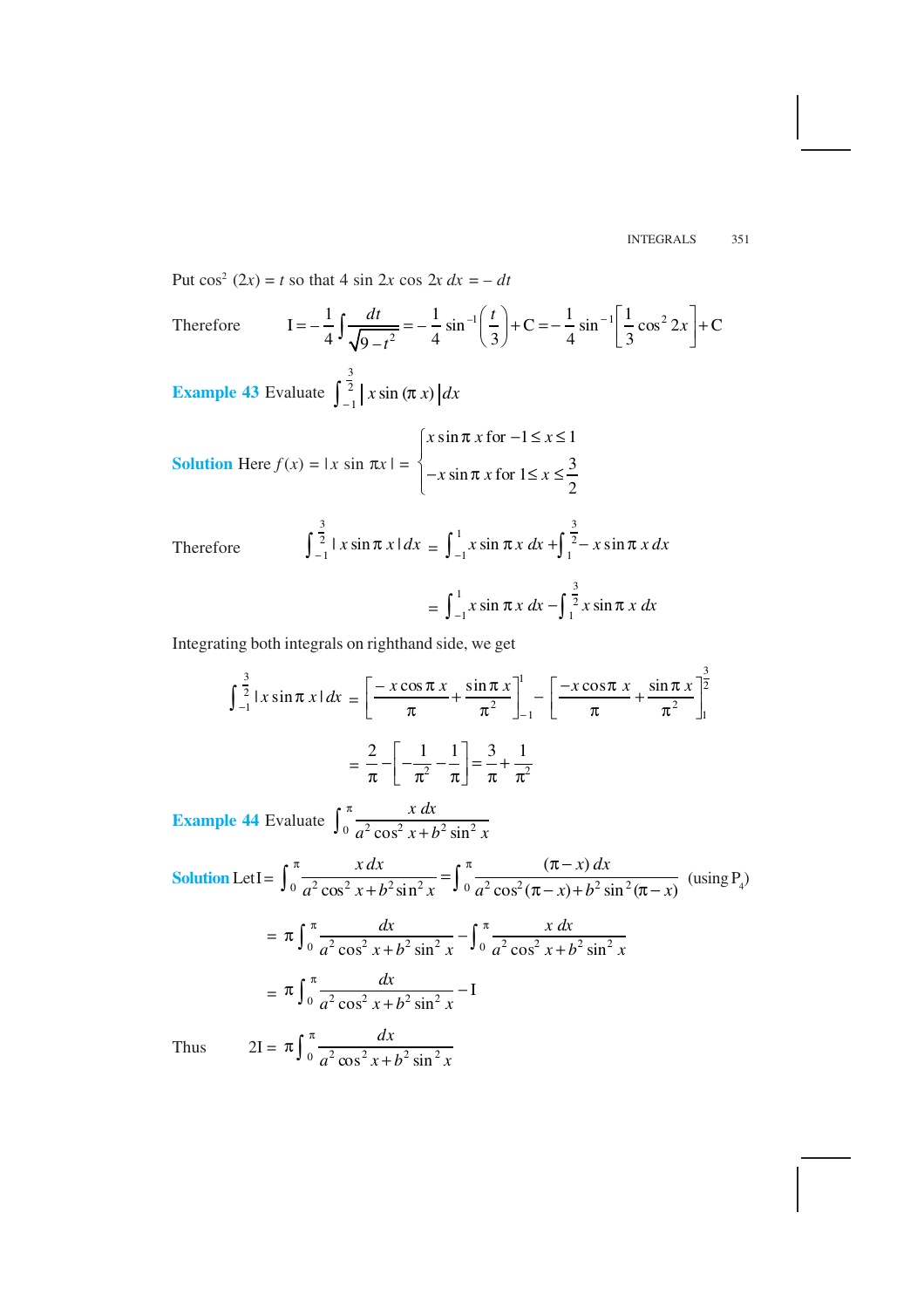$\mathcal{A}$ 

$$
I = \frac{\pi}{2} \int_0^{\pi} \frac{dx}{a^2 \cos^2 x + b^2 \sin^2 x} = \frac{\pi}{2} \cdot 2 \int_0^{\frac{\pi}{2}} \frac{dx}{a^2 \cos^2 x + b^2 \sin^2 x} \text{ (using } P_6)
$$
  
\n
$$
= \pi \left[ \int_0^{\frac{\pi}{4}} \frac{dx}{a^2 \cos^2 x + b^2 \sin^2 x} + \int_{\frac{\pi}{4}}^{\frac{\pi}{2}} \frac{dx}{a^2 \cos^2 x + b^2 \sin^2 x} \right]
$$
  
\n
$$
= \pi \left[ \int_0^{\frac{\pi}{4}} \frac{\sec^2 x dx}{a^2 + b^2 \tan^2 x} + \int_{\frac{\pi}{4}}^{\frac{\pi}{2}} \frac{\csc^2 x dx}{a^2 \cot^2 x + b^2} \right]
$$
  
\n
$$
= \pi \left[ \int_0^{\frac{1}{4}} \frac{dt}{a^2 + b^2 t^2} - \int_1^0 \frac{du}{a^2 u^2 + b^2} \right] (put \tan x = \tan d \cot x = u)
$$
  
\n
$$
= \frac{\pi}{ab} \left[ \tan^{-1} \frac{bt}{a} \right]_0^1 - \frac{\pi}{ab} \left[ \tan^{-1} \frac{au}{b} \right]_0^0 = \frac{\pi}{ab} \left[ \tan^{-1} \frac{b}{a} + \tan^{-1} \frac{a}{b} \right] = \frac{\pi^2}{2ab}
$$

# *Miscellaneous Exercise on Chapter 7*

Integrate the functions in Exercises 1 to 24.

1. 
$$
\frac{1}{x-x^3}
$$
 2.  $\frac{1}{\sqrt{x+a} + \sqrt{x+b}}$  3.  $\frac{1}{x\sqrt{ax-x^2}}$  [Hint:Put  $x = \frac{a}{t}$ ]  
\n4.  $\frac{1}{x^2(x^4+1)^{\frac{3}{4}}}$  5.  $\frac{1}{x^{\frac{1}{2}}+x^{\frac{1}{3}}}$  [Hint:  $\frac{1}{x^{\frac{1}{2}}+x^{\frac{1}{3}}} = \frac{1}{x^{\frac{1}{3}}(1+x^{\frac{1}{6}})}$ , put  $x = t^6$ ]  
\n6.  $\frac{5x}{(x+1)(x^2+9)}$  7.  $\frac{\sin x}{\sin(x-a)}$  8.  $\frac{e^{5\log x} - e^{4\log x}}{e^{3\log x} - e^{2\log x}}$   
\n9.  $\frac{\cos x}{\sqrt{4-\sin^2 x}}$  10.  $\frac{\sin^8 - \cos^8 x}{1-2\sin^2 x \cos^2 x}$  11.  $\frac{1}{\cos(x+a)\cos(x+b)}$   
\n12.  $\frac{x^3}{\sqrt{1-x^8}}$  13.  $\frac{e^x}{(1+e^x)(2+e^x)}$  14.  $\frac{1}{(x^2+1)(x^2+4)}$   
\n15.  $\cos^3 x e^{\log x}$  16.  $e^{3\log x}(x^4+1)^{-1}$  17.  $f'(ax+b) [f(ax+b)]^n$   
\n18.  $\frac{1}{\sqrt{\sin^3 x \sin(x+\alpha)}}$  19.  $\frac{\sin^{-1}\sqrt{x}-\cos^{-1}\sqrt{x}}{\sin^{-1}\sqrt{x}+\cos^{-1}\sqrt{x}}, x \in [0, 1]$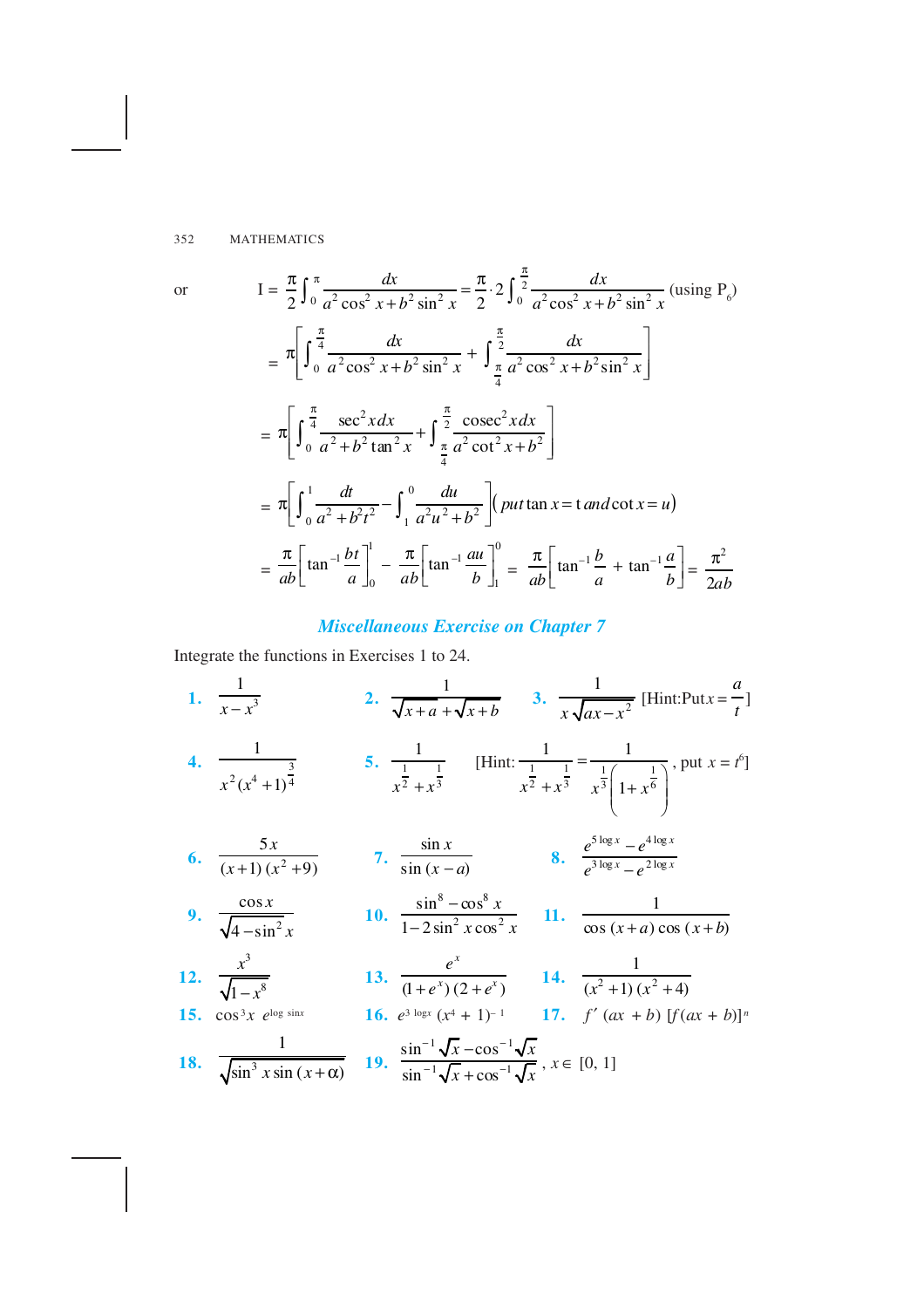20. 
$$
\sqrt{\frac{1-\sqrt{x}}{1+\sqrt{x}}}
$$
  
\n21.  $\frac{2+\sin 2x}{1+\cos 2x}e^x$   
\n22.  $\frac{x^2+x+1}{(x+1)^2(x+2)}$   
\n23.  $\tan^{-1}\sqrt{\frac{1-x}{1+x}}$   
\n24.  $\frac{\sqrt{x^2+1}[\log(x^2+1)-2\log x]}{x^4}$ 

Evaluate the definite integrals in Exercises 25 to 33.

25. 
$$
\int_{\frac{\pi}{2}}^{\frac{\pi}{2}} e^x \left( \frac{1 - \sin x}{1 - \cos x} \right) dx
$$
 26. 
$$
\int_{0}^{\frac{\pi}{4}} \frac{\sin x \cos x}{\cos^4 x + \sin^4 x} dx
$$
 27. 
$$
\int_{0}^{\frac{\pi}{2}} \frac{\cos^2 x dx}{\cos^2 x + 4 \sin^2 x}
$$
 28. 
$$
\int_{\frac{\pi}{6}}^{\frac{\pi}{3}} \frac{\sin x + \cos x}{\sqrt{\sin 2x}} dx
$$
 29. 
$$
\int_{0}^{1} \frac{dx}{\sqrt{1 + x} - \sqrt{x}}
$$
 30. 
$$
\int_{0}^{\frac{\pi}{4}} \frac{\sin x + \cos x}{9 + 16 \sin 2x} dx
$$
 31. 
$$
\int_{0}^{\frac{\pi}{2}} \sin 2x \tan^{-1}(\sin x) dx
$$
 32. 
$$
\int_{0}^{\frac{\pi}{2}} \frac{x \tan x}{\sec x + \tan x} dx
$$

33. 
$$
\int_{1}^{4} [x-1|+|x-2|+|x-3|] dx
$$

Prove the following (Exercises 34 to 39)

**34.**  $\int_{1}^{3}$  $\int_1^3 \frac{dx}{x^2(x+1)} = \frac{2}{3} + \log \frac{2}{3}$  $(x+1)$  3  $3$ *dx*  $x^2(x)$  $= - +$  $\int_{1}^{3} \frac{dx}{x^2(x+1)}$ **35.**  $\int_{0}^{1}$  $\int_0^1 x e^x dx = 1$ **36.**  $\int_{1}^{1} x^{17} \cos^4 x$  $\int_{-1}^{1} x^{17} \cos^4 x \, dx = 0$ **37.**  $\int_{0}^{\sqrt{2}} \sin^{3} x$  $\sin^3 x dx = \frac{2}{3}$ 3 *x dx*  $\int_0^{\frac{\pi}{2}} \sin^3 x \, dx =$ **38.**  $\int_0^{\frac{\pi}{4}} 2 \tan^3 x \, dx = 1 - \log 2$ π  $\int_0^{\overline{4}} 2 \tan^3 x \, dx = 1 -$ **39.**  $\int_{0}^{1} \sin^{-1}$  $\int_0^{\pi} \sin^{-1} x \, dx = \frac{\pi}{2} - 1$ 2  $\int_0^1 \sin^{-1} x \, dx = \frac{\pi}{2} -$ 

**40.** Evaluate  $\int_{0}^{1} e^{2-3} dx$ 0  $\int_0^1 e^{2-3x} dx$  as a limit of a sum. Choose the correct answers in Exercises 41 to 44.

41. 
$$
\int \frac{dx}{e^x + e^{-x}}
$$
 is equal to  
\n(A)  $\tan^{-1} (e^x) + C$   
\n(B)  $\tan^{-1} (e^{-x}) + C$   
\n(C)  $\log (e^x - e^{-x}) + C$   
\n(D)  $\log (e^x + e^{-x}) + C$   
\n42. 
$$
\int \frac{\cos 2x}{(\sin x + \cos x)^2} dx
$$
 is equal to  
\n(A) 
$$
\frac{-1}{\sin x + \cos x} + C
$$
  
\n(B)  $\log |\sin x + \cos x| + C$   
\n(C)  $\log |\sin x - \cos x| + C$   
\n(D) 
$$
\frac{1}{(\sin x + \cos x)^2}
$$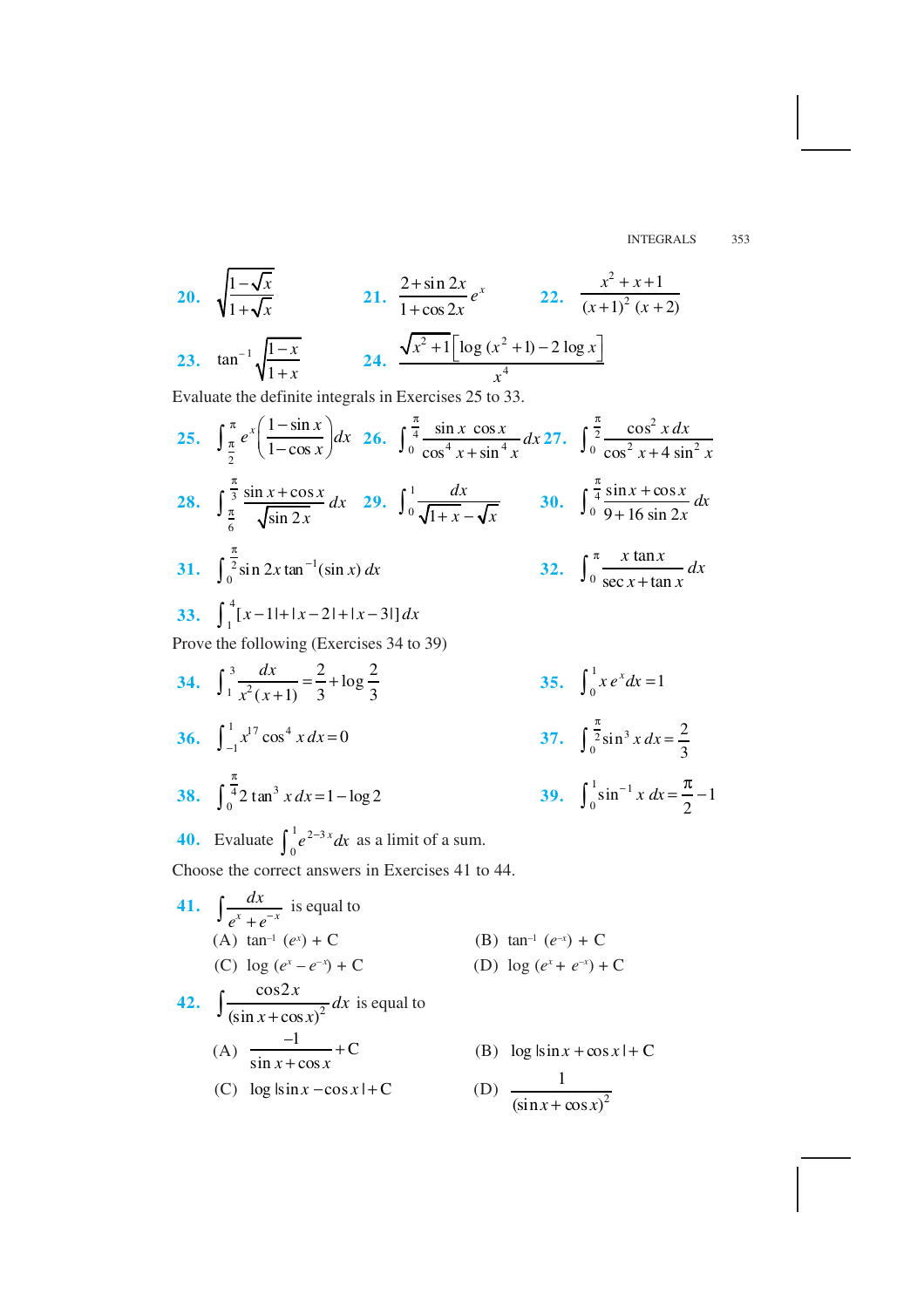**43.** If  $f(a + b - x) = f(x)$ , then  $\int_{a}^{b} x f(x)$  $\int_a^b x f(x) dx$  is equal to

(A) 
$$
\frac{a+b}{2} \int_{a}^{b} f(b-x) dx
$$
  
\n(B)  $\frac{a+b}{2} \int_{a}^{b} f(b+x) dx$   
\n(C)  $\frac{b-a}{2} \int_{a}^{b} f(x) dx$   
\n(D)  $\frac{a+b}{2} \int_{a}^{b} f(x) dx$ 

**44.** The value of 
$$
\int_0^1 \tan^{-1} \left( \frac{2x-1}{1+x-x^2} \right) dx
$$
 is

(A) 1 (B) 0 (C) –1 4 π

## *Summary*

Integration is the inverse process of differentiation. In the differential calculus, we are given a function and we have to find the derivative or differential of this function, but in the integral calculus, we are to find a function whose differential is given. Thus, integration is a process which is the inverse of differentiation.

Let  $\frac{d}{dx}$  **F**(x) = *f*(x)  $\frac{d}{dx}$  F(x) = f(x). Then we write  $\int f(x) dx = F(x) + C$ . These integrals

are called indefinite integrals or general integrals, C is called constant of integration. All these integrals differ by a constant.

- From the geometric point of view, an indefinite integral is collection of family of curves, each of which is obtained by translating one of the curves parallel to itself upwards or downwards along the *y*-axis.
- Some properties of indefinite integrals are as follows:

1. 
$$
\int [f(x) + g(x)] dx = \int f(x) dx + \int g(x) dx
$$

2. For any real number *k*,  $\int k f(x) dx = k \int f(x) dx$ 

More generally, if  $f_1, f_2, f_3, \ldots, f_n$  are functions and  $k_1, k_2, \ldots, k_n$  are real numbers. Then

$$
\int [k_1 f_1(x) + k_2 f_2(x) + ... + k_n f_n(x)] dx
$$
  
=  $k_1 \int f_1(x) dx + k_2 \int f_2(x) dx + ... + k_n \int f_n(x) dx$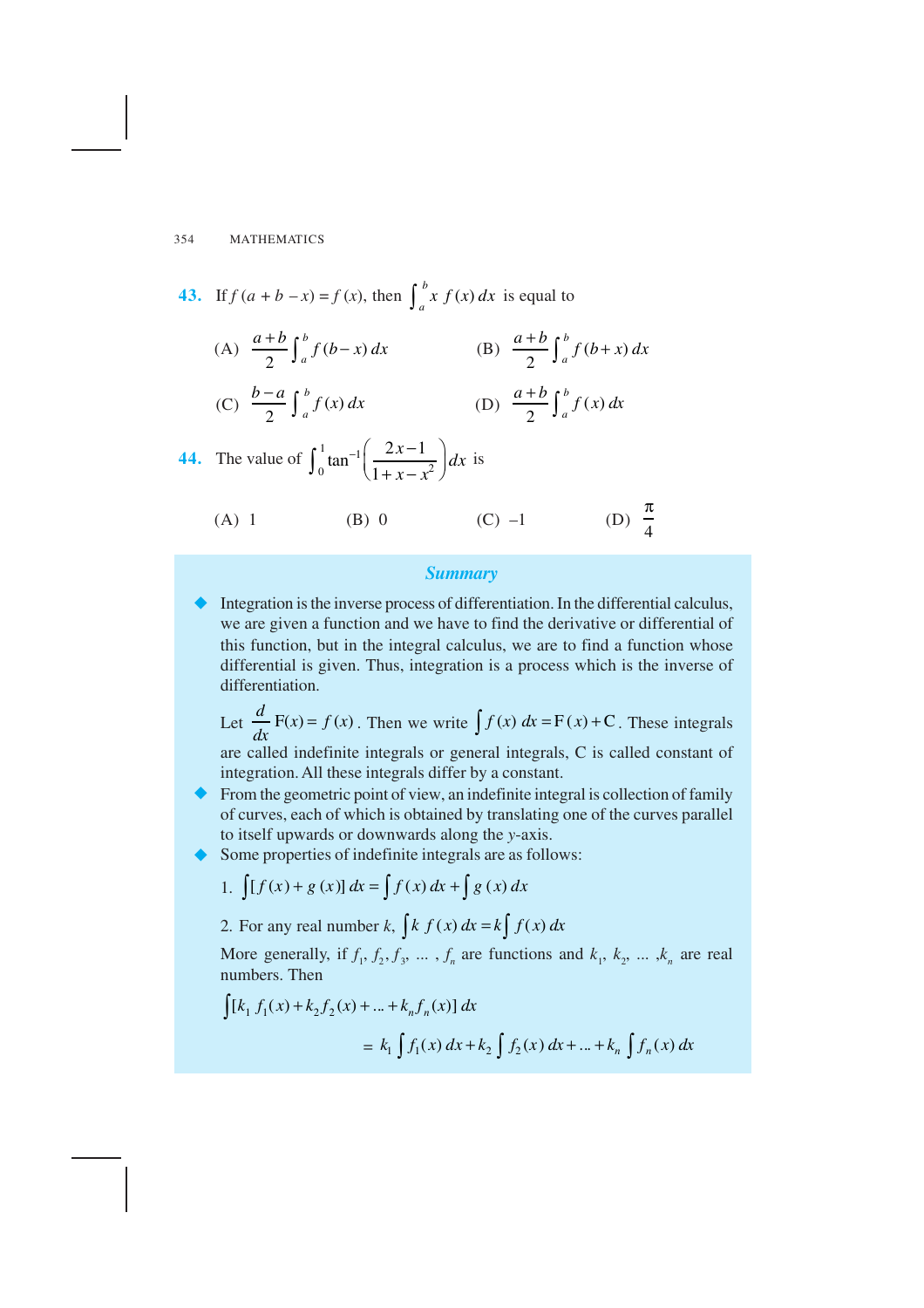**Some standard integrals** 

(i) 
$$
\int x^n dx = \frac{x^{n+1}}{n+1} + C
$$
,  $n \ne -1$ . Particularly,  $\int dx = x + C$   
\n(ii)  $\int \cos x dx = \sin x + C$   
\n(iii)  $\int \sin x dx = -\cos x + C$   
\n(iv)  $\int \sec^2 x dx = \tan x + C$   
\n(vi)  $\int \sec x \tan x dx = \sec x + C$   
\n(vi)  $\int \sec x \tan x dx = \sec x + C$ 

*dx*

(vii) 
$$
\int \csc x \cot x \, dx = -\csc x + C
$$
 (viii) 
$$
\int \frac{dx}{\sqrt{1 - x^2}} = \sin^{-1} x + C
$$
  
\n(ix) 
$$
\int \frac{dx}{\sqrt{1 - x^2}} = -\cos^{-1} x + C
$$
 (x) 
$$
\int \frac{dx}{1 + x^2} = \tan^{-1} x + C
$$
  
\n(xi) 
$$
\int \frac{dx}{1 + x^2} = -\cot^{-1} x + C
$$
 (xii) 
$$
\int e^x dx = e^x + C
$$
  
\n(xiii) 
$$
\int a^x dx = \frac{a^x}{\log a} + C
$$
 (xiv) 
$$
\int \frac{dx}{x\sqrt{x^2 - 1}} = \sec^{-1} x + C
$$

(xv) 
$$
\int \frac{dx}{x\sqrt{x^2 - 1}} = -\csc^{-1} x + C
$$
 (xvi)  $\int \frac{1}{x} dx = \log|x| + C$ 

### ® **Integration by partial fractions**

Recall that a rational function is ratio of two polynomials of the form  $\frac{P(x)}{x}$  $Q(x)$ , where  $P(x)$  and  $Q(x)$  are polynomials in *x* and  $Q(x) \neq 0$ . If degree of the polynomial  $P(x)$  is greater than the degree of the polynomial  $Q(x)$ , then we may divide P(x) by Q(x) so that  $\frac{P(x)}{P(x)} = T(x) + \frac{P_1(x)}{P_2(x)}$  $Q(x)$   $Q(x)$  $\frac{x}{x} = T(x) + \frac{P_1(x)}{2}$ *x*)  $Q(x)$  $= T(x) + \frac{1(x)}{2}$ , where  $T(x)$  is a polynomial in *x* and degree of  $P_1(x)$  is less than the degree of  $Q(x)$ . T(*x*) being polynomial can be easily integrated.  $\frac{P_1(x)}{Q_2(x)}$  $Q(x)$ *x*  $\frac{dy}{dx}$  can be integrated by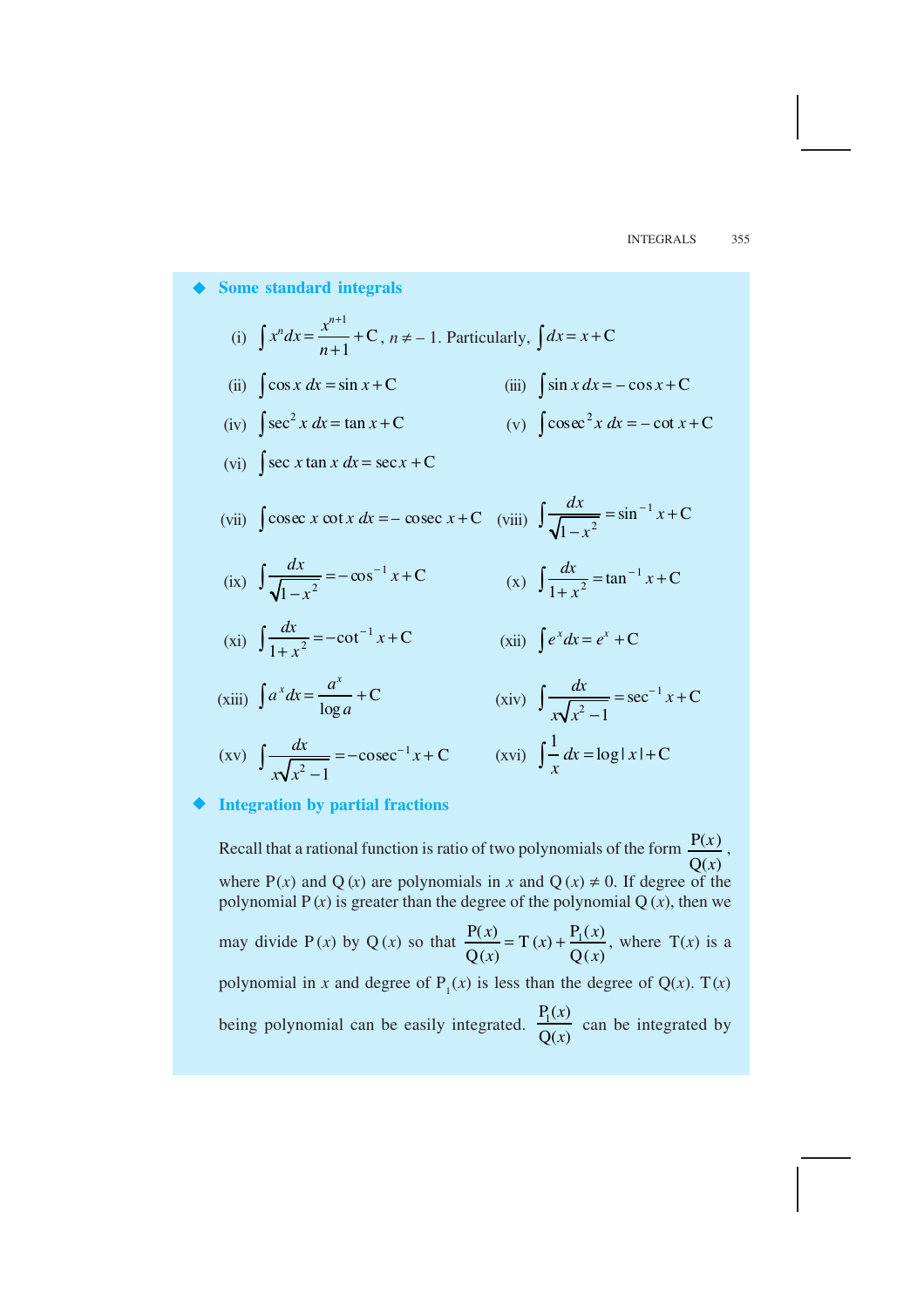expressing 
$$
\frac{P_1(x)}{Q(x)}
$$
 as the sum of partial fractions of the following type:  
\n1.  $\frac{px+q}{(x-a)(x-b)} = \frac{A}{x-a} + \frac{B}{x-b}, a \neq b$   
\n2.  $\frac{px+q}{(x-a)^2} = \frac{A}{x-a} + \frac{B}{(x-a)^2}$   
\n3.  $\frac{px^2+qx+r}{(x-a)(x-b)(x-c)} = \frac{A}{x-a} + \frac{B}{x-b} + \frac{C}{x-c}$   
\n4.  $\frac{px^2+qx+r}{(x-a)^2(x-b)} = \frac{A}{x-a} + \frac{B}{(x-a)^2} + \frac{C}{x-b}$   
\n5.  $\frac{px^2+qx+r}{(x-a)(x^2+bx+c)} = \frac{A}{x-a} + \frac{Bx+C}{x^2+bx+c}$ 

where  $x^2 + bx + c$  can not be factorised further.

## ® **Integration by substitution**

A change in the variable of integration often reduces an integral to one of the fundamental integrals. The method in which we change the variable to some other variable is called the method of substitution. When the integrand involves some trigonometric functions, we use some well known identities to find the integrals. Using substitution technique, we obtain the following standard integrals.

(i) 
$$
\int \tan x \, dx = \log |\sec x| + C
$$
 (ii)  $\int \cot x \, dx = \log |\sin x| + C$ 

(iii) 
$$
\int \sec x \, dx = \log |\sec x + \tan x| + C
$$

- (iv)  $\int \csc x \, dx = \log |\csc x \cot x| + C$
- ® **Integrals of some special functions**

(i) 
$$
\int \frac{dx}{x^2 - a^2} = \frac{1}{2a} \log \left| \frac{x - a}{x + a} \right| + C
$$
  
\n(ii)  $\int \frac{dx}{a^2 - x^2} = \frac{1}{2a} \log \left| \frac{a + x}{a - x} \right| + C$   
\n(iii)  $\int \frac{dx}{x^2 + a^2} = \frac{1}{a} \tan^{-1} \frac{x}{a} + C$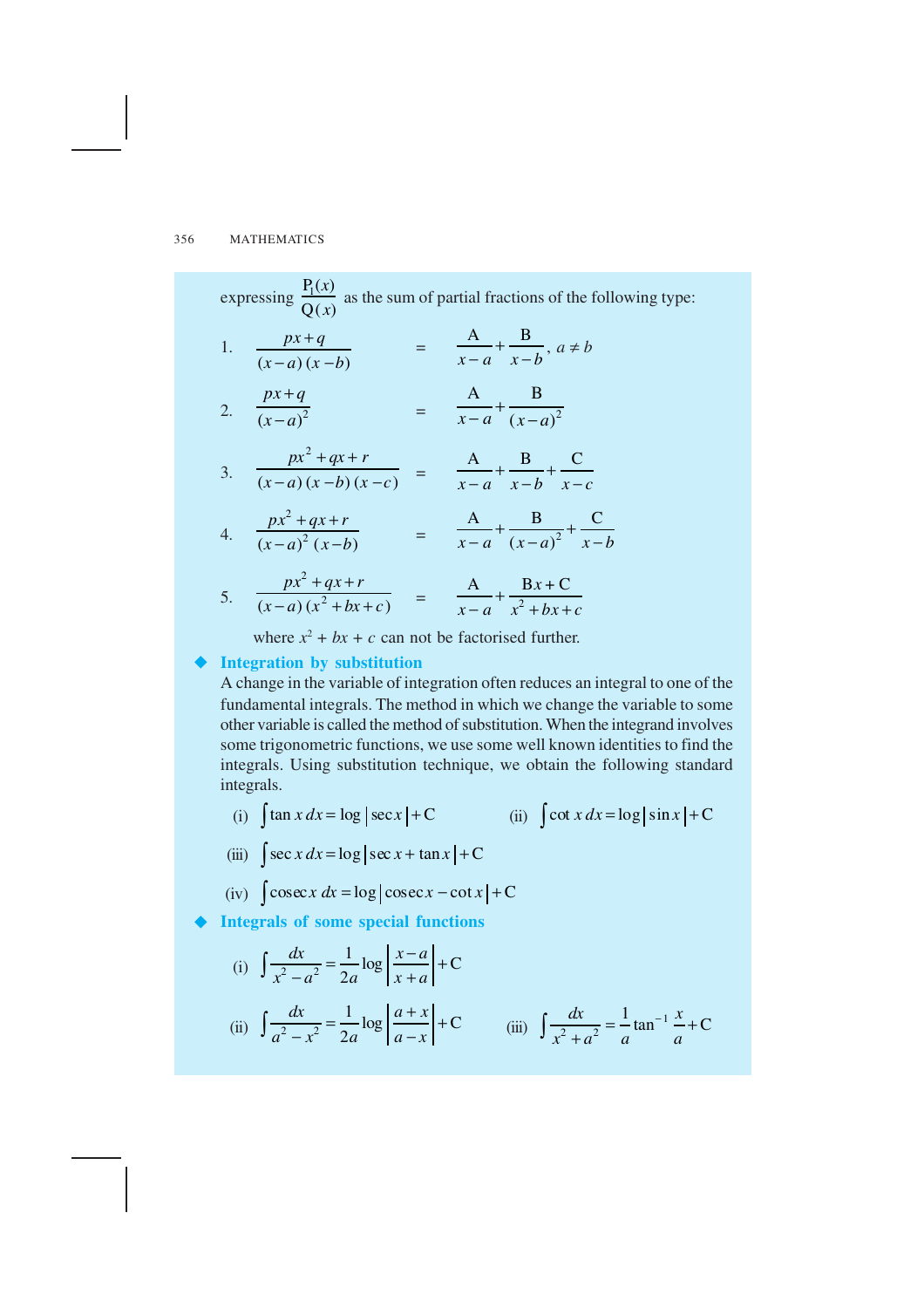(iv) 
$$
\int \frac{dx}{\sqrt{x^2 - a^2}} = \log |x + \sqrt{x^2 - a^2}| + C \text{ (v)} \quad \int \frac{dx}{\sqrt{a^2 - x^2}} = \sin^{-1} \frac{x}{a} + C
$$
  
(vi) 
$$
\int \frac{dx}{\sqrt{x^2 + a^2}} = \log |x + \sqrt{x^2 + a^2}| + C
$$

® **Integration by parts** For given functions  $f_1$  and  $f_2$ , we have

$$
\int f_1(x) \cdot f_2(x) dx = f_1(x) \int f_2(x) dx - \int \left[ \frac{d}{dx} f_1(x) \cdot \int f_2(x) dx \right] dx, \text{ i.e., the}
$$

integral of the product of two functions  $=$  first function  $\times$  integral of the second function – integral of {differential coefficient of the first function  $\times$ integral of the second function}. Care must be taken in choosing the first function and the second function. Obviously, we must take that function as the second function whose integral is well known to us.

- $\int e^x [f(x) + f'(x)] dx = \int e^x f(x) dx + C$
- ® **Some special types of integrals**

(i) 
$$
\int \sqrt{x^2 - a^2} dx = \frac{x}{2} \sqrt{x^2 - a^2} - \frac{a^2}{2} \log \left| x + \sqrt{x^2 - a^2} \right| + C
$$

(ii) 
$$
\int \sqrt{x^2 + a^2} \, dx = \frac{x}{2} \sqrt{x^2 + a^2} + \frac{a^2}{2} \log \left| x + \sqrt{x^2 + a^2} \right| + C
$$

(iii) 
$$
\int \sqrt{a^2 - x^2} \, dx = \frac{x}{2} \sqrt{a^2 - x^2} + \frac{a^2}{2} \sin^{-1} \frac{x}{a} + C
$$

(iv) Integrals of the types  $\int \frac{dx}{ax^2 + bx + c}$  or  $\int \frac{dx}{\sqrt{ax^2 + b^2}}$  $ax^2 + bx + c$   $\frac{d}{dx}ax^2 + bx + c$  $\int \frac{dx}{\sqrt{x^2 + bx + c}}$  or  $\int \frac{dx}{\sqrt{x^2 + c^2}}$  can be

transformed into standard form by expressing

$$
ax^{2} + bx + c = a\left[x^{2} + \frac{b}{a}x + \frac{c}{a}\right] = a\left[\left(x + \frac{b}{2a}\right)^{2} + \left(\frac{c}{a} - \frac{b^{2}}{4a^{2}}\right)\right]
$$

(v) Integrals of the types 
$$
\int \frac{px + q dx}{ax^2 + bx + c}
$$
 or  $\int \frac{px + q dx}{\sqrt{ax^2 + bx + c}}$  can be